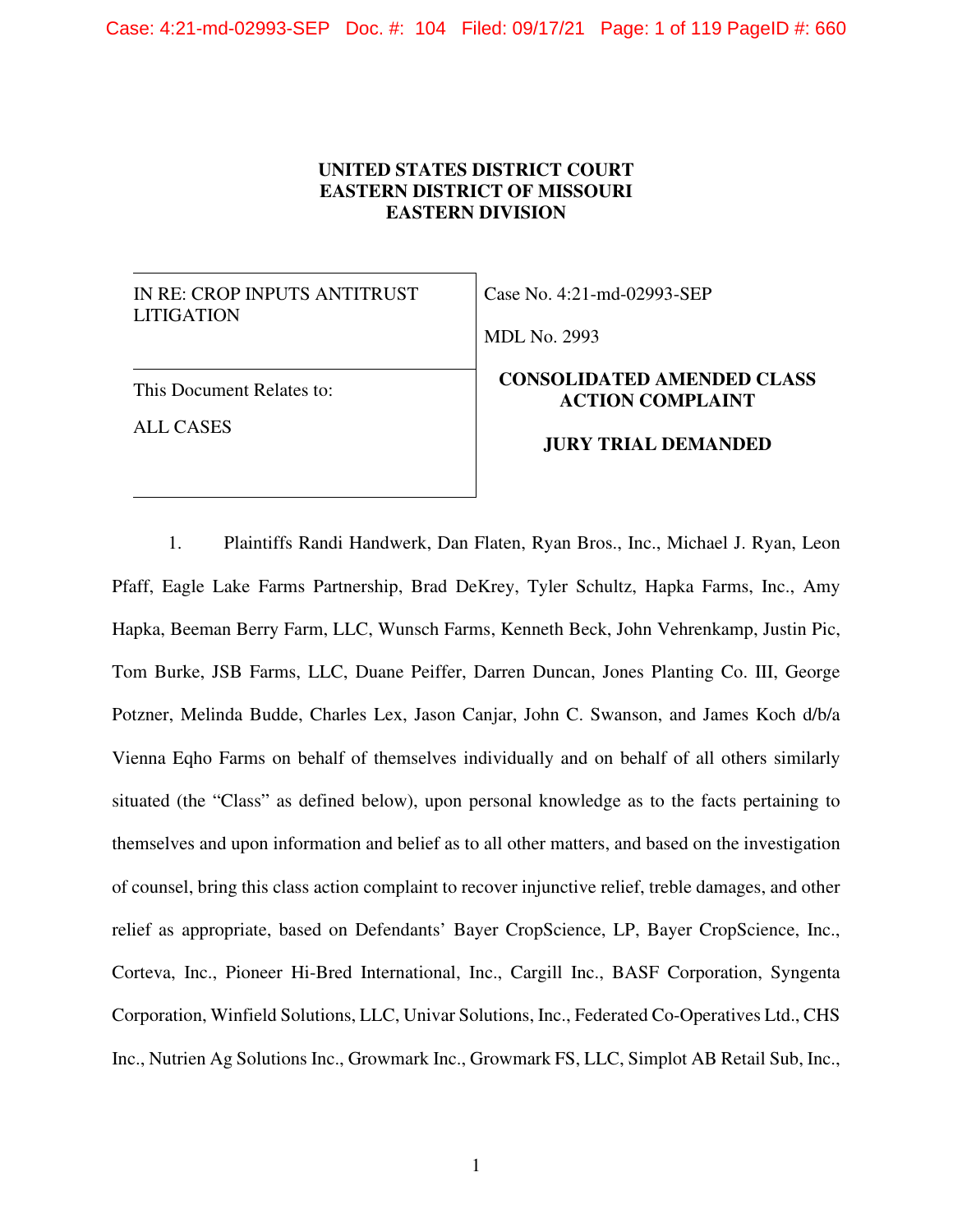### Case: 4:21-md-02993-SEP Doc. #: 104 Filed: 09/17/21 Page: 2 of 119 PageID #: 661

and Tenkoz, Inc. (collectively, "Defendants") violations of federal and state antitrust laws, unfair competition laws, consumer protection laws, and unjust enrichment laws of the several States.<sup>1</sup>

2. Plaintiffs seek to represent a class and sub-classes consisting of persons and entities who purchased Crop Inputs, for their own use and not for resale, in the United States from at least as early as January 1, 2014, through the present (the "Class Period") from the Defendants, or through Defendants' authorized retailers.

### **NATURE OF ACTION**

3. This action arises from an unlawful agreement between Defendants manufacturers, wholesalers, and retailers of Crop Inputs—to artificially increase and fix the prices of seeds and crop protection chemicals such as fungicides, herbicides, and insecticides ("Crop Inputs") used by farmers throughout the United States.

4. The market for Crop Inputs used by American farmers is one of the largest markets in the world with annual sales exceeding \$65 billion.

5. Defendants Bayer CropScience, Inc., Bayer CropScience, LP, Corteva, Inc., Pioneer Hi-Bred International, Inc., Syngenta Corporation, and BASF Corporation (the "Manufacturer Defendants"), together with Defendants Cargill Inc., Tenkoz Inc., Winfield Solutions, LLC, and Univar Solutions, Inc. (the "Wholesaler Defendants"), and Defendants CHS Inc., Nutrien Ag Solutions Inc., Growmark Inc., Simplot AB Retail Sub, Inc., and Federated Co-Operatives Ltd. (the "Retailer Defendants"), collectively have established a secretive distribution process that keeps Crop Inputs prices inflated at supracompetitive levels and, in furtherance of their conspiracy, denies farmers access to relevant market information, including transparent

<sup>&</sup>lt;sup>1</sup> Plaintiffs file this Consolidated Amended Class Action Complaint pursuant to the Court's August 20, 2021 Order, ECF 61.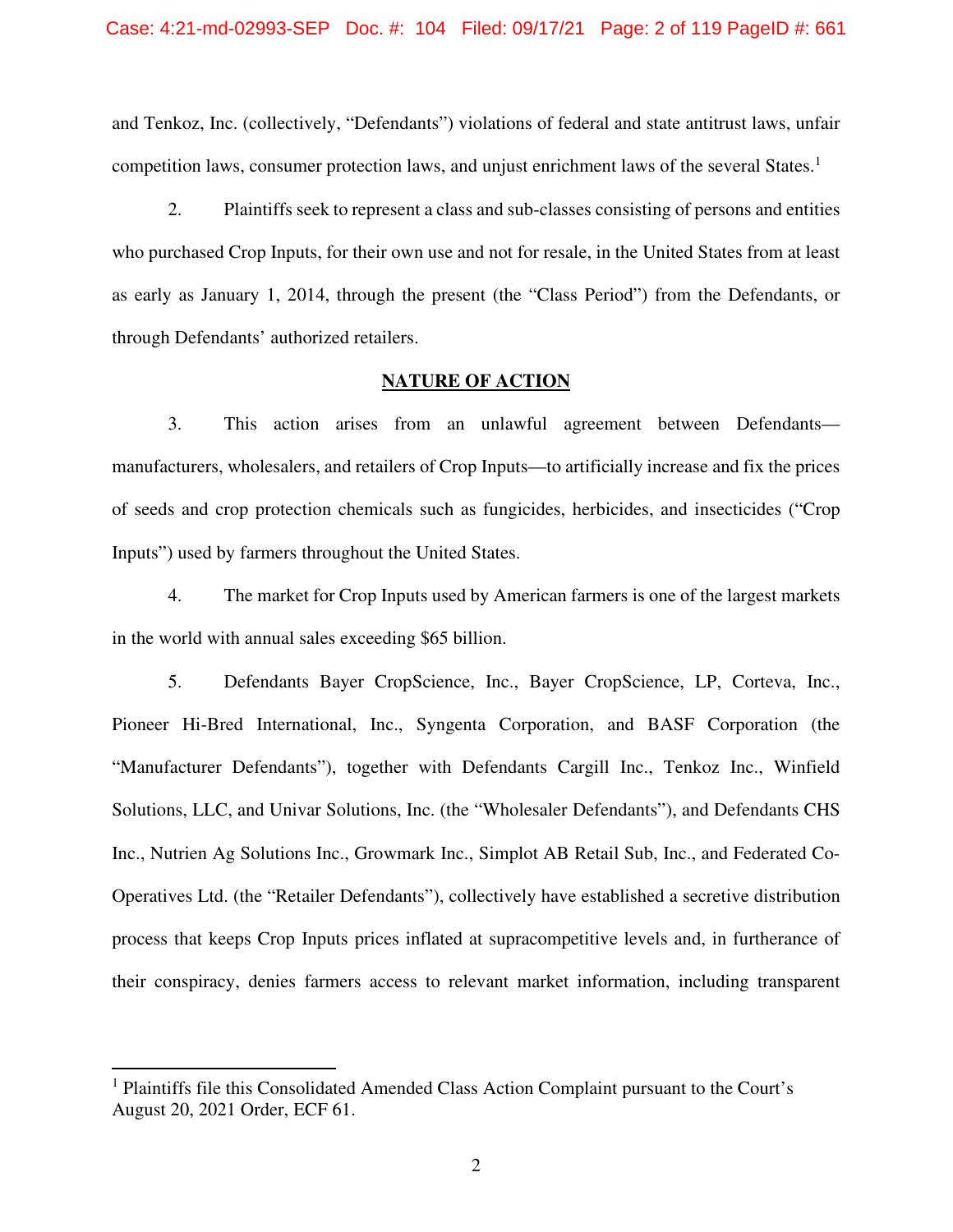### Case: 4:21-md-02993-SEP Doc. #: 104 Filed: 09/17/21 Page: 3 of 119 PageID #: 662

pricing terms that would allow comparison shopping and better-informed purchasing decisions, and including information about seed relabeling practices that would enable farmers to know if they are buying newly developed seeds or identical seeds repackaged under a new brand name and sold for a higher price.

6. The cost of Crop Inputs is increasing at a significantly faster rate than profits from farmers' crop yields. The skyrocketing Crop Inputs prices are causing farmers to take on significant operating debt and often forcing them into bankruptcy. Not surprisingly, American farmers who are critical to the nation's food supply are facing a crisis. Neither the cost increases nor the price disparities are attributable to any independent legitimate cause, such as weather or other factors.

7. Beginning at least as early as 2014, the advancement of technology allowed for the launching of new ecommerce Crop Inputs sales platforms that increased price transparency to farmers. These platforms, including Farmers Business Network ("FBN") and Agroy, Inc., became successful with farmers by providing price comparison tools which allowed farmers to view what other farmers were paying for the same Crop Inputs.

8. Viewing this success, Defendants conspired to boycott these ecommerce Crop Inputs sales platforms because of the threat they posed to Defendants' market position, power and price control. For example, the Manufacturer Defendants and Wholesaler Defendants agreed not to sell to ecommerce Crop Inputs sales platforms and enforced strict discipline on Retailer Defendants who failed to comply with the boycott. Defendants Syngenta, Bayer, BASF, and Corteva used audits and inspections of their authorized retailers to ensure that ecommerce Crop Inputs sales platforms were unable to obtain Crop Inputs from their authorized retailers.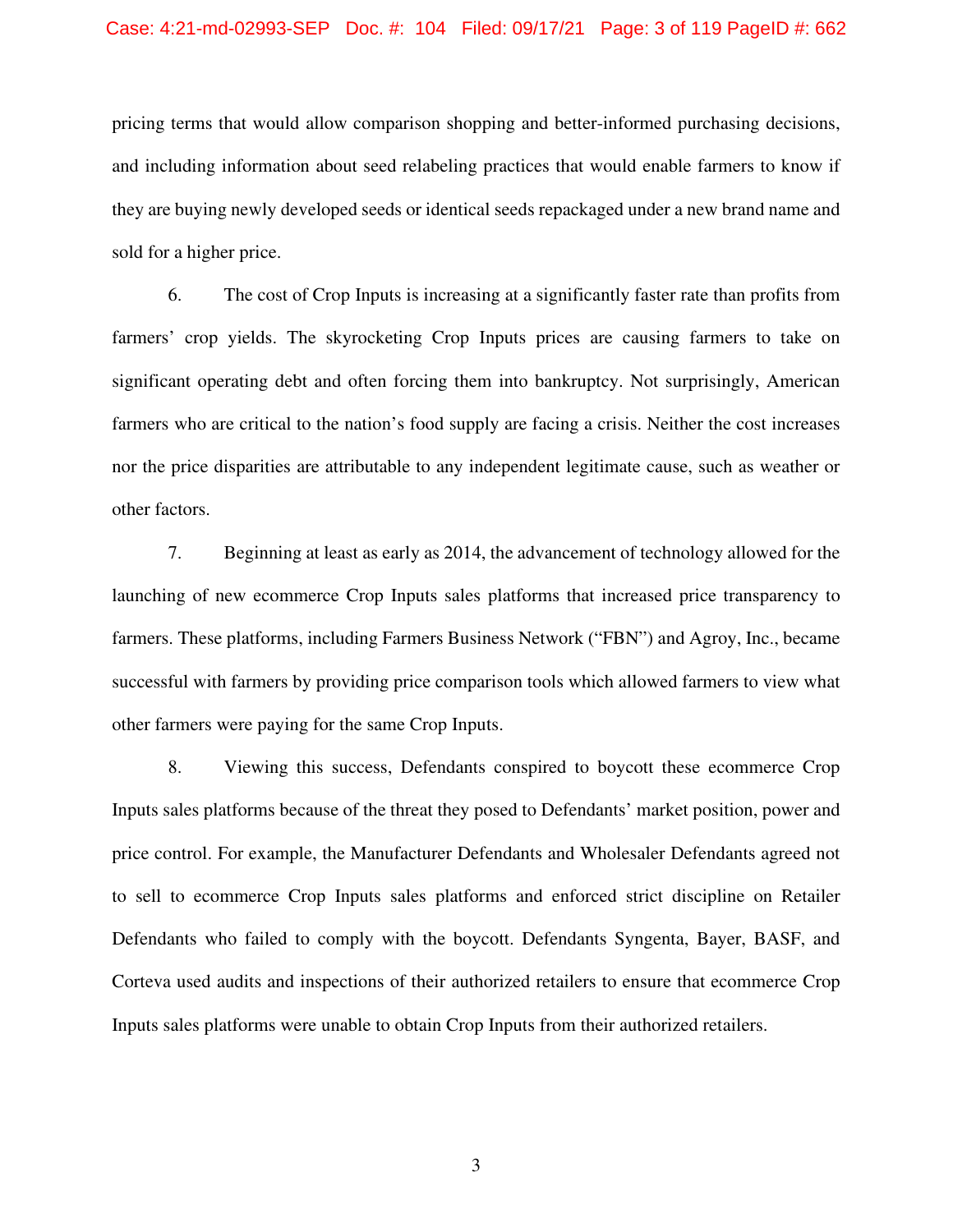9. Defendants' boycott succeeded. As a result of Defendants' anticompetitive conduct, ecommerce Crop Inputs sales platforms such as FBN were unable to purchase Crop Inputs from Defendants. This was a devastating blow to these sales platforms and directly harmed farmers by eliminating a lower-cost option for purchasing these Crop Inputs. Defendants, on the other hand, as the dominant manufacturers and sellers, benefitted from the lack of lower-cost options for farmers on these ecommerce platforms.

10. As a direct and proximate result of their anticompetitive conduct, Defendants have maintained supracompetitive prices for Crop Inputs by denying farmers access to accurate pricing information and have injured farmers by forcing farmers to accept opaque price increases that drastically outweigh any increase in crop yields or market prices.

11. Defendants' anticompetitive conduct is the subject of an ongoing investigation by the Canadian Competition Bureau ("CCB") and the United States Federal Trade Commission ("FTC").

12. A Canadian federal court has found that there is sufficient evidence to require Defendants to also produce records concerning their coordinated anticompetitive conduct in the United States.

13. The FTC is likewise investigating anticompetitive conduct in the Crop Inputs market. At least one Defendant, Corteva, has been subpoenaed by the FTC—ordering it to submit documents related to Crop Inputs "in order to determine whether Corteva engaged in unfair methods of competition through anticompetitive conduct."

### **JURISDICTION AND VENUE**

14. The Court has jurisdiction over this action pursuant to 28 U.S.C. §§ 1332(d) and 1367 because this is a class action in which the amount in controversy exceeds \$5,000,000 and in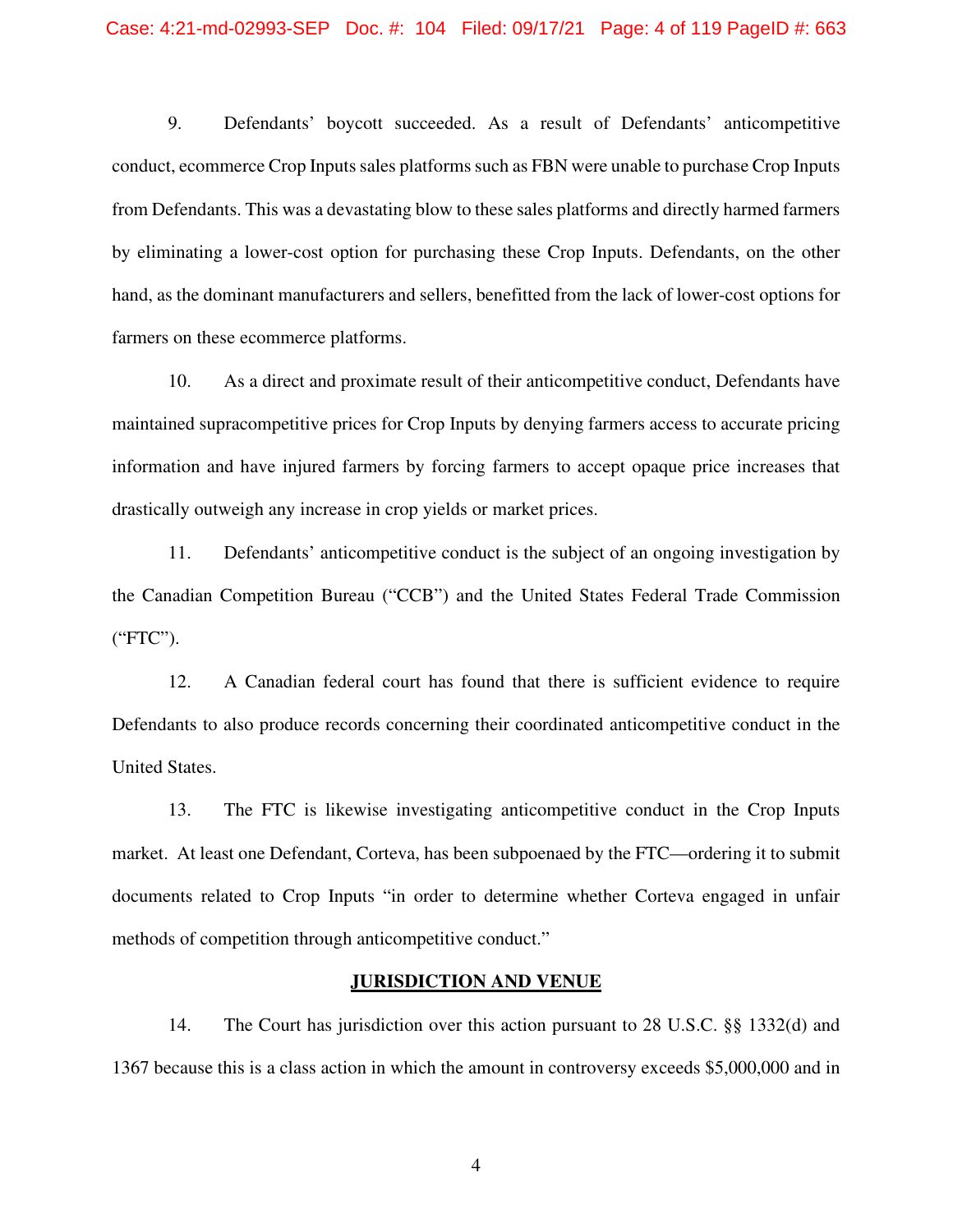### Case: 4:21-md-02993-SEP Doc. #: 104 Filed: 09/17/21 Page: 5 of 119 PageID #: 664

which some members of the proposed Class are citizens of a state different from some Defendants, and because Plaintiffs' state law claims form part of the same case or controversy as their federal claims under Article III of the United States Constitution. The Court has further jurisdiction over this action pursuant to 28 U.S.C. §§ 1331 and 1337, and Sections 4 and 16 of the Clayton Act, 15 U.S.C. §§ 15(a) and 26. Plaintiffs seek actual and/or compensatory damages, double and treble damages as permitted, pre- and post-judgment interest, costs, and attorneys' fees for the injury caused by Defendants' conduct. Plaintiffs also seek injunctive relief against Defendants for violating Section 1 of the Sherman Act (15 U.S.C. § 1).

15. Venue is appropriate in this district because Defendants reside or transact business within this district, and they transact their affairs and carry out interstate trade and commerce, in substantial part, in this district and/or have an agent and/or can be found in this district. Venue is also appropriate within this district under Sections 4, 12, and 16 of the Clayton Act, 15 U.S.C. § 15(a), and 28 U.S.C. § 1391(b), (c) and (d).

16. This Court has personal jurisdiction over each Defendant because each Defendant: (a) transacted business throughout the United States, including in this District; (b) manufactured, shipped, sold, and/or delivered substantial quantities of Crop Inputs throughout the United States, including this District; (c) had substantial contacts with the United States, including this District; and/or (d) engaged in an antitrust conspiracy that was directed at and had a direct, foreseeable, and intended effect of causing injury to the business or property of persons residing in, located in, or doing business throughout the United States, including this District. This Court also has jurisdiction (e) pursuant to 18 U.S.C. § 1965(b) based on personal jurisdiction over one or more Defendant(s) existing in this Court; (f) pursuant to Fed. R. Civ. P.  $4(k)$ ; and/or (g) because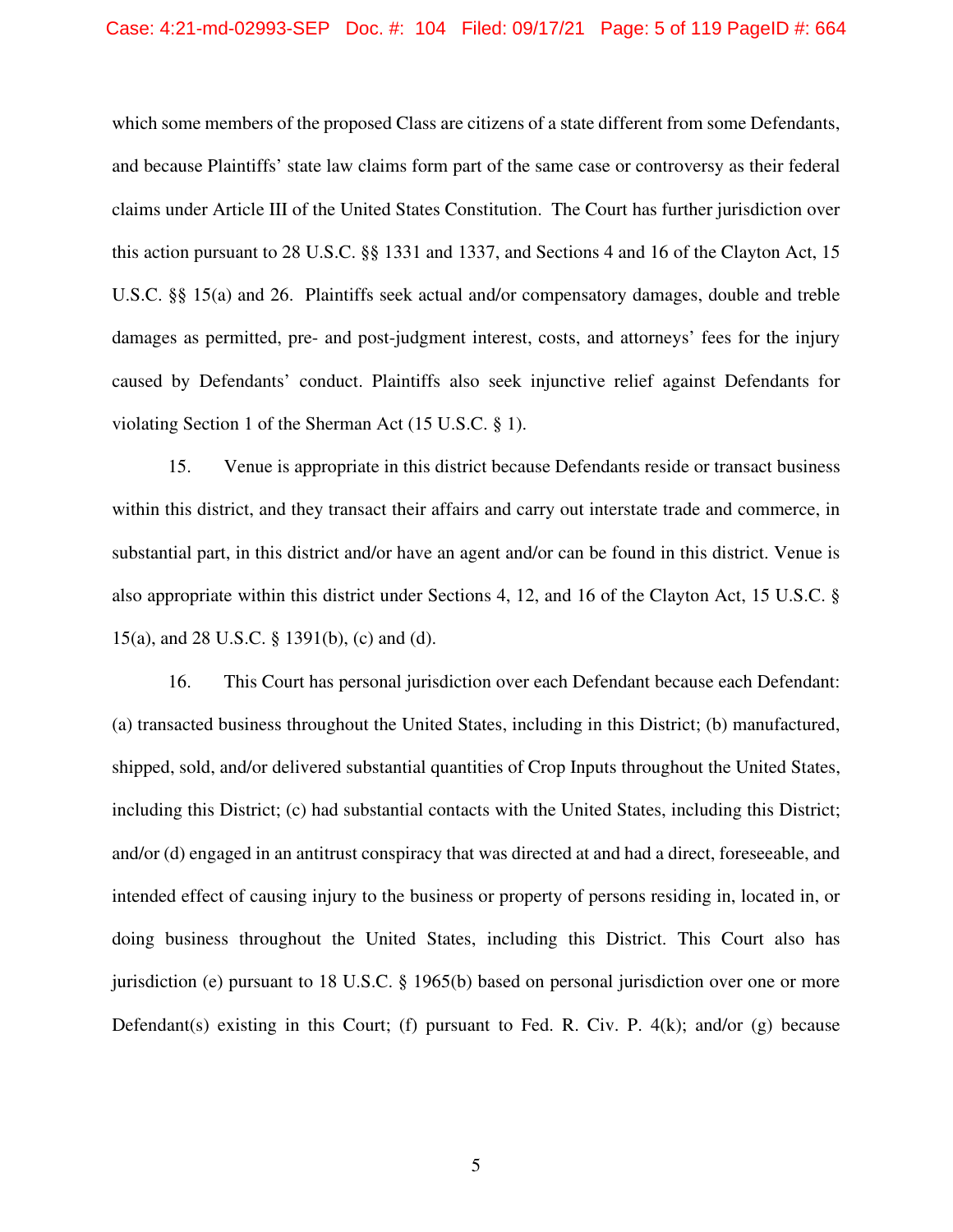### Case: 4:21-md-02993-SEP Doc. #: 104 Filed: 09/17/21 Page: 6 of 119 PageID #: 665

Defendants sought transfer of the actions in this MDL to this Court and thereby acquiesced to personal jurisdiction in this Court.

17. Defendants' and their co-conspirators' conduct, as described herein, was within the flow of, was intended to, and did have direct, substantial, and reasonably foreseeable effects on the foreign and interstate commerce of the United States.

## **TRADE AND COMMERCE**

18. The relevant market for this lawsuit is the market for Crop Inputs in the United States, including the manufacturing market for Crop Inputs, the wholesale market for Crop Inputs, and the retail sales market for Crop Inputs.

19. During the Class Period, each Defendant sold Crop Inputs in the United States in a continuous and uninterrupted flow of interstate commerce and foreign commerce, including through and into this judicial District.

20. During the Class Period, Defendants collectively controlled a majority of the market for Crop Inputs in the United States.

21. Defendants' business activities substantially affected interstate trade and commerce in the United States and caused injury in the United States.

### **PARTIES**

### **Plaintiffs**

22. Plaintiff Randi Handwerk was a resident at all relevant times of South Dakota. During the Class Period and while residing in South Dakota, Plaintiff Handwerk indirectly purchased one or more Crop Inputs, for his own use and not for resale, that was manufactured or sold by one or more Defendants. Plaintiff Handwerk suffered injury as a result of Defendants' conduct alleged herein.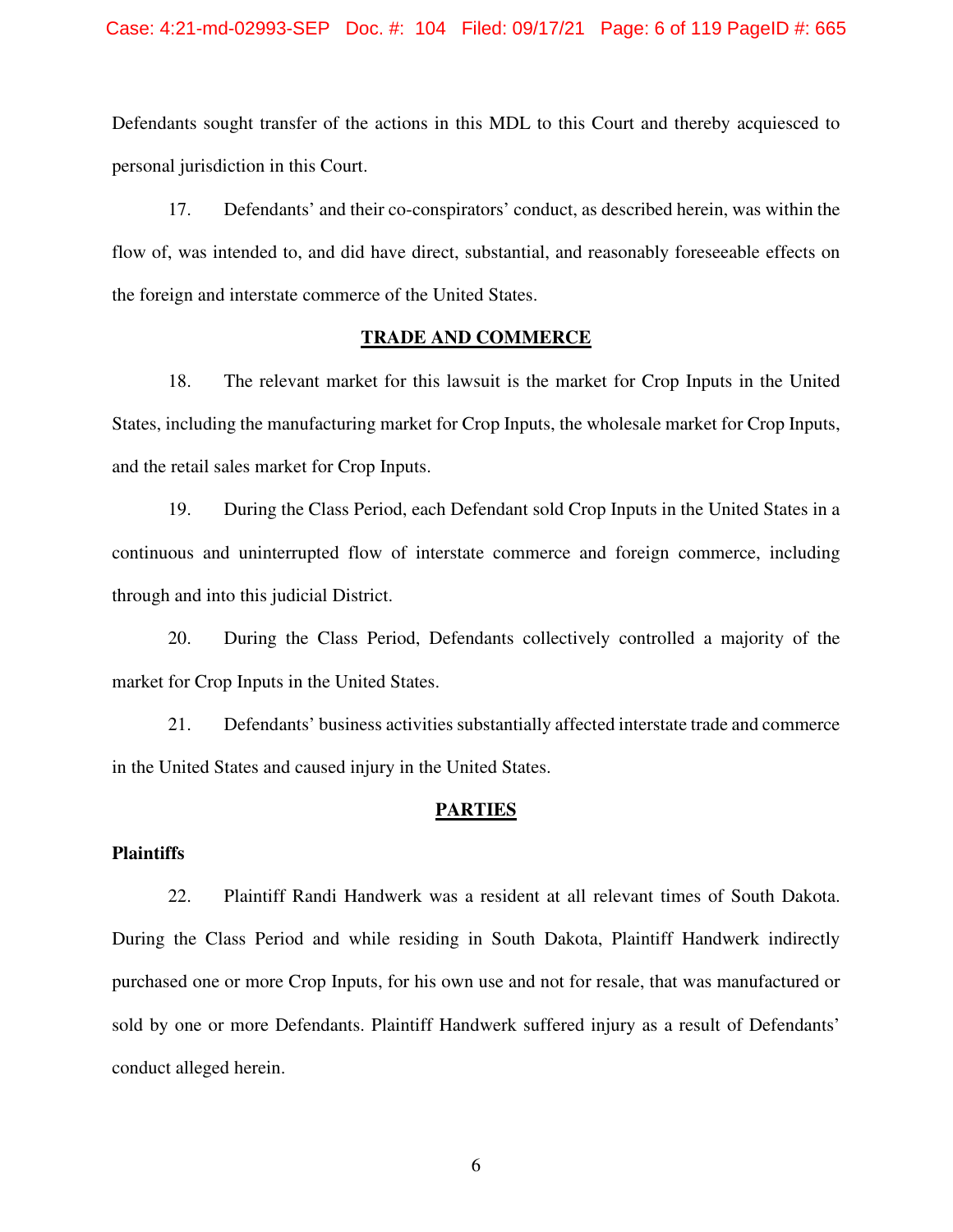23. Plaintiff Dan Flaten was a resident at all relevant times of North Dakota. During the Class Period and while residing in North Dakota, Plaintiff Flaten directly and indirectly purchased one or more Crop Inputs, for his own use and not for resale, that was manufactured or sold by one or more Defendants. Plaintiff Flaten suffered injury as a result of Defendants' conduct alleged herein.

24. Plaintiff Ryan Bros., Inc., was an Iowa family farming corporation at all relevant times with its principal place of business in Ryan, Delaware County, Iowa. During the Class Period and while conducting business as an Iowa corporation, Plaintiff Ryan Bros. directly and indirectly purchased one or more Crop Inputs, for its own use and not for resale, that was manufactured or sold by one or more Defendants. Plaintiff Ryan Bros. suffered injury as a result of Defendants' conduct alleged herein.

25. Plaintiff Michael J. Ryan was a resident at all relevant times of Iowa and was owner of Ryan Bros. During the Class Period and while residing in Iowa, Plaintiff Ryan directly and indirectly purchased one or more Crop Inputs, for his own use and not for resale, that was manufactured or sold by one or more Defendants. Plaintiff Ryan suffered injury as a result of Defendants' conduct alleged herein.

26. Plaintiff Leon Pfaff was a resident at all relevant times of Wisconsin. During the Class Period and while residing in Wisconsin, Plaintiff Pfaff indirectly purchased one or more Crop Inputs, for his own use and not for resale, that was manufactured or sold by one or more Defendants. Plaintiff Pfaff suffered injury as a result of Defendants' conduct alleged herein.

27. Plaintiff Eagle Lake Farms Partnership is an Arkansas partnership and had its principal place of business in Arkansas at all relevant times. During the Class Period and while operating in Arkansas, Plaintiff Eagle Lake Farms directly and indirectly purchased one or more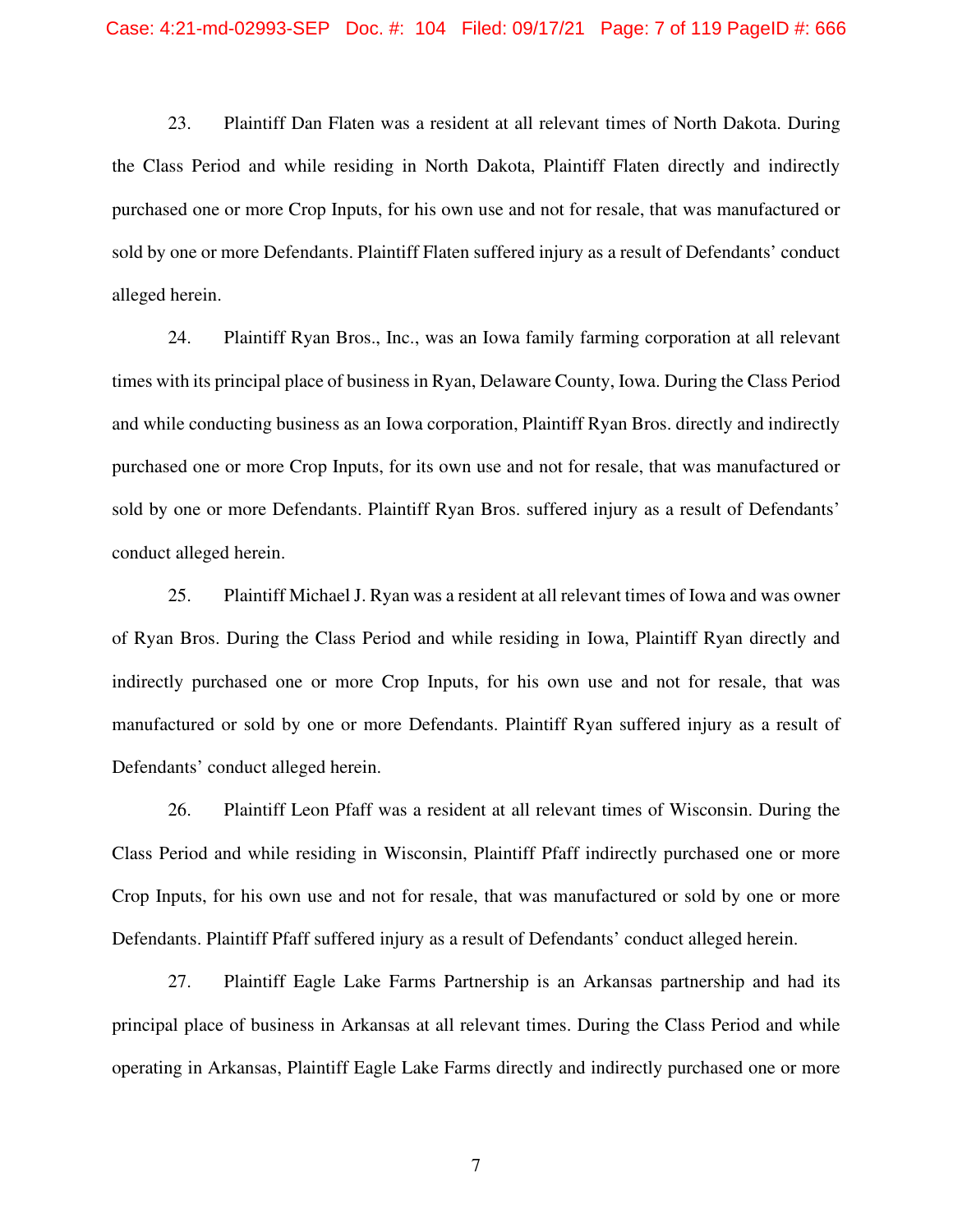### Case: 4:21-md-02993-SEP Doc. #: 104 Filed: 09/17/21 Page: 8 of 119 PageID #: 667

Crop Inputs, for its own use and not for resale, that was manufactured or sold by one or more Defendants. Plaintiff Eagle Lake Farms Partnership suffered injury as a result of Defendants' conduct alleged herein.

28. Plaintiff Brad DeKrey was a resident at all relevant times of Wyoming. During the Class Period, Plaintiff DeKrey indirectly purchased one or more Crop Inputs in North Dakota, for his own use and not for resale, that was manufactured or sold by one or more Defendants. Plaintiff DeKrey suffered injury as a result of Defendants' conduct alleged herein.

29. Plaintiff Tyler Schultz was a resident of the state of Minnesota at all times relevant to this conspiracy. During the Class Period, and while residing in Minnesota, Plaintiff Schultz indirectly purchased one or more Crop Inputs, for his own use and not for resale, that were manufactured or sold by one or more Defendants. Plaintiff Schultz suffered injury as a result of Defendants' conduct alleged herein.

30. Plaintiff Hapka Farms, Inc. is a Minnesota corporation and had its principal place of business in Minnesota at all relevant times. During the Class Period and while operating in Minnesota, Plaintiff Hapka Farms directly purchased one or more Crop Inputs, for its own use for its farming operation and not for resale, that was manufactured or sold by one or more Defendants. Plaintiff Hapka Farms suffered injury as a result of Defendants' conduct alleged herein.

31. Plaintiff Amy Hapka was a resident of Minnesota at all relevant times. During the Class Period and while residing in Minnesota, Plaintiff Hapka directly purchased one or more Crop Inputs, for her own use in her farming operation and not for resale, that was manufactured or sold by one or more Defendants. Plaintiff Hapka suffered injury as a result of Defendants' conduct alleged herein.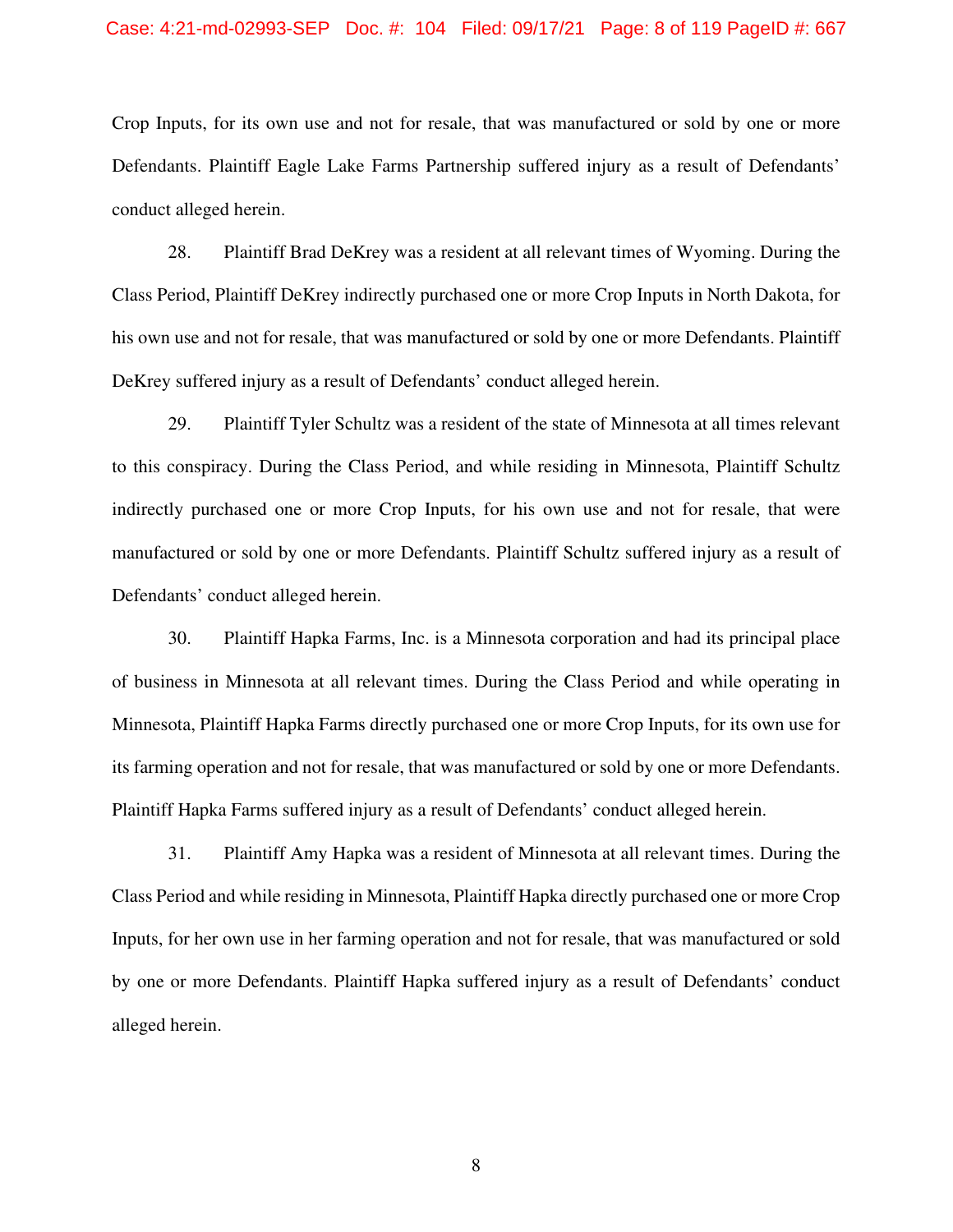32. Plaintiff Beeman Berry Farm, LLC is a Michigan corporation and had its principal place of business in Michigan at all relevant times. During the Class Period and while operating in Michigan, Plaintiff Beeman Berry Farm indirectly purchased one or more Crop Inputs, for its own use for its farming operation and not for resale, that was manufactured or sold by one or more Defendants. Plaintiff Beeman Berry Farm suffered injury as a result of Defendants' conduct alleged herein.

33. Plaintiff Wunsch Farms is a Michigan sole proprietorship and had its principal place of business in Michigan at all relevant times. During the Class Period and while operating in Michigan, Plaintiff Wunsch Farms directly and indirectly purchased one or more Crop Inputs, for its own use and not for resale, that was manufactured or sold by one or more Defendants. Plaintiff Wunsch Farms suffered injury as a result of Defendants' conduct alleged herein.

34. Plaintiff Kenneth Beck was a resident at all relevant times of Illinois. During the Class Period and while residing in Illinois, Plaintiff Beck indirectly purchased one or more Crop Inputs, for his own use and not for resale, that was manufactured or sold by one or more Defendants. Plaintiff Beck suffered injury as a result of Defendants' conduct alleged herein.

35. Plaintiff John Vehrenkamp was a resident at all relevant times of Wisconsin. During the Class Period and while residing in Wisconsin, Plaintiff Vehrenkamp indirectly purchased one or more Crop Inputs, for his own use and not for resale, that was manufactured or sold by one or more Defendants. Plaintiff Vehrenkamp suffered injury as a result of Defendants' conduct alleged herein.

36. Plaintiff Justin Pic was a resident at all relevant times of North Dakota. During the Class Period and while residing in North Dakota, Plaintiff Pic indirectly purchased one or more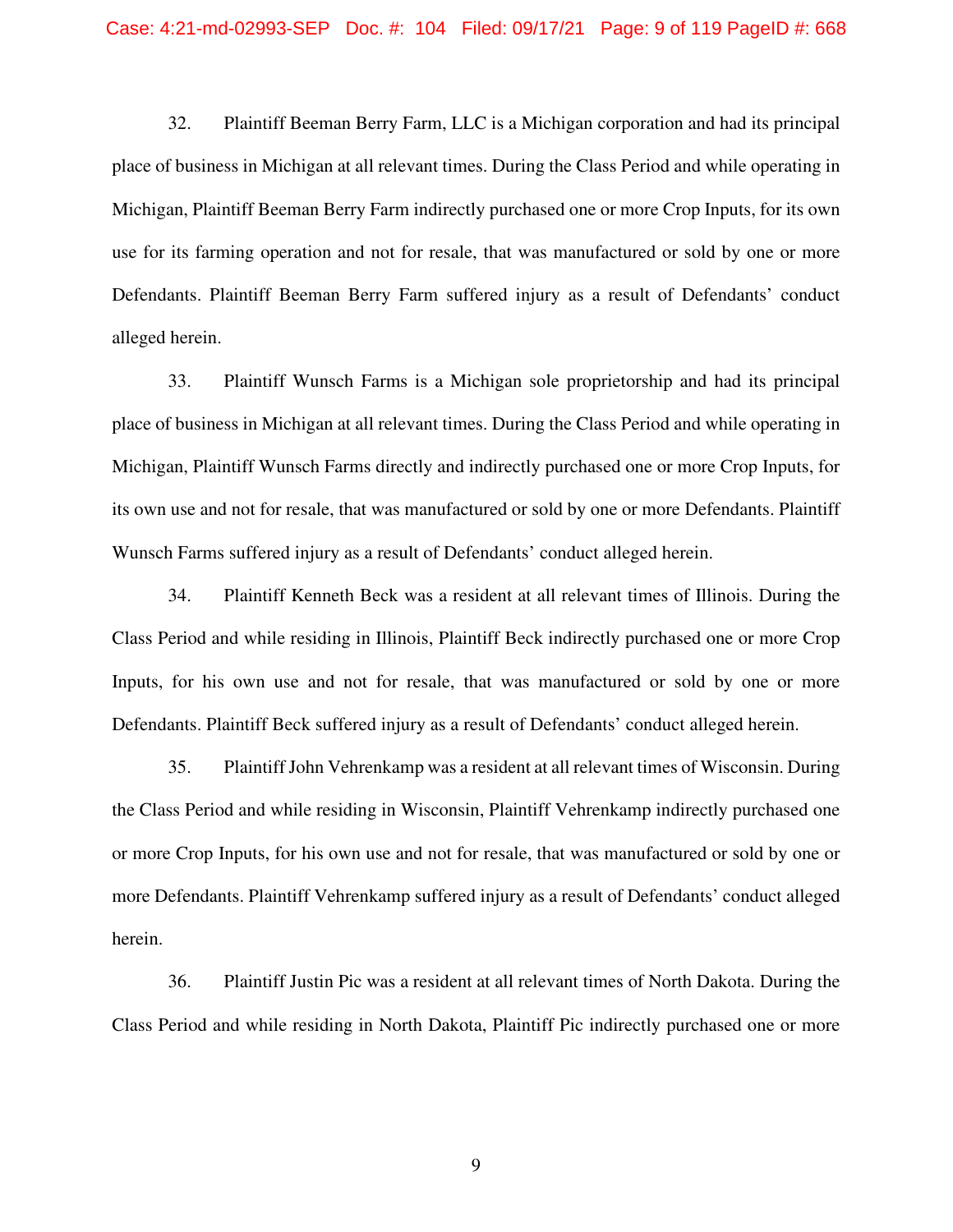### Case: 4:21-md-02993-SEP Doc. #: 104 Filed: 09/17/21 Page: 10 of 119 PageID #: 669

Crop Inputs, for his own use and not for resale, that was manufactured or sold by one or more Defendants. Plaintiff Pic suffered injury as a result of Defendants' conduct alleged herein.

37. Plaintiff Tom Burke was a resident at all relevant times of Pennsylvania. During the Class Period and while residing in Pennsylvania, Plaintiff Tom Burke indirectly purchased one or more Crop Inputs, for his own use and not for resale, that was manufactured or sold by one or more Defendants. Plaintiff Tom Burke suffered injury as a result of Defendants' conduct alleged herein.

38. Plaintiff JSB Farms, LLC is a Minnesota corporation and had its principal place of business in Minnesota at all relevant times. During the Class Period and while operating in Minnesota, Plaintiff directly and indirectly purchased one or more Crop Inputs, for its own use and not for resale, that was manufactured or sold by one or more Defendants. Plaintiff suffered injury as a result of Defendants' conduct alleged herein.

39. Plaintiff Duane Peiffer was a resident at all relevant times of Iowa. During the Class Period and while residing in Iowa, Plaintiff Peiffer directly purchased one or more Crop Inputs, for his own use and not for resale, that was manufactured or sold by one or more Defendants. Plaintiff Peiffer suffered injury as a result of Defendants' conduct alleged herein.

40. Plaintiff Darren Duncan was a resident at all relevant times of Illinois. During the Class Period and while residing in Illinois, Plaintiff Duncan directly and indirectly purchased one or more Crop Inputs, for his own use and not for resale, that was manufactured or sold by one or more Defendants. Plaintiff Duncan suffered injury as a result of Defendants' conduct alleged herein.

41. Plaintiff Jones Planting Co. III is a general partnership and had its principal place of business in Mississippi at all relevant times. During the Class Period and while operating in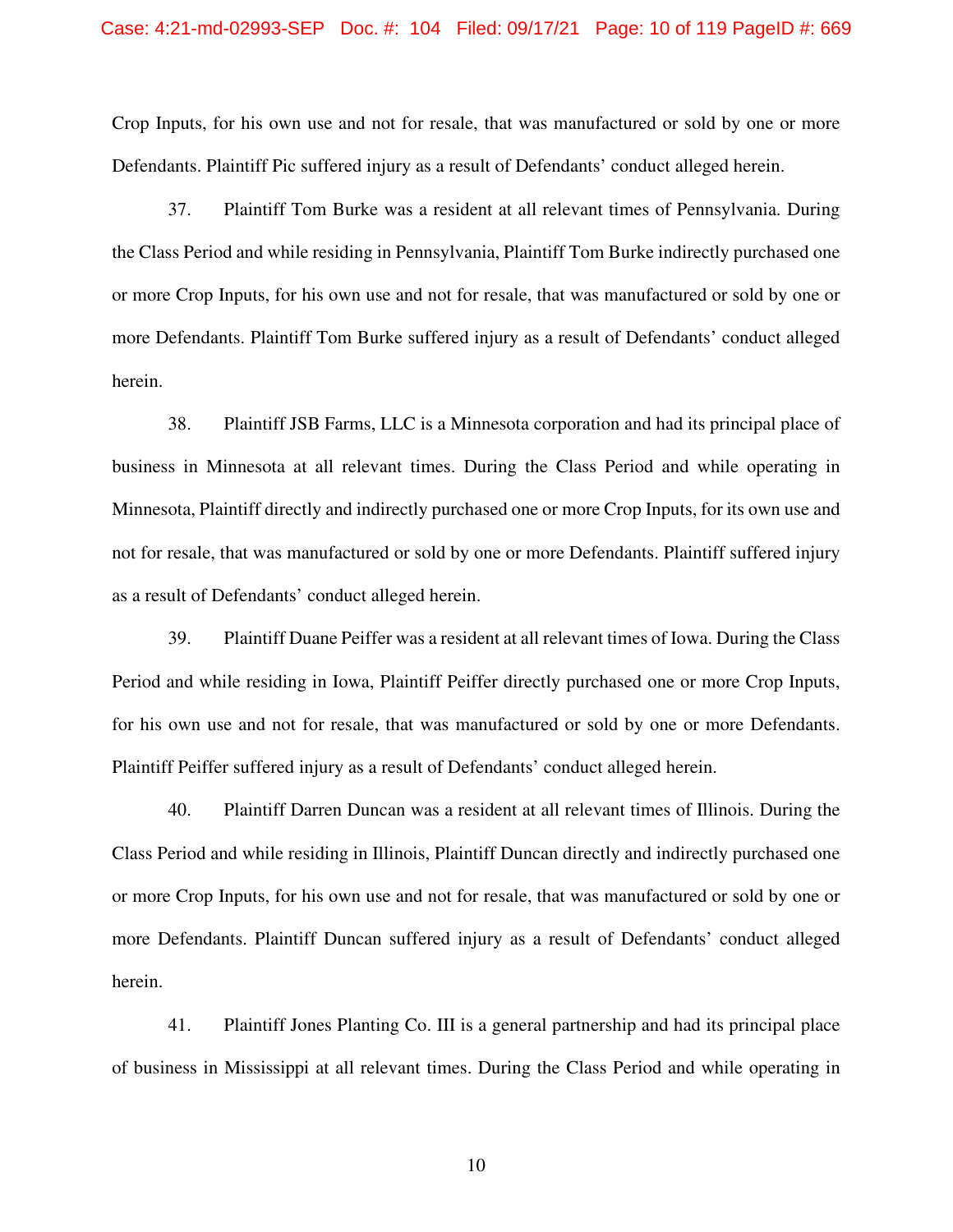### Case: 4:21-md-02993-SEP Doc. #: 104 Filed: 09/17/21 Page: 11 of 119 PageID #: 670

Mississippi, Plaintiff Jones directly and indirectly purchased one or more Crop Inputs, for its own use for its farming operation and not for resale, that was manufactured or sold by one or more Defendants. Plaintiff Jones suffered injury as a result of Defendants' conduct alleged herein.

42. Plaintiff George Potzner was a resident at all relevant times of Iowa. During the Class Period and while residing in Iowa, Plaintiff Potzner indirectly purchased one or more Crop Inputs, for his own use and not for resale, that was manufactured or sold by one or more Defendants. Plaintiff Potzner suffered injury as a result of Defendants' conduct alleged herein.

43. Plaintiff Melinda Budde was a resident at all relevant times of Kansas. During the Class Period and while residing in Kansas, Plaintiff Budde indirectly purchased one or more Crop Inputs, for her own use and not for resale, that was manufactured or sold by one or more Defendants. Plaintiff Budde suffered injury as a result of Defendants' conduct alleged herein.

44. Plaintiff Charles Lex was a resident at all relevant times of Iowa. During the Class Period and while residing in Iowa, Plaintiff Lex indirectly purchased one or more Crop Inputs, for his own use and not for resale, that was manufactured or sold by one or more Defendants. Plaintiff Lex suffered injury as a result of Defendants' conduct alleged herein.

45. Plaintiff Jason Canjar was a resident at all relevant times of Pennsylvania. During the Class Period and while residing in Pennsylvania, Plaintiff Canjar indirectly purchased in Pennsylvania and New York one or more Crop Inputs, for his own use and not for resale, that was manufactured or sold by one or more Defendants. Plaintiff Canjar suffered injury as a result of Defendants' conduct alleged herein.

46. Plaintiff John C. Swanson was a resident at all relevant times of New York. During the Class Period and while residing in New York, Plaintiff Swanson directly purchased one or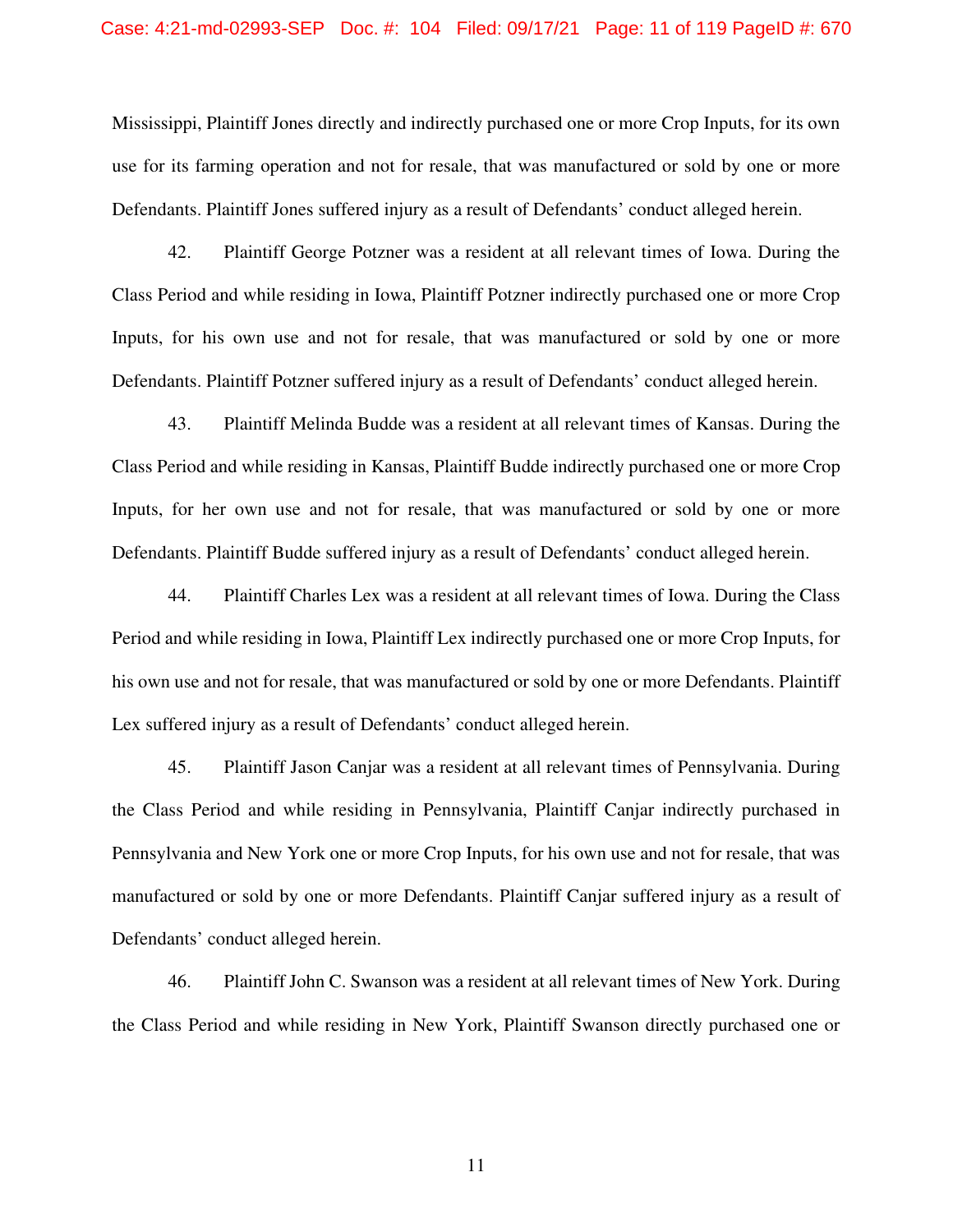### Case: 4:21-md-02993-SEP Doc. #: 104 Filed: 09/17/21 Page: 12 of 119 PageID #: 671

more Crop Inputs, for his own use and not for resale, that was manufactured or sold by one or more Defendants. Plaintiff Swanson suffered injury as a result of Defendants' conduct alleged herein.

47. Plaintiff James Koch d/b/a Vienna Eqho Farms is a sole proprietorship and had its principal place of business in Wisconsin at all relevant times. During the Class Period and while operating in Wisconsin, Plaintiff James Koch d/b/a Vienna Eqho Farms directly purchased one or more Crop Inputs, for its own use and not for resale, that was manufactured or sold by one or more Defendants. Plaintiff James Koch d/b/a Vienna Eqho Farms suffered injury as a result of Defendants' conduct alleged herein.

48. Plaintiffs include persons and entities that purchased directly from Defendants, indirectly from Defendants, or both directly and indirectly from Defendants.

### **Manufacturer Defendants**

49. Defendant Bayer CropScience Inc. is a wholly owned subsidiary of Bayer AG headquartered in St. Louis, Missouri and incorporated in New York that develops, manufactures, and sells Crop Inputs in the United States. Bayer AG is a multinational pharmaceutical, chemical, and agriculture company. It organizes itself into four divisions, each with its own management and corporate organization. Legal entities within each division work together, follow a common strategy, and report up to the same level of management.

50. Defendant Bayer CropScience LP is a wholly owned subsidiary of Bayer AG headquartered in Research Triangle Park, North Carolina, and is a crop science company that sells Crop Inputs in the United States.

51. Bayer CropScience Inc. and Bayer CropScience LP both operate as part of the Bayer Group's Crop Science division. Bayer Canada is a subsidiary of Bayer AG, and therefore shares a common corporate parent with Bayer CropScience Inc. and Bayer CropScience LP.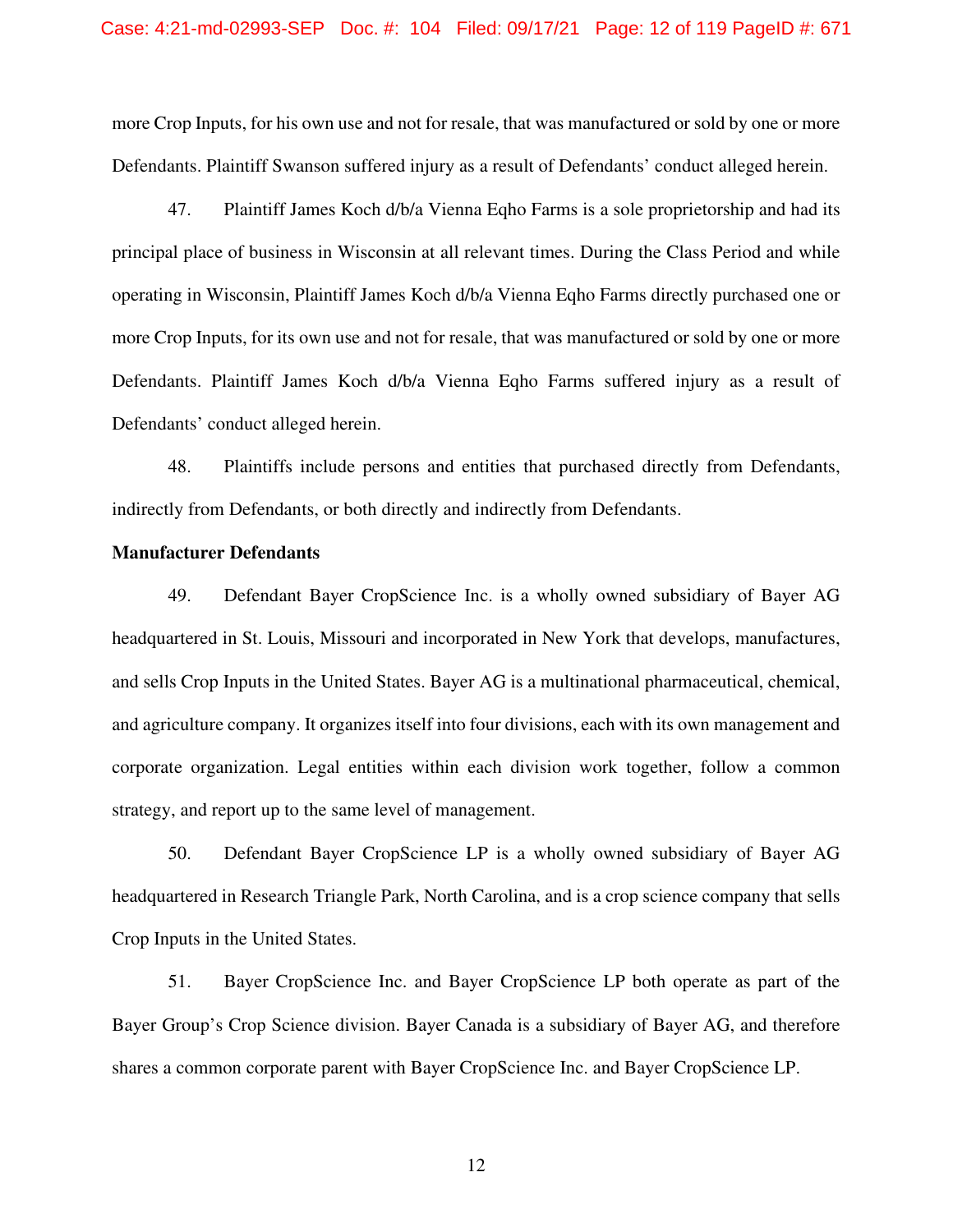### Case: 4:21-md-02993-SEP Doc. #: 104 Filed: 09/17/21 Page: 13 of 119 PageID #: 672

52. Defendant Corteva Inc. is a domestic corporation headquartered in Wilmington, Delaware, that develops, manufactures, and sells Crop Inputs in the United States.

53. Defendant Pioneer Hi-Bred International, Inc., is an Iowa corporation headquartered in Johnston, Iowa, that develops, manufactures, and sells Crop Inputs in the United States. Pioneer is a wholly owned subsidiary of Corteva. Corteva Incorporated is a Delaware corporation headquartered in Wilmington, Delaware, that develops, manufactures, and sells Crop Inputs in the United States.

54. Defendant BASF Corporation is headquartered in Florham Park, New Jersey, and is the principal U.S.-based operating entity and largest subsidiary of BASF SE, a multinational pharmaceutical, seed, and chemical company. BASF develops, manufactures, and sells Crop Inputs in the United States. BASF Corporation and its Canadian counterpart, BASF Canada, share a common corporate parent: BASF SE.

55. Defendant Syngenta Corporation is the main U.S.-based operating subsidiary of Syngenta AG, and is headquartered in Wilmington, Delaware. Syngenta develops, manufactures, and sells Crop Inputs in the United States.

### **Wholesaler Defendants**

56. Defendant Cargill, Inc. is a domestic corporation headquartered in Minnetonka, Minnesota. Cargill owns and operates a wholesaler, AgResource Division, which sells and distributes Crop Inputs to Cargill's retail network and to retailers. Cargill's AgResource Division maintains contracts with each of Bayer, Corteva, BASF, and Syngenta entitling it to purchase and distribute branded Crop Inputs and entitling it to special rebates. Cargill, Inc., was an active wholesaler in the U.S. Crop Inputs industry, at least until it sold its crop inputs business to Agrium, Inc., in 2016. Cargill Inc.'s Canadian subsidiary, Cargill Limited, is a subject of the Canadian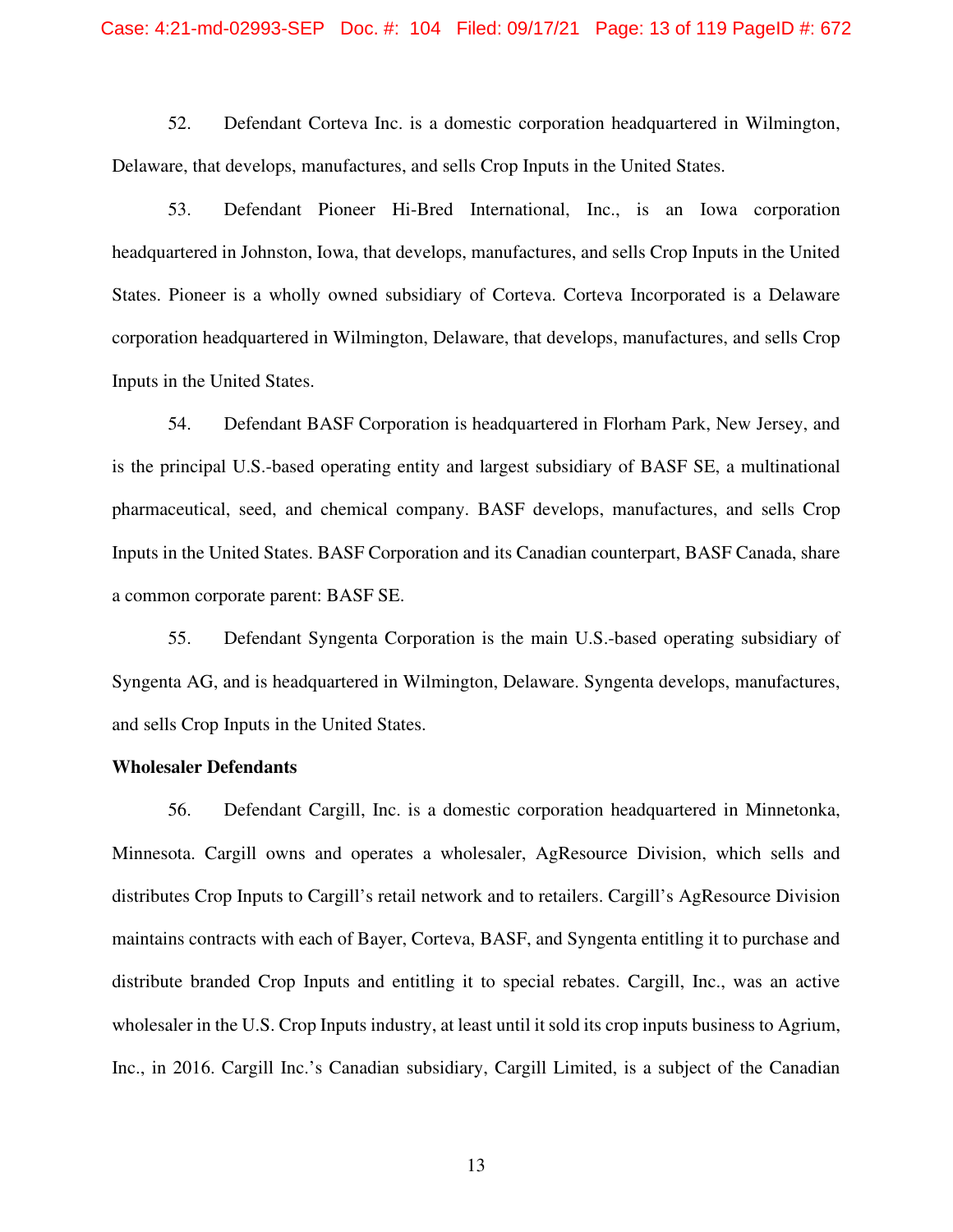Competition Bureau's investigation into anticompetitive conduct in the Canadian Crop Inputs market. Cargill holds itself out as a connected, global enterprise: "With 200 facilities across North America, and links to markets all over the world, we have the capacity as well as the expertise to connect growers with end users around the globe,"<sup>2</sup> Cargill also represents that it "offers U.S. and Canadian farmers a range of . . . crop inputs, and agronomic services . . . ."<sup>3</sup>

57. Defendant Tenkoz Inc. is one of the largest Crop Input distributors in the United States. Tenkoz purchases and sells 25% of all crop protection chemicals sold in the United States annually through 550 retail locations and 70 wholesale locations around the country.<sup>4</sup> Tenkoz is incorporated and headquartered in Georgia. Tenkoz maintains contracts with each of Bayer, Corteva, BASF, and Syngenta authorizing it to purchase and distribute Crop Inputs and entitling it to special rebates.

58. Defendant Winfield Solutions, LLC, is a domestic corporation headquartered in Arden Hills, Minnesota and incorporated in Delaware. Winfield Solutions is a Crop Input wholesaler and sells Crop Inputs in the United States. It maintains contracts with each of Bayer, Corteva, BASF, and Syngenta authorizing it to purchase and distribute branded Crop Inputs and entitling it to special rebates. Winfield Solutions is also a major Crop Input retailer that operates as a cooperative owned by its members, which are 650 Crop Input retail businesses operating 2,800 retail locations throughout the United States and parts of Canada. Winfield Solutions LLC and its Canadian counterpart, Winfield United Canada, have a common corporate parent: Land O'Lakes, Inc.

<sup>&</sup>lt;sup>2</sup> Agriculture, CARGILL.CA, https://www.cargill.ca/en/agriculture (last visited Sept. 16, 2021).

<sup>3</sup> *North America Farmer Services*, CARGILL.COM, https://www.cargill.com/agriculture/northamerica-farmer-services (last visited Sept. 16, 2021).

<sup>4</sup> *Profile*, TENKOZ.COM, http://www.tenkoz.com/index.asp (last visited Sept. 16, 2021).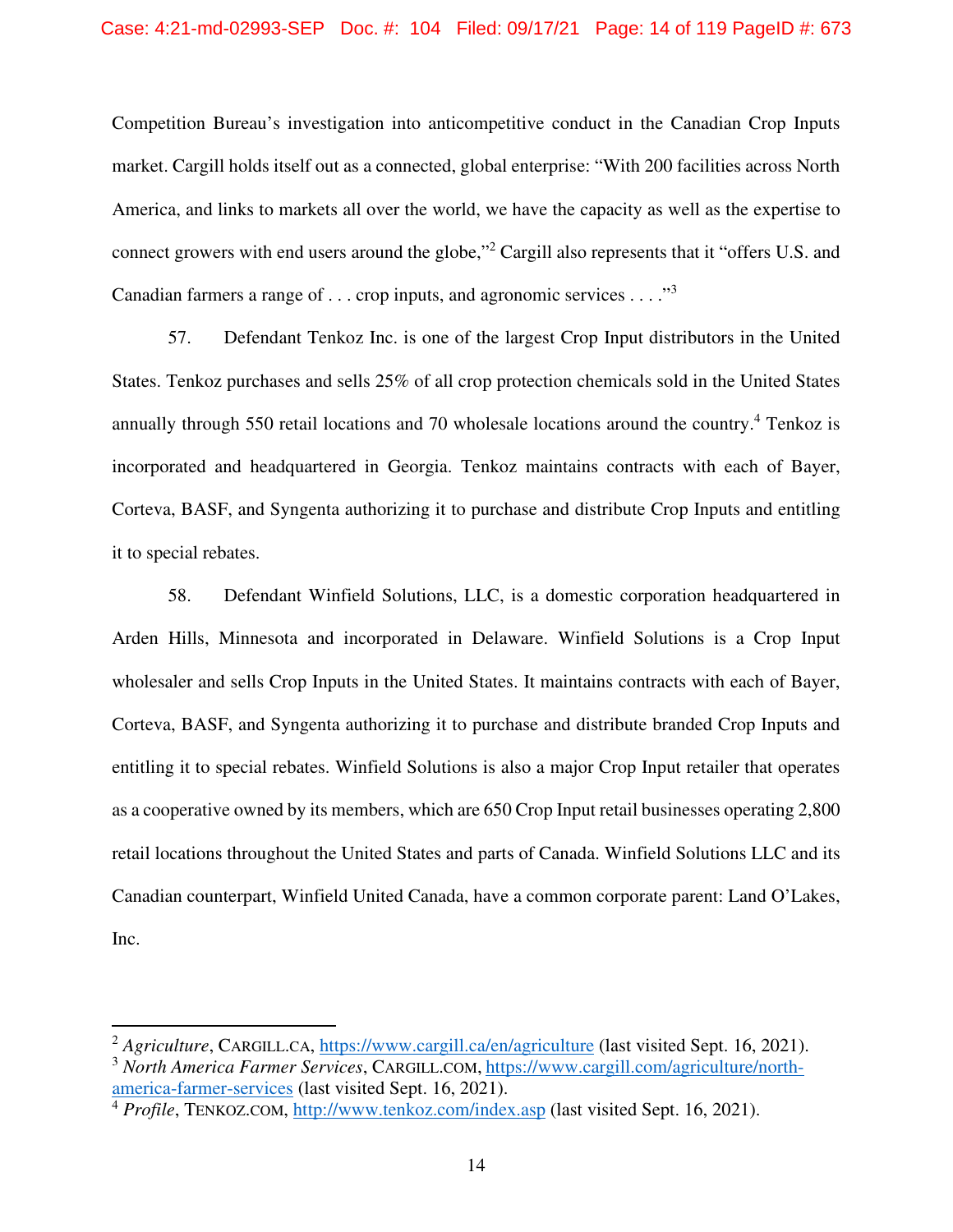59. Defendant Univar Solutions, Inc. is a domestic corporation headquartered in Illinois and incorporated in Delaware. Univar Solutions, Inc. is a Crop Input wholesaler and sells Crop Inputs in the United States. Univar maintains contracts with each of Bayer, Corteva, BASF, and Syngenta authorizing it to purchase and distribute branded Crop Inputs and entitling it to special rebates. Univar Solutions Canada is a subsidiary of Univar Solutions, Inc.

### **Retailer Defendants**

60. Defendant CHS Inc. is one of the largest crop input wholesalers in the United States. Like many large wholesalers, it also operates retail networks bearing the CHS brand around the country that sell Crop Inputs from brick-and-mortar stores. CHS Inc. is incorporated and headquartered in the state of Minnesota and sells Crop Inputs in the United States.

61. CHS and the retail networks it operates maintain contracts with each of Bayer, Corteva, BASF, and Syngenta authorizing it to purchase and distribute Crop Inputs and entitling it to special rebates.

62. Defendant Nutrien Ag Solutions, Inc. is both a Crop Input wholesaler and the largest Crop Input retailer in the United States. It sells Crop Inputs to farmers throughout the United States and maintains contracts with each of Bayer, Corteva, BASF, and Syngenta authorizing it to purchase and distribute Crop Inputs and entitling it to special rebates. Nutrien Ag Solutions, Inc. is incorporated in Delaware and has its principal place of business in Colorado. Nutrien Ag Solutions, Inc. is the retail division of the world's largest crop inputs company.<sup>5</sup>

63. Defendant GROWMARK, Inc. d/b/a Farm Supply or FS, is a large Crop Input retailer headquartered in Illinois with brick-and-mortar locations throughout the Midwestern

<sup>5</sup> *About Us*, NUTRIEN AG SOLUTIONS, https://www.nutrienagsolutions.com/about-us (last visited Sept. 16, 2021).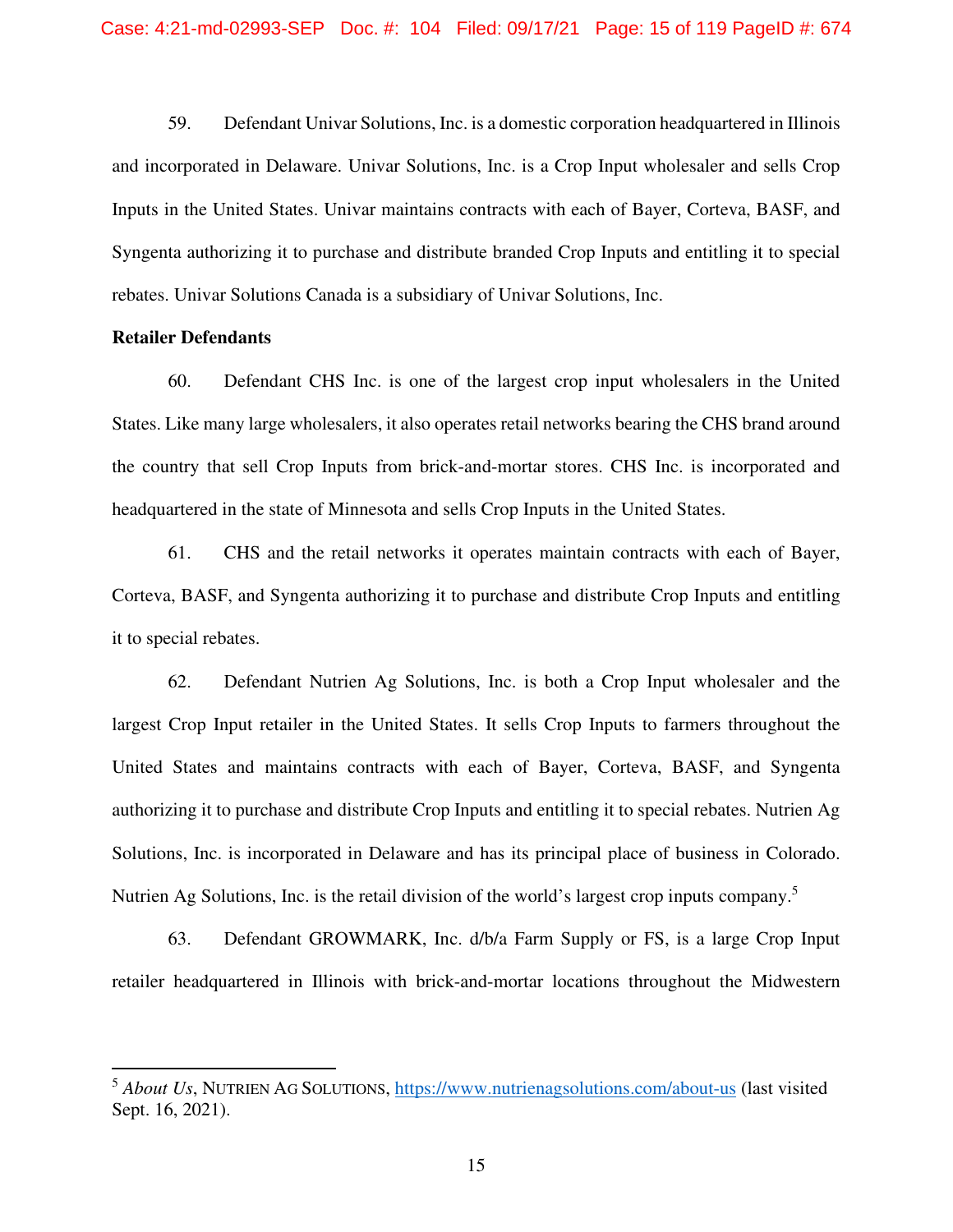### Case: 4:21-md-02993-SEP Doc. #: 104 Filed: 09/17/21 Page: 16 of 119 PageID #: 675

United States and sells Crop Inputs in the United States. Growmark is incorporated in Delaware. Growmark maintains contracts with each of Bayer, Corteva, BASF, and Syngenta authorizing it to purchase and distribute Crop Inputs and entitling it to special rebates.

64. Defendant Simplot AB Retail Sub, Inc. f/k/a Pinnacle Agriculture Distribution, Inc. is a large Crop Input wholesaler and retailer that operates 135 retail locations across 27 states and sells Crop Inputs in the United States. Simplot is headquartered and incorporated in Mississippi. Simplot maintains contracts with each of Bayer, Corteva, BASF, and Syngenta authorizing it to purchase and distribute Crop Inputs and entitling it to special rebates.

65. Defendant Federated Co-operatives Ltd. is a large Crop Input retailer. It maintains contracts with each of Bayer, Corteva, BASF, and Syngenta authorizing it to purchase and distribute Crop Inputs and entitling it to special rebates. Federated is under investigation by the Canadian Competition Bureau for engaging in coordinated anticompetitive practices designed to exclude competition in the Crop Input market.

#### **FACTUAL ALLEGATIONS**

66. Farmers in the United States are being squeezed on both ends, currently experiencing drastically increasing operating expenses while revenue and profits from their crop yields remain stagnant. For example, between 1995 and 2011, the cost of growing soybeans and corn tripled while yields for those same crops rose by only 18.9% and 29.7% respectively.

67. This trend has continued in recent years. One study found that seed, fertilizer, and pesticide costs were 32% of crop revenue between 1990 and 2006, 36% of revenue between 2006 and 2015, but 48% of crop revenue in 2015.<sup>6</sup> In a 2018 survey, 80% of farmers reported that their

<sup>&</sup>lt;sup>6</sup> Schnitkey, G. and S. Sellars, "Growth Rates of Fertilizer, Pesticide, and Seed Costs over Time." *farmdoc daily* (6):130, Department of Agricultural and Consumer Economics, University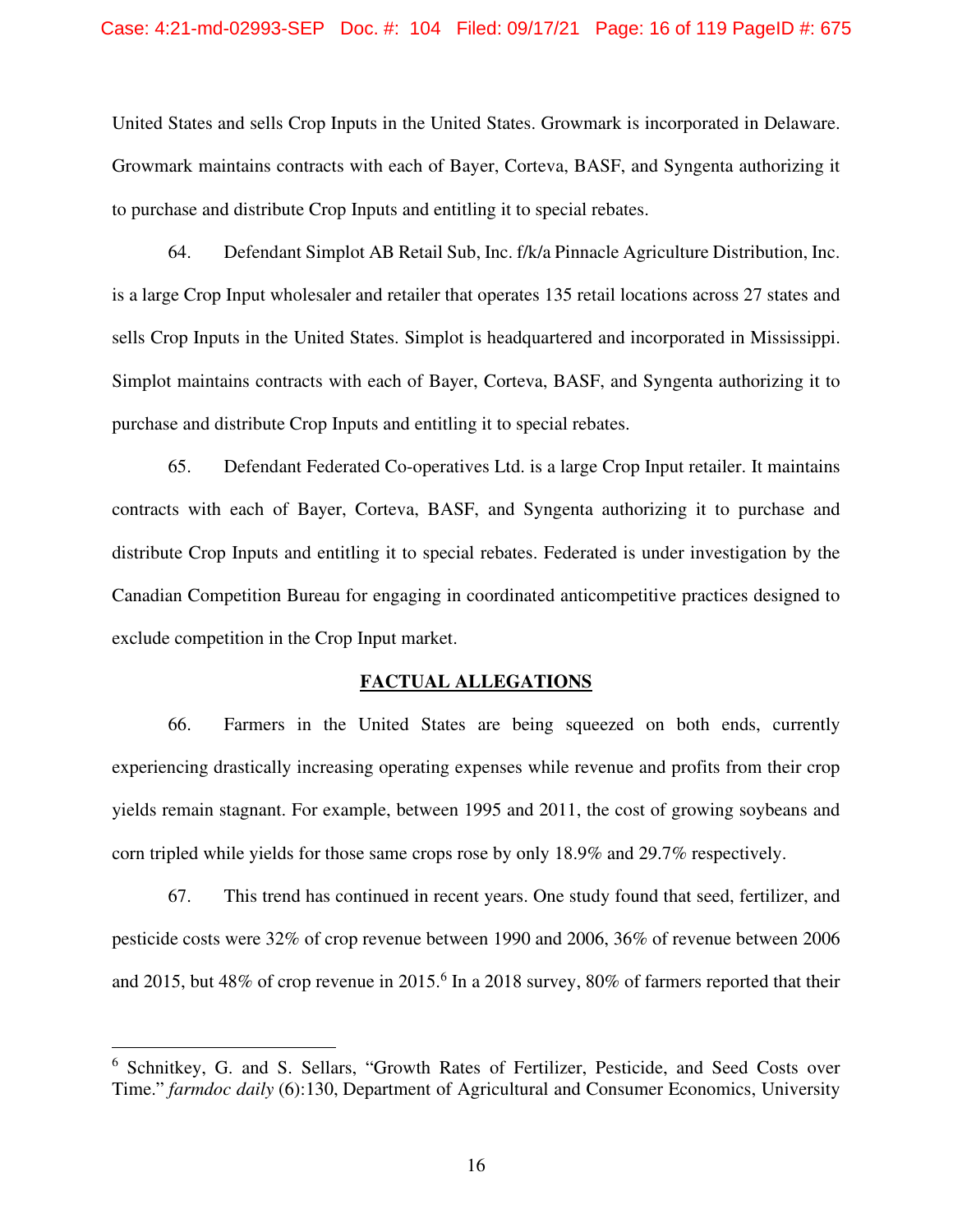### Case: 4:21-md-02993-SEP Doc. #: 104 Filed: 09/17/21 Page: 17 of 119 PageID #: 676

costs continued to increase, and many farmers cannot pay their outstanding operating debts estimated at well over \$400 billion in 2019. The rate of farm bankruptcies has accelerated, with declared farm bankruptcies increasing by 24% from 2018 to 2019, the biggest yearly increase since the Great Recession.

68. The rate of cost increases is not attributable to any legitimate cause, as research and development expenditures have decreased over the past several years. Instead, the increases are a result of unjustifiably inflated, supracompetitive prices because of Defendants' anticompetitive conduct, including their group boycott of ecommerce Crop Inputs sales platforms such as FBN.

69. Defendants purposefully structured the Crop Inputs market to be both secretive and opaque to obscure pricing data and product information that farmers need to make informed purchasing decisions. Because farmers lack the objective information and data needed to evaluate their purchases, they are forced to pay higher prices for Crop Inputs than a competitive market would offer. On top of this, farmers are unable to buy Crop Inputs without paying for the unnecessary overhead of brick-and-mortar retailers.

70. The Manufacturer Defendants, who develop and produce between 75% to 90% of name brand Crop Inputs, guard their product prices from consumers. The Manufacturer Defendants allow their products to be sold only by wholesalers, including the Wholesaler Defendants, retailers owned or operated by the manufacturer, and licensed "authorized retailers" such as the Retailer Defendants. Absent an agreement among the Manufacturer Defendants to boycott ecommerce Crop Inputs sales platforms, any single Manufacturer Defendant would have

of Illinois at Urbana-Champaign, July 12, 2016, https://farmdocdaily.illinois.edu/2016/07/growthrates-of-fertilizer-pesticide-seed-costs.html (last visited Sept. 16, 2021).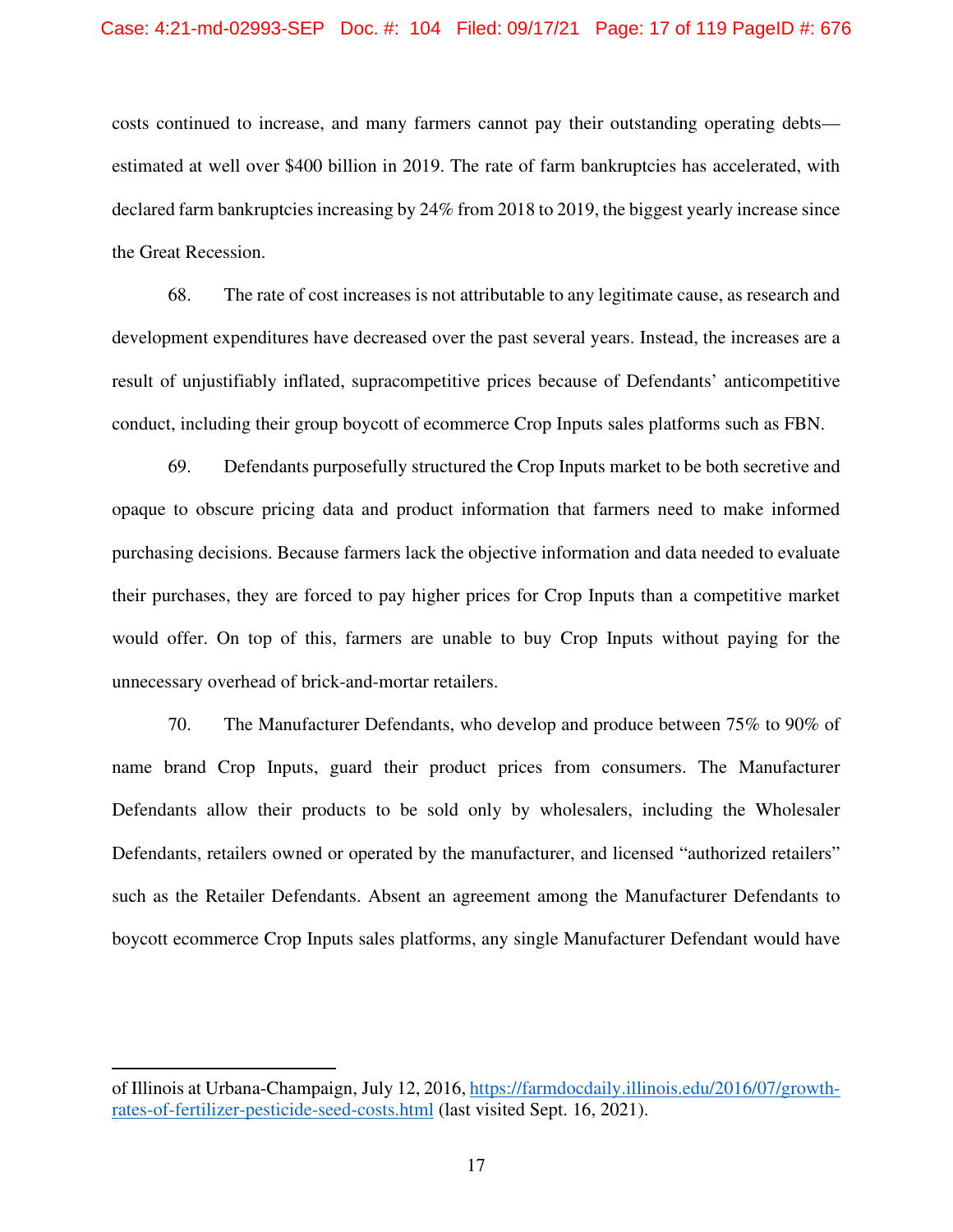### Case: 4:21-md-02993-SEP Doc. #: 104 Filed: 09/17/21 Page: 18 of 119 PageID #: 677

benefited by selling Crop Inputs to FBN or another ecommerce Crop Inputs sales platform as an additional chain of distribution.

71. Through the contracts granting "authorized retailer" licenses, the Manufacturer Defendants require strict confidentiality and prohibit "authorized retailers" from disclosing to their customers the manufacturers' prices or any incentives, rebates, or commissions offered by the manufacturers to the authorized retailers. This lack of price transparency increases the Manufacturer Defendants' profits. As a result, Manufacturer Defendants have an incentive to collude with each other and with wholesalers and retailers to prevent actions (such as the entry of ecommerce Crop Inputs sales platforms like FBN) that would result in price transparency.

72. Taking advantage of farmers' lack of access to objective pricing or performance data, Manufacturer Defendants take seeds that have long been on the market and simply repackage them under a new brand name so that they can be sold at a higher price. This practice causes farmers to overpay for seed that could have been purchased for less from a different brand or other source, and/or to have less genetic diversity in seeds across their farms than they anticipated.

73. At the retail level, pricing is similarly opaque and obscured. Wholesalers' contracts with authorized retailers contain strict confidentiality provisions, prohibiting retailers from disclosing the price paid to the wholesaler for Crop Inputs or the price at which retailers sell those exact same Crop Inputs to other farmers. In addition, retailers bundle the sale of Crop Inputs with other services, such as spraying or applying chemicals, which further obscures the individual cost of any Crop Input or bundled service.

74. Since 2014, ecommerce Crop Inputs sales platforms sought to compete with the opaque and inefficient wholesale and retail systems by offering modernization, increased price transparency, and direct access to Crop Inputs.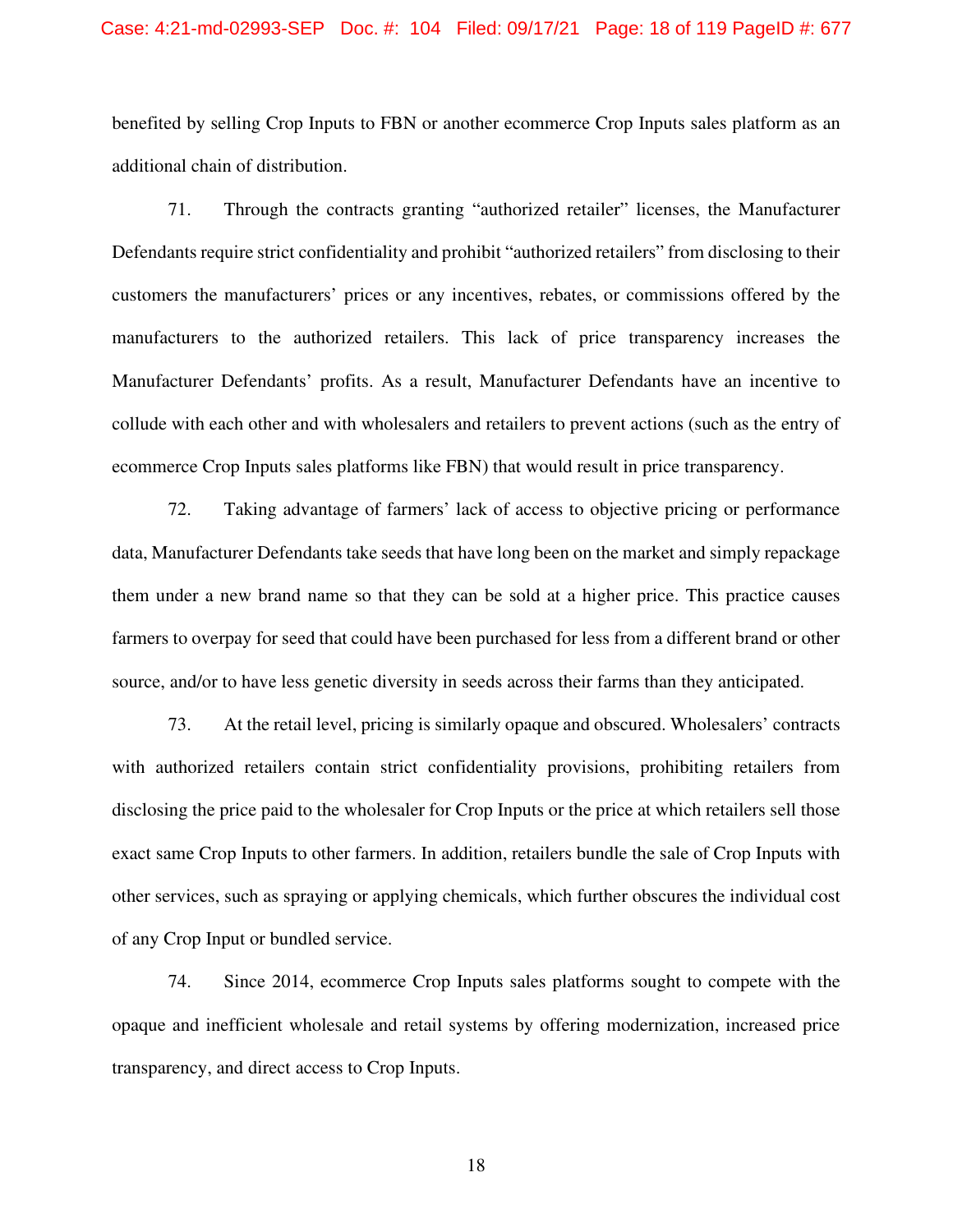75. Initially, ecommerce Crop Inputs sales platforms were successful. For example,

more than 12,000 farmers signed up for FBN's service that provided objective performance data on Crop Inputs, and 6,000 farmers signed up for FBN's electronic sales platform.

76. Wholesaler and Retailer Defendants recognized the threat posed by these ecommerce Crop Inputs sales platforms to their market position, power and profit margins. A report published by CoBank, a cooperative partly owned by Crop Inputs retailers and a major lender to grain cooperatives, explained that price transparency would enable farmers to negotiate with Crop Inputs retailers and decrease their profit margins:

Despite relatively low sales, e-commerce companies pose a threat to brick-andmortar ag retailers in two ways. First, any new competitor will erode sales and margins to some degree and second, e-commerce sites increase transparency for product prices.

These e-commerce sites provide farmers with several sources of product price information that are just clicks away. Farmers can then leverage that information in negotiations with local brick-and-mortar retailers. Traditional ag retailers that bundle products and services together under the product price are losing some customers to e-commerce sites that provide only the product. The e-commerce channel allows cost-sensitive farmers to eliminate service costs like custom application and product warranties.<sup>7</sup>

77. In 2016, Defendant CHS sent a letter to farmers discouraging them from using FBN

by falsely claiming that although FBN would be able to offer the same products at lower costs,

"FBN just does it with little overhead and without returning any profits to you the farmer, while

lining the pockets of investors and big data companies like Google."

<sup>7</sup> https://www.cobank.com/corporate/news/ag-retailers-look-to-retool-strategy-for-success (last visited Sept. 16, 2021) ; *see also Ag Retailers Look to Retool Strategy for Success in the Era of E-Commerce*, GLOBENEWSWIRE, https://rss.globenewswire.com/newsrelease/2019/02/20/1738614/0/en/Ag-Retailers-Look-to-Retool-Strategy-for-Success-in-the-Eraof-E-Commerce.html (last visited Sept. 16, 2021).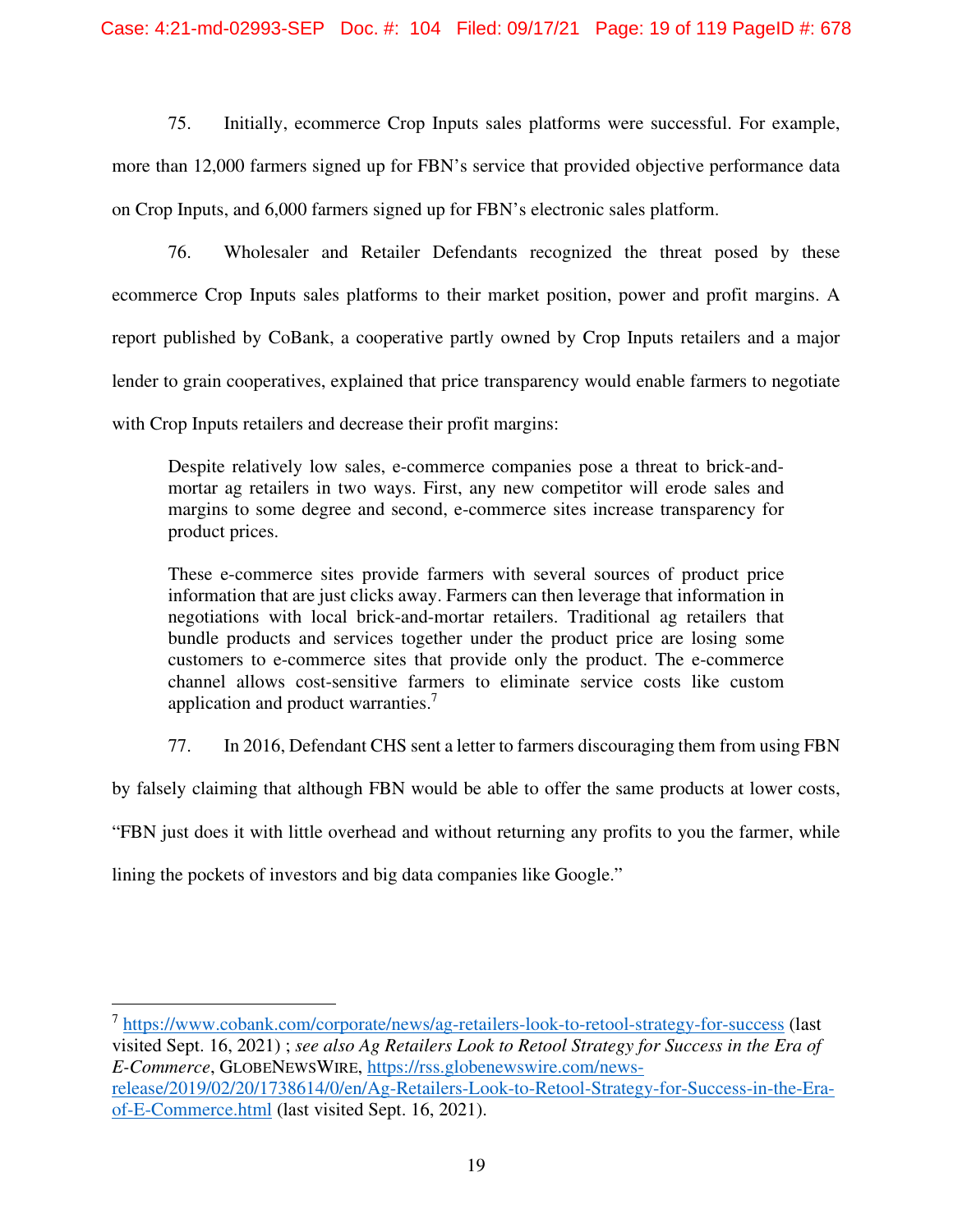78. Despite claims that FBN is not in touch with the Farm Belt, eighty to ninety percent of FBN's employees are located in rural communities in South Dakota, Montana, Alberta, and Australia. They have dozens of facilities around the United States, including distribution centers and warehouses, and hundreds of farmer dealers in communities. As FBN co-founder Charles Baron explained to *Chief Executive*: "So when [competitors] say FBN isn't local, that's absurd. Besides, the most important 'local business' in the farm system is the farmer's farm; it's the core economic engine. And that's where we are."<sup>8</sup>

79. FBN does not sell farmers' data to other companies, and only shares data if directed to by farmers.<sup>9</sup>

80. CropLife America is a trade association made up of major Crop Inputs manufacturers, wholesalers, and retailers, and serves as an ideal vehicle for collusion. Only manufacturers and distributors of Crop Inputs are eligible for full membership in CropLife America. CropLife America's board of directors is chaired by an executive from one of the Manufacturer Defendants, currently Paul Rea from BASF and previously Suzanne Wasson from Corteva. The current board also includes an executive from Winfield Solutions' parent company, Land O'Lakes. For the 2016-19 term, CropLife America's board of directors included executives from Defendants Bayer, Growmark, Tenkoz, and Simplot. In addition, Syngenta Crop Protection is a member of CropLife America. The board is exclusively composed of representatives from large Crop Inputs manufacturers, distributors, and retailers, making it an ideal vehicle for collusion. There is not a single representative for farmers or farmer groups on CropLife America's

<sup>8</sup> Dale Buss, "Farmers Business Network Plows New Ground," *Chief Executive* (Dec. 23, 2020), https://chiefexecutive.net/farmers-business-network-plows-new-ground/ (last visited Sept. 16, 2021).

<sup>&</sup>lt;sup>9</sup> FBN Terms of Service, FBN.COM https://www.fbn.com/page/show/tos (last visited Sept. 16, 2021).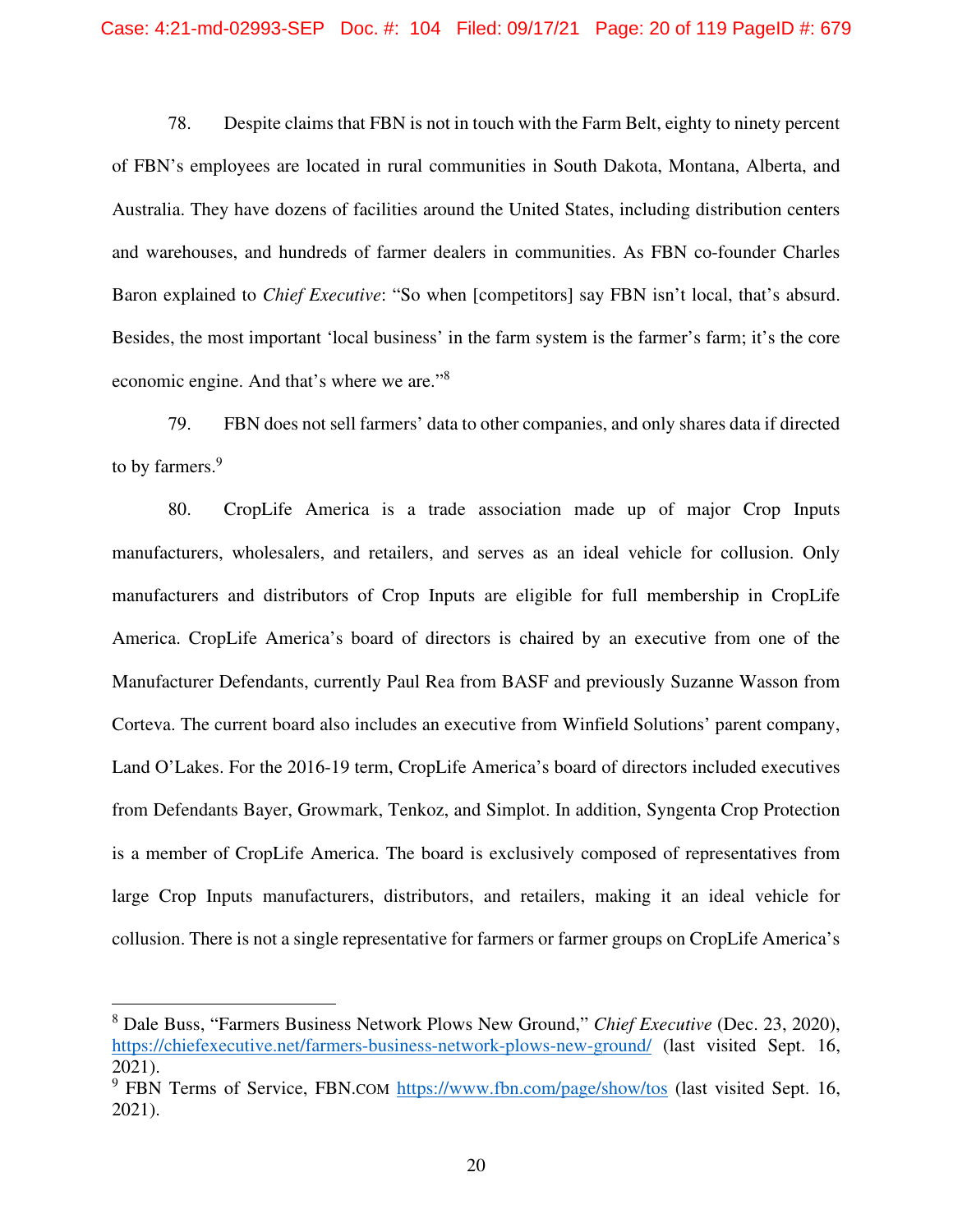### Case: 4:21-md-02993-SEP Doc. #: 104 Filed: 09/17/21 Page: 21 of 119 PageID #: 680

board of directors, despite CropLife America's expressed mission to "help ensure growers and consumers have the technologies they need to protect crops, communities, and ecosystems from the threat of pests, weeds, and diseases in an environmentally sustainable way." Defendants used CropLife America as an instrument to promote their antagonism to and boycott of these ecommerce Crop Inputs sales platforms, such as FBN.

81. CropLife America publishes the trade publication CropLife Magazine, which repeated the concerns expressed by CoBank about the threat posed by ecommerce Crop Inputs sales platforms to Crop Inputs retailers' business. In February 2016, CropLife stated it was "concerned that the retailer could be disintermediated—i.e., that electronic platforms would 'cut out the middle man'—allowing growers to find product conveniently and at a lower market price," and decried the "devil known as 'price transparency,'" stating that "[g]rowers were not really as interested in buying and selling and storing product as they were in printing price lists off the Internet and waving them in their retailer's faces. Already low margins were about to race to the bottom."

82. CropLife's PACE Advisory Council—a committee composed of the "heads of major ag retailers, market suppliers, equipment makers, and other agricultural analysts"—clearly identified the threat posed by ecommerce Crop Inputs sales platforms to retailers and wholesalers at its 2017 annual meeting. CropLife's coverage of the event reported that "three letters . . . continually cropped up no matter what the topic of conversation happened to be – FBN (Farmers Business Network). To say that all things related to FBN and its business practices dominated much of the day-long event would be a gross understatement. Several members of the PACE Council described how FBN had negatively affected their business during 2017 by cutting into their already slim margins on various products." One PACE Council member observed, "I think it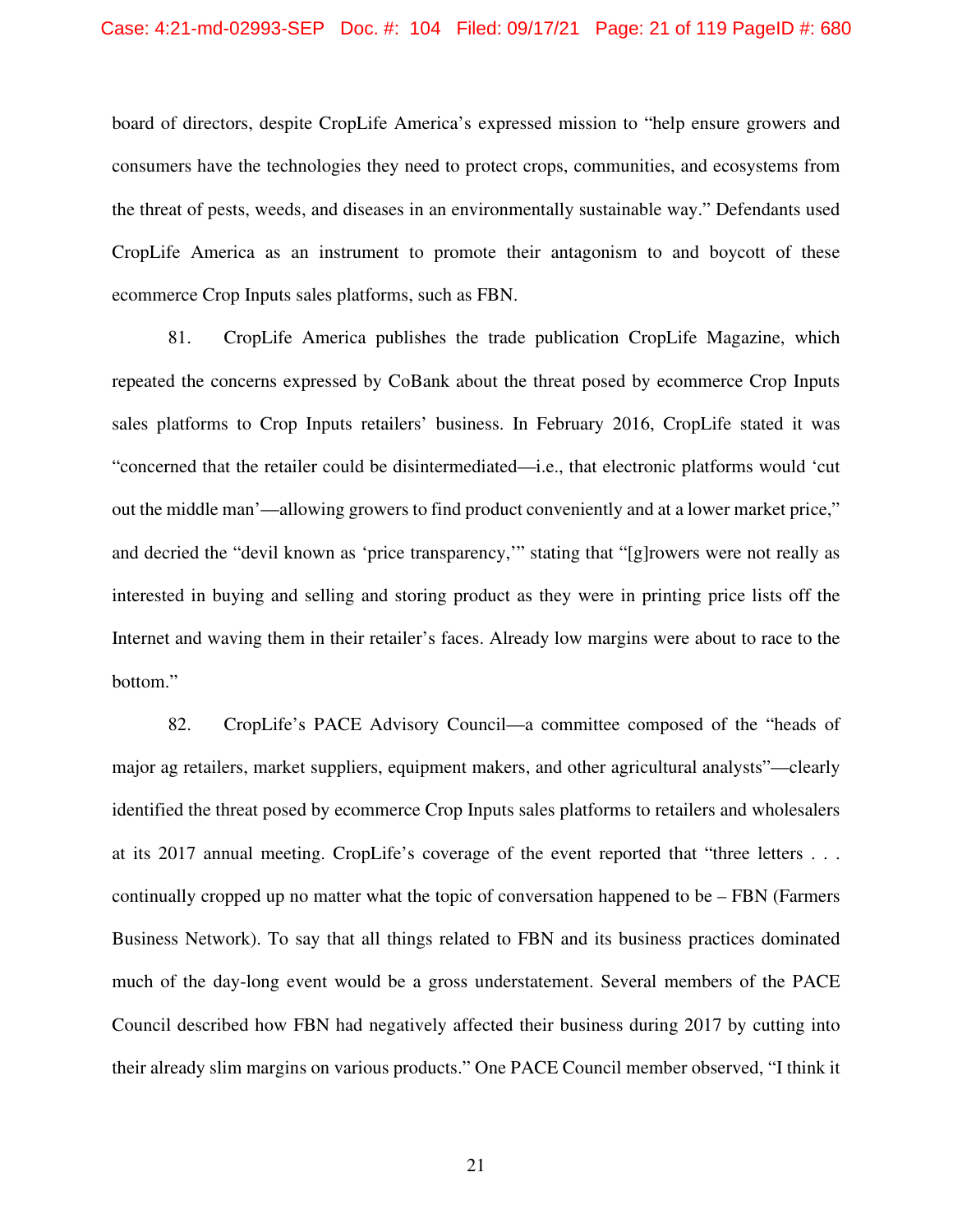would be crazy, stupid to ignore [FBN]. Even if they end up going away, the business model they've introduced to agriculture will probably be tried by someone else."<sup>10</sup>

83. In February 2018, CropLife reported on a local "huge price war in chemicals" in Iowa in 2017 as a result of FBN competing in the market. A retailer competing with FBN urged that "'ag retailers need to get proactive' in dealing with the threat of disintermediation." Another retailer noted that "as we get more competitive with the FBNs of the world, we'll obviously have to cut back on services and support (at times). But what concerns me is when . . . the legal implications of that is you are a big business now and the regulatory burden becomes more significant."

84. When the consolidation and anti-competitive effects of the Crop Inputs market have been called into question, Defendants have regularly coordinated through CropLife America to fight threats to their market power. For example, when Senator Elizabeth Warren targeted Defendants Bayer, Corteva, and Syngenta for recent mergers consolidating the Crop Inputs industry and squeezing out small family farms, CropLife America spoke out on behalf of Defendants to justify the consolidation. Similarly, when the Ninth Circuit concluded that EPA's registrations of Manufacturer Defendants' dicamba pesticide products did not adequately consider the products' anti-competitive effects, CropLife America wrote on behalf of its member companies, including Defendants, in support of the EPA decision.

85. The Agricultural Retailers Association ("ARA") is a non-profit trade association that represents the interests of agricultural retailers and distributors across the United States. Its mission is to "support its members in their quest to maintain a profitable business environment

<sup>10</sup> Eric Sfiligoj, *Farmers Business Network: 'Crazy, Stupid' . . . to ignore*, CROPLIFE, https://www.croplife.com/editorial/farmers-business-network-crazy-stupid-ignore/ (last visited Sept. 16, 2021).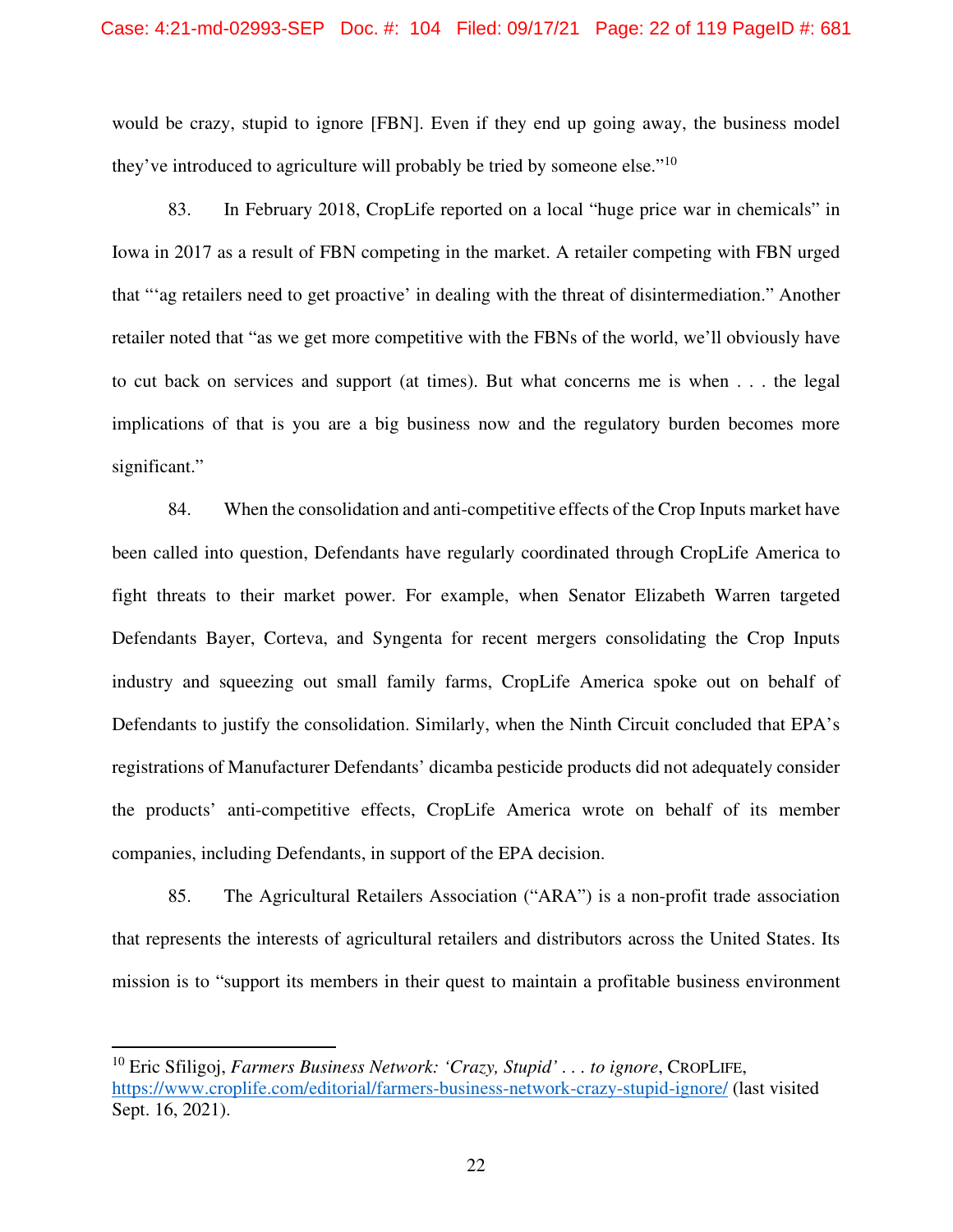. . . ." The ARA's board of directors is currently chaired by Rod Wells of Growmark and includes board members from Defendants Nutrien, CHS, Winfield Solutions, Corteva, Growmark, Bayer, BASF, and Syngenta, *inter alia*.

86. ARA hosts an annual "Conference & Expo" where more than 650 ag retailers attend, representing 85% of the industry. These conferences provide abundant opportunities for Defendants to coordinate and collude to eliminate price transparency and preclude innovative ecommerce solutions from disrupting the traditional agricultural supply chain. Indeed, a "Roman Coliseum-esque clash" between FBN and an ag retail consultant (Steve Watts of Farrell Growth Group ("FGG")) was the "main event" at the 2017 annual conference, where Mr. Watts announced his belief that it was time for the Crop Inputs retailers to take steps to affirmatively combat the intrusion of e-commerce entities. The ensuing topics of conversation amongst ARA members once FBN left the conference provided ample opportunity to build upon Mr. Watts' explicit calls to action.

87. FGG provides other opportunities for coordination and collusion among Crop Input retailers and wholesalers. Specifically, FGG provides benchmarking information for ag retail companies to "analyze industry trends along with retail performance side by side with industry averages... at an individual company level<sup> $11$ </sup> – not unlike benchmarking in the meat industry that launched federal criminal charges and a litany of securities and antitrust lawsuits. FGG recently

<sup>11</sup> *See* WinField United, *Farrell Growth Group Expands Benchmarking Services into Canada with Winfield United Canada* (Mar. 27, 2021), https://www.croplife.com/management/farrell-growthgroup-expands-benchmarking-services-into-canada-with-winfield-united-canada/ (last visited Sept. 16, 2021); https://www.farrellgrowth.com/farrell-growth-group-expands-benchmarkingservices-with-winfield-united-canada (same); *see also*, Kelly Farrell, *Good Fortune Is Often Disguised as Good Execution*, THE SCOOP (Apr. 14, 2021) ("Farrell Growth Group's MIX program compares financial statements of top ag retailers and measures overall performance as pretax income as a percentage of sales.").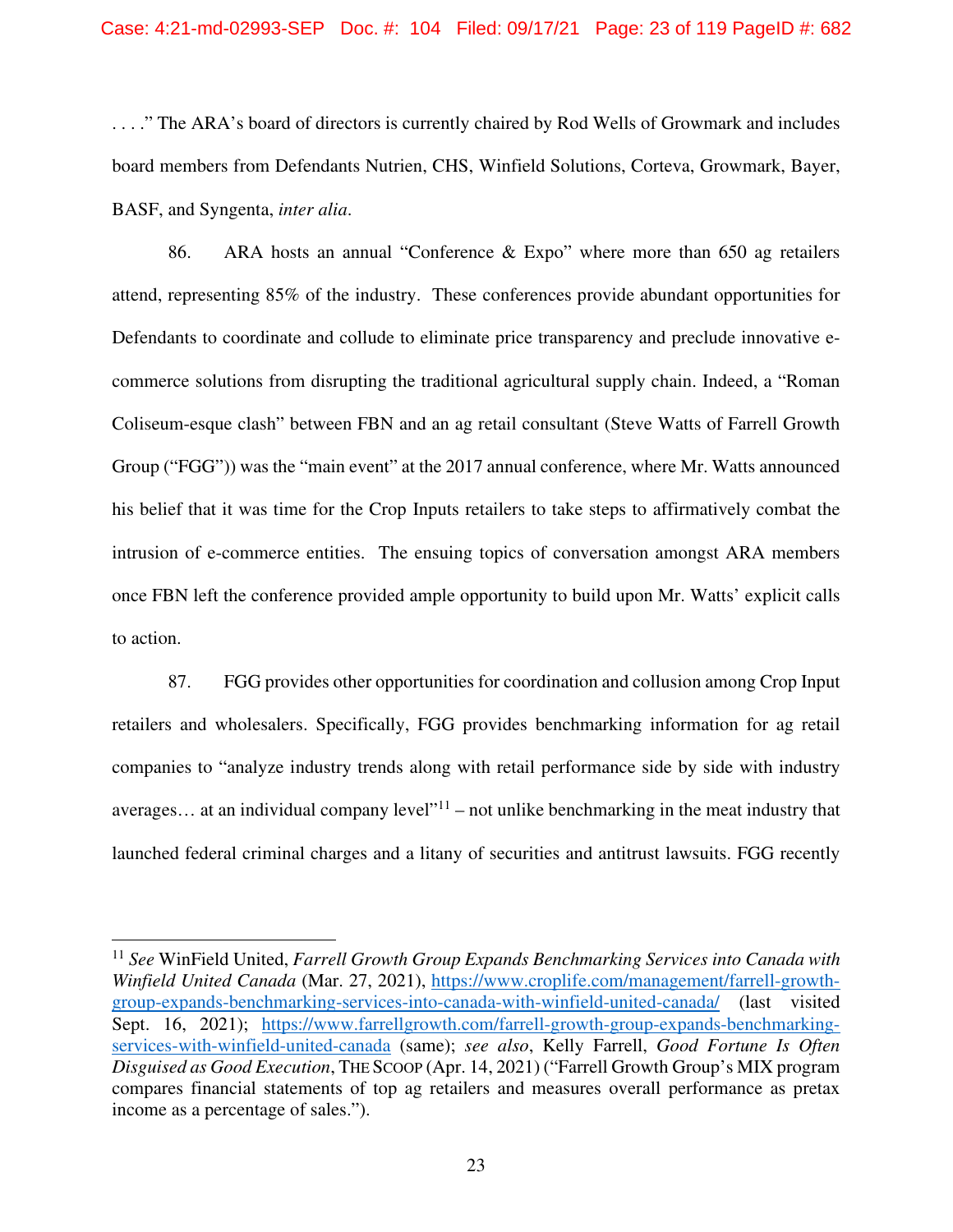announced its expansion of this aspect of its business in a partnership with Winfield United Canada. *Id.*

88. FGG's benchmarking service is designed to "provide private one on one interpretation and apples vs. apples analysis of each participant's reports in meetings at participant's offices. . . .<sup>"12</sup> FGG's benchmarking program manager Kelly Farrell claims a "wellrun benchmarking program" must consider the following:

- a. Financial statements must be restated to a comparable format. If the company performing the benchmarking simply compiles the financial statements of the group and does not make adjustments *to ensure each company's financial statements are stated on a comparable basis*, the final product will be of limited value. This approach requires more time and expense but is truly essential if you are looking for meaningful comparisons.
- b. Be selective. You need to be confident in the abilities of the company doing the benchmarking. In addition to knowledge of accounting principles and the benchmarking process, it is also ideal the firm understands your industry.
- c. Confidentiality is essential! You must have confidence your financial statements are being handled with care. Consider having the benchmarking done by a neutral source rather than someone with a vested interest in your business.
- d. Know the companies in your comparison group. There is certainly value in seeing *where you stand within a group of all your peers.* But if you are looking to be the best, then you will want to *compare yourself to the best.*
- e. Consider a benchmarking service that includes a peer-to-peer meeting. *Discussing with peers how they achieve results* and implement intelligence into the business can help you accomplish the next level of performance.<sup>13</sup>
- 89. FGG studies shared data through its benchmarking service marketed as "MIX,"

which stands for "Management Information Excellence." Having established a partnership with

<sup>12</sup> *SeeManagement Information Excellence (MIX)*, FARRELL GROWTH GROUP, https://www.farrellgrowth.com/management-information-excellence-mix/ (last visited Sept. 16, 2021).

<sup>&</sup>lt;sup>13</sup> Kelly Farrell, *Creating a Continual Improvement Strategy for Your Company*, THE SCOOP (Jan. 19, 2021), https://www.thedailyscoop.com/news/retail-business/create-continualimprovement-strategy (last visited Sept. 16. 2021);

http://digitaledition.qwinc.com/publication/?i=691594&article\_id=3868026&view=articleBrows er&ver=html5 (same, entitled "Apples to Apples") (emphasis added) (last visited Sept. 16, 2021).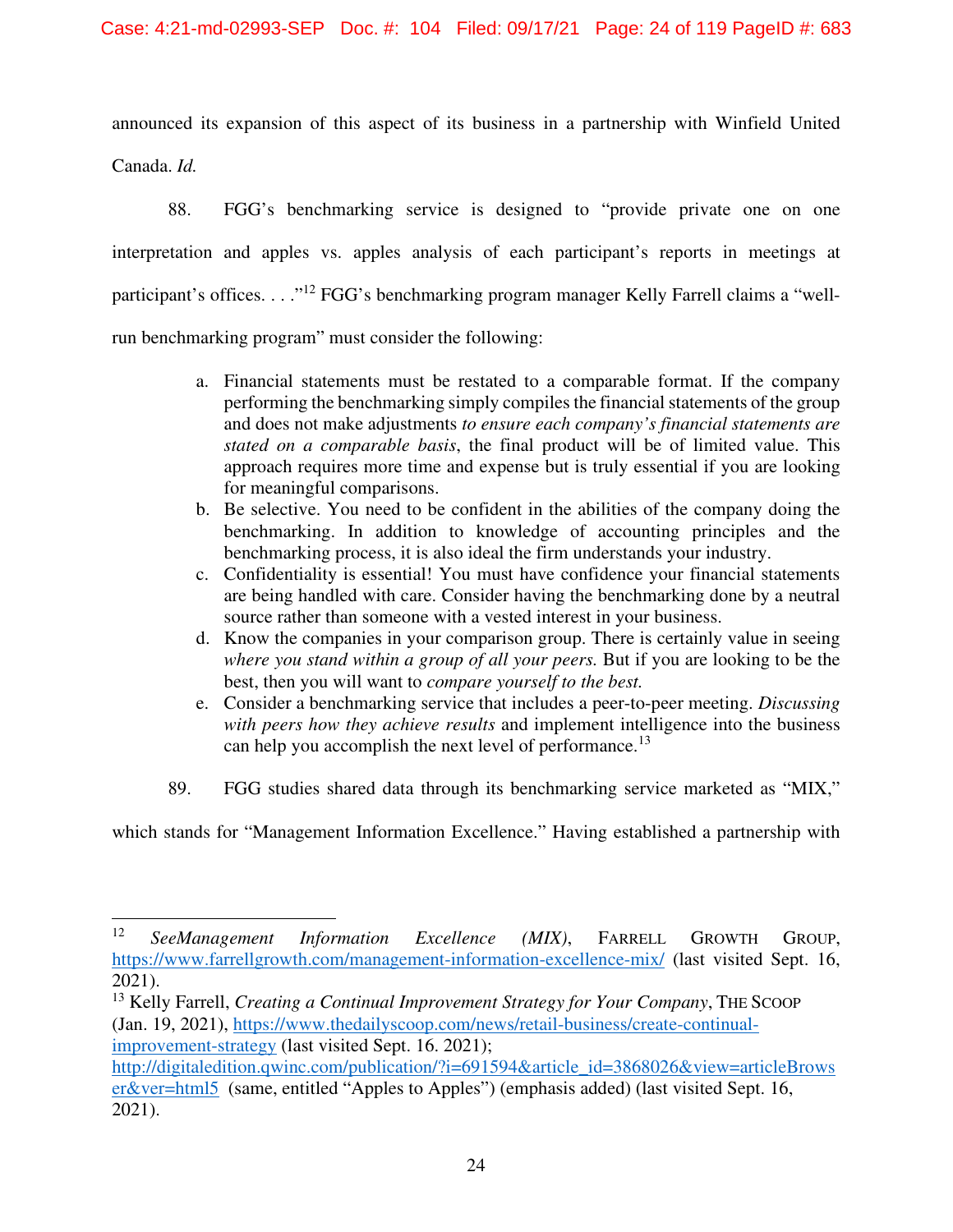FGG, wholesale crop input seller Winfield United Canada delivers MIX benchmarking insights to retailers through its "The Academy" platform. Winfield United Canada, along with Defendant, Winfield Solutions, is owned by Land O'Lakes, Inc.

90. As noted in a Bloomberg interview with Peter Carstensen, a law professor and former Justice Department antitrust lawyer, detailed benchmarking analyses can "run afoul of antitrust law… when they offer projections or provide data so detailed that no competitor would reasonably share it with another. Getting detailed information is a particularly useful form of collusion… because it allows co-conspirators to make sure they're all following through on the agreement. 'This is one of the ways you do it. You make sure that your co-conspirators have the kind of information that gives them confidence—so they can trust you, that you're not cheating on them,' he says. 'That is what creates stability for a cartel.'"<sup>14</sup>

91. Thus, benchmarking services, including those offered by FGG to agricultural retailers, supply market participants with private competitor data necessary to coordinate and manipulate pricing and stabilize their anticompetitive scheme.

92. Over the last decade, CropLife America reported that it has improved cooperation and camaraderie with the Agricultural Retailers Association.

93. The Retailer Defendants and the Wholesaler Defendants knew that retaining their market positions, power and profit margins depended on excluding ecommerce sales platforms from the market, so they conspired to eliminate the platforms' product supply. To do so, the Retailer and Wholesaler Defendants induced the Manufacturer Defendants—who rely on the Wholesaler and Retailer Defendants to recommend and sell their products to farmers—to cut off

<sup>&</sup>lt;sup>14</sup> Christopher Leonard, *Is the Chicken Industry Rigged*?, BLOOMBERG BUSINESSWEEK (Feb. 15, 2017), https://www.bloomberg.com/news/features/2017-02-15/is-the-chicken-industry-rigged (last visited Sept. 16, 2021).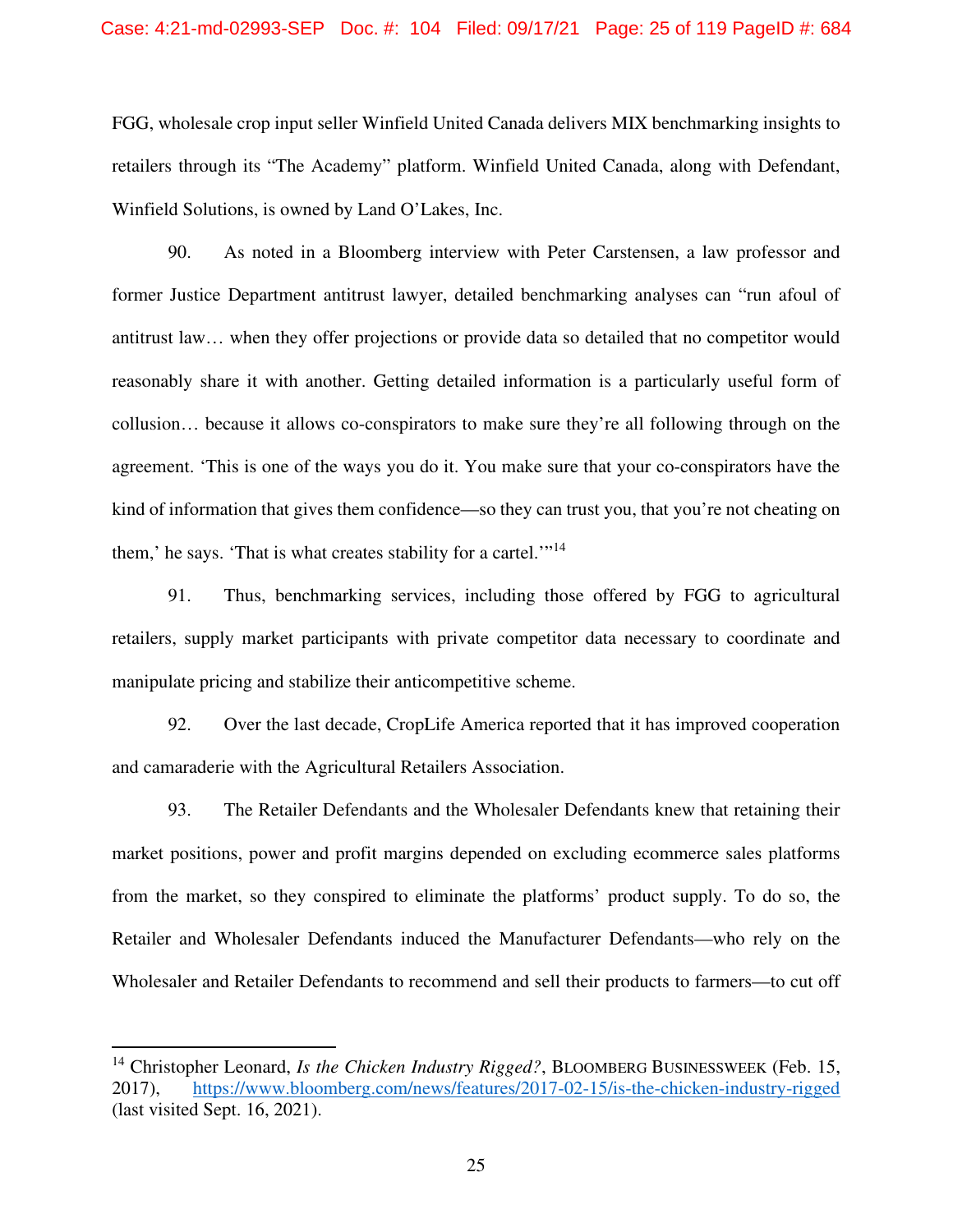### Case: 4:21-md-02993-SEP Doc. #: 104 Filed: 09/17/21 Page: 26 of 119 PageID #: 685

the supply of Crop Inputs to ecommerce Crop Inputs sales platforms. The Retailer Defendants and Wholesaler Defendants are among the largest retailers and wholesalers of Crop Inputs in the United States and, therefore, the Manufacturer Defendants knew they risked the loss of substantial sales if they did not agree to the boycott.

94. Because the Manufacturer Defendants compete with each other in Crop Inputs product offerings, the Retailer and Wholesaler Defendants have the ability to transfer non-trivial amounts of sales from one manufacturer to another. Although the Manufacturer Defendants produce Crop Inputs that have different brand names, they all produce overlapping Crop Inputs that serve the same purpose and/or contain the same active ingredients. For example, herbicides are grouped by their "mode of action," and the Manufacturers Defendants produce different herbicides that directly compete with one another within those mode of action groups. For example, Defendant Syngenta's Flexstar® herbicide and Defendant BASF's Sharpen® powered by Kixor® herbicide both use the same "mode of action", both are PPO Inhibitors (Group 14), and directly compete. Similarly, each Manufacturer Defendant offers corn seeds (and several other Crop Inputs) that directly compete with one another. Therefore, if a Manufacturer Defendant did not agree to the boycott, that manufacturer would risk the loss of substantial sales.

95. In 2016, Defendant Bayer formed an internal task force to study the long-term competitive impact of FBN's ecommerce Crop Inputs sales platform.

96. But Defendants' actions were not internal or unilateral. The Manufacturer Defendants agreed with the Wholesaler and Retailer Defendants to cut off the supply of Crop Inputs to ecommerce Crop Inputs sales platforms and Defendants initiated a joint boycott. When ecommerce Crop Inputs sales platforms attempted to purchase Crop Inputs from the Manufacturer and Wholesaler Defendants, they all refused and offered only pretextual excuses for their refusal.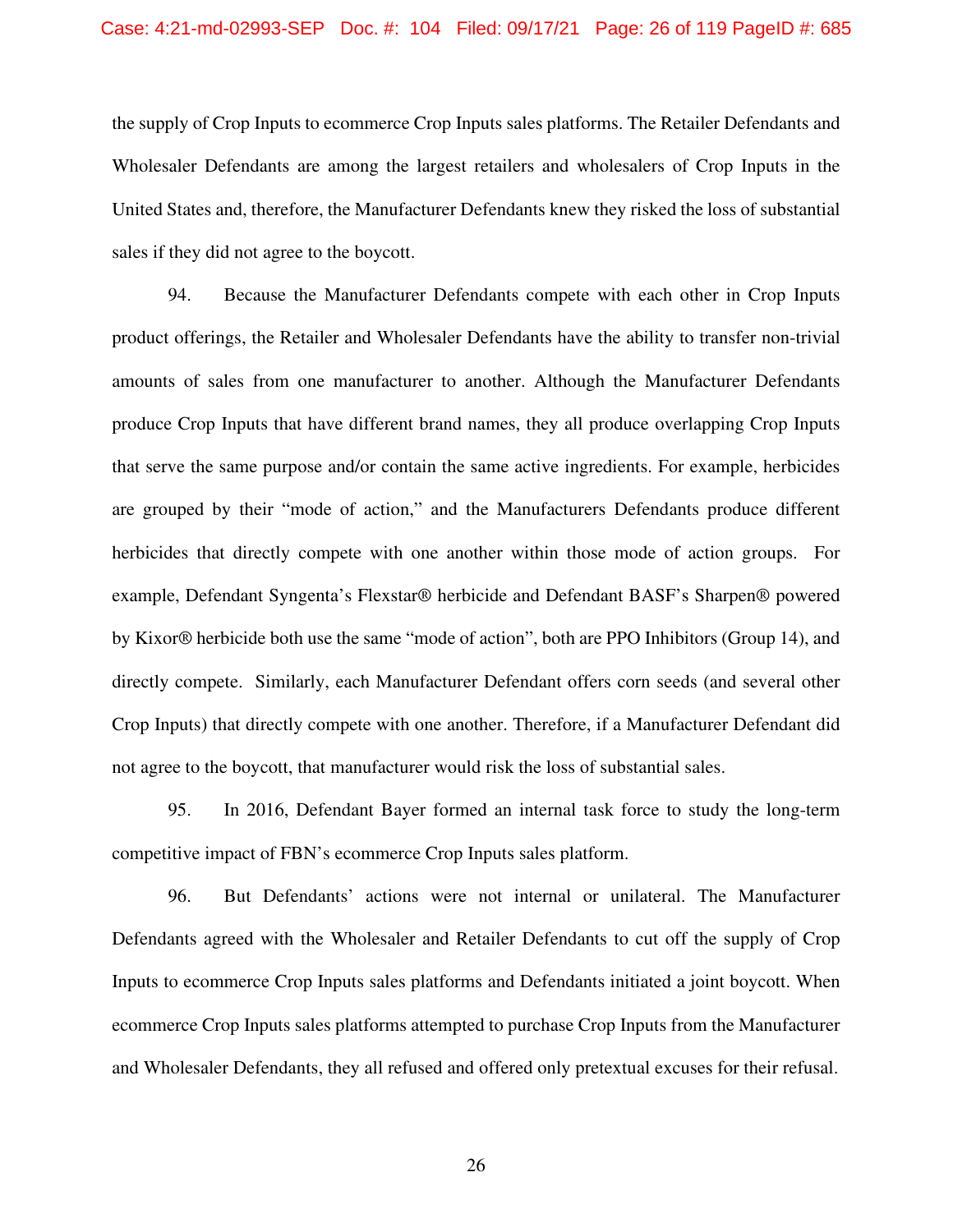97. For example, when Syngenta's Head of Crop Protection Sales in the United States, Michael Boden, found out that a small number of branded Crop Inputs had been sold on ecommerce platforms in violation of Defendants' boycott, he falsely claimed that ecommerce Crop Inputs sales platforms would deliver counterfeit products and that, "[w]hen online entities acquire products from sources other than authorized dealers or contracted distributors, you'd better question and be concerned about the quality."

98. Retailers who failed to comply with the group boycott were penalized by the Defendants. For example, in 2018 Syngenta initiated an audit of its authorized retailers after learning that some retailers had sold Crop Inputs product to ecommerce Crop Inputs sales platforms despite the boycott to identify and punish the retailers who made those sales.

99. Defendants Bayer, BASF, and Corteva utilize mandatory language in their form contracts with authorized retailers that permit audits of authorized retailers' books and records and on-site inspections at any time. Defendants Bayer, BASF, and Corteva used these contractual provisions to ensure that ecommerce Crop Inputs sales platforms could not purchase name brand Crop Inputs from an authorized retailer.

100. The impact of Defendants' boycott extended past branded products to generic products (i.e., Crop Inputs sold by non-Defendant manufacturers after the Manufacturer Defendants' patents expire). In a 2018 Forbes article, the CEO of a generic chemical products company stated it was wary of supplying ecommerce Crop Inputs sales platforms because it could anger existing sales channels, but that "[i]n an ideal world, if I could flip the switch and sell to these guys, I would do it in a heartbeat."<sup>15</sup>

<sup>15</sup> Amy Feldman, *This Scrappy Startup Wants To Save Family Farms. But Big Ag Is Fighting Back*, FORBES, https://www.forbes.com/sites/amyfeldman/2018/06/19/farming-ag-agriculture-farmersbusiness-network/?sh=246579466312 (last visited Sept. 16, 2021).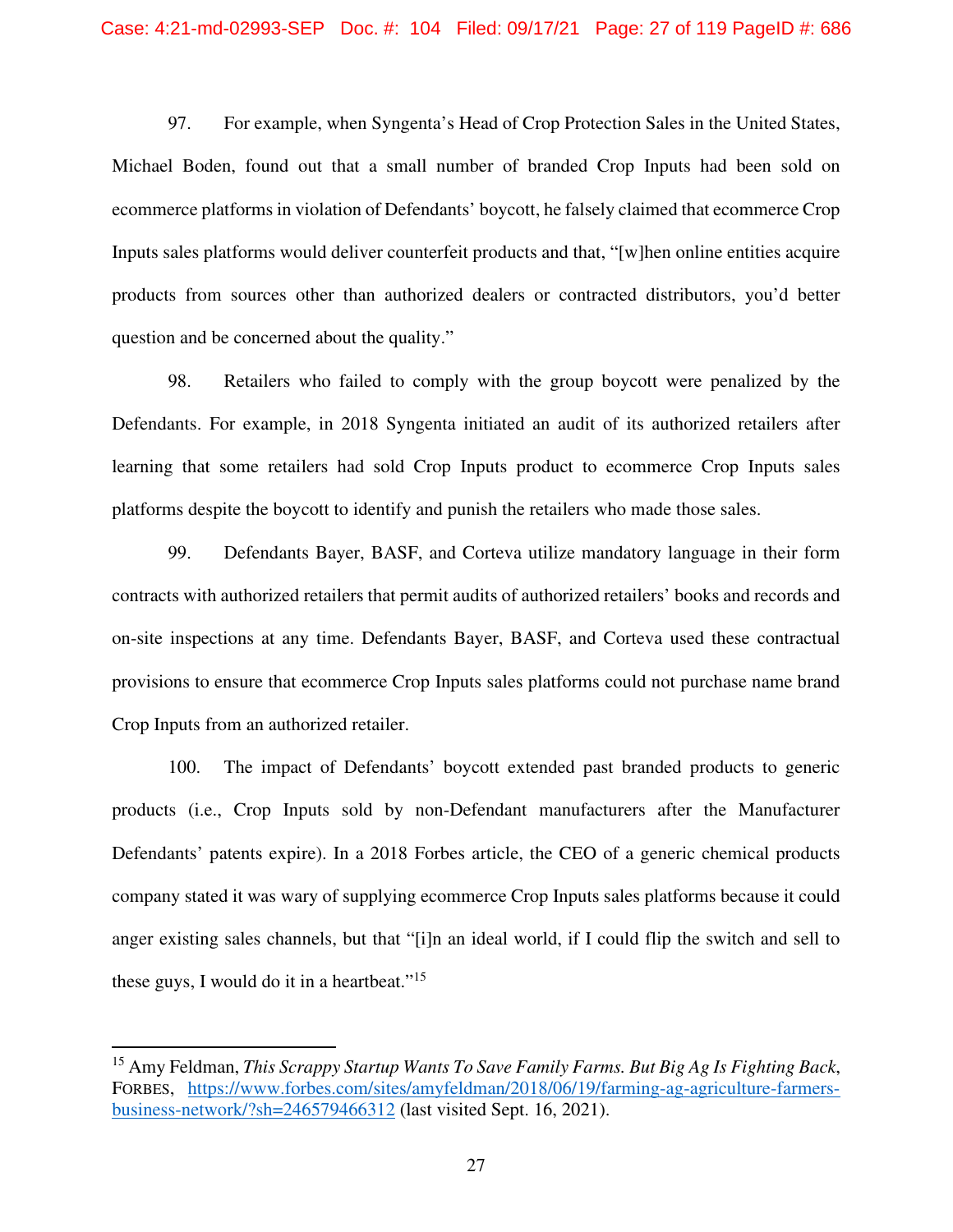101. As noted above, the Defendant Wholesalers and Retailers collectively constitute a significant share of the sales of the Manufacturer Defendants, and they were willing to leverage this fact against the Manufacturer Defendants when necessary.

102. For instance, in 2018, FBN purchased Yorkton Distributors ("Yorkton"), a Canadabased retailer with longstanding supply agreements with Defendants Bayer, Syngenta, BASF, Corteva, and Winfield. Those agreements would have provided FBN with inventory of Crop Inputs to sell to farmers. Indeed, FBN had inquired with manufacturers prior to purchasing Yorkton about these agreements and "no one indicated they'd be disfavorable."<sup>16</sup>

103. However, the Wholesaler and Retailer Defendants threatened to retaliate against the Manufacturer Defendants if they honored the agreements. As a result, the Manufacturer and Wholesaler Defendants collectively agreed to boycott Yorkton and abruptly canceled their longstanding supply contracts within a few months of FBN's March 2018 acquisition of Yorkton.

104. After FBN's purchase, the Wholesaler and Retailer Defendants put pressure on the Manufacturer Defendants to stop supplying Crop Inputs to Yorkton. On March 31, 2018, four days after FBN announced its purchase of Yorkton, Federated warned that the new competitor would upend their business models, writing, "[h]ow our key manufacturing partners decide to engage with this business will be closely observed by us and likely all of our traditional retailing peers across Western Canada." Other market participants have confirmed that this email was also circulated outside of Federated to one or more other industry participants.

<sup>16</sup> Jacob Bunge, "Tech Startup, Trying to Be Amazon for Farms, Runs into Ag Giants," *The Wall Street Journal* (Aug. 30, 2020), https://www.wsj.com/articles/tech-startup-trying-to-be-amazonfor-farms-runs-into-ag-giants-11598811850 (last visited Sept. 16, 2021).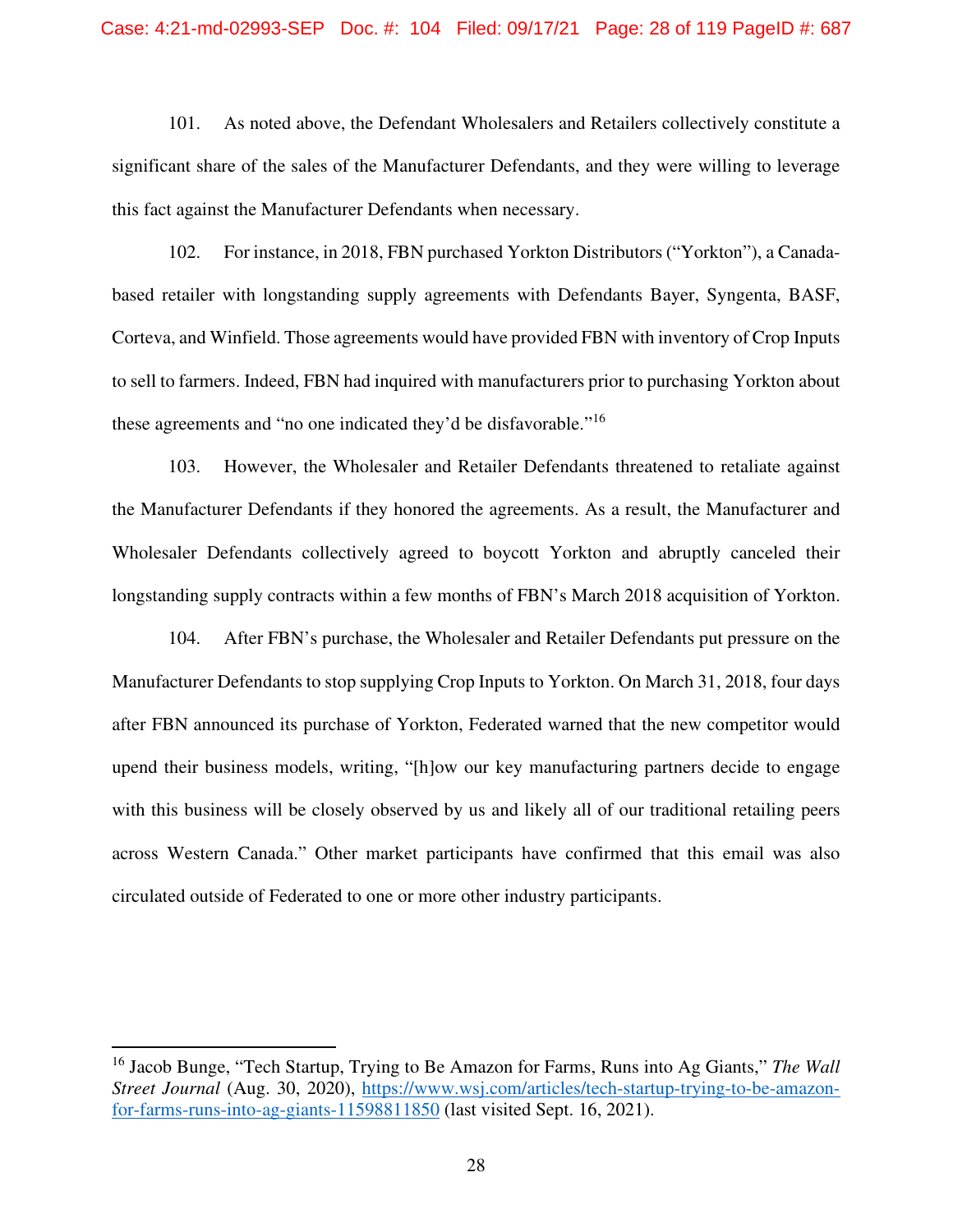105. After FBN purchased Yorkton, Defendant Univar sent an email to retailers dated April 6, 2018, declaring that it had informed FBN that Univar would cease to conduct business with FBN after July 31, 2018. Univar's email further stated that:

"FBN is a data company that wants to collect and aggregate data to eventually sell for a profit to companies that will use the data to make farmers grow us food for nothing. . . . If anyone thinks socialism is going to feed the world just call Russia first and see how that worked out."

Finally, Univar's email criticized FBN's model of transparency, stating that "[m]argin compression is not the way to a brighter future and that is all FBN is currently offering."

106. Defendant Univar also sent an email notifying its manufacturer suppliers of its decision not to do business with FBN and provided false and misleading talking points to justify its decision on April 6, 2018

107. Faced with threats of retaliation from the Wholesaler Defendants and Retailer Defendants, the Manufacturer and Wholesaler Defendants agreed to boycott Yorkton and abruptly canceled their longstanding supply contracts. This all occurred within only a few months of the March 2018 acquisition by FBN and caused Yorkton to lose two-thirds of its branded products.<sup>17</sup> Bayer (on June 15, 2018), Corteva (on August 27, 2018), and Cargill (on August 3, 2018) informed FBN they would no longer sell Crop Inputs, including seeds and pesticides, or sell only limited quantities to Yorkton. Winfield also advised that it would not supply FBN with Crop Inputs on May 8, 2018.

108. FBN co-founder Charles Baron stated that the response by the Canadian industry after its purchase of Yorkton was similar to the United States' industry response when FBN first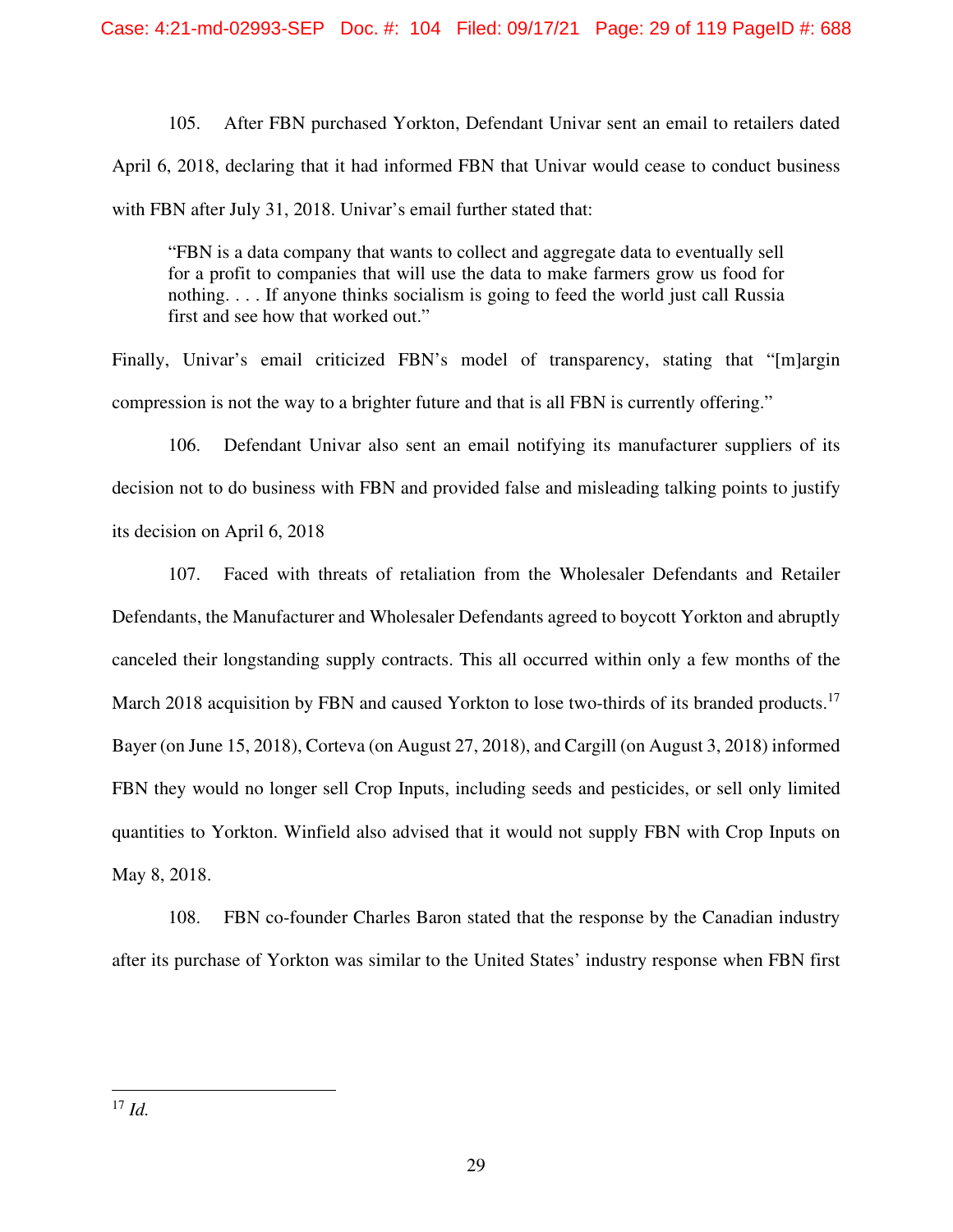launched in 2014, and that "[t]hese actions caused serious harm and really blocked FBN from being able to provide and fulfill a lot of the basic services we provide growers."<sup>18</sup>

109. The Defendants' boycott of FBN was successful and forced FBN to begin developing its own products that it could sell to farmers through its online marketplace.

110. The original online marketplace for agricultural chemicals, FarmTrade (formerly known as XSAg.com until summer 2014), was decried by CropLife as a "nasty body blow" and a "draconian" mechanism of cutting out retailers altogether. CropLife characterized FarmTrade as "[a] new Website… [which] offered a virtual playing field for the buying and selling of crop protection products online. Anyone in agriculture could list a product and price offer online and sell to any other entity. We, along with many of you, were concerned that the retailer could be disintermediated – a fancier and less draconian way of saying 'cut out the middle man' – allowing growers to find product conveniently and at a lower market price."<sup>19</sup> FarmTrade's online platform was swiftly combated by crop protection product manufacturers and others in the distribution channel, who "corrected" the "devil" of price transparency, ending the "unnerving and unhappy time." *Id.* While FarmTrade continues to operate, like FBN, it is limited to selling mostly chemicals unencumbered by the restrictions imposed on brand-name chemicals and its business has largely "fall[en] by the wayside." $^{20}$ 

<sup>&</sup>lt;sup>18</sup> Sean Pratt, *Competition Bureau investigates major crop input makers, sellers,* THE WESTERN PRODUCER (Feb. 13, 2020), https://www.producer.com/news/competition-bureau-investigatesmajor-crop-input-makers-sellers/ (last visited Sept. 16, 2021).

<sup>19</sup> Paul Schrimpf, *Crop Input Selling: Return of the Price List*, CROPLIFE (Feb. 2, 2016), https://www.croplife.com/editorial/paul-schrimpf/crop-input-selling-return-of-the-price-list/ (last visited Sept. 16, 2021).

<sup>20</sup> Matthew J. Grassi, *What Does FBN's Latest Attempt at Disintermediation Really Mean for Ag Retailers?*, CROPLIFE (Feb. 6, 2017), https://www.croplife.com/iron/what-does-fbns-latestattempt-at-disintermediation-really-mean-for-ag-retailers/ (last visited Sept. 16, 2021).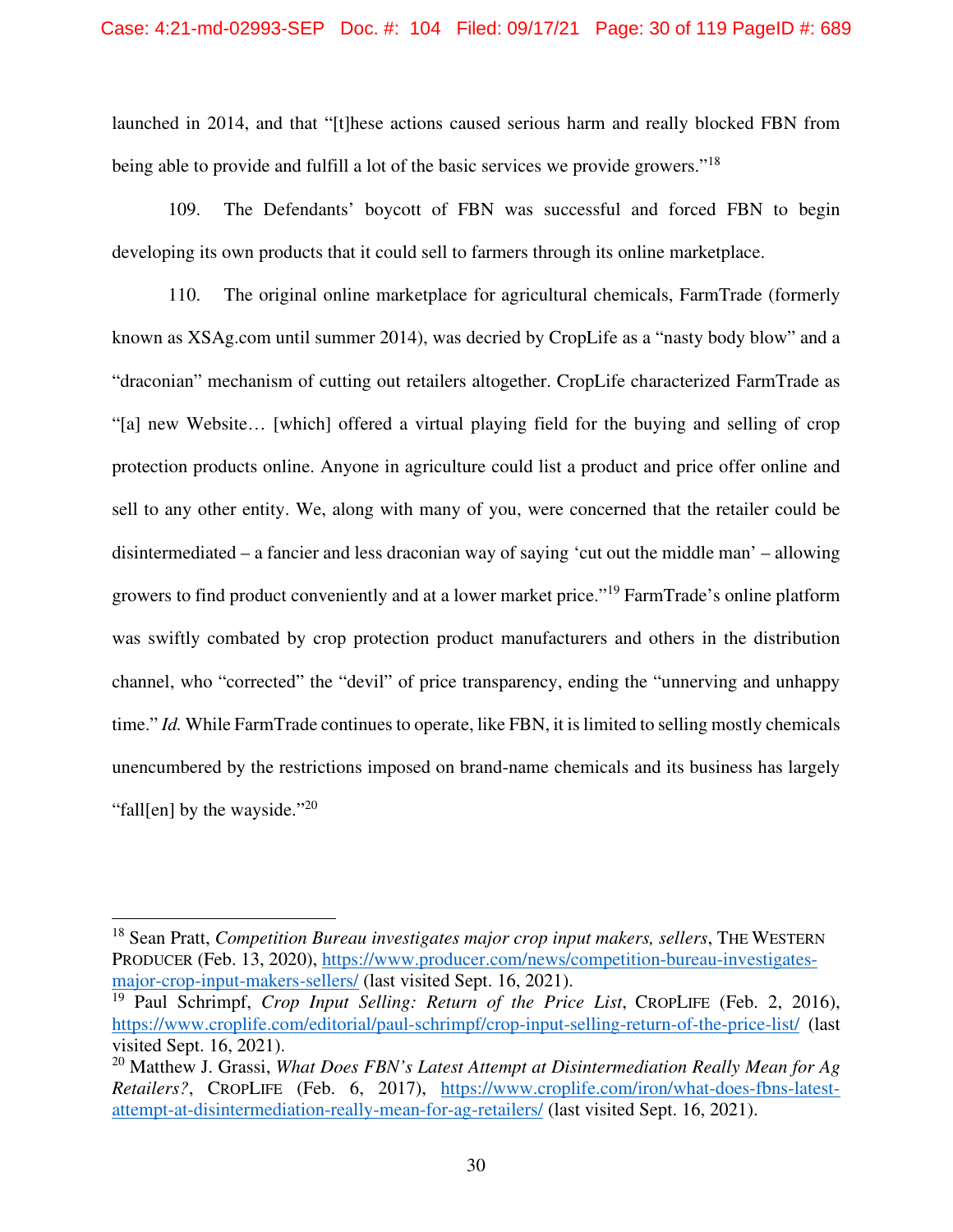111. As a result of the Defendants' coordinated boycott, farmers are and have been deprived of the opportunity to purchase Crop Inputs at transparent, competitive prices from ecommerce Crop Inputs platforms. Instead, farmers are forced to continue paying artificially inflated prices for Crop Inputs purchased from local retailers subject to Defendants' confidentiality requirements and seed relabeling practices.

112. Defendants' actions as alleged in this Complaint are against their independent economic self-interests. Given the structure of the Crop Inputs industry with the necessary relationships between manufacturers, wholesalers, and retailers, an effective boycott of ecommerce Crop Inputs sales platforms would not have been feasible absent actual coordination and cooperation among Defendants. The boycott could only work if each Manufacturer Defendant agreed to the plan; otherwise, the Manufacturer Defendant that broke from the boycott could have established itself as the primary supplier to ecommerce platforms and grown its customer base at the expense of its competitors by operating a new distribution channel for its Crop Inputs, taking market share from its rival manufacturers.

113. For these reasons, absent an agreement among them, Defendants' actions were against their independent economic self-interest. For any one or more Defendants to provide Crop Inputs to ecommerce platforms presented a significant business opportunity because those platforms: (1) represented well-financed customers ready to purchase Crop Inputs in bulk quantity from a Manufacturer or Wholesaler Defendant; (2) would simplify the distribution channel and permit Manufacturer Defendants to retain more profit by reducing or eliminating the need for transport costs, rebates, and incentive programs to wholesalers and retailers; and (3) presented an opportunity for an individual Manufacturer Defendant to increase profits by growing its market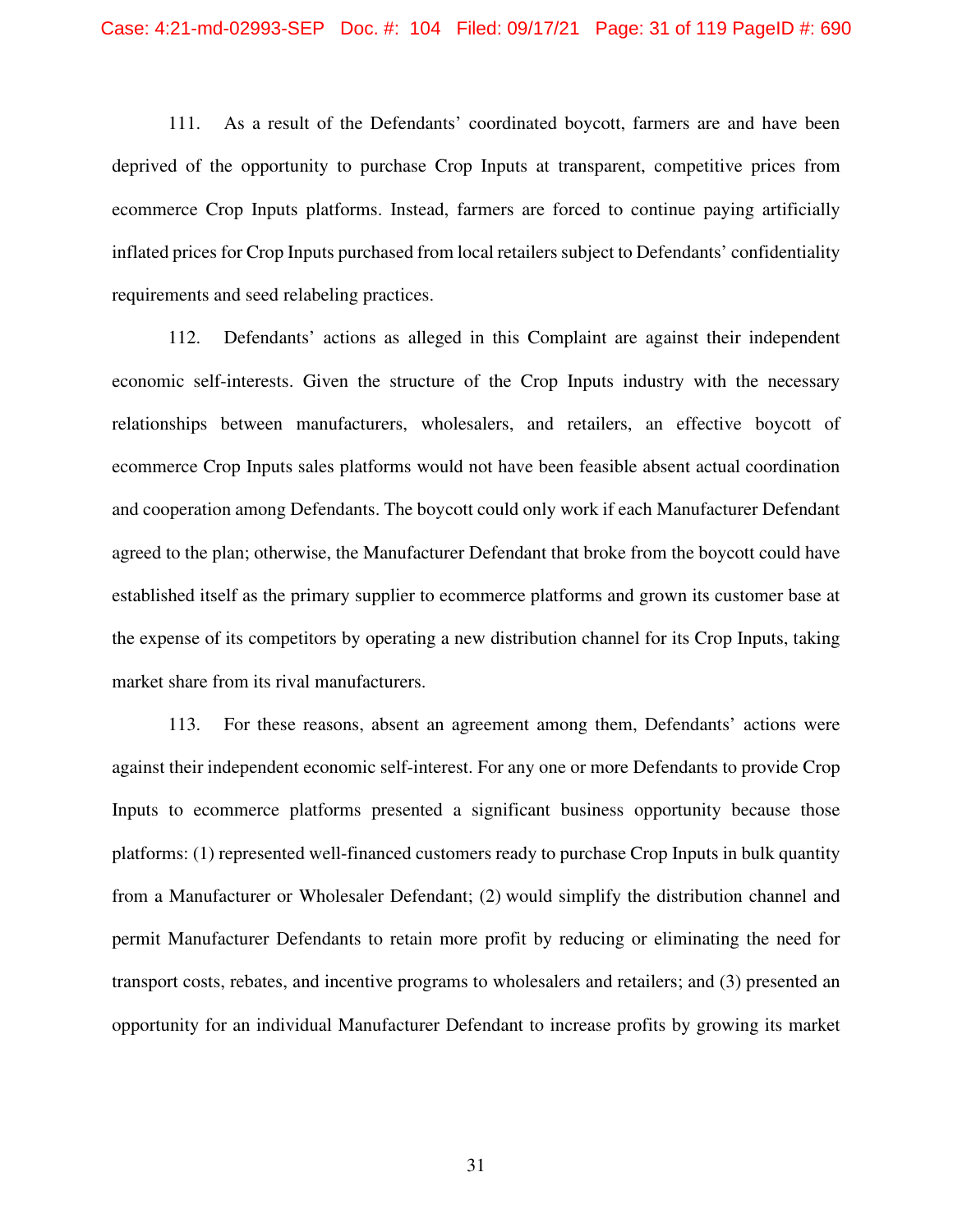share through sales to farmers nationwide, not merely where its authorized retailers were located or enjoyed the largest market share within a specific geographic area.

114. Certain Defendants are recidivist antitrust violators. Competition experts have noted that past experience with participating in cartels enables companies to spot opportunities to profitably engage in anticompetitive conduct while evading detection. Competition Policy International maintains a list of the "fifty-two leading recidivists," in which BASF and Bayer are among the top five leading antitrust recidivists. Corteva is also on the list and is among the top forty leading antitrust recidivists.

115. Economists, retailers, and customers alike recognize that ecommerce retail is distinct from traditional brick-and-mortar retail. Ecommerce has unique characteristics, including the marketing and distribution of products. Economists recognize that the "[i]nternet represents a fundamentally different environment for retailing from traditional retailing."<sup>21</sup> An online channel has different characteristics than a physical channel.<sup>22</sup> Ecommerce has a superior method of transmitting information, effective asynchronous communication, greater flexibility in dealing with information, with far greater interactivity and search capability.<sup>23</sup> Ecommerce retail businesses avoid costs associated with physical store locations.<sup>24</sup> Consumers benefit from greater "information about the available goods and services; an improvement in access to these goods;

<sup>22</sup> Katawetawaraks, C., & Wang, C. H. (2011). *Online Shopper Behavior: Influences of Online Shopping Decision*. Asian Journal of Business Research, 1(2), 66-74. <sup>23</sup> Severin Borenstein and Garth Saloner, *Economics and Electronic Commerce*, JOURNAL OF

ECONOMIC PERSPECTIVES, Vol. 15, No.1 (Winter 2001) at 5, https://www.gsb.stanford.edu/sites/gsb/files/publicationpdf/Economics%20and%20Electronic%20Commerce.pdf (last visited Sept. 17, 2021); *see also*  David VanHoose, ECOMMERCE ECONOMICS (Routledge 2nd Ed. 2011); https://www.routledge.com/eCommerce-Economics/VanHoose/p/book/9780415778985.  $\bar{2}4$  *Id.* at 5-6.

<sup>21</sup> Forsythe, S.M., & Shi, B. (2003). *Consumer patronage and risk perceptions in Internet shopping*. Journal of Business Research 56, 867–875 at 874.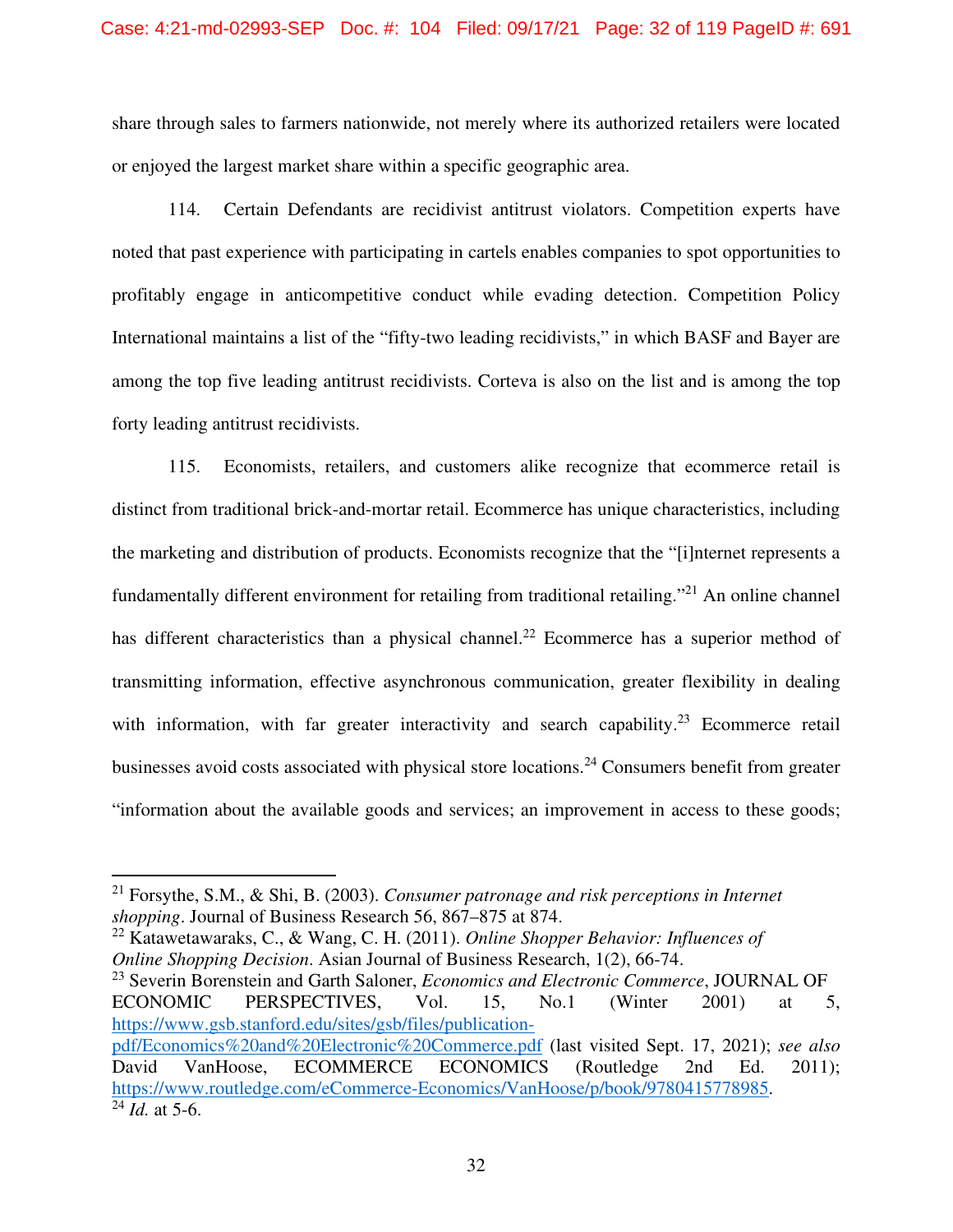and the ability to customize goods to fit the tastes of buyers."<sup>25</sup> Economists recognize that the physical location of the business operating within ecommerce becomes less relevant because the ecommerce market "facilitates production and distribution across borders . . . and can assist in opening markets that were previously closed."<sup>26</sup> The lower transaction and production costs facilitate easier entry into the market and increase competition.<sup>27</sup> Demand side preferences also make online retailing unique in terms of certain factors such as convenience and price.<sup>28</sup>

116. Defendants recognize that ecommerce sales platforms result in considerable benefits to consumers, most importantly transparency.<sup>29</sup> Defendants have not only boycotted independent ecommerce Crop Inputs sales platforms but are also developing and launching their own ecommerce platforms to trap farmers into their opaque pricing system.<sup>30</sup>

117. The CCB is formally investigating Defendants' Canadian counterparts for collusion under Section 10 of the Competition Act Canada (R.S.C., 1985, c. C-34). The CCB inquiry is focused on the conduct of Federated Co-operatives Limited, Cargill Limited, Winfield United Canada ULC, Univar Canada Ltd., BASF Canada Inc., Corteva Inc. and/or its affiliates, and Bayer

<sup>25</sup> *Id.* at 6-7.

<sup>26</sup> Andrew D. Mitchel, *Towards Compatibility: The Future of Electronic Commerce within the Global Trading System*, J Int Economic Law (2001) 4 (4): 683.

<sup>27</sup> *Id.*

<sup>&</sup>lt;sup>28</sup> Tracey Wallace, The 2018 Omni-Channel Retail Report: Generational Consumer Shopping Behavior Comes Into Focus, https://grow.bigcommerce.com/rs/695-JJT-333/images/report-2018-omnichannel-buying.pdf (last visited Sept. 16, 2021); *see also* Isabel P. Enrique and Sergio Romàn, *The Influence of Consumers' Cognitive and Psychographic Traits on Perceived Deception: A Comparison Between Online and Offline Retailing Contexts*, J Bus Ethics (2014) 119:405–422 (examining the role of several consumers' cognitive and psychographic traits in their perception of retailers' deceptive practices (perceived deception) and the different effects on perceived deception associated with online vis- à-vis in-store shopping, indicating that they need to be considered as distinct experiences for the customer).

<sup>29</sup> Paul Schrimpf and Jackie Pucci, *Online Sales Find Their Niche in Ag Retail*, CROPLIFE, https://www.croplife.com/crop-inputs/online-sales-find-their-niche-in-ag-retail/ (last visited Sept. 16, 2021) ("[T]he biggest challenge for retailers was price transparency."). <sup>30</sup> *See id.*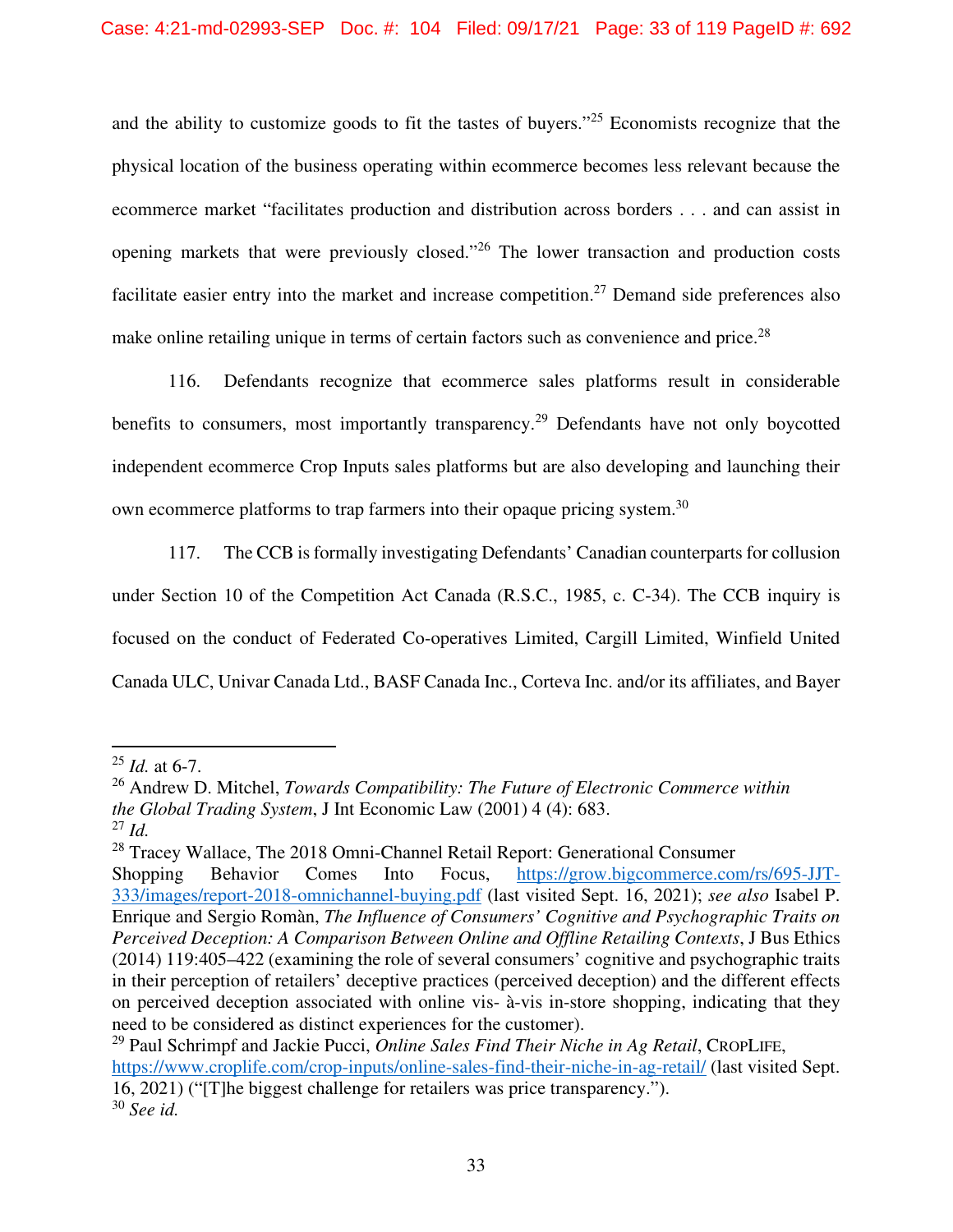### Case: 4:21-md-02993-SEP Doc. #: 104 Filed: 09/17/21 Page: 34 of 119 PageID #: 693

CropScience Inc. and its wholly owned subsidiary Monsanto Canada ULC in the seed and crop protection markets, and whether those entities engaged in practices reviewable under Part VIII of the Competition Act Canada.

118. On February 11, 2020, a Canadian federal court granted in full *ex parte* applications made by Canada's Commissioner of Competition for the production of records against Cargill Limited, Winfield United Canada ULC, Univar Canada Limited, BASF Canada Inc., Bayer CropScience Inc. and its wholly owned subsidiaries Monsanto Canada ULC and Production Agriscience Canada Company, Pioneer Hi-Bred Canada Company and Dow Agrisciences Canada Inc. relating to those practices. Over Defendants' objection, the Canadian federal court found sufficient evidence to require Defendants to produce records concerning their coordinated anticompetitive conduct in the United States as well.

119. The United States Department of Justice is monitoring the Competition Bureau's investigation and is deciding whether to launch its own investigation into Defendants' concerted refusal to supply electronic platforms with Crop Inputs. The Competition Bureau noted that the Department of Justice's civil investigation into BASF Corporation had uncovered records of its views of the potential competitive significance of Farmers Business Network in the United States. It also noted that merger review documents of Bayer CropScience LP indicate a substantive consideration of FBN in the United States and its potential competitive significance.

120. The FTC is also investigating potential anticompetitive conduct in the Crop Inputs market. At least one Defendant, Corteva, has received a subpoena from the FTC. On May 26, 2020, the FTC issued a subpoena to Defendant Corteva, directing it to submit documents pertaining to potential anticompetitive conduct with respect to Crop Inputs. Corteva confirmed in a 10-Q filing that the FTC's subpoena required it "to submit documents pertaining to its crop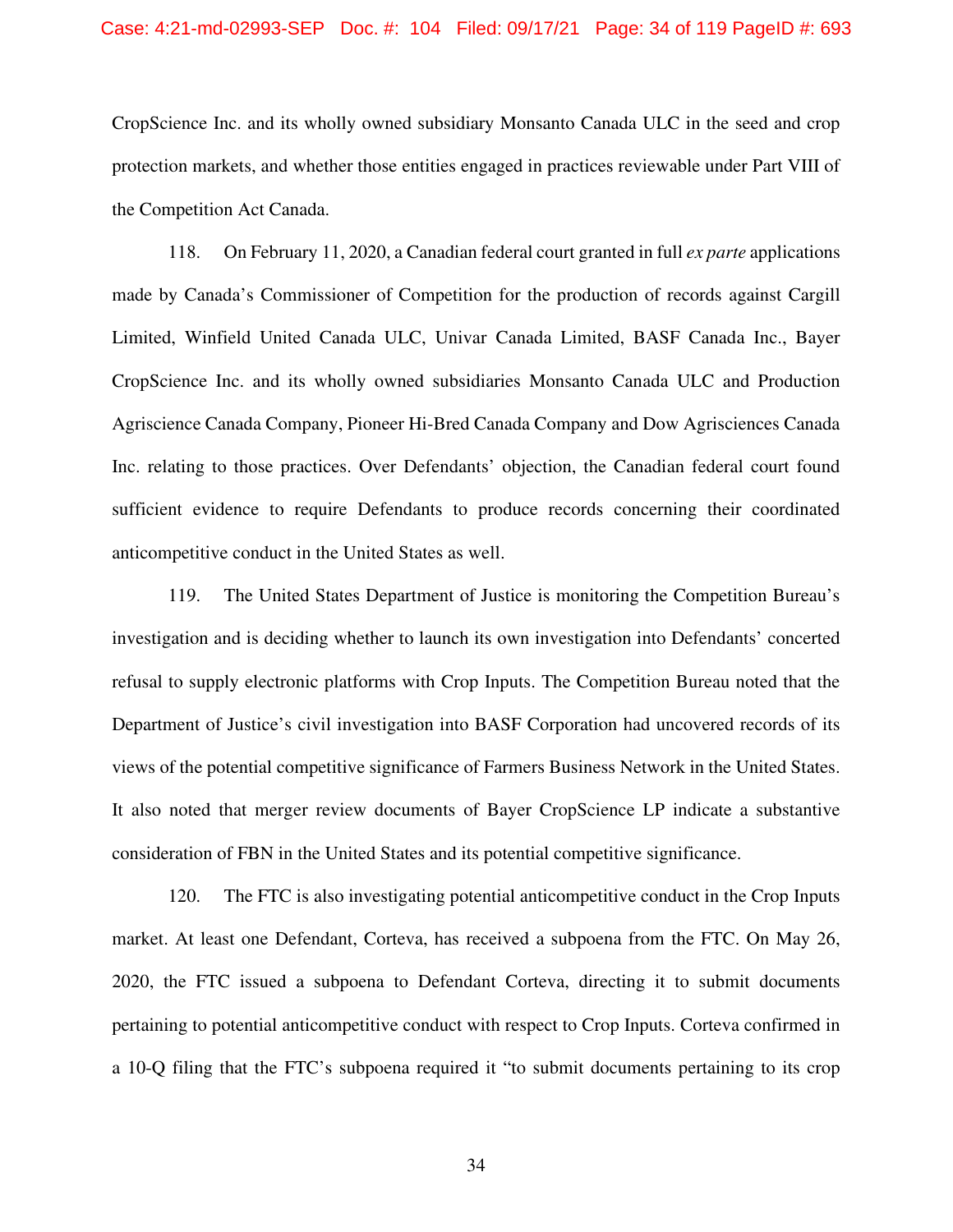protection products generally, as well as business plans, rebate programs, offers, pricing and marketing materials specifically related to its acetochlor, oxamyl and rimsulfuron and other related products in order to determine whether Corteva engaged in unfair methods of competition through anticompetitive conduct."

# **ANTITRUST INJURY**

- 121. Defendants' anticompetitive conduct has had the following effects, among others:
	- a. Price competition has been restrained or eliminated with respect to Crop Inputs;
	- b. The prices of Crop Inputs have been fixed, raised, stabilized, or maintained at artificially inflated levels;
	- c. Purchasers of Crop Inputs have been deprived of the benefits of free and open competition; and
	- d. Purchasers of Crop Inputs, including Plaintiffs, paid artificially inflated prices.

122. Throughout the Class Period, Plaintiffs and members of the Class and sub-classes purchased Crop Inputs in the United States, for their own use and not for resale at supracompetitive prices, that were manufactured or sold by Defendants.

123. It is well recognized that in a multi-level chain of distribution, such as exists here, an overcharge is felt throughout the chain of distribution. As noted antitrust scholar Professor Herbert Hovenkamp stated in his treatise, Federal Antitrust Policy, The Law of Competition and Its Practice 564 (1994):

A monopoly overcharge at the top of a distribution chain generally results in higher prices at every level below. For example, if production of aluminum is monopolized or cartelized, fabricators of aluminum cookware will pay higher prices for aluminum. In most cases they will absorb part of these increased costs themselves and pass part along to cookware wholesalers. The wholesalers will charge higher prices to the retail stores, and the stores will do it once again to retail consumers. Every person at every stage in the chain likely will be poorer as a result of the monopoly price at the top.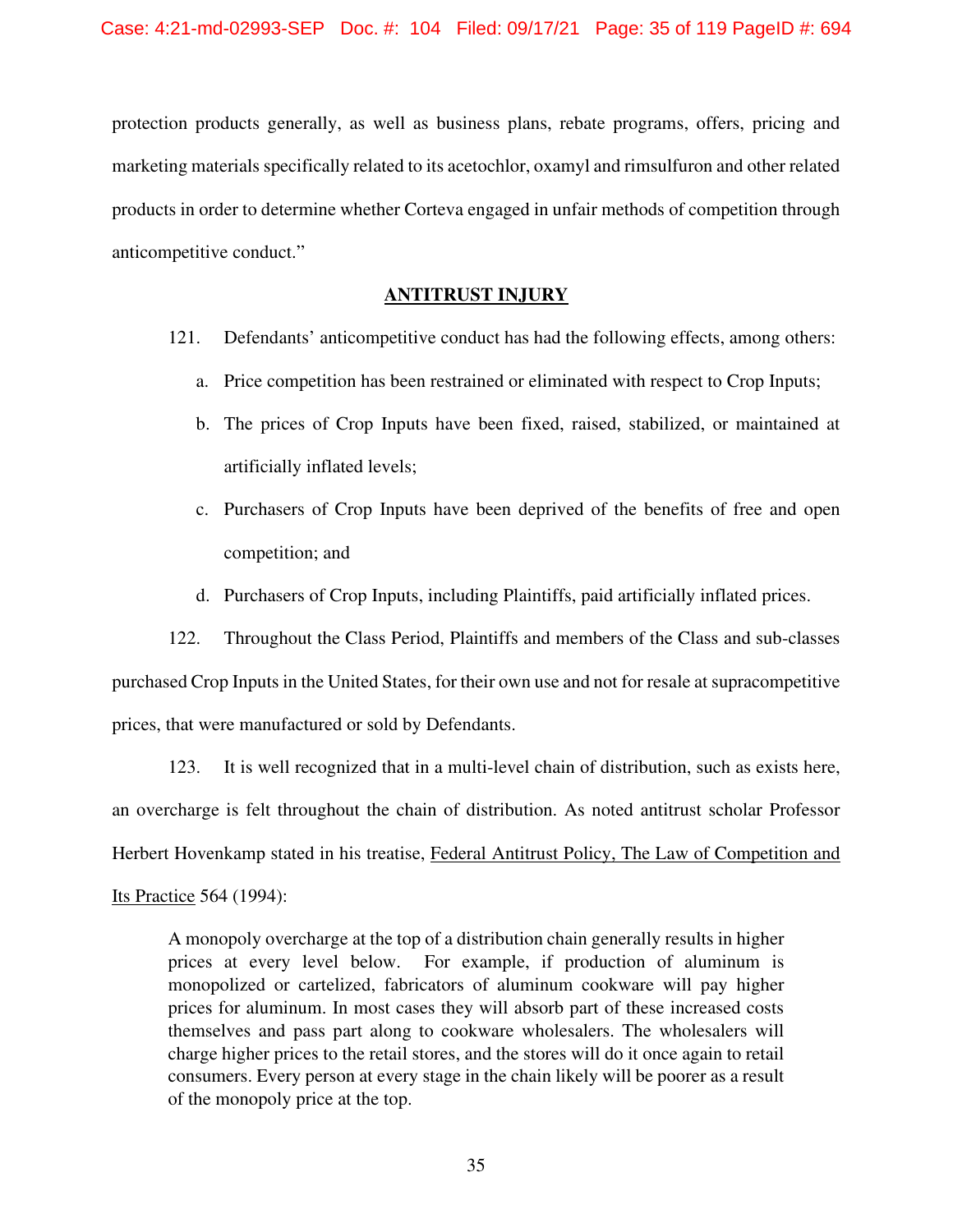Theoretically, one can calculate the percentage of any overcharge that a firm at one distributional level will pass on to those at the next level.

124. The purpose of the Defendants' conspiratorial and unlawful conduct was to fix, raise, stabilize, and/or maintain the price of Crop Inputs.

125. As a direct and proximate result of the alleged violations of antitrust laws, Plaintiffs and Class members have sustained injury to their business or property, having paid higher prices for Crop Inputs than they would have paid in the absence of Defendants' illegal contract, combination, or conspiracy, and, as a result, have suffered damages in an amount to be determined by a jury on competent proof. This is an antitrust injury of the type that the antitrust laws were intended to punish and prevent.

# **CLASS ALLEGATIONS**

126. Plaintiffs bring this action on behalf of themselves, and as a class action under the Federal Rules of Civil Procedure Rule  $23(a)$ , (b)(2) and (b)(3) on behalf of the following Class and Subclasses, seeking injunctive relief and damages pursuant to federal law on behalf of the Nationwide Class, damages on behalf of the Direct Purchaser Damages Sub-Class pursuant to federal law, and damages on behalf of the Indirect Purchaser and State Law Damages Sub-Class pursuant to various state antitrust, unfair competition, unjust enrichment, and consumer protection laws of the states identified herein:

## **Nationwide Class (the "Class"):**

All persons and entities in the United States and its territories who purchased, for their own use and not for resale, a Crop Input manufactured by a Manufacturer Defendant during the Class Period.

### **Direct Purchaser Damages Sub-Class:**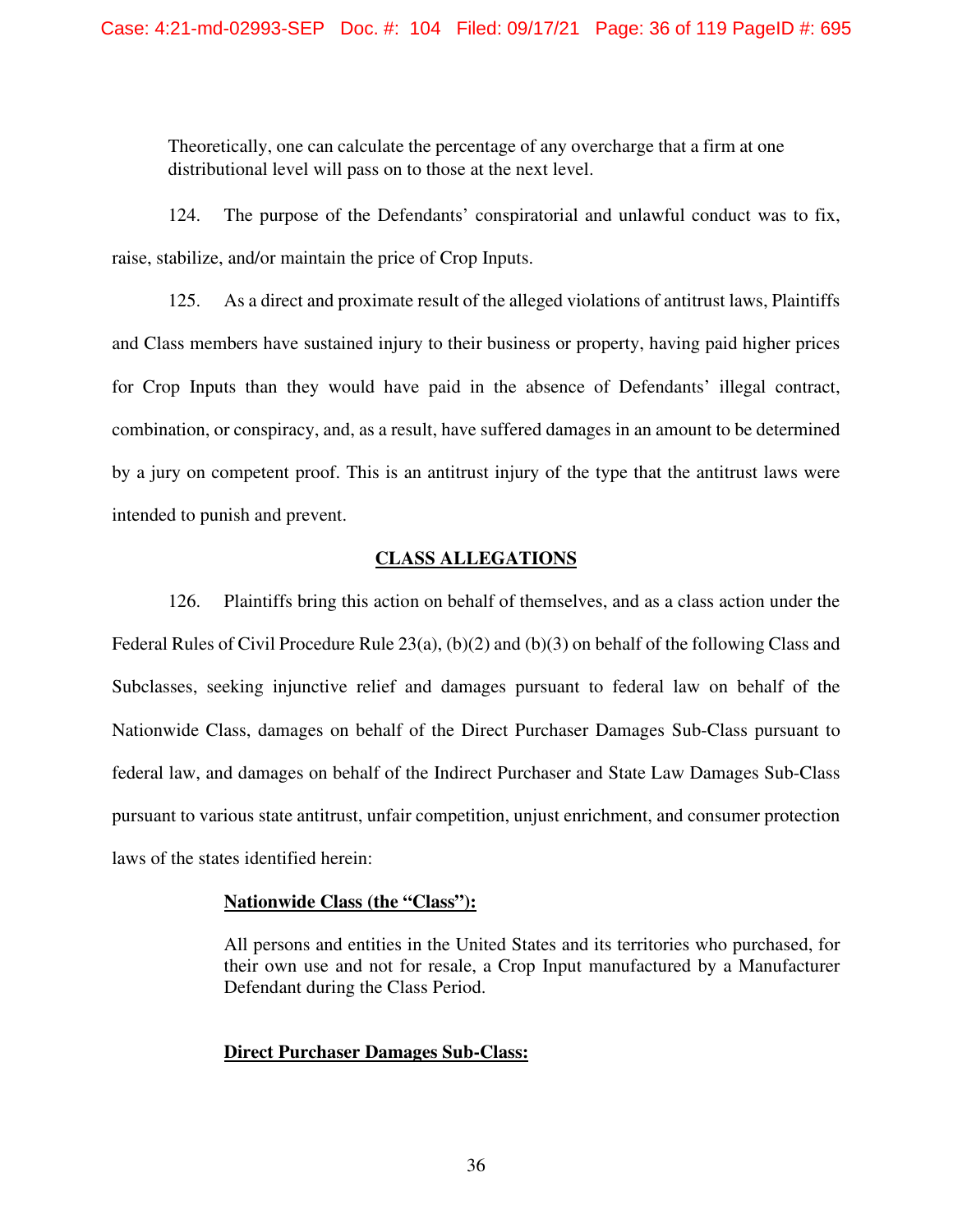All persons and entities in the United States and its territories who purchased from a Defendant, for their own use and not for resale, a Crop Input manufactured by a Manufacturer Defendant during the Class Period.

# **Indirect Purchaser and State Law Damages Sub-Class:**

All persons and entities in the United States and its territories who purchased, in an "Indirect Purchaser" or "State Law" State,<sup>31</sup> from a retailer other than a Defendant, for their own use and not for resale, a Crop Input manufactured by a Manufacturer Defendant during the Class Period.

- 127. Specifically excluded from the Class and sub-classes are the following:
	- a. Persons or entities that purchased Crop Inputs solely for resale;
	- b. Defendants;
	- c. The officers, directors, or employees of any Defendant;
	- d. Any entity in which any Defendant has a controlling interest; and any affiliate, legal representative, heir or assign of any Defendant;
	- e. Any federal, state governmental entities, any judicial officer presiding over this action and the members of his/her immediate family and judicial staff;
	- f. Any juror assigned to this action; and
	- g. Any co-conspirator identified in this action.

128. **Numerosity**. Because such information is in the exclusive control of Defendants, Plaintiffs do not know the exact number of members of the Class or sub-classes. Due to the nature of the trade and commerce involved, Plaintiffs believe that there are thousands, if not tens of thousands, of members in the Class, and in each of the sub-classes, and that they are sufficiently numerous and geographically dispersed throughout the United States so that joinder of all Class

<sup>&</sup>lt;sup>31</sup> The "Indirect Purchaser" and "State Law" States are the states listed in Counts II, III, and IV.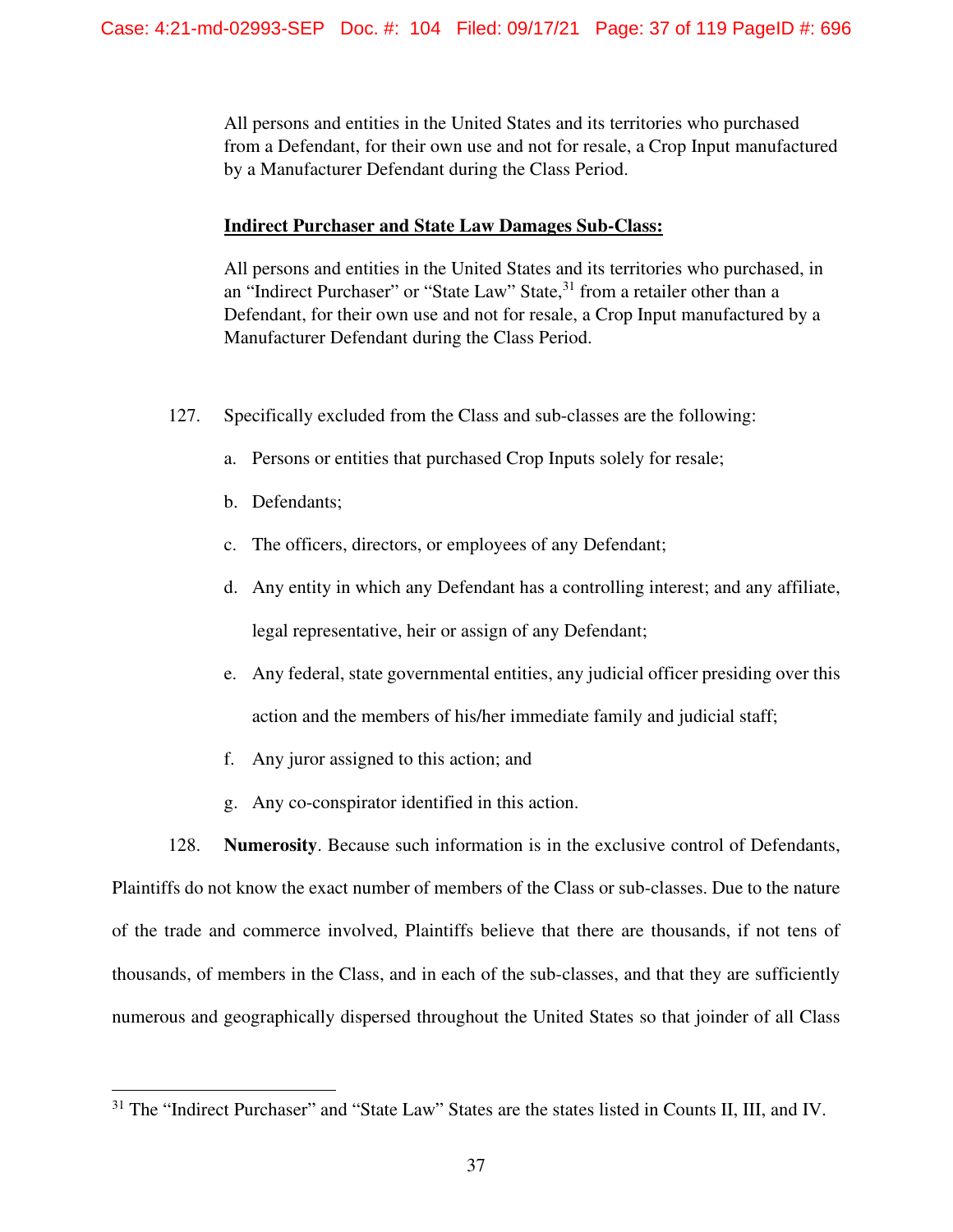### Case: 4:21-md-02993-SEP Doc. #: 104 Filed: 09/17/21 Page: 38 of 119 PageID #: 697

members would be impracticable. Class treatment is the superior method for fairly and efficiently adjudicating this controversy.

129. **Class Identity**. The above-defined Class and sub-classes are readily identifiable and for which records should exist.

130. **Typicality**. Plaintiffs' claims are typical of other class members' claims because they were injured through Defendants' uniform misconduct and paid supracompetitive prices for Crop Inputs. Accordingly, by proving their own claims, Plaintiffs will necessarily prove the other class members' claims.

131. **Common Questions Predominate**. Common legal and factual questions exist as to all Class members. This is particularly true given the nature of Defendants' unlawful anticompetitive conduct, which was generally applicable to the Class and sub-classes as a whole. These questions include but are not limited to the following:

- a. Whether Defendants engaged in a combination or conspiracy amongst themselves to fix, raise, maintain, and/or stabilize the prices of Crop Inputs in the United States;
- b. The identity of additional participants in the alleged combinations and conspiracy, if any;
- c. The duration of the alleged combination or conspiracy and nature of the acts carried out by Defendants in furtherance of the combination or conspiracy;
- d. Whether the alleged combination or conspiracy violated Section 1 of the Sherman Act;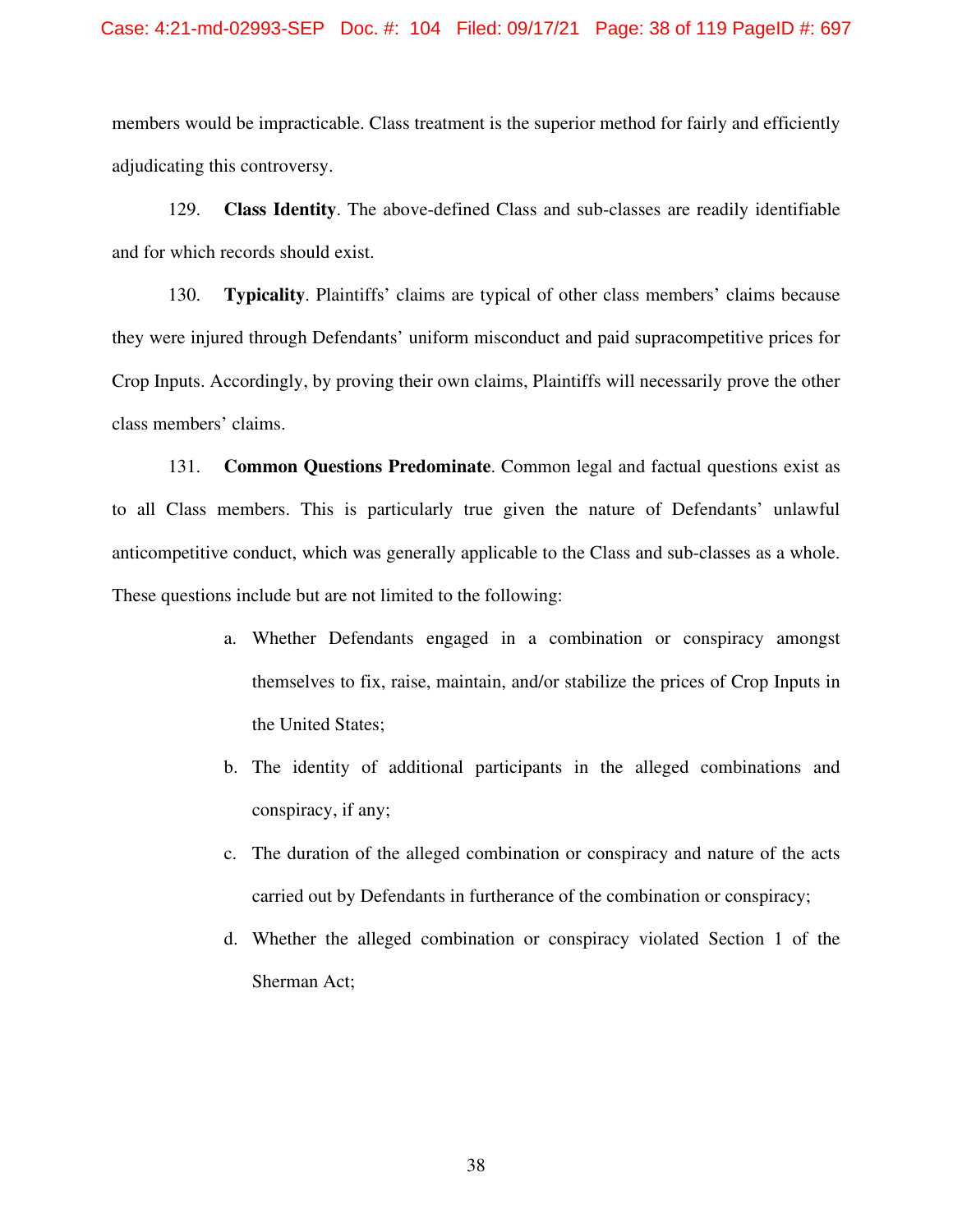- e. Whether the alleged combination or conspiracy had the effect of artificially inflating the price of Crop Inputs sold in the United States during the Class Period;
- f. Whether the alleged conspiracy violated state antitrust, unfair competition, and/or consumer protection laws;
- g. Whether the Defendants unjustly enriched themselves to the detriment of the Plaintiffs and Class members, thereby entitling Plaintiffs and Class members to disgorgement of all benefits derived by Defendants;
- h. Whether Defendants formed an enterprise (the "Crop Inputs Market Manipulation Enterprise") within the meaning of RICO;
- i. Whether Defendants engaged in a pattern of racketeering to defraud purchasers of Crop Inputs through blocking electronic platforms, including FBN, from access to Crop Inputs by agreeing not to sell products to them and misrepresenting the reasons for that decision;
- j. Whether Defendants' conduct caused injury to the members of the Class and sub-classes;
- k. Whether Defendants took actions to conceal their unlawful conspiracy;
- l. The appropriate injunctive and related equitable relief; and
- m. The appropriate measure and amount of damages to which Plaintiffs and other Class members are entitled.

132. **Adequacy**. Plaintiffs can and will fairly and adequately represent and protect the interests of members of the Class and sub-classes and have no interests that conflict with or are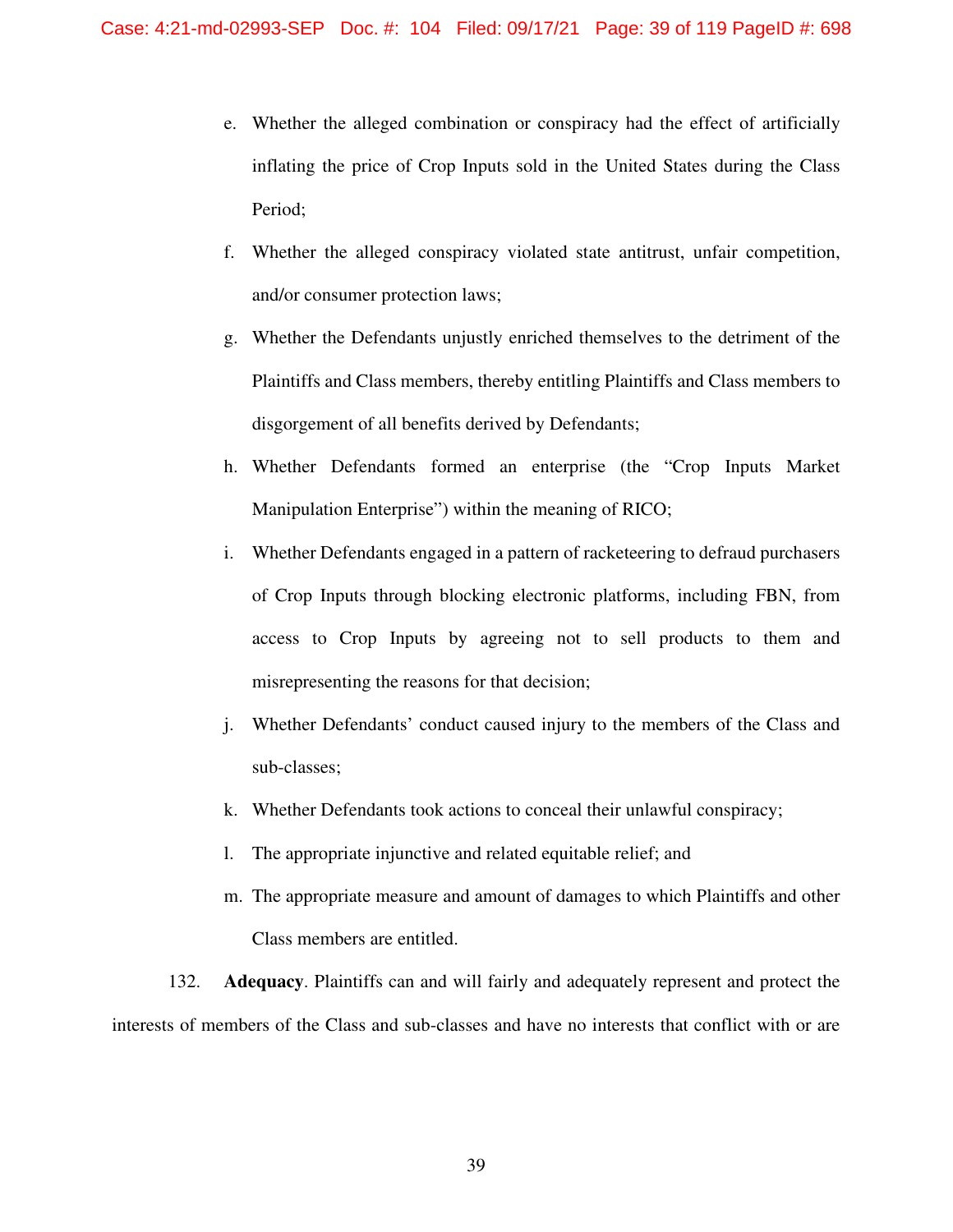### Case: 4:21-md-02993-SEP Doc. #: 104 Filed: 09/17/21 Page: 40 of 119 PageID #: 699

antagonistic to those of the Class or sub-classes. Moreover, Plaintiffs' attorneys are experienced and competent in antitrust and class action litigation.

133. **Superiority**. Class action treatment is the superior procedural vehicle for the fair and efficient adjudication of the claims asserted because: among other things, such treatment will permit many similarly situated persons to prosecute their common claims in a single forum simultaneously, efficiently and without the unnecessary duplication of evidence, effort and expense that numerous individual actions would engender. The benefits of proceeding through the class mechanism, including providing injured persons or entities with a method for obtaining redress for claims that it might not be practicable to pursue individually, substantially outweigh any difficulties that may arise in management of this class action.

134. The prosecution of separate actions by individual Class members would create the risk of inconsistent or varying adjudications, establishing incompatible standards of conduct for Defendants.

135. Defendants have acted on grounds generally applicable to the Class and subclasses, thereby making final injunctive relief appropriate with respect to the Class and sub-classes as a whole.

## **THE APPLICABLE STATUTES OF LIMITATIONS DO NOT BAR PLAINTIFFS' CLAIMS**

136. Any applicable statute of limitations for Plaintiffs and the Class and sub-classes has been tolled and/or Defendants are equitably estopped from asserting a statute of limitations defense by reason of Defendants' fraudulent concealment of the conspiracy.

137. First, group boycotts and other antitrust violations are inherently self-concealing. Throughout the Class Period, Defendants and their co-conspirators engaged in secret conspiracies that did not reveal facts that would put Plaintiffs or the Class and sub-classes on inquiry notice that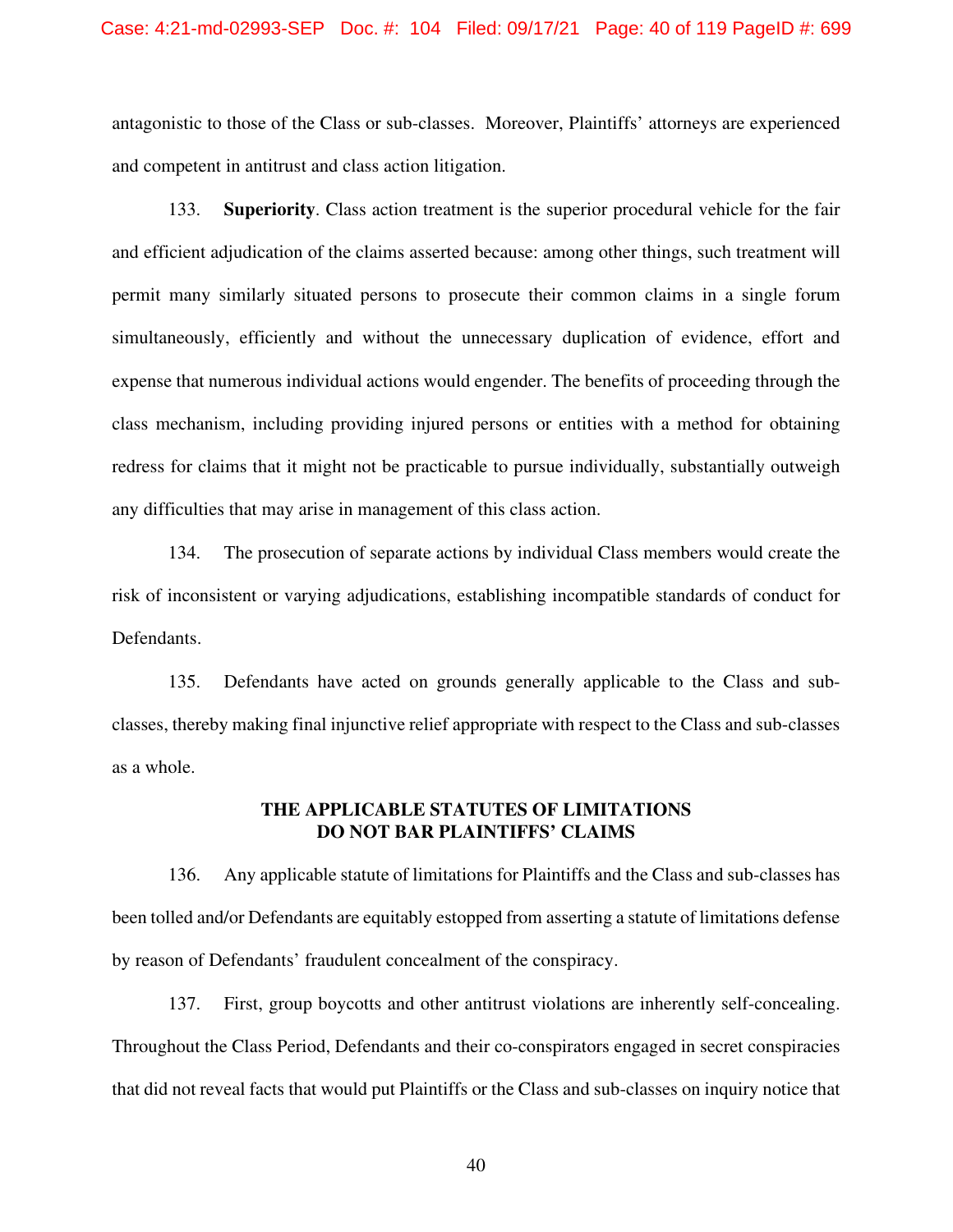there was a conspiracy to fix prices of Crop Inputs, and effectively and affirmatively fraudulently concealed their unlawful combination and conspiracy from Plaintiffs and the Class and subclasses.

138. In addition, Defendants acted affirmatively to conceal their conspiracy. As discussed above, Defendants have structured the market for Crop Inputs to maximize opacity to deny farmers access to pricing data and product information that farmers need to make informed decisions about Crop Inputs purchases. The Defendants use confidentiality provisions in their contracts to restrict disclosure of the prices of Crop Inputs. Defendants also employ seed relabeling and bundling to further prevent farmers, including Plaintiffs and the Class and sub-classes, from accessing pricing data and information about the Crop Inputs market.

139. As a result, Plaintiffs and Class members had neither actual nor constructive knowledge of the facts constituting their claims for relief. Plaintiffs and members of the Class and subclasses did not discover, nor could have discovered through the exercise of reasonable diligence, the existence of the conspiracy alleged herein until shortly before filing their Complaints, which led to the filing of this Consolidated Amended Class Action Complaint, because of the deceptive practices and secrecy employed by Defendants and their co-conspirators to fraudulently conceal their combination.

140. Specifically, Plaintiffs and the Class and sub-classes did not have actual or constructive notice of the conspiracy alleged herein until the Canadian Competition Bureau launched its inquiry and issued subpoenas in February 2020, or until Defendant Corteva's September 2020 disclosure that the FTC had subpoenaed Corteva for documents "in order to determine whether Corteva engaged in unfair methods of competition through anticompetitive conduct."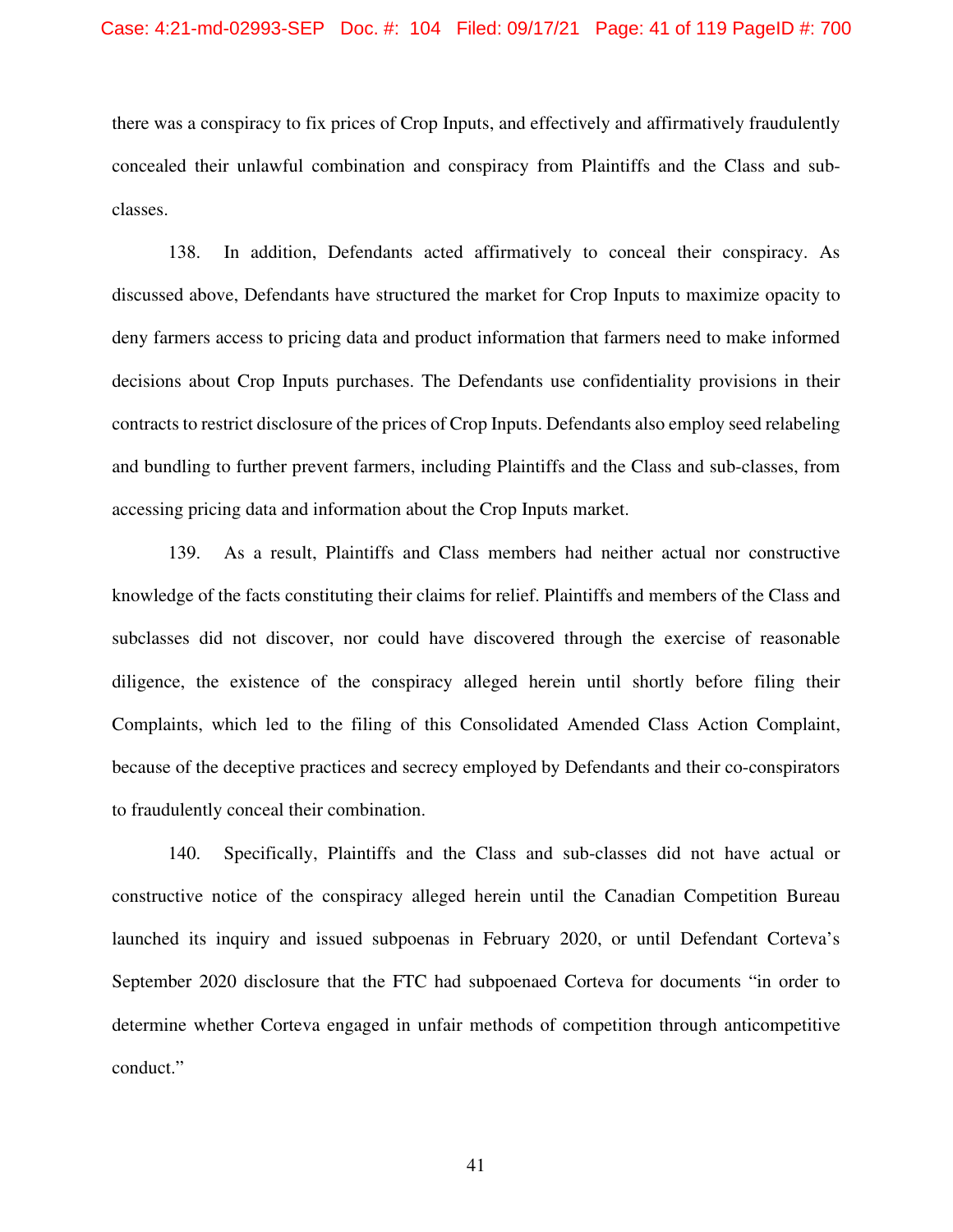### Case: 4:21-md-02993-SEP Doc. #: 104 Filed: 09/17/21 Page: 42 of 119 PageID #: 701

141. Additionally, and in the alternative, Defendants' anticompetitive acts are continuing violations of the Sherman Act and accordingly each purchase by Plaintiffs at supracompetitive prices re-starts the statute of limitations. Defendants' anticompetitive conduct began as early as January 1, 2014 and continues through the present. As a direct result of Defendants' unlawful conduct throughout the Class Period, Plaintiffs and Class, and Sub-Class members paid artificially inflated prices for Crop Inputs throughout the Class Period. Defendants' statements and actions described herein demonstrate that they continued to meet during the Class Period in furtherance of the conspiracy. Their meetings were overt acts that began a new statute of limitations because they served to further the objectives of the conspiracy. In this manner, Defendants' new overt acts were more than the inertial consequences of Defendants' initial violation. Rather, their acts were new and independent acts that perpetuated their agreement and kept it current with market conditions. By constantly renewing and refining their agreement to reflect market conditions, Defendants inflicted new and accumulating injury on Plaintiffs, Class, and Sub-Class members.

## **CLAIMS FOR RELIEF**

### **COUNT I**

# **Conspiracy to Restrain Trade in Violation of Section 1 of the Sherman Act, 15 U.S.C. § 1 On Behalf of the Nationwide Class (For Injunctive Relief) and the Direct Purchaser Damages Sub-Class (for Damages)**

142. Plaintiffs incorporate and reallege every allegation in the preceding paragraphs, as though fully set forth herein.

143. As to this count, "the Class" refers to the Nationwide Class (seeking injunctive relief) and the Direct Purchaser Damages Sub-Class (seeking damages).

144. Beginning in at least 2014, and continuing thereafter to the present, Defendants, by and through their officers, directors, employees, agents, or other representatives, have explicitly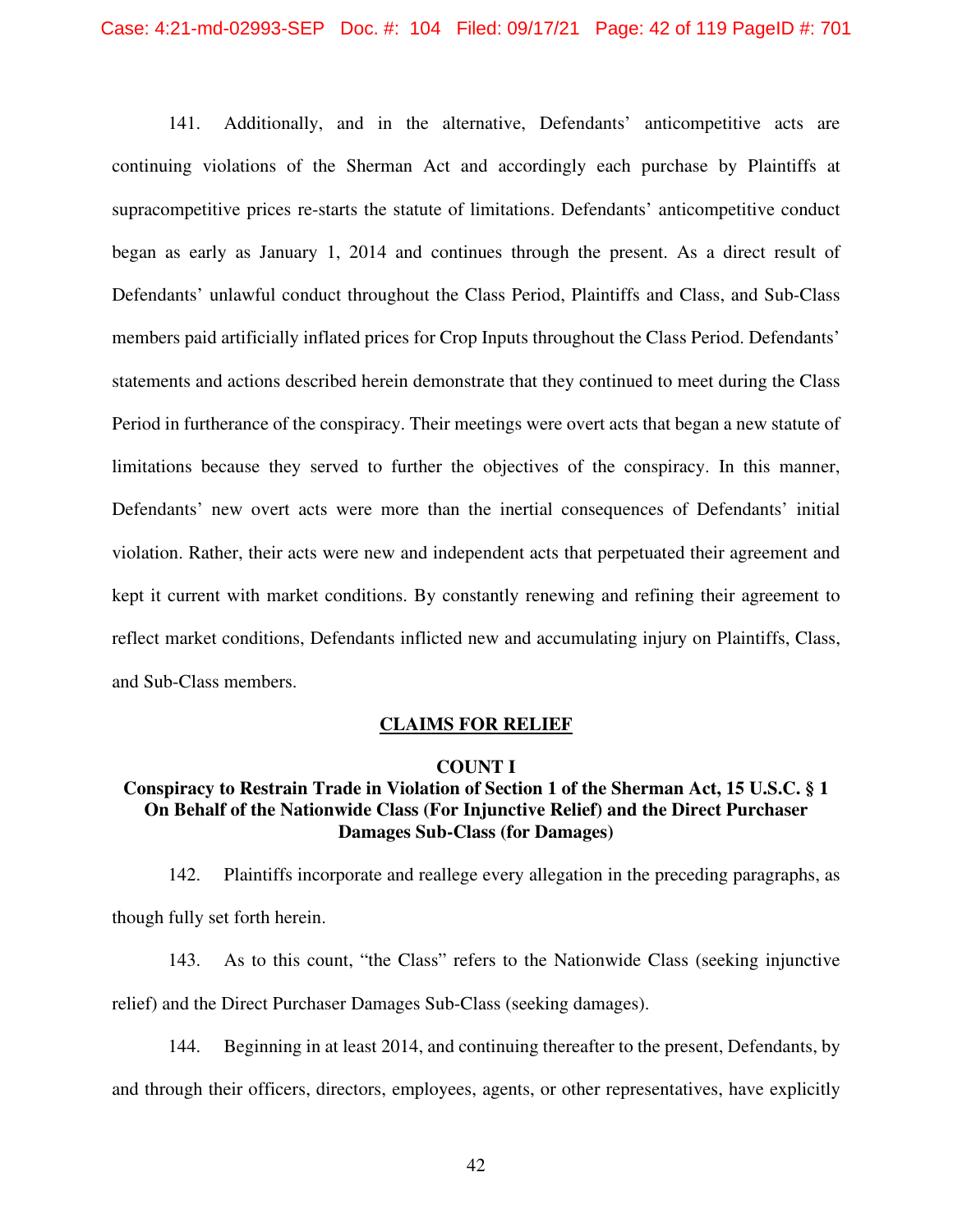### Case: 4:21-md-02993-SEP Doc. #: 104 Filed: 09/17/21 Page: 43 of 119 PageID #: 702

or implicitly colluded to jointly boycott entities that would have introduced price-reducing electronic sales of Crop Inputs in the United States, in order to artificially raise, fix, maintain, and /or stabilize prices in the Crop Inputs market, in violation of Section 1 of the Sherman Act, 15 U.S.C. § 1.

145. Defendants' actions were not mere independent parallel conduct but took place in the context of multiple facts evincing a conspiracy.

146. First, the market for Crop Inputs is highly concentrated, as Defendants BASF, Corteva, Syngenta, and Bayer AG dominate production in virtually every Crop Input category, and control 85% of the corn seed market, over 75% of the soybean seed market, and over 90% of the cotton seed market. The wholesale market is just as concentrated, with seven wholesalers accounting for 70% of all sales volume.

147. Second, an effective boycott of ecommerce Crop Inputs sales platforms would not have been feasible without coordination and cooperation between Defendants. The boycott would only work if each Manufacturer Defendant agreed to the plan, otherwise one Manufacturer Defendant breaking with the boycott could have established itself as the primary supplier to ecommerce Crop Inputs sales platforms and grown its customer base by operating a new distribution channel for Crop Inputs, taking market share from its rival manufacturers.

148. Third, Defendants had a strong motive to conspire to preserve the presently opaque market structure. If ecommerce Crop Inputs sales platforms succeeded in publicly publishing price lists for Crop Inputs, then the Defendants could no longer keep prices confidential and charge varying prices based on geography or through seed relabeling or bundling. The Wholesaler and Retailer Defendants were therefore motivated to conspire amongst themselves and exert pressure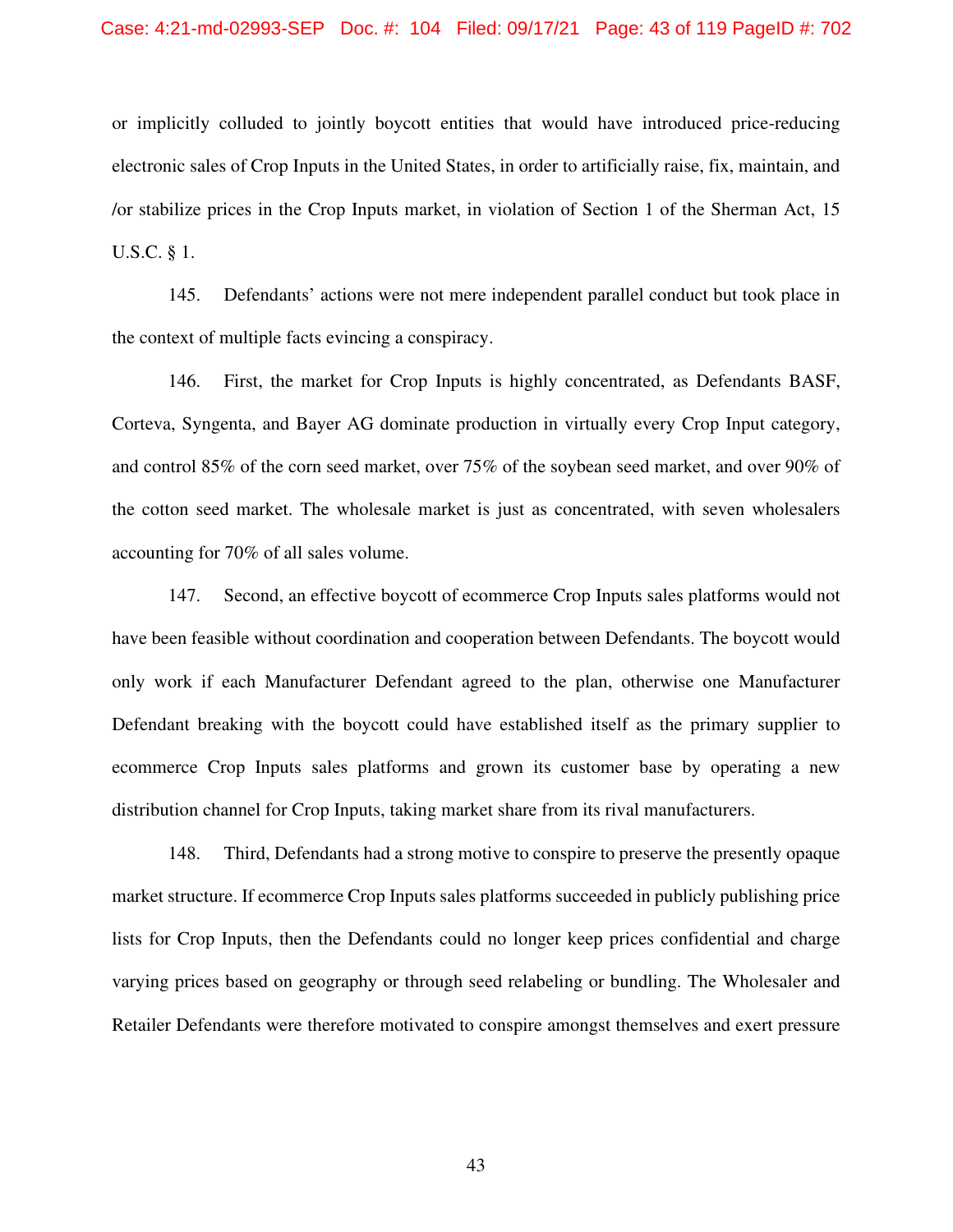### Case: 4:21-md-02993-SEP Doc. #: 104 Filed: 09/17/21 Page: 44 of 119 PageID #: 703

on the Manufacturer Defendants to protect their profits without having to compete on the merits of price and services.

149. Fourth, Defendants formed and maintained their conspiracy using a high degree of inter-firm communication both directly and through wholesalers and retailers, such as through CropLife America's annual board of directors meeting which specifically discussed the threat posed by the entry of ecommerce Crop Inputs sales platforms. Because no farmer representatives can participate, these meetings provided a forum for collusion.

150. Fifth, Defendants' actions were against their apparent economic self-interest in the absence of an agreement. Providing Crop Inputs to ecommerce Crop Inputs sales platforms presented a significant business opportunity. Ecommerce Crop Inputs platforms represented wellfinanced customers ready to purchase Crop Inputs in bulk quantity from a Manufacturer or Wholesaler Defendant, would simplify the distribution channel and permit Manufacturer Defendants to retain greater profit by eliminating transport costs, rebates, and incentive programs to wholesalers and retailers. Ecommerce Crop Inputs platforms further presented an opportunity for an individual Manufacturer Defendant to increase profits by growing its market share through sales to farmers nationwide, not merely where its authorized retailers were located or enjoyed the largest market share within a specific geographic area.

151. Sixth, Defendants are antitrust recidivists, which is probative of future collusion. *See*, *e.g.*, *In re Nat. Gas Commodity Litig.*, 337 F. Supp. 2d 498, 500-01 (S.D.N.Y. 2004). Competition experts have noted that past experience participating in cartels enables companies to spot opportunities to profitably engage in anticompetitive conduct while evading detection. Competition Policy International maintains a list of the "fifty-two leading recidivists," in which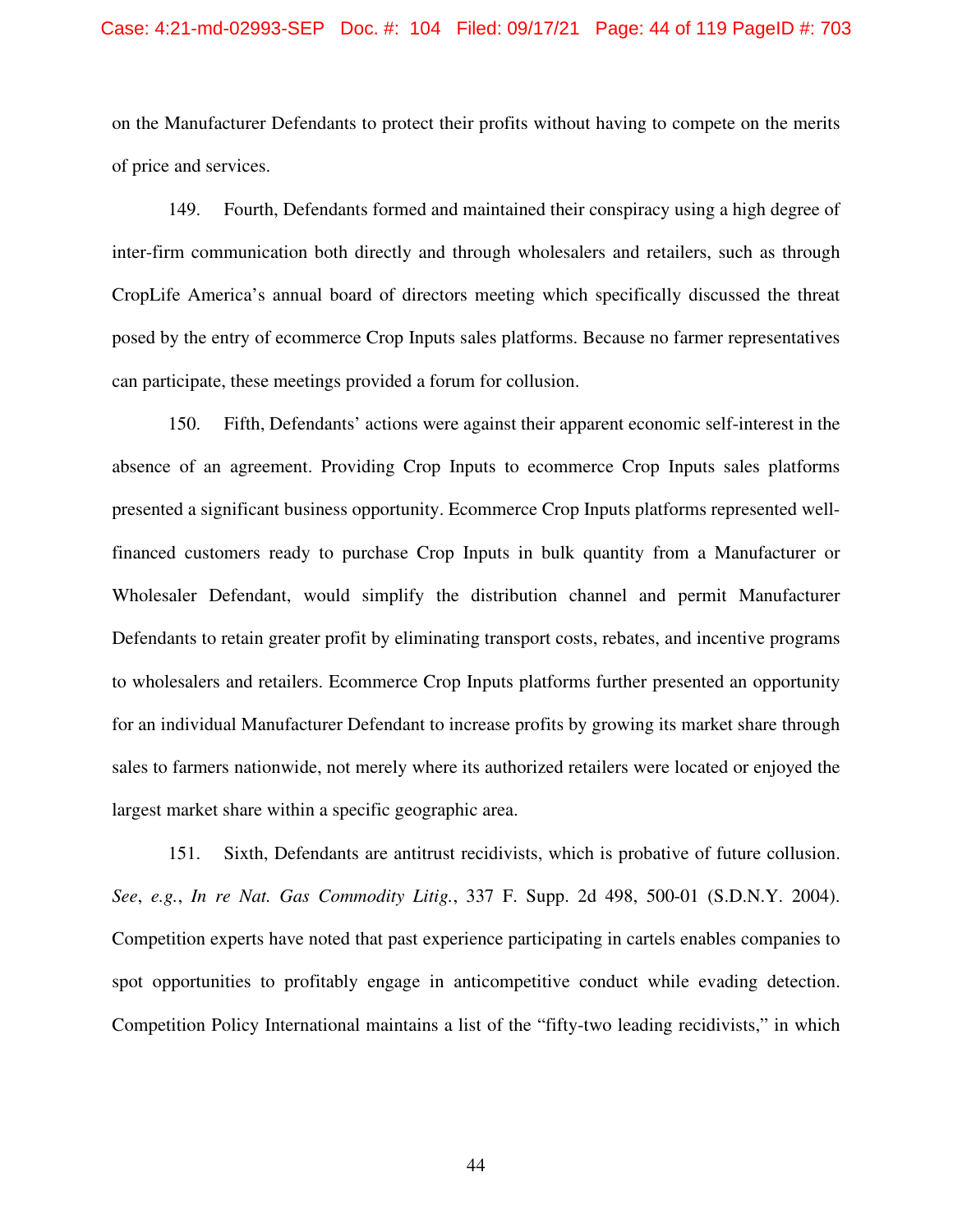### Case: 4:21-md-02993-SEP Doc. #: 104 Filed: 09/17/21 Page: 45 of 119 PageID #: 704

Defendants BASF and Bayer are among the top 5 leading antitrust recidivists, and Defendant Corteva is also listed.

152. This conspiracy constitutes a *per se* violation of Section 1 of the Sherman Antitrust Act, 15 U.S.C. § 1.

153. Alternatively, this conspiracy constitutes a "quick look" or rule of reason violation of Section 1 of the Sherman Antitrust Act. There is no legitimate business justification for, or procompetitive benefits attributable to, Defendants' conspiracy and overt acts in furtherance thereof. Any business justification or pro-competitive benefits proffered by Defendants would be pretextual, outweighed by the anticompetitive effects of Defendants' conduct, and, in any event, could be achieved by means less restrictive than the conspiracy and overt acts alleged herein.

154. Plaintiffs and the other members of the Class have been injured, and will continue to be injured, in their business and property by reason of Defendants' unlawful combination, contract, conspiracy, and agreement. Plaintiffs and members of the Class have paid more for Crop Inputs than they otherwise would have paid in the absence of Defendants' collusive conduct. This injury is of the type the federal antitrust laws were designed to prevent and flows from that which makes Defendants' conduct unlawful.

155. In formulating and effectuating this conspiracy, Defendants did those things that they combined and conspired to do, including agreeing to boycott ecommerce Crop Inputs sales platforms by refusing to supply Crop Inputs manufactured by Manufacturer Defendants.

156. The combination and conspiracy alleged herein has had the following effects, among others:

> a. Price competition in the sale of Crop Inputs has been restrained, suppressed, and/or eliminated in the United States;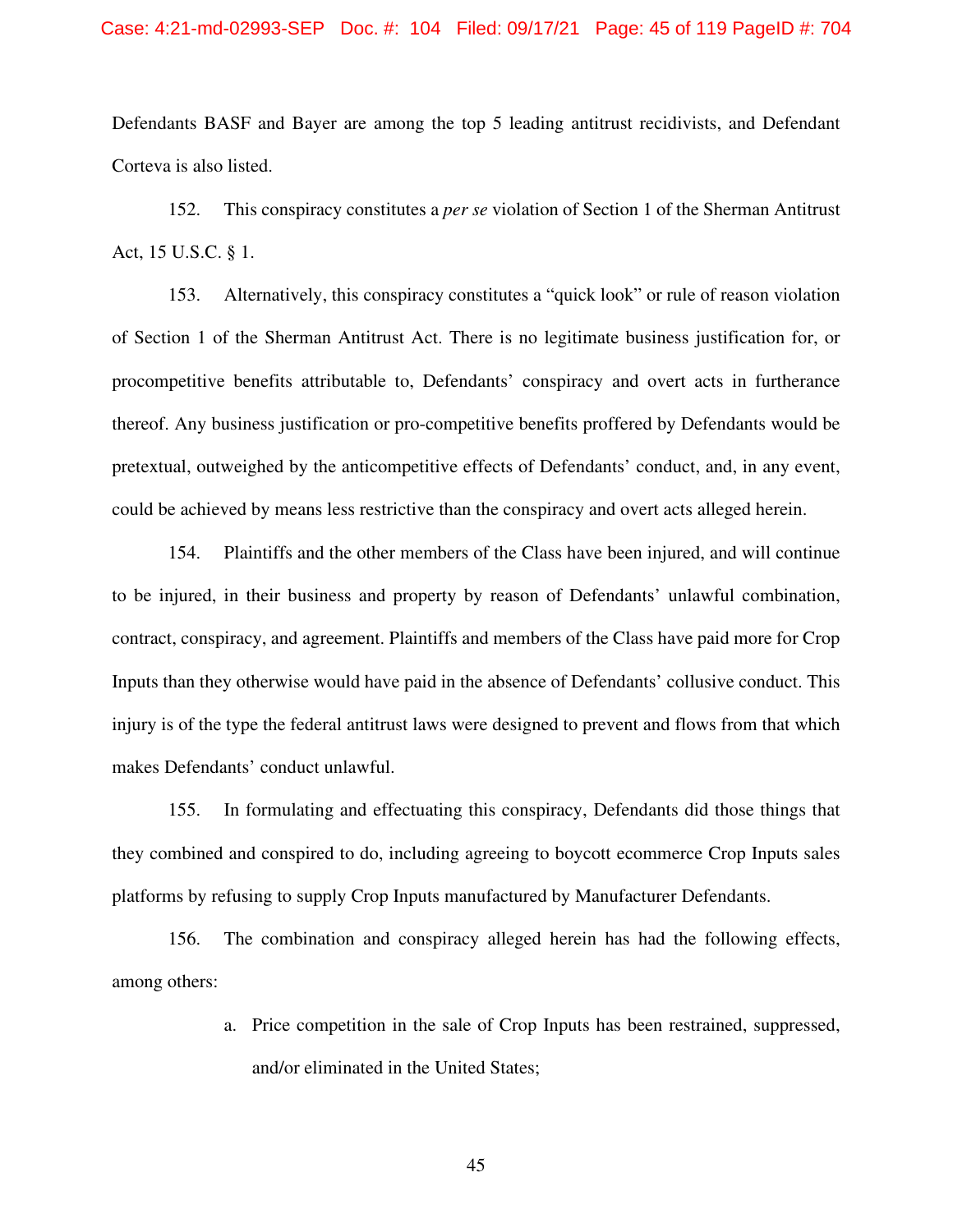- b. Prices for Crop Inputs sold by Defendants and all their co-conspirators have been fixed, raised, maintained, and stabilized at artificially high, noncompetitive levels throughout the United States; and
- c. Those who purchase Crop Inputs from Defendants and their co-conspirators have been deprived of the benefits of free and open competition.

157. Plaintiffs and Class members have been injured and will continue to be injured by paying more for Crop Inputs manufactured or sold by Defendants than they would have paid and will pay in the absence of the combination or conspiracy as alleged herein.

158. Plaintiffs and all Class members are entitled to an injunction against Defendants, preventing and restraining the violations alleged herein. Moreover, members of the Direct Purchaser Damages sub-class are entitled to recover damages to the maximum extent allowed under all applicable laws.

### **COUNT II**

# **Violation of the State Antitrust Statutes On Behalf of the Indirect Purchaser and State Law Damages Sub-Class**

159. Plaintiffs incorporate and reallege every allegation in the preceding paragraphs, as though fully set forth herein.

160. As to this count, "the Class" refers to the Indirect Purchaser and State Law Damages Sub-Class.

161. During the Class Period, Defendants engaged in a continuing contract, combination, or conspiracy with respect to the sale of Crop Inputs in an unreasonable restraint of trade in commerce, in violation of the various state antitrust and consumer protection statutes set forth below.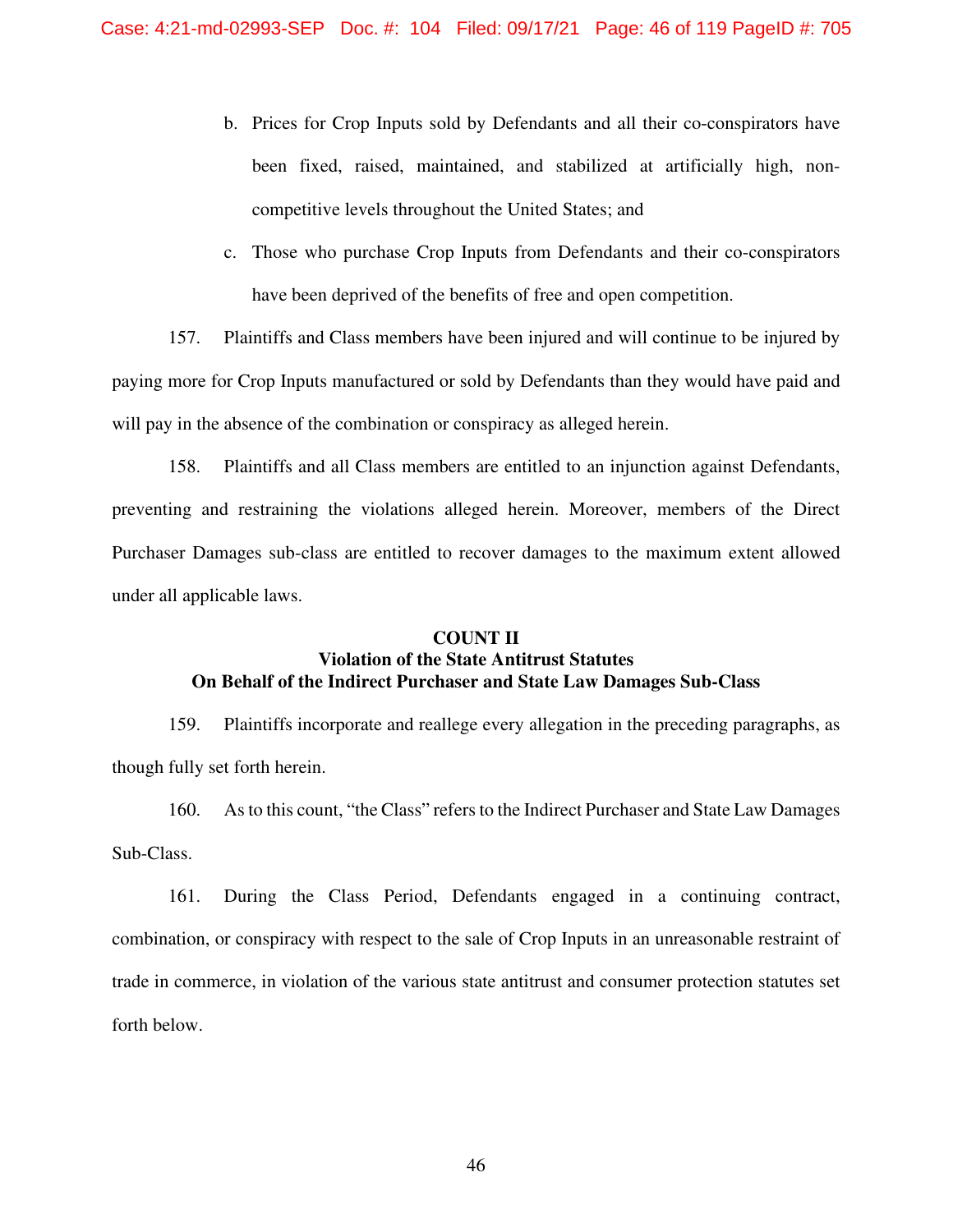162. Defendants' acts and combinations in furtherance of the conspiracy have caused unreasonable restraints in the market for Crop Inputs.

163. As a result of Defendants' unlawful conduct, Plaintiffs and other similarly situated Class members who purchased Crop Inputs have been harmed by being forced to pay artificially inflated, supracompetitive prices for Crop Inputs.

164. By engaging in the foregoing conduct, Defendants intentionally and wrongfully engaged in a contract, combination, or conspiracy in restraint of trade in violation of the following state antitrust laws pleaded below.

165. **Arizona.** Defendants have entered into an unlawful agreement in restraint of trade in violation of **Ariz. Rev. Stat. Ann. §§ 44-1402,** *et seq.* with respect to purchases of Crop Inputs in Arizona by Class members and/or purchases by Arizona residents.

- a. Defendants' combination or conspiracy had the following effects: (1) Crop Inputs price competition was restrained, suppressed, and eliminated throughout Arizona; (2) Crop Inputs prices were raised, fixed, maintained and stabilized at artificially high levels throughout Arizona; (3) members of the Class were deprived of free and open competition; and (4) members of the Class paid supracompetitive, artificially inflated prices for Crop Inputs.
- b. During the Class Period, Defendants' illegal conduct substantially affected Arizona commerce.
- c. As a direct and proximate result of Defendants' unlawful conduct, members of the Class have been injured in their business and property and are threatened with further injury.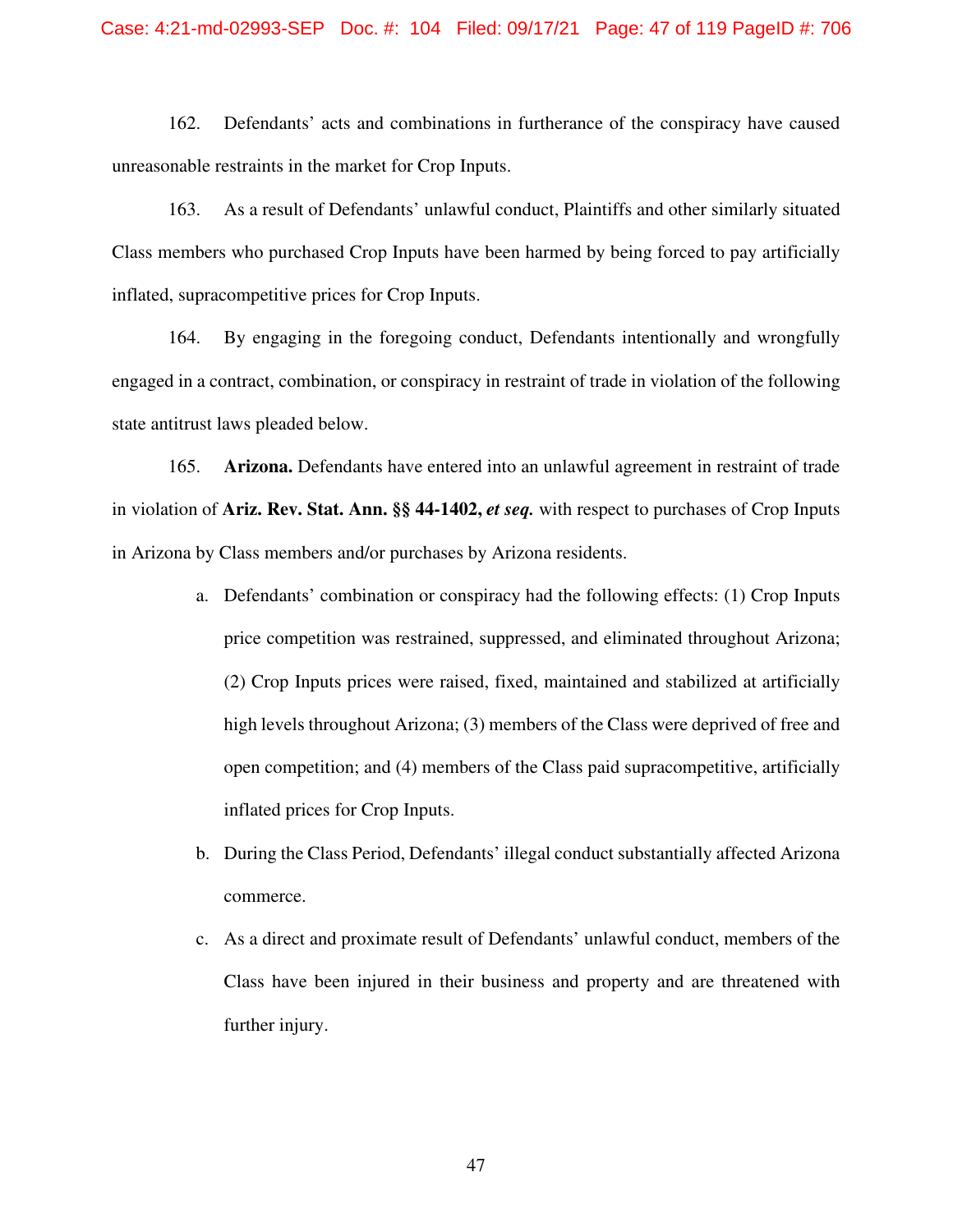d. Defendants entered into agreements in restraint of trade in violation of Ariz. Rev. Stat. §§ 44-1401, *et seq.* Accordingly, members of the Class seek all forms of relief available under Ariz. Rev. Stat. Ann. §§ 44-1402, *et seq.*

166. **California.** Defendants have entered into an unlawful agreement in restraint of trade in violation of **Cal. Bus. & Prof. Code, §§ 16720,** *et seq.* with respect to purchases of Crop Inputs in California by Class members and/or purchases by California residents.

- a. During the Class Period, Defendants entered into and engaged in a continuing unlawful trust in restraint of the trade and commerce described above in violation of Cal. Bus. & Prof. Code § 16720, each of them, have acted in violation of Section 16720 to fix, raise, stabilize, and maintain prices of Crop Inputs at supracompetitive levels.
- b. The aforesaid violations of Cal. Bus. & Prof. Code § 16720, consisted, without limitation, of a continuing unlawful trust and concert of action among the Defendants, the substantial terms of which were to fix, raise, maintain, and stabilize the prices of Crop Inputs.
- c. For the purpose of forming and effectuating the unlawful trust, the Defendants have done those things which they combined and conspired to do, including but not limited to the acts, practices and course of conduct set forth above and the following: (1) fixing, raising, stabilizing, and pegging the price of Crop Inputs.
- d. The combination and conspiracy alleged herein has had, *inter alia*, the following effects: (1) price competition in the sale of Crop Inputs has been restrained, suppressed, and/or eliminated in the State of California; (2) prices for Crop Inputs sold by Defendants have been fixed, raised, stabilized, and pegged at artificially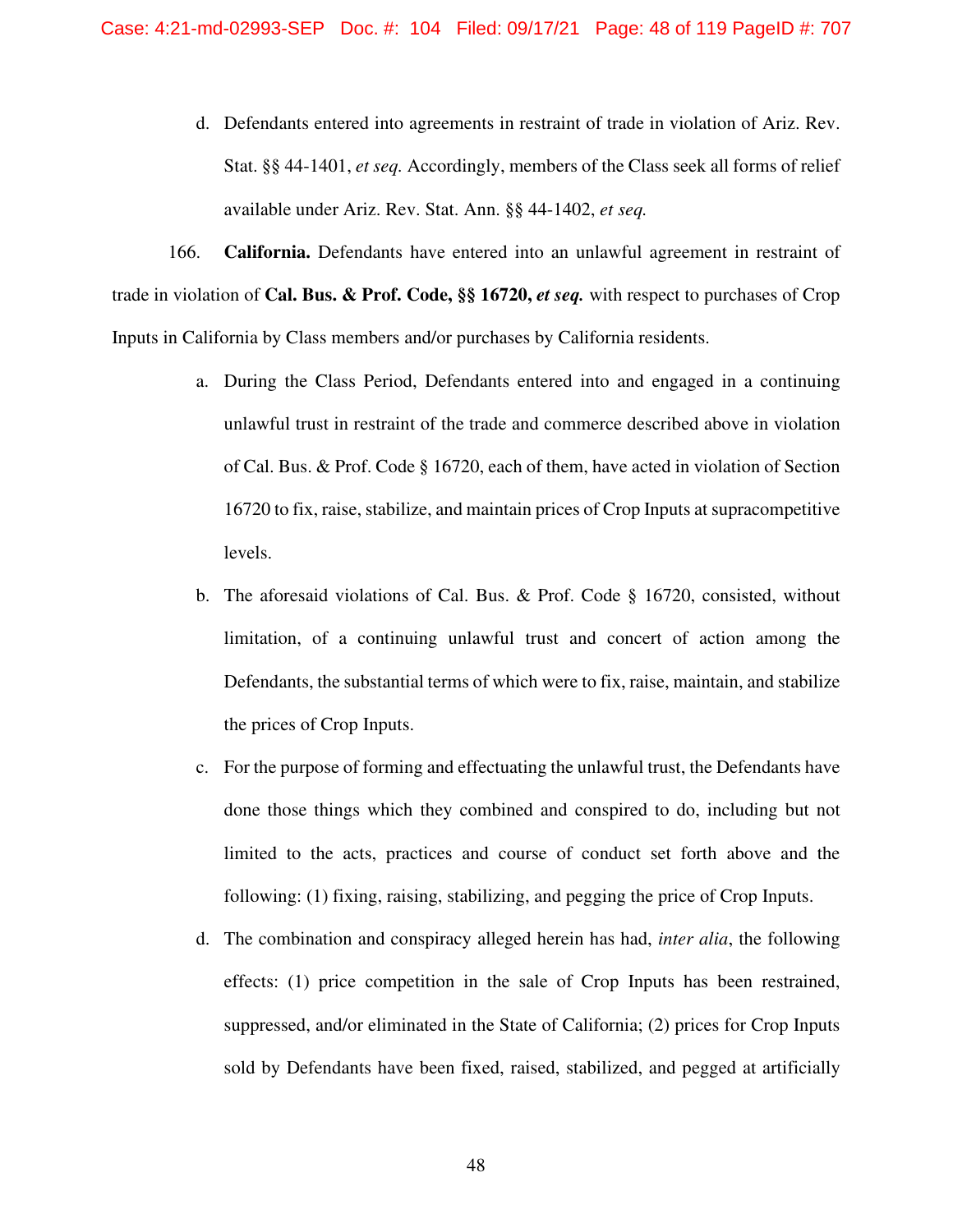high, non-competitive levels in the State of California and throughout the United States; and (3) those who purchased Crop Inputs directly or indirectly from Defendants have been deprived of the benefit of free and open competition.

e. As a direct and proximate result of Defendants' unlawful conduct, members of the Class have been injured in their business and property in that they paid more for Crop Inputs than they otherwise would have paid in the absence of Defendants' unlawful conduct. As a result of Defendants' violation of Cal. Bus. & Prof. Code § 16720, members of the Class seek treble damages and their cost of suit, including a reasonable attorney's fee, pursuant to Cal. Bus. & Prof. Code § 16720.

167. **Connecticut.** Defendants have entered into an unlawful agreement in restraint of trade in violation of **Conn. Gen. Stat. § 35-26,** *et seq.* with respect to purchases of Crop Inputs in Connecticut by Class members and/or purchases by Connecticut residents.

- a. Defendants' combination or conspiracy had the following effects: (1) Crop Inputs price competition was restrained, suppressed, and eliminated throughout Connecticut; (2) Crop Inputs prices were raised, fixed, maintained, and stabilized at artificially high levels throughout Connecticut; (3) members of the Class were deprived of free and open competition; and (4) members of the Class paid supracompetitive, artificially inflated prices for Crop Inputs.
- b. During the Class Period, Defendants' illegal conduct substantially affected Connecticut commerce.
- c. As a direct and proximate result of Defendants' unlawful conduct, members of the Class have been injured in their business and property and are threatened with further injury.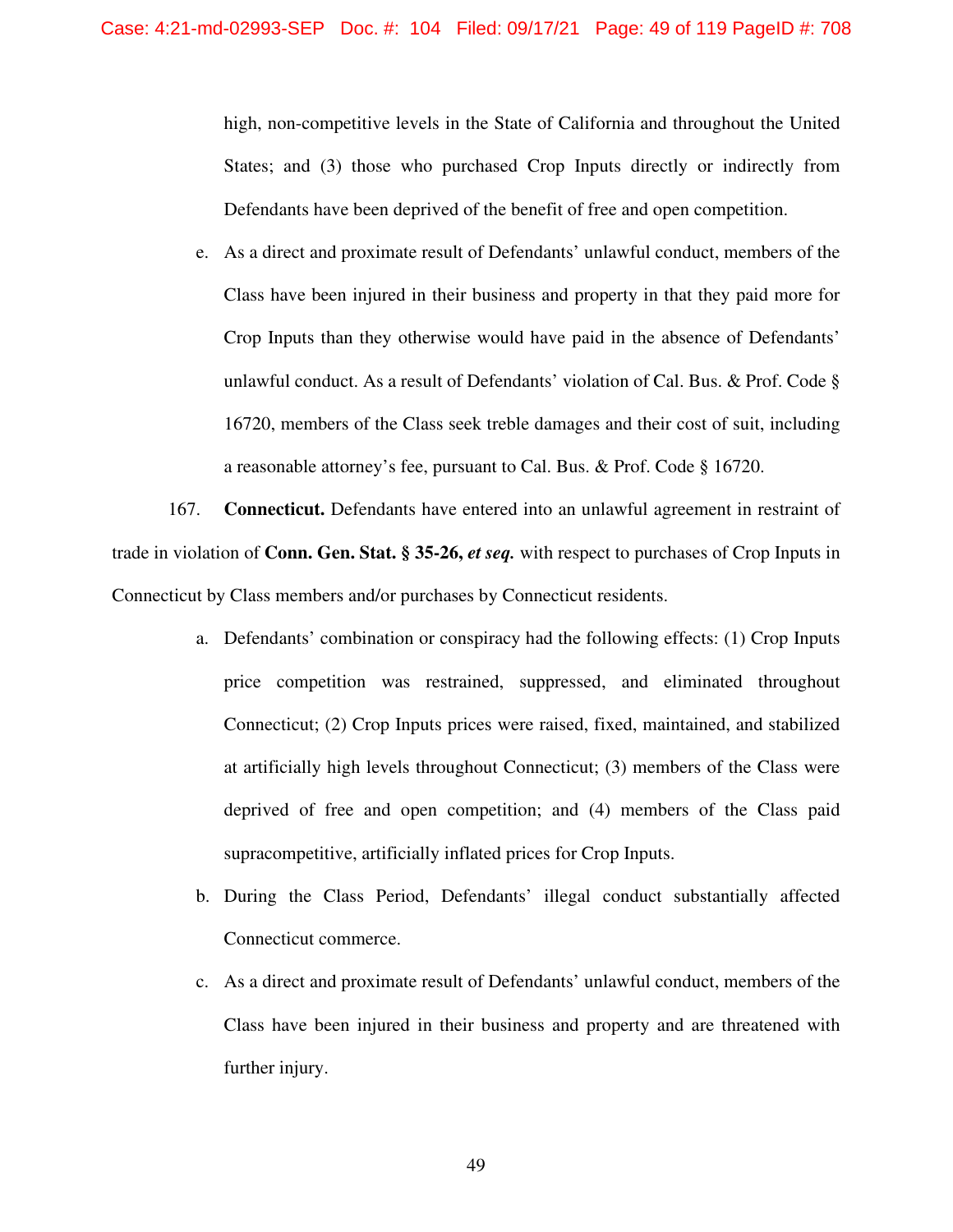d. By reason of the foregoing, Defendants have entered into agreements in restraint of trade in violation of Conn. Gen. Stat. § 35-26, *et seq.* Accordingly, members of the Class seek all forms of relief available under Conn. Gen. Stat. § 35-24, *et seq.*

168. **Hawaii.** Defendants have entered into an unlawful agreement in restraint of trade in violation of **Haw. Rev. Stat. Ann. § 480-1,** *et seq.* with respect to purchases of Crop Inputs in Hawaii by Class members and/or purchases by Hawaii residents.

- a. Defendants' combination or conspiracy had the following effects: (1) Crop Inputs price competition was restrained, suppressed, and eliminated throughout Hawaii; (2) Crop Inputs prices were raised, fixed, maintained, and stabilized at artificially high levels throughout Hawaii; (3) members of the Class were deprived of free and open competition; and (4) members of the Class paid supracompetitive, artificially inflated prices for Crop Inputs.
- b. During the Class Period, Defendants' illegal conduct substantially affected Hawaii commerce.
- c. As a direct and proximate result of Defendants' unlawful conduct, members of the Class have been injured in their business and property and are threatened with further injury.
- d. By reason of the foregoing, Defendants have entered into agreements in restraint of trade in violation of Haw. Rev. Stat. Ann. § 480-1, *et seq.* Accordingly, members of the Class seek all forms of relief available under Haw. Rev. Stat. Ann. § 480-1, *et seq.*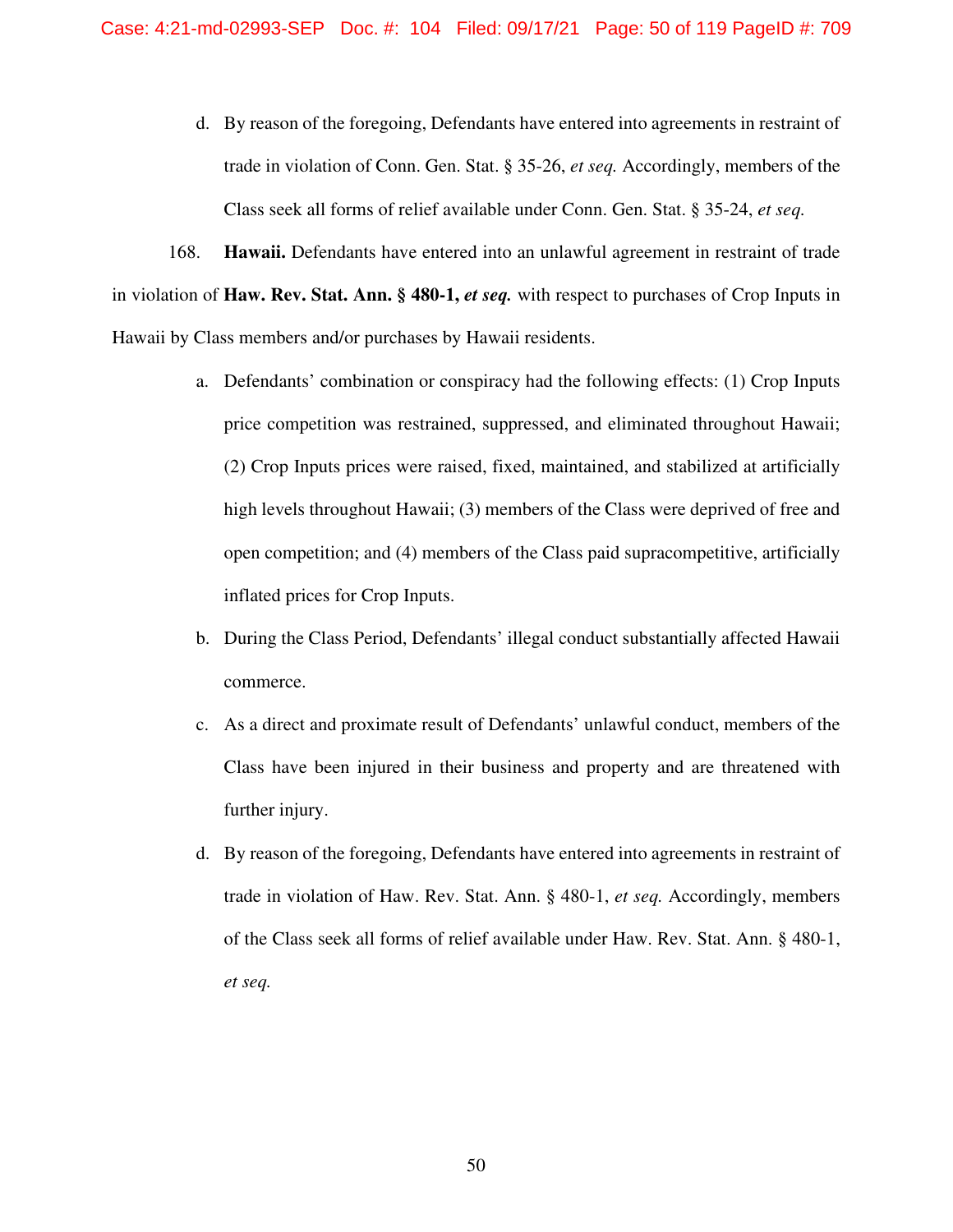169. **Illinois.** Defendants have entered into an unlawful agreement in restraint of trade in violation of 740 Ill. Comp. Stat. Ann. 10/1, *et seq.* with respect to purchases of Crop Inputs by Class members and/or purchases by Illinois residents.

- a. Defendants' combination or conspiracy had the following effects: (1) Crop Inputs price competition was restrained, suppressed, and eliminated throughout Illinois; (2) Crop Inputs prices were raised, fixed, maintained, and stabilized at artificially high levels throughout Illinois; (3) members of the Class were deprived of free and open competition; and (4) members of the Class paid supracompetitive, artificially inflated prices for Crop Inputs.
- b. During the Class Period, Defendants' illegal conduct substantially affected Illinois commerce.
- c. As a direct and proximate result of Defendants' unlawful conduct, members of the Class have been injured in their business and property and are threatened with further injury.
- d. By reason of the foregoing, Defendants have entered into agreements in restraint of trade in violation of 740 Ill. Comp. Stat. Ann. 10/3, *et seq.* Accordingly, members of the Class seek all forms of relief available under 740 Ill. Comp. Stat. Ann. 10/3, *et seq.*

170. **Iowa.** Defendants have entered into an unlawful agreement in restraint of trade in violation of **Iowa Code §§ 553.4** *et seq.* with respect to purchases of Crop Inputs in Iowa by Class members and/or purchases by Iowa residents.

> a. Defendants' combination or conspiracy had the following effects: (1) Crop Inputs price competition was restrained, suppressed, and eliminated throughout Iowa; (2)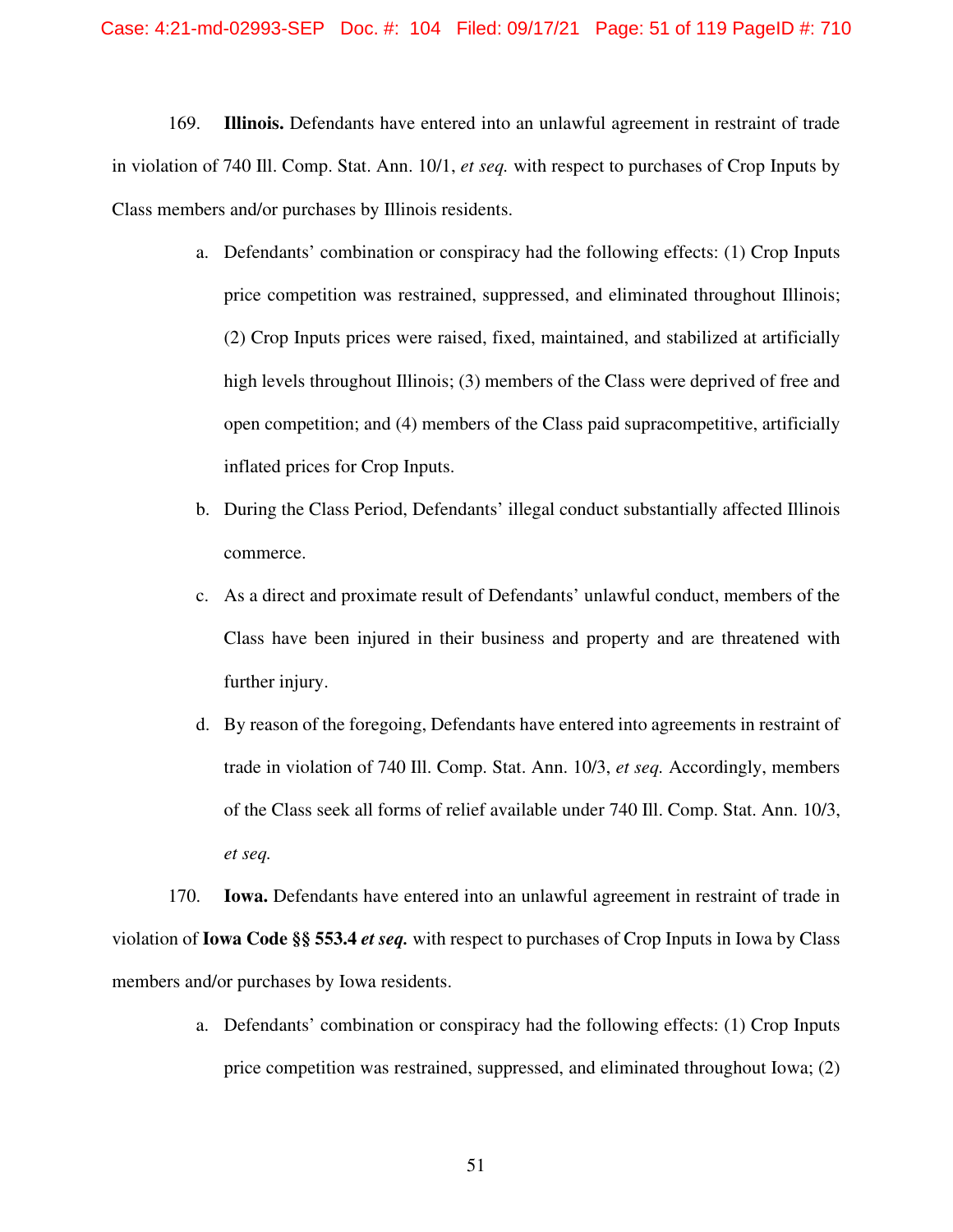Crop Inputs prices were raised, fixed, maintained, and stabilized at artificially high levels throughout Iowa; (3) members of the Class were deprived of free and open competition; and (4) members of the Class paid supracompetitive, artificially inflated prices for Crop Inputs.

- b. During the Class Period, Defendants' illegal conduct substantially affected Iowa commerce.
- c. As a direct and proximate result of Defendants' unlawful conduct, members of the Class have been injured in their business and property and are threatened with further injury.
- d. By reason of the foregoing, Defendants have entered into agreements in restraint of trade in violation of Iowa Code §§ 553.4, *et seq.* Accordingly, members of the Class seek all forms of relief available under Iowa Code §§ 553.4, *et seq.*

171. **Kansas.** Defendants have entered into an unlawful agreement in restraint of trade in violation of **Kan. Stat. Ann. §§ 50-101,** *et seq.* with respect to purchases of Crop Inputs in Kansas by Class members and/or purchases by Kansas residents.

- a. Defendants' combination or conspiracy had the following effects: (1) Crop Inputs price competition was restrained, suppressed, and eliminated throughout Kansas; (2) Crop Inputs prices were raised, fixed, maintained, and stabilized at artificially high levels throughout Kansas; (3) members of the Class were deprived of free and open competition; and (4) members of the Class paid supracompetitive, artificially inflated prices for Crop Inputs.
- b. During the Class Period, Defendants' illegal conduct substantially affected Kansas commerce.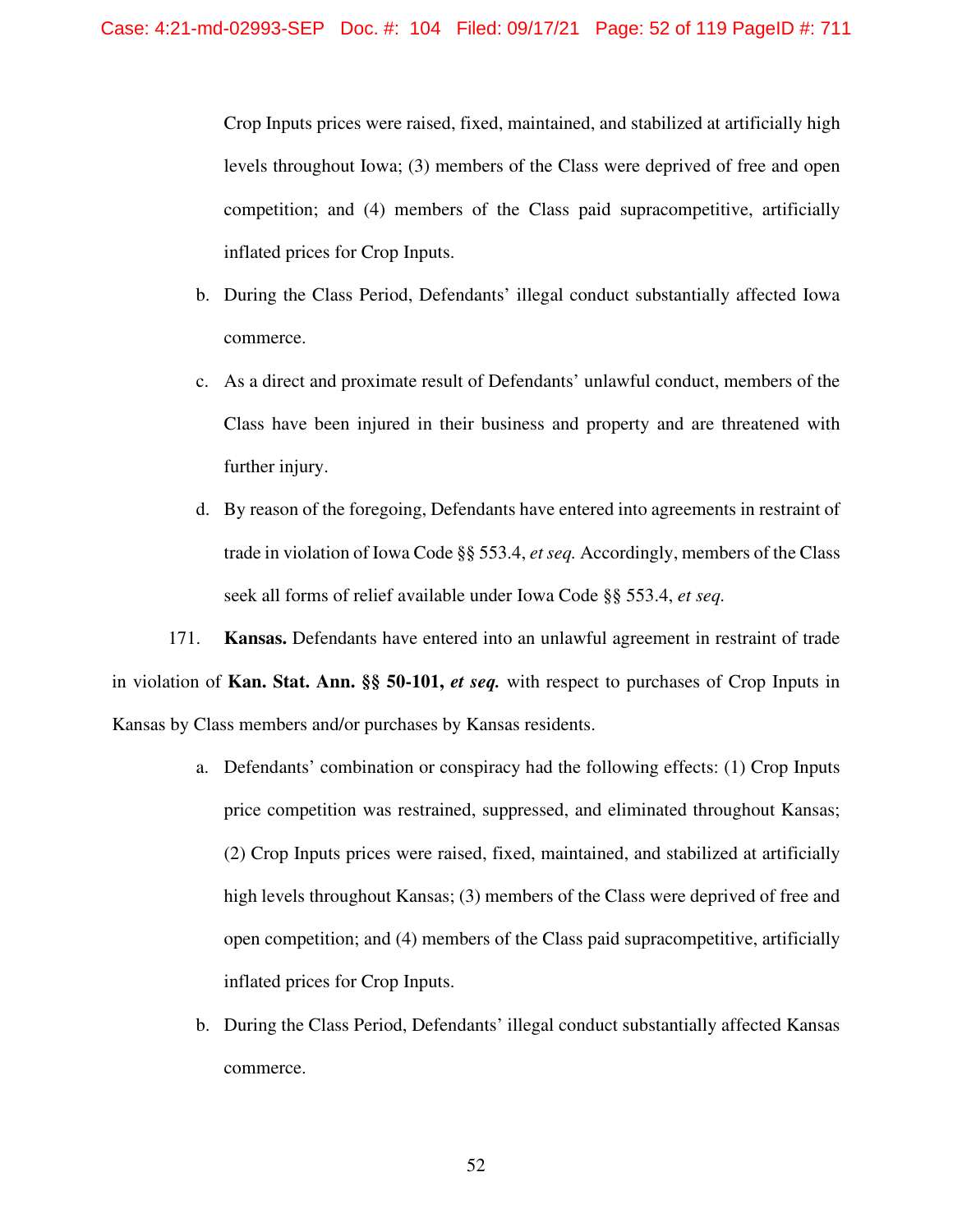- c. As a direct and proximate result of Defendants' unlawful conduct, members of the Class have been injured in their business and property and are threatened with further injury.
- d. By reason of the foregoing, Defendants have entered into agreements in restraint of trade in violation of Kan. Stat. Ann. §§ 50-101, *et seq.* Accordingly, members of the Class seek all forms of relief available under Kan. Stat. Ann. §§ 50-101, *et seq.*

172. **Maine.** Defendants have entered into an unlawful agreement in restraint of trade in violation of **Me. Rev. Stat. tit. 10, §§ 1101,** *et seq.* with respect to purchases of Crop Inputs in Maine by Class members and/or purchases by Maine residents.

- a. Defendants' combination or conspiracy had the following effects: (1) Crop Inputs price competition was restrained, suppressed, and eliminated throughout Maine; (2) Crop Inputs prices were raised, fixed, maintained, and stabilized at artificially high levels throughout Maine; (3) members of the Class were deprived of free and open competition; and (4) members of the Class paid supracompetitive, artificially inflated prices for Crop Inputs.
- b. During the Class Period, Defendants' illegal conduct substantially affected Maine commerce.
- c. As a direct and proximate result of Defendants' unlawful conduct, members of the Class have been injured in their business and property and are threatened with further injury.
- d. By reason of the foregoing, Defendants have entered into agreements in restraint of trade in violation of Me. Rev. Stat. tit. 10, §§ 1101, et seq. Accordingly, members of the Class seek all relief available under Me. Rev. Stat. tit. 10, §§ 1101, et seq.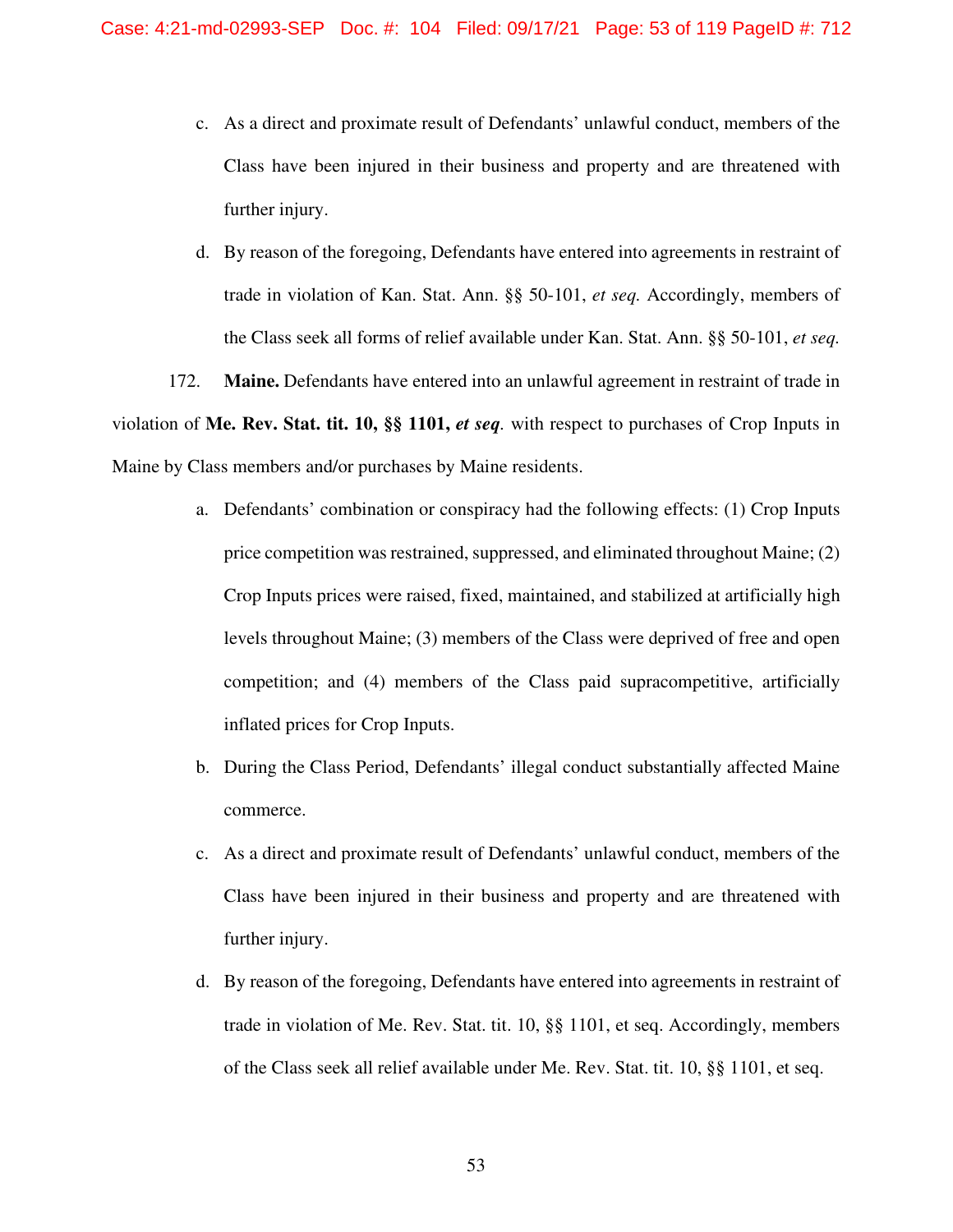173. **Maryland.** Defendants have entered into an unlawful agreement in restraint of trade in violation of **Md. Code, Com. Law §§ 11-201,** *et seq.* with respect to purchases of Crop Inputs in Michigan by Class members and/or purchases by Michigan residents.

- a. Defendants' combination or conspiracy had the following effects: (1) Crop Inputs price competition was restrained, suppressed, and eliminated throughout Maryland; (2) Crop Inputs prices were raised, fixed, maintained and stabilized at artificially high levels throughout Maryland; (3) members of the Class were deprived of free and open competition; and (4) members of the Class paid supracompetitive, artificially inflated prices for Crop Inputs.
- b. During the Class Period, Defendants' illegal conduct substantially affected Maryland commerce.
- c. As a direct and proximate result of Defendants' unlawful conduct, members of the Class have been injured in their business and property and are threatened with further injury.
- d. By reason of the foregoing, Defendants have entered into agreements in restraint of trade in violation of Md. Code, Com. Law §§ 11-201, *et seq.* Accordingly, members of the Class seek all relief available under Md. Code, Com. Law §§ 11-201, *et seq.*

174. **Michigan.** Defendants have entered into an unlawful agreement in restraint of trade in violation of **Mich. Comp. Laws Ann. §§ 445.772,** *et seq.* with respect to purchases of Crop Inputs in Michigan by Class members and/or purchases by Michigan residents.

> a. Defendants' combination or conspiracy had the following effects: (1) Crop Inputs price competition was restrained, suppressed, and eliminated throughout Michigan; (2) Crop Inputs prices were raised, fixed, maintained and stabilized at artificially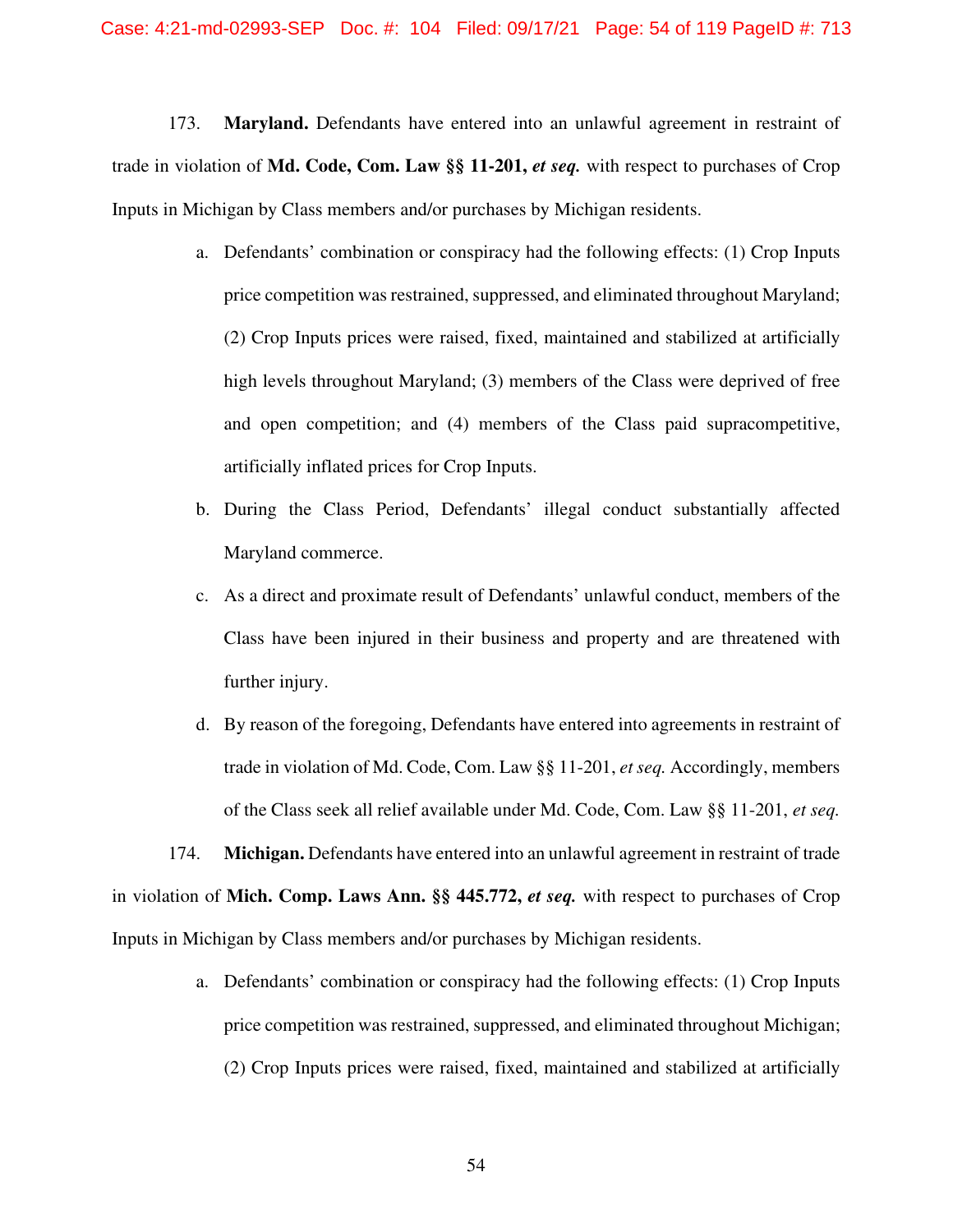high levels throughout Michigan; (3) members of the Class were deprived of free and open competition; and (4) members of the Class paid supracompetitive, artificially inflated prices for Crop Inputs.

- b. During the Class Period, Defendants' illegal conduct substantially affected Michigan commerce.
- c. As a direct and proximate result of Defendants' unlawful conduct, members of the Class have been injured in their business and property and are threatened with further injury.
- d. By reason of the foregoing, Defendants have entered into agreements in restraint of trade in violation of Mich. Comp. Laws Ann. §§ 445.772, *et seq*. Accordingly, members of the Class seek all relief available under Mich. Comp. Laws Ann. §§ 445.772, *et seq*.

175. **Minnesota.** Defendants have entered into an unlawful agreement in restraint of trade in violation of **Minn. Stat. §§ 325D.51,** *et seq.* with respect to purchases of Crop Inputs in Minnesota by Class members and/or purchases by Minnesota residents.

- a. Defendants' combination or conspiracy had the following effects: (1) Crop Inputs price competition was restrained, suppressed, and eliminated throughout Minnesota; (2) Crop Inputs prices were raised, fixed, maintained and stabilized at artificially high levels throughout Minnesota; (3) members of the Class were deprived of free and open competition; and (4) members of the Class paid supracompetitive, artificially inflated prices for Crop Inputs.
- b. During the Class Period, Defendants' illegal conduct substantially affected Minnesota commerce.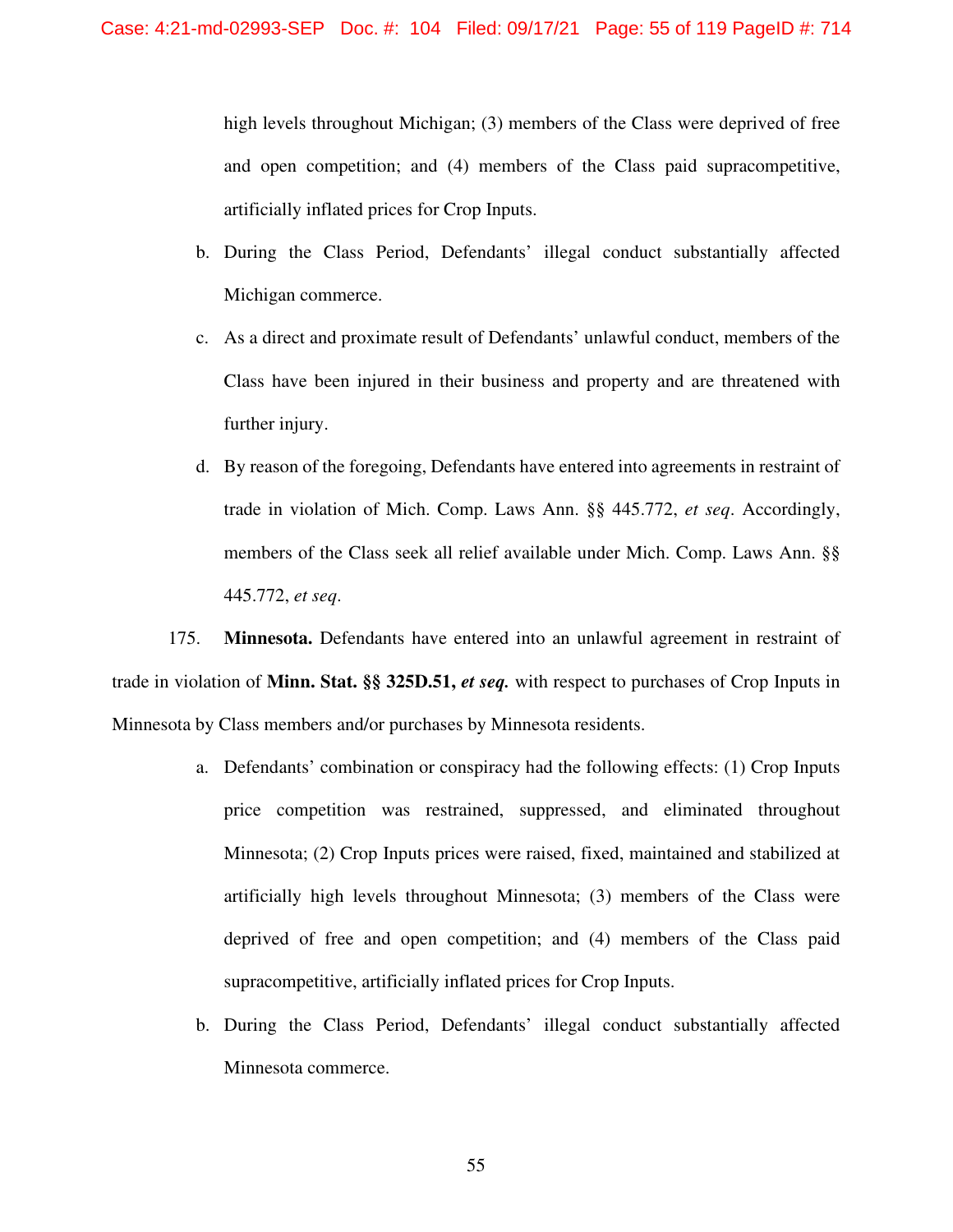- c. As a direct and proximate result of Defendants' unlawful conduct, members of the Class have been injured in their business and property and are threatened with further injury.
- d. By reason of the foregoing, Defendants have entered into agreements in restraint of trade in violation of Minn. Stat. §§ 325D.51, *et seq*. Accordingly, members of the Class seek all relief available under Minn. Stat. §§ 325D.51, *et seq*.

176. **Mississippi.** Defendants have entered into an unlawful agreement in restraint of trade in violation of **Miss. Code Ann. §§ 75-21-3,** *et seq.* with respect to purchases of Crop Inputs in Mississippi by Class members and/or purchases by Mississippi residents.

- a. Defendants' Crop Inputs were imported into Mississippi and then sold through Defendants' agents to Mississippi customers, including Plaintiff Jones Planting Co. III at anticompetitive prices.
- b. Defendants' combination or conspiracy had the following effects: (1) Crop Inputs price competition was restrained, suppressed, and eliminated throughout Mississippi; (2) Crop Inputs prices were raised, fixed, maintained and stabilized at artificially high levels throughout Mississippi; (3) members of the Class were deprived of free and open competition; and (4) members of the Class paid supracompetitive, artificially inflated prices for Crop Inputs.
- c. During the Class Period, Defendants' illegal conduct substantially affected Mississippi commerce.
- d. As a direct and proximate result of Defendants' unlawful conduct, members of the Class have been injured in their business and property and are threatened with further injury.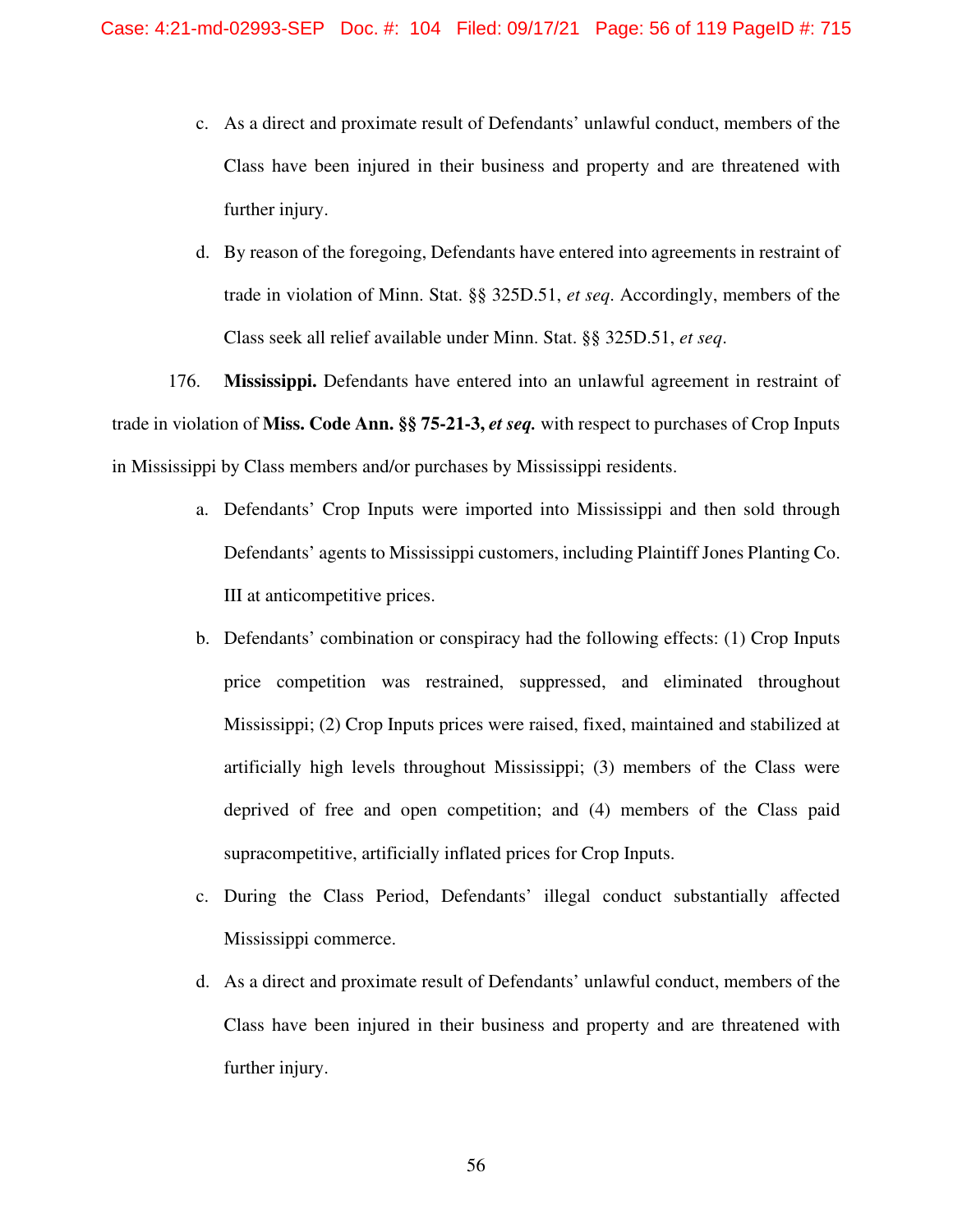e. By reason of the foregoing, Defendants have entered into agreements in restraint of trade in violation of Miss. Code Ann. §§ 75-21-3, *et seq.* Accordingly, members of the Class seek all relief available under Miss. Code Ann. §§ 75-21-3, *et seq.*

177. **Nebraska.** Defendants have entered into an unlawful agreement in restraint of trade in violation of **Neb. Rev. Stat. Ann. §§ 59-801,** *et seq.* with respect to purchases of Crop Inputs in Nebraska by Class members and/or purchases by Nebraska residents.

- a. Defendants' combination or conspiracy had the following effects: (1) Crop Inputs price competition was restrained, suppressed, and eliminated throughout Nebraska; (2) Crop Inputs prices were raised, fixed, maintained and stabilized at artificially high levels throughout Nebraska; (3) members of the Class were deprived of free and open competition; and (4) members of the Class paid supracompetitive, artificially inflated prices for Crop Inputs.
- b. During the Class Period, Defendants' illegal conduct substantially affected Nebraska commerce.
- c. As a direct and proximate result of Defendants' unlawful conduct, members of the Class have been injured in their business and property and are threatened with further injury.
- d. By reason of the foregoing, Defendants have entered into agreements in restraint of trade in violation of Neb. Rev. Stat. Ann. §§ 59-801, *et seq*. Accordingly, members of the Class seek all relief available under Neb. Rev. Stat. Ann. §§ 59-801, *et seq.*

178. **Nevada.** Defendants have entered into an unlawful agreement in restraint of trade in violation of **Nev. Rev. Stat. Ann. §§ 598A.060,** *et seq.* with respect to purchases of Crop Inputs in Nevada by Class members and/or purchases by Nevada residents.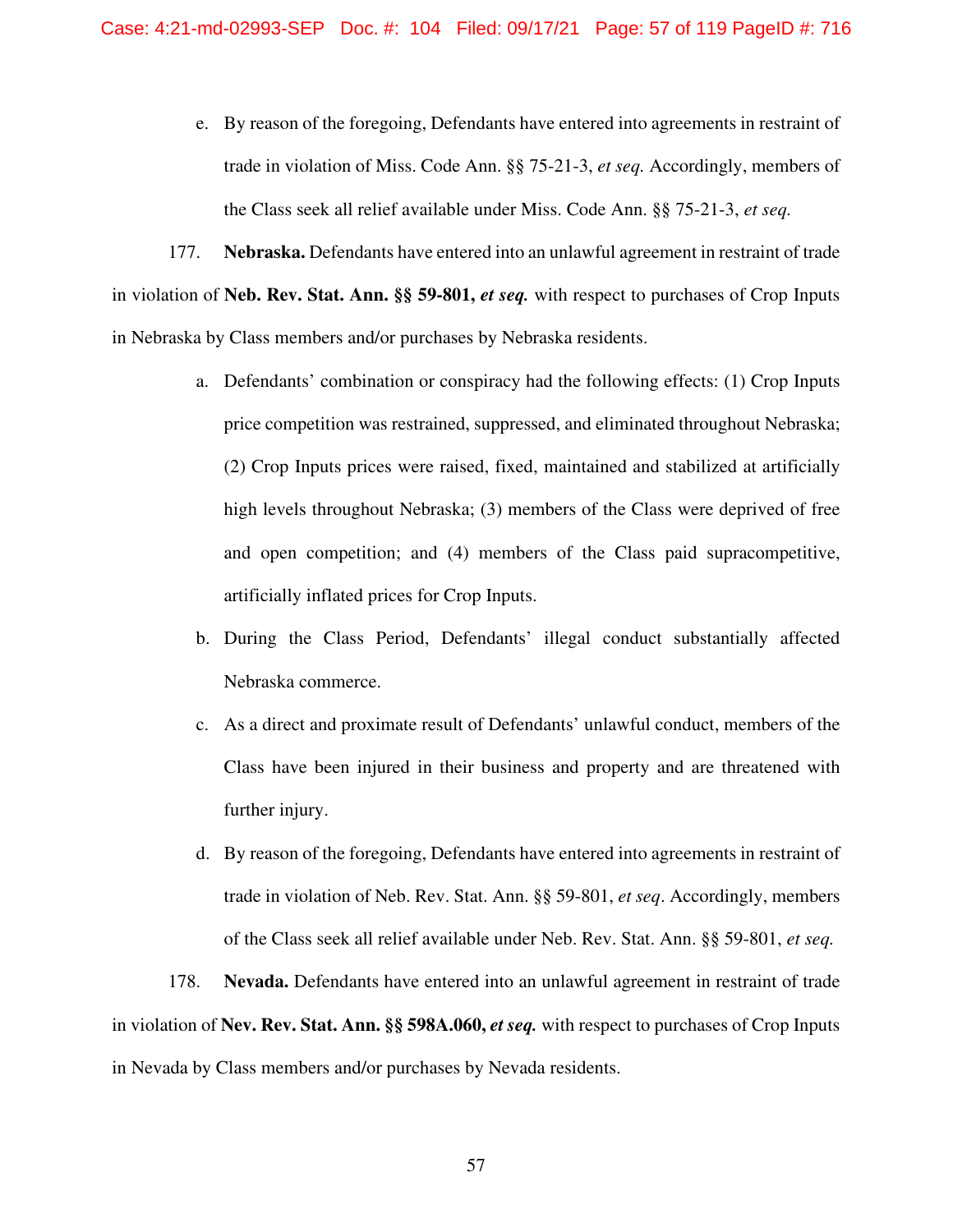- a. Defendants' combination or conspiracy had the following effects: (1) Crop Inputs price competition was restrained, suppressed, and eliminated throughout Nevada; (2) Crop Inputs prices were raised, fixed, maintained and stabilized at artificially high levels throughout Nevada; (3) members of the Class were deprived of free and open competition; and (4) members of the Class paid supracompetitive, artificially inflated prices for Crop Inputs.
- b. During the Class Period, Defendants' illegal conduct substantially affected Nevada commerce.
- c. As a direct and proximate result of Defendants' unlawful conduct, members of the Class have been injured in their business and property and are threatened with further injury.
- d. By reason of the foregoing, Defendants have entered into agreements in restraint of trade in violation of Nev. Rev. Stat. Ann. §§ 598A.060, *et seq.* Accordingly, members of the Class seek all relief available under Nev. Rev. Stat. Ann. §§ 598A.060, *et seq.*

179. **New Hampshire.** Defendants have entered into an unlawful agreement in restraint of trade in violation of **N.H. Rev. Stat. Ann. §§ 356:2,** *et seq.***,** with respect to purchases of Crop Inputs in New Hampshire by Class members and/or purchases by New Hampshire residents.

> a. Defendants' combination or conspiracy had the following effects: (1) Crop Inputs price competition was restrained, suppressed, and eliminated throughout New Hampshire; (2) Crop Inputs prices were raised, fixed, maintained and stabilized at artificially high levels throughout New Hampshire; (3) members of the Class were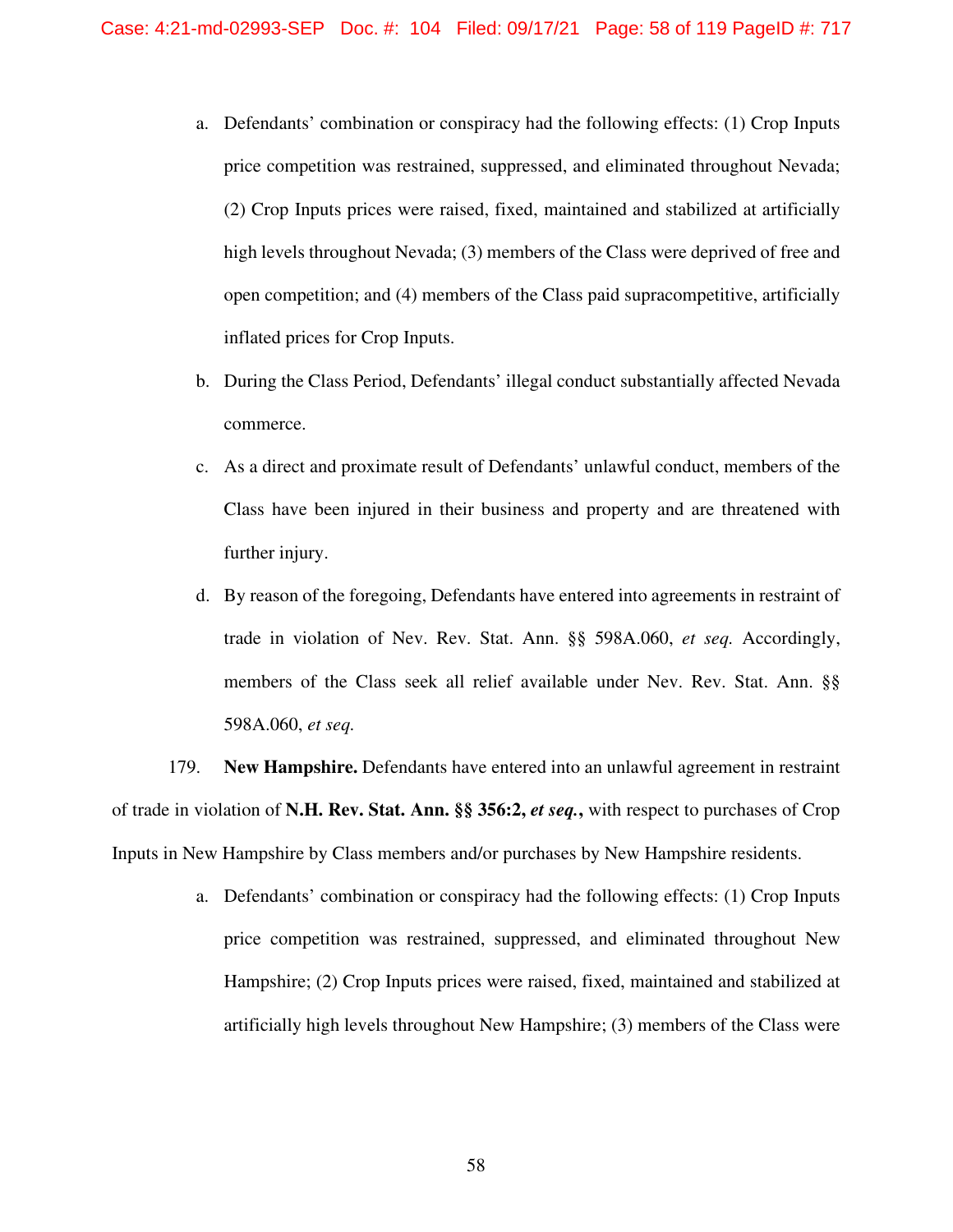deprived of free and open competition; and (4) members of the Class paid supracompetitive, artificially inflated prices for Crop Inputs.

- b. During the Class Period, Defendants' illegal conduct substantially affected New Hampshire commerce.
- c. As a direct and proximate result of Defendants' unlawful conduct, members of the Class have been injured in their business and property and are threatened with further injury.
- d. By reason of the foregoing, Defendants have entered into agreements in restraint of trade in violation of N.H. Rev. Stat. Ann. §§ 356:2, *et seq*. Accordingly, members of the Class seek all relief available under N.H. Rev. Stat. Ann. §§ 356:2, *et seq*.

180. **New Mexico.** Defendants have entered into an unlawful agreement in restraint of trade in violation of **N.M. Stat. Ann. §§ 57-1-1,** *et seq.* with respect to purchases of Crop Inputs in New Mexico by Class members and/or purchases by New Mexico residents.

- a. Defendants' combination or conspiracy had the following effects: (1) Crop Inputs price competition was restrained, suppressed, and eliminated throughout New Mexico; (2) Crop Inputs prices were raised, fixed, maintained and stabilized at artificially high levels throughout New Mexico; (3) members of the Class were deprived of free and open competition; and (4) members of the Class paid supracompetitive, artificially inflated prices for Crop Inputs.
- b. During the Class Period, Defendants' illegal conduct substantially affected New Mexico commerce.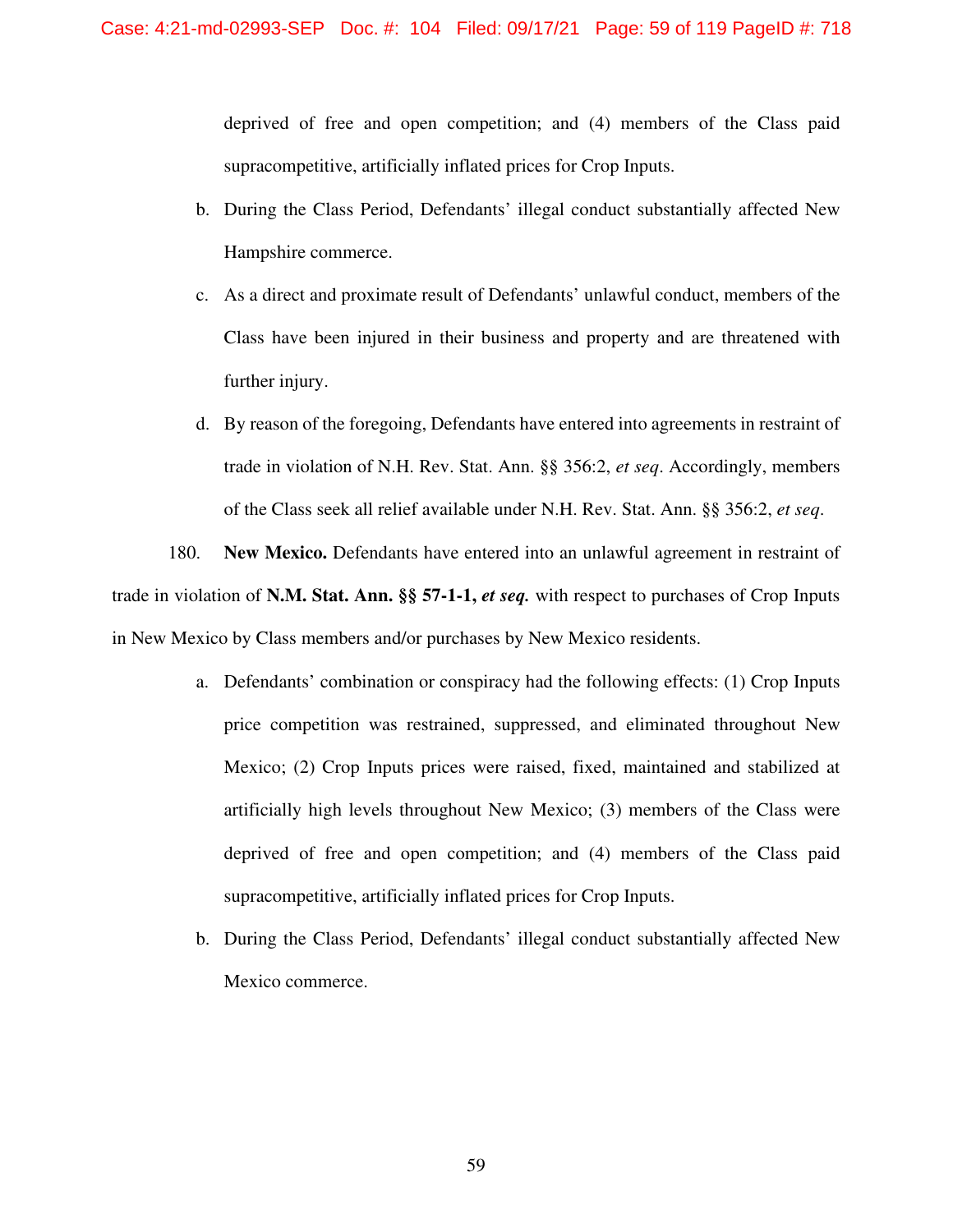- c. As a direct and proximate result of Defendants' unlawful conduct, members of the Class have been injured in their business and property and are threatened with further injury.
- d. By reason of the foregoing, Defendants have entered into agreements in restraint of trade in violation of N.M. Stat. Ann. §§ 57-1-1, *et seq.* Accordingly, members of the Class seek all relief available under N.M. Stat. Ann. §§ 57-1-1, *et seq*.

181. **New York.** Defendants have entered into an unlawful agreement in restraint of trade in violation of N.Y. Gen. Bus. Law §§ 340, *et seq.* with respect to purchases of Crop Inputs in New York by Class members and/or purchases by New York residents.

- a. Defendants' combination or conspiracy had the following effects: (1) Crop Inputs price competition was restrained, suppressed, and eliminated throughout New York; (2) Crop Inputs prices were raised, fixed, maintained and stabilized at artificially high levels throughout New York; (3) members of the Class were deprived of free and open competition; and (4) members of the Class paid supracompetitive, artificially inflated prices for Crop Inputs, or purchased products that were otherwise of lower quality than they would have been absent the conspirators illegal acts, or were unable to purchase products that they otherwise would have purchased absent the illegal conduct.
- b. During the Class Period, Defendants' illegal conduct substantially affected New York commerce.
- c. As a direct and proximate result of Defendants' unlawful conduct, members of the Class have been injured in their business and property and are threatened with further injury.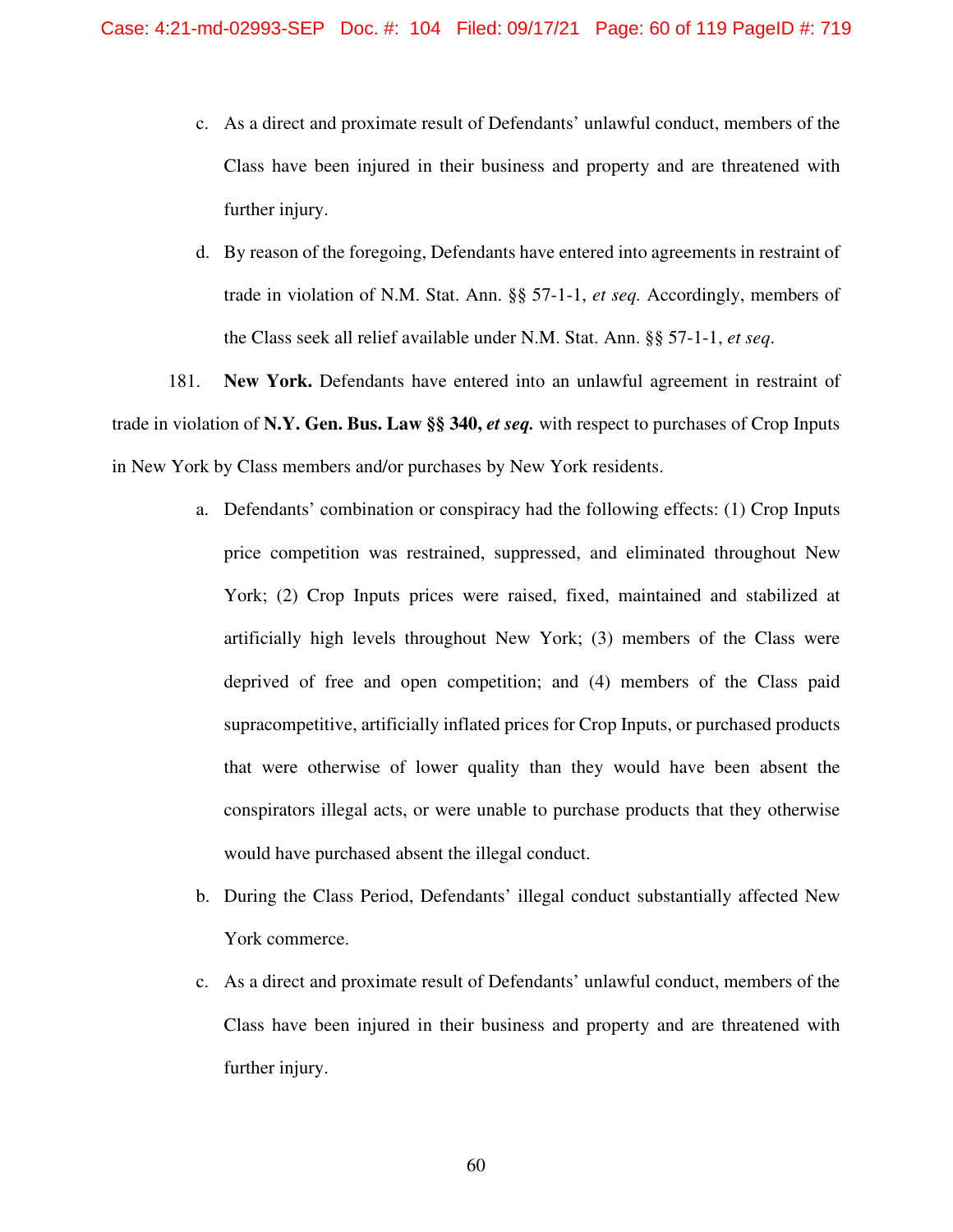d. By reason of the foregoing, Defendants have entered into agreements in restraint of trade in violation of N.Y. Gen. Bus. Law §§ 340, *et seq*. The conduct set forth above is a *per se* violation of the Act. Accordingly, members of the Class seek all relief available under N.Y. Gen. Bus. Law §§ 340, *et seq*.

182. **North Carolina.** Defendants have entered into an unlawful agreement in restraint of trade in violation of **N.C. Gen. Stat. §§ 75-1,** *et seq.* with respect to purchases of Crop Inputs in North Carolina by Class members and/or purchases by North Carolina residents.

- a. Defendants' combination or conspiracy had the following effects: (1) Crop Inputs price competition was restrained, suppressed, and eliminated throughout North Carolina; (2) Crop Inputs prices were raised, fixed, maintained and stabilized at artificially high levels throughout North Carolina; (3) members of the Class were deprived of free and open competition; and (4) members of the Class paid supracompetitive, artificially inflated prices for Crop Inputs.
- b. During the Class Period, Defendants' illegal conduct substantially affected North Carolina commerce.
- c. As a direct and proximate result of the Defendants' unlawful conduct, members of the Class have been injured in their business and property and are threatened with further injury.
- d. By reason of the foregoing, Defendants have entered into agreements in restraint of trade in violation of N.C. Gen. Stat. §§ 75-1, *et seq*. Accordingly, members of the Class seek all relief available under N.C. Gen. Stat. §§ 75-1, *et. seq*.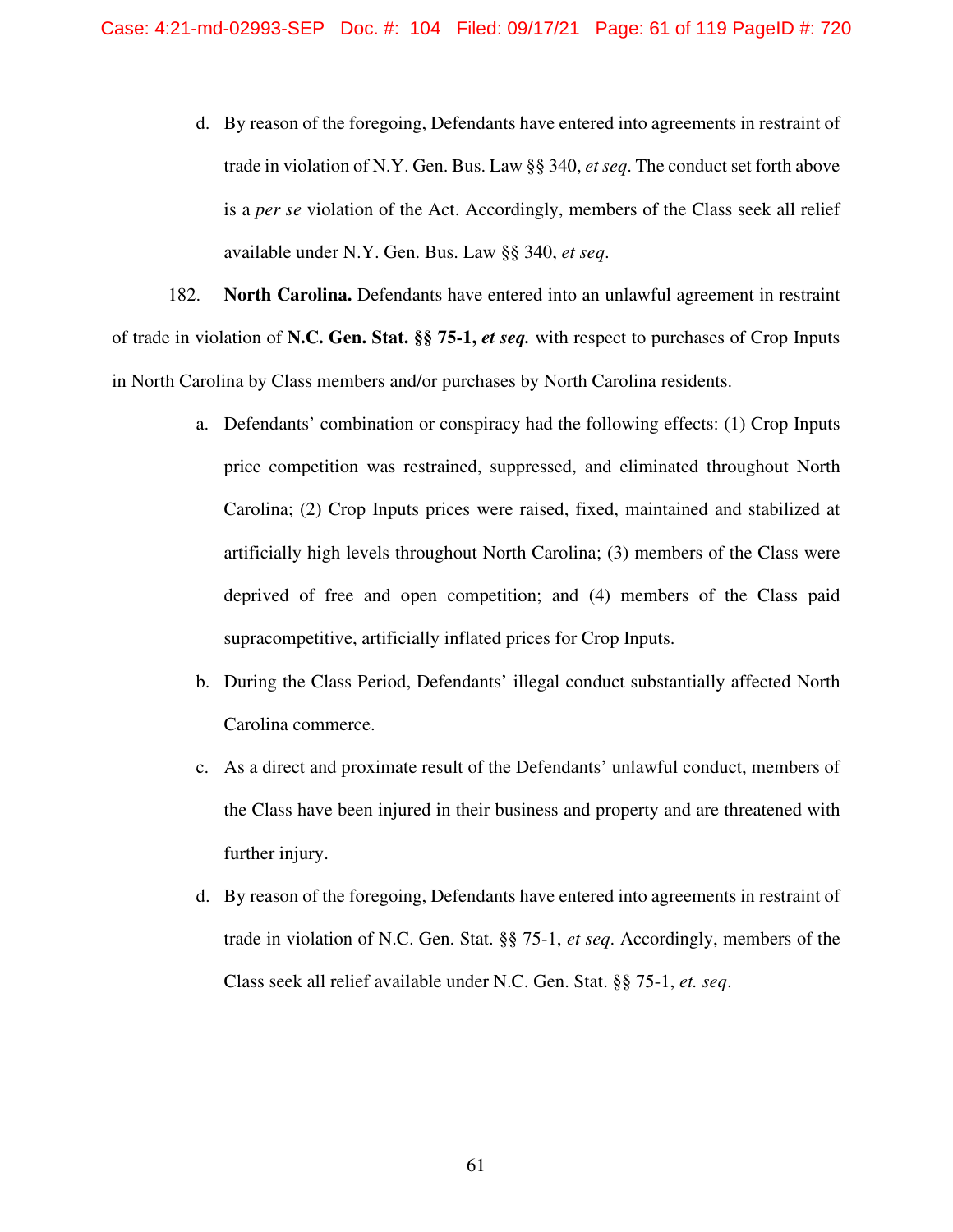183. **North Dakota.** Defendants have entered into an unlawful agreement in restraint of trade in violation of **N.D. Cent. Code §§ 51-08.1-01,** *et seq.* with respect to purchases of Crop Inputs in North Dakota by Class members and/or purchases by North Dakota residents.

- a. Defendants' combination or conspiracy had the following effects: (1) Crop Inputs price competition was restrained, suppressed, and eliminated throughout North Dakota; (2) Crop Inputs prices were raised, fixed, maintained and stabilized at artificially high levels throughout North Dakota; (3) members of the Class were deprived of free and open competition; and (4) members of the Class paid supracompetitive, artificially inflated prices for Crop Inputs.
- b. During the Class Period, Defendants' illegal conduct had a substantial effect on North Dakota commerce.
- c. As a direct and proximate result of Defendants' unlawful conduct, members of the Class have been injured in their business and property and are threatened with further injury.
- d. By reason of the foregoing, Defendants have entered into agreements in restraint of trade in violation of N.D. Cent. Code §§ 51-08.1-01, *et seq*. Accordingly, members of the Class seek all relief available under N.D. Cent. Code §§ 51-08.1-01, *et seq*.

184. **Oregon.** Defendants have entered into an unlawful agreement in restraint of trade in violation of **Or. Rev. Stat. §§ 646.705,** *et seq.***,** with respect to purchases of Crop Inputs in Oregon by Class members and/or purchases by Oregon residents.

> a. Defendants' combination or conspiracy had the following effects: (1) Crop Inputs price competition was restrained, suppressed, and eliminated throughout Oregon; (2) Crop Inputs prices were raised, fixed, maintained and stabilized at artificially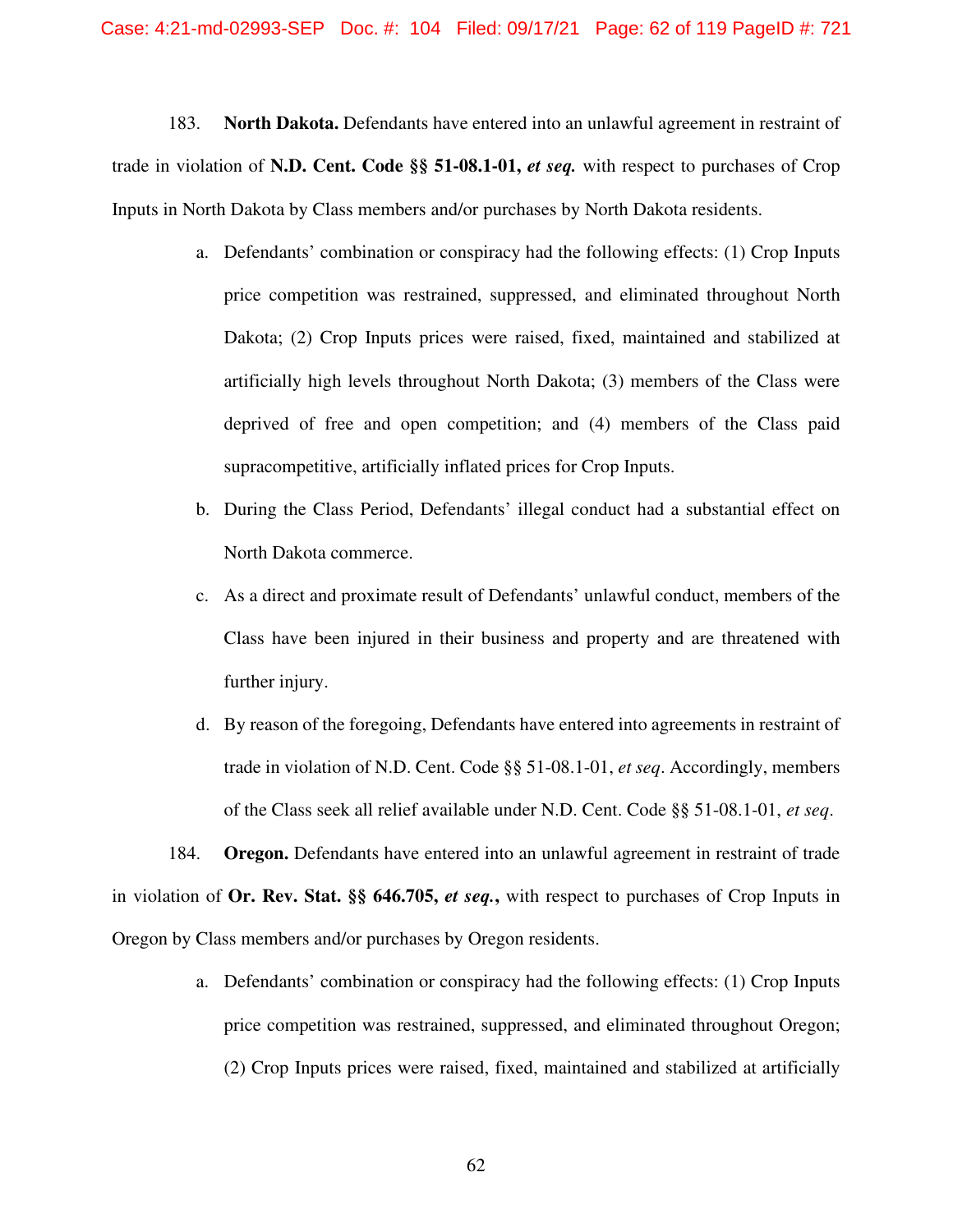high levels throughout Oregon; (3) members of the Class were deprived of free and open competition; and (4) members of the Class paid supracompetitive, artificially inflated prices for Crop Inputs.

- b. During the Class Period, Defendants' illegal conduct had a substantial effect on Oregon commerce.
- c. As a direct and proximate result of Defendants' unlawful conduct, members of the Class have been injured in their business and property and are threatened with further injury.
- d. By reason of the foregoing, Defendants have entered into agreements in restraint of trade in violation of Or. Rev. Stat. §§ 646.705, *et seq*. Accordingly, members of the Class seek all relief available under Or. Rev. Stat. §§ 646.705, *et seq*.

185. **Rhode Island.** Defendants have entered into an unlawful agreement in restraint of trade in violation of **6 R.I. Gen. Laws Ann. §§ 6-36-4,** *et seq.* with respect to purchases of Crop Inputs in Rhode Island by Class members and/or purchases by Rhode Island residents.

- a. Defendants' combination or conspiracy had the following effects: (1) Crop Inputs price competition was restrained, suppressed, and eliminated throughout Rhode Island; (2) Crop Inputs prices were raised, fixed, maintained, and stabilized at artificially high levels throughout Rhode Island; (3) members of the Class were deprived of free and open competition; and (4) members of the Class paid supracompetitive, artificially inflated prices for Crop Inputs.
- b. During the Class Period, Defendants' illegal conduct substantially affected Rhode Island commerce.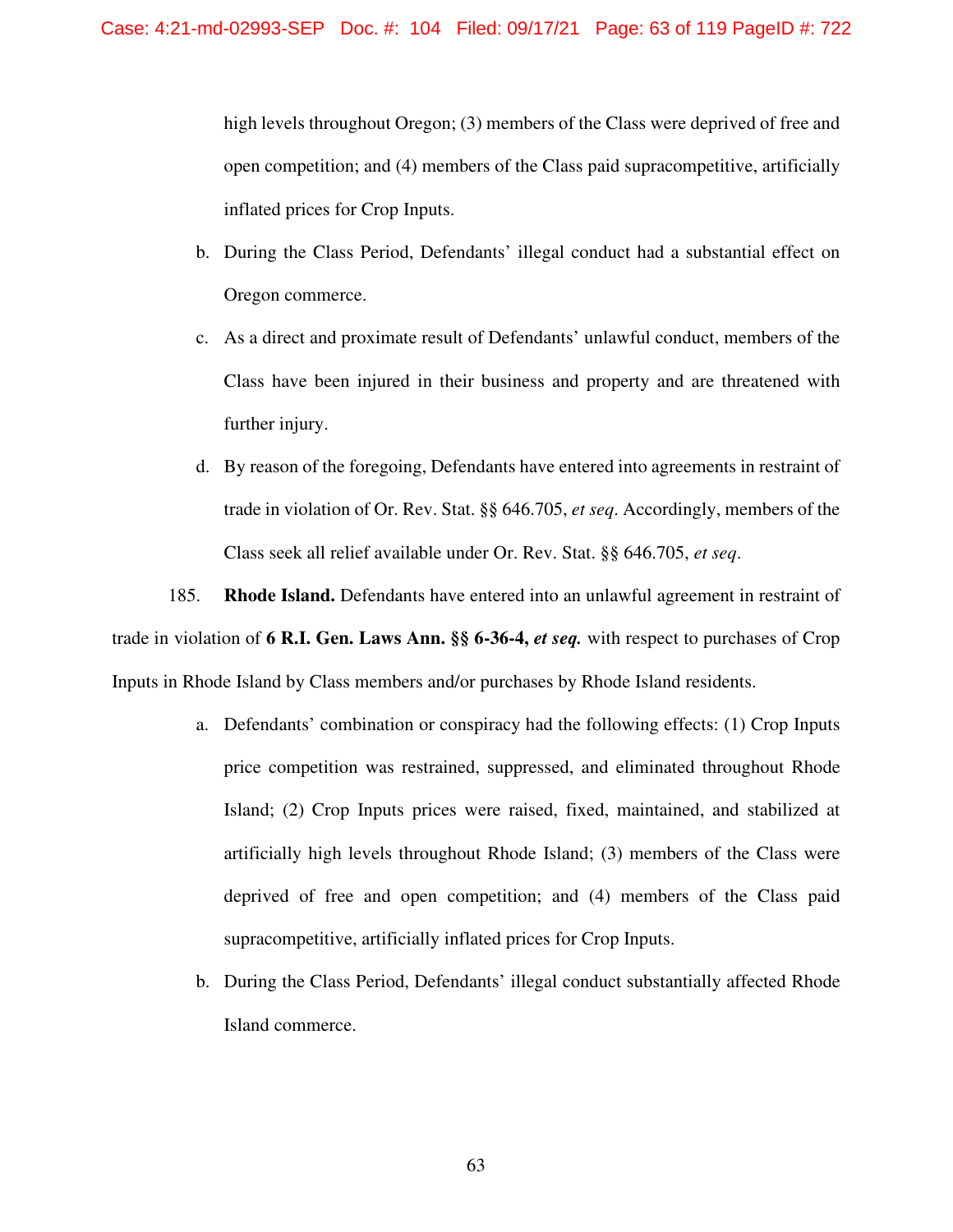- c. As a direct and proximate result of Defendants' unlawful conduct, members of the Class have been injured in their business and property and are threatened with further injury.
- d. By reason of the foregoing, Defendants have entered into agreements in restraint of trade in violation of 6 R.I. Gen. Laws Ann. §§ 6-36-4, *et seq.* Accordingly, members of the Class seek all forms of relief available under 6 R.I. Gen. Laws Ann. §§ 6- 13.1-1, *et seq.*

186. **South Dakota.** Defendants have entered into an unlawful agreement in restraint of trade in violation of **S.D. Codified Laws §§ 37-1-3.1,** *et seq.* with respect to purchases of Crop Inputs in South Dakota by Class members and/or purchases by South Dakota residents.

- a. Defendants' combination or conspiracy had the following effects: (1) Crop Inputs price competition was restrained, suppressed, and eliminated throughout South Dakota; (2) Crop Inputs prices were raised, fixed, maintained and stabilized at artificially high levels throughout South Dakota; (3) members of the Class were deprived of free and open competition; and (4) members of the Class paid supracompetitive, artificially inflated prices for Crop Inputs.
- b. During the Class Period, Defendants' illegal conduct had a substantial effect on South Dakota commerce.
- c. As a direct and proximate result of Defendants' unlawful conduct, members of the Class have been injured in their business and property and are threatened with further injury.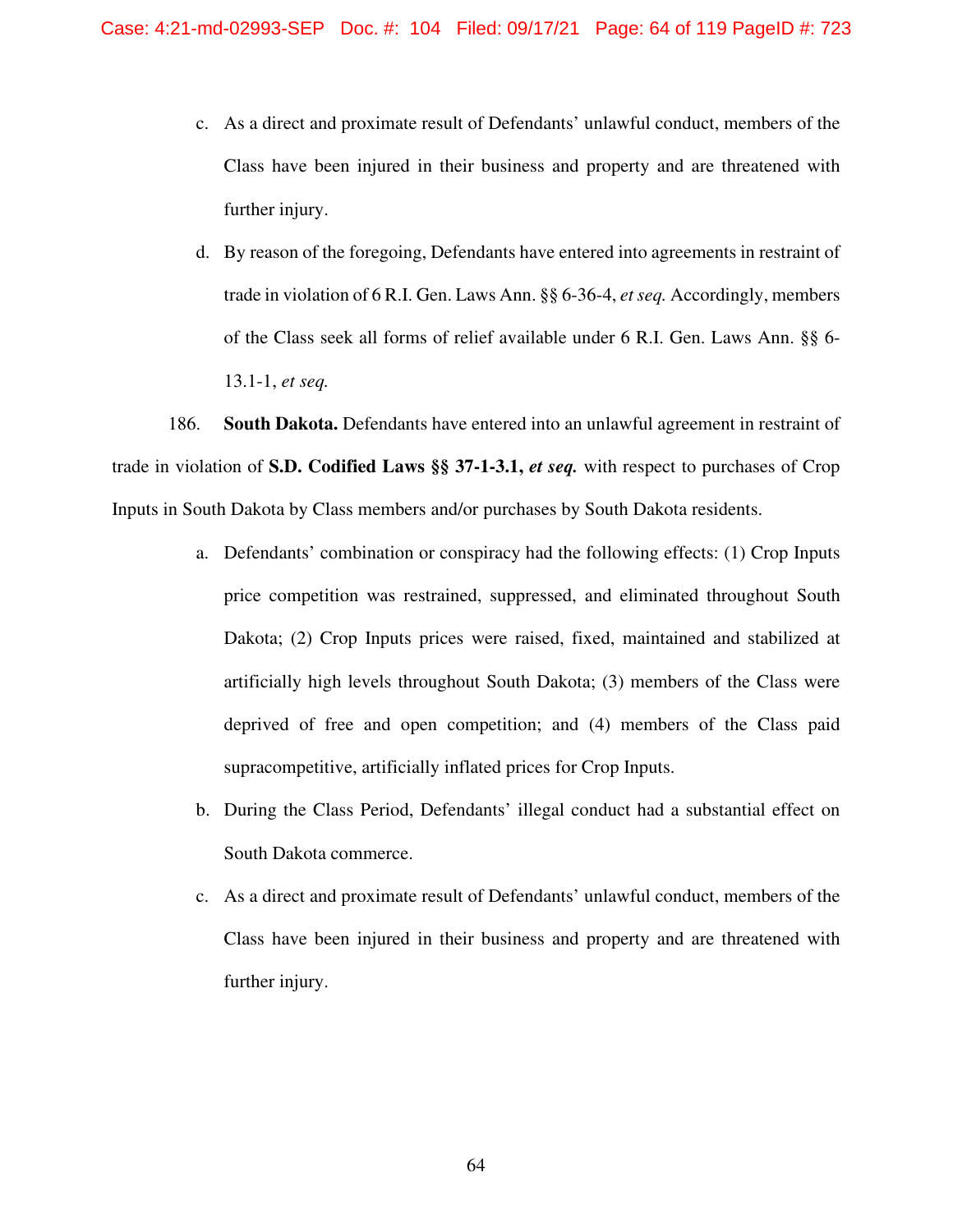d. By reason of the foregoing, Defendants have entered into agreements in restraint of trade in violation of S.D. Codified Laws §§ 37-1-3.1, *et seq*. Accordingly, members of the Class seek all relief available under S.D. Codified Laws §§ 37-1-3.1, *et seq*.

187. **Tennessee.** Defendants have entered into an unlawful agreement in restraint of trade in violation of **Tenn. Code Ann. §§ 47-25-101,** *et seq.* with respect to purchases of Crop Inputs in Tennessee by Class members and/or purchases by Tennessee residents.

- a. Defendants' combination or conspiracy had the following effects: (1) Crop Inputs price competition was restrained, suppressed, and eliminated throughout Tennessee; (2) Crop Inputs prices were raised, fixed, maintained, and stabilized at artificially high levels throughout Tennessee; (3) members of the Class were deprived of free and open competition; and (4) members of the Class paid supracompetitive, artificially inflated prices for Crop Inputs.
- b. During the Class Period, Defendants' illegal conduct had a substantial effect on Tennessee commerce.
- c. As a direct and proximate result of the Defendants' unlawful conduct, members of the Class have been injured in their business and property and are threatened with further injury.
- d. By reason of the foregoing, Defendants have entered into agreements in restraint of trade in violation of Tenn. Code Ann. §§ 47-25-101, *et seq*. Accordingly, members of the Class seek all relief available under Tenn. Code Ann. §§ 47-25-101, *et seq*.

188. **Utah.** Defendants have entered into an unlawful agreement in restraint of trade in violation of **Utah Code Ann. §§ 76-10-3101,** *et seq.* with respect to purchases of Crop Inputs in Utah by Class members and/or purchases by Utah residents.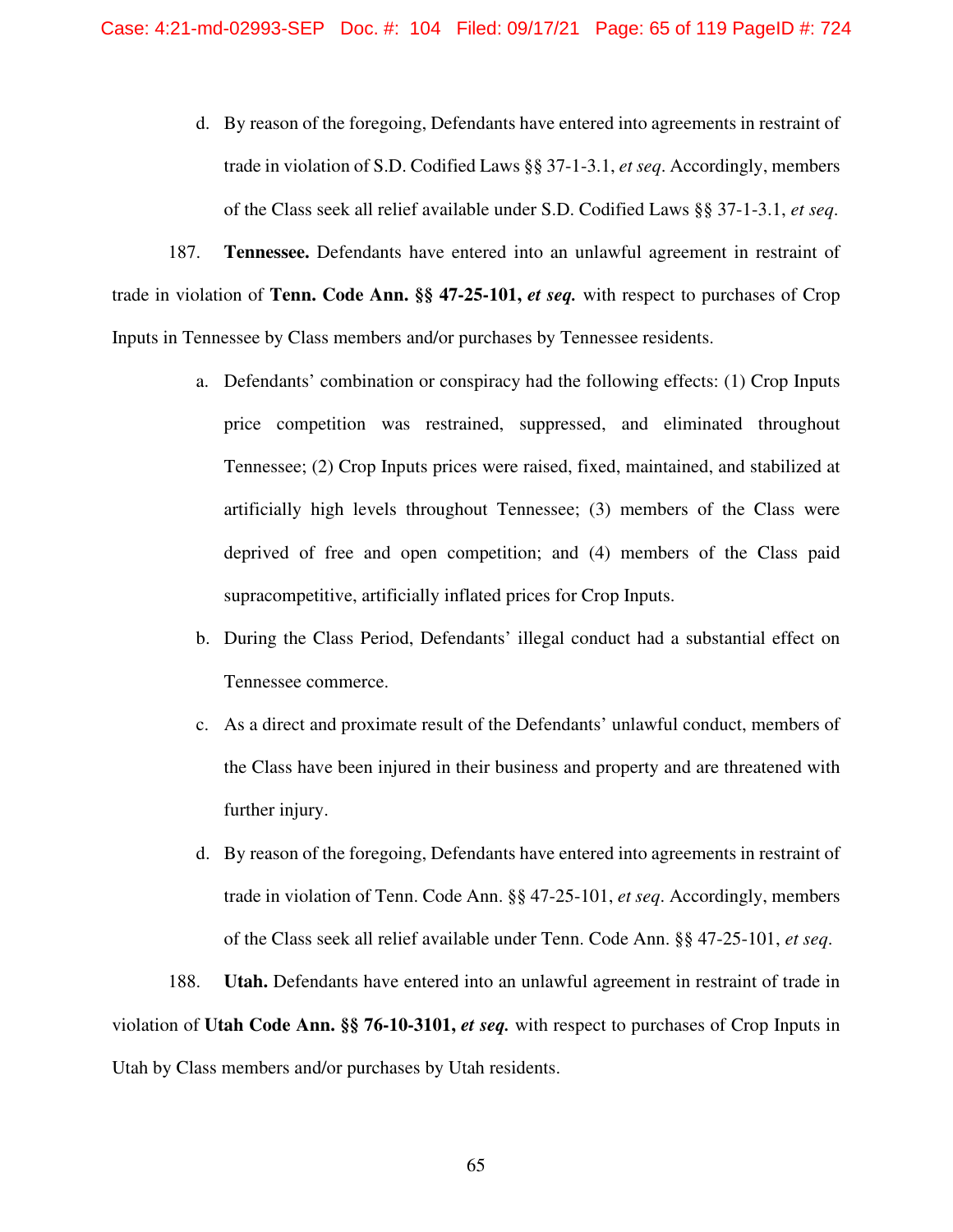- a. Defendants' combination or conspiracy had the following effects: (1) Crop Inputs price competition was restrained, suppressed, and eliminated throughout Utah; (2) Crop Inputs prices were raised, fixed, maintained and stabilized at artificially high levels throughout Utah; (3) members of the Class were deprived of free and open competition; and (4) members of the Class paid supracompetitive, artificially inflated prices for Crop Inputs.
- b. During the Class Period, Defendants' illegal conduct had a substantial effect on Utah commerce.
- c. As a direct and proximate result of Defendants' unlawful conduct, members of the Class have been injured in their business and property and are threatened with further injury.
- d. By reason of the foregoing, Defendants have entered into agreements in restraint of trade in violation of Utah Code Ann. §§ 76-10-3101, *et seq*. Accordingly, members of the Class seek all relief available under Utah Code Ann. §§ 76-10-3101, *et seq*.

189. **Vermont.** Defendants have entered into an unlawful agreement in restraint of trade in violation of **Vt. Stat. Ann. tit. 9, §§ 2453,** *et seq.* with respect to purchases of Crop Inputs in Vermont by Class members and/or purchases by Vermont residents.

> a. Defendants' combination or conspiracy had the following effects: (1) Crop Inputs price competition was restrained, suppressed, and eliminated throughout Vermont; (2) Crop Inputs prices were raised, fixed, maintained and stabilized at artificially high levels throughout Vermont; (3) members of the Class were deprived of free and open competition; and (4) members of the Class paid supracompetitive, artificially inflated prices for Crop Inputs.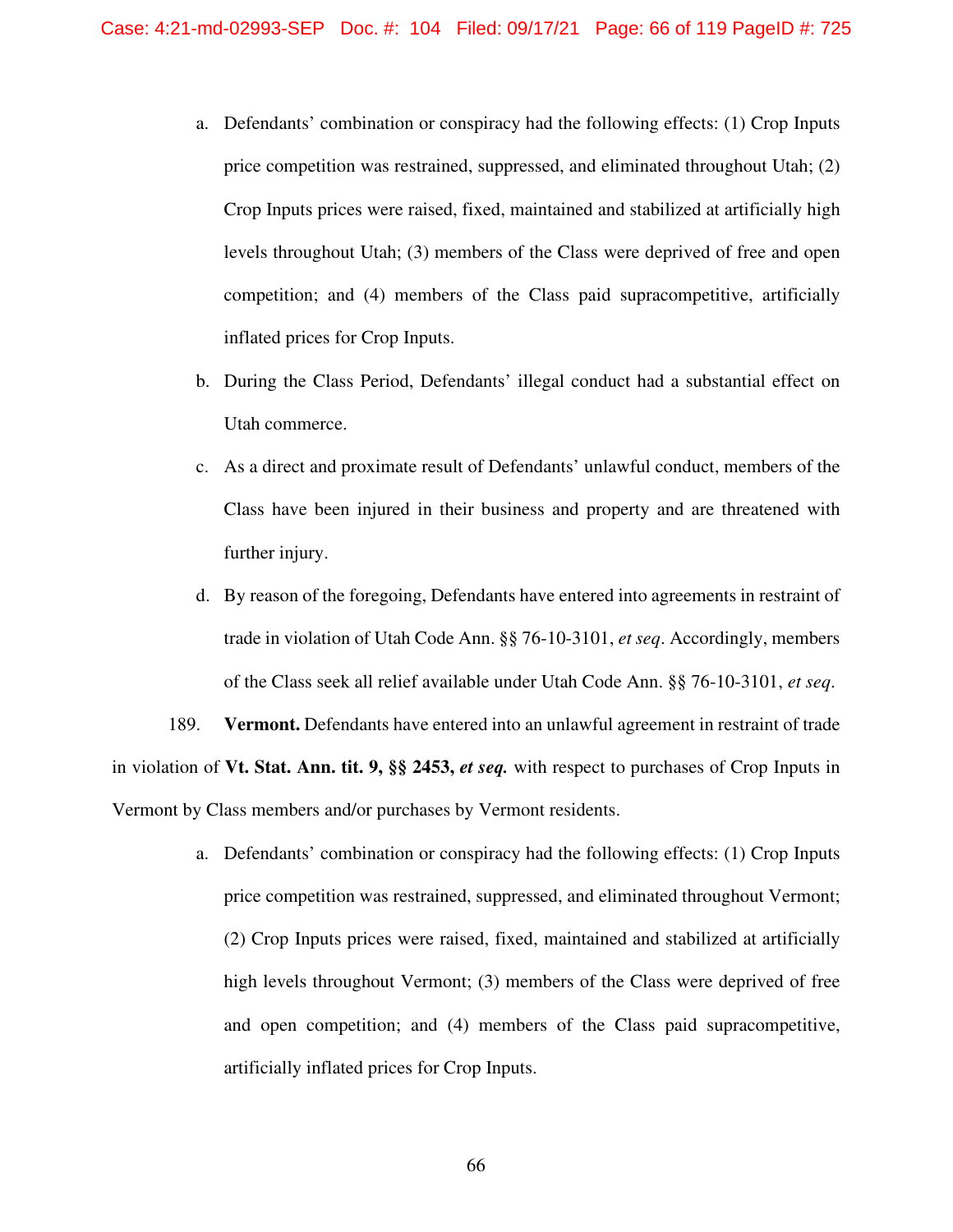- b. During the Class Period, Defendants' illegal conduct had a substantial effect on Vermont commerce.
- c. As a direct and proximate result of Defendants' unlawful conduct, members of the Class have been injured in their business and property and are threatened with further injury.
- d. By reason of the foregoing, Defendants have entered into agreements in restraint of trade in violation of Vt. Stat. Ann. tit. 9, §§ 2453, *et seq*. Accordingly, members of the Class seek all relief available under Vt. Stat. Ann. tit. 9, §§ 2453, *et seq*.

190. **West Virginia.** Defendants have entered into an unlawful agreement in restraint of trade in violation of **W. Va. Code §§ 47-18-4,** *et seq.* with respect to purchases of Crop Inputs in West Virginia by Class members and/or purchases by West Virginia residents.

- a. Defendants' combination or conspiracy had the following effects: (1) Crop Inputs price competition was restrained, suppressed, and eliminated throughout West Virginia; (2) Crop Inputs prices were raised, fixed, maintained and stabilized at artificially high levels throughout West Virginia; (3) members of the Class were deprived of free and open competition; and (4) members of the Class paid supracompetitive, artificially inflated prices for Crop Inputs.
- b. During the Class Period, Defendants' illegal conduct had a substantial effect on West Virginia commerce.
- c. As a direct and proximate result of Defendants' unlawful conduct, members of the Class have been injured in their business and property and are threatened with further injury.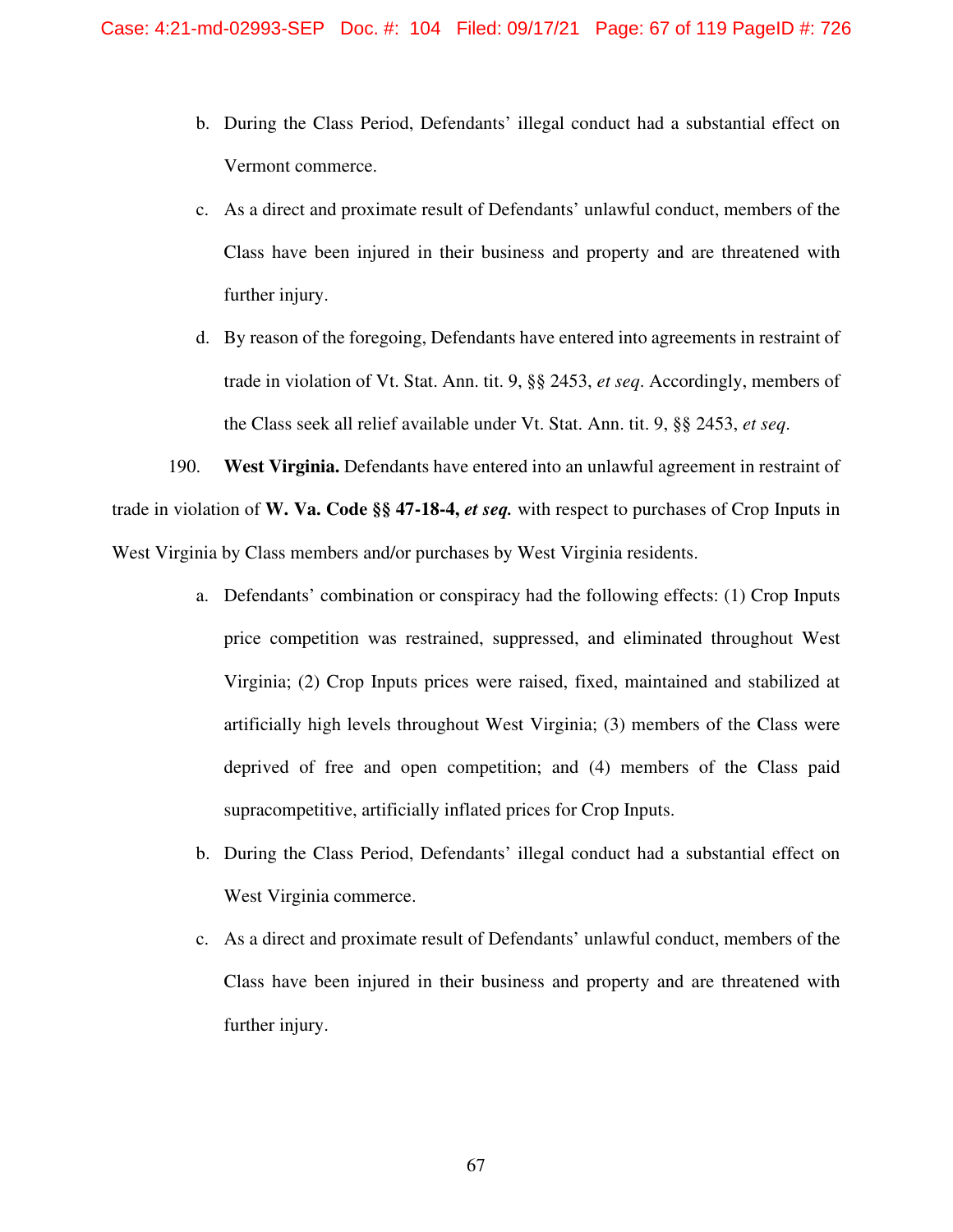d. By reason of the foregoing, Defendants have entered into agreements in restraint of trade in violation of W. Va. Code §§ 47-18-1, *et seq*. Accordingly, members of the Class seek all relief available under W. Va. Code §§ 47-18-1, *et seq*.

191. **Wisconsin.** Defendants have entered into an unlawful agreement in restraint of trade in violation of **Wis. Stat. §§ 133.01** *et seq.* with respect to purchases of Crop Inputs in Wisconsin by Class members and/or purchases by Wisconsin residents.

- a. Defendants' Crop Inputs were imported into Wisconsin and then sold through Defendants' agents to Wisconsin customers at anticompetitive prices.
- b. Defendants' combination or conspiracy had the following effects: (1) Crop Inputs price competition was restrained, suppressed, and eliminated throughout Wisconsin; (2) Crop Inputs prices were raised, fixed, maintained and stabilized at artificially high levels throughout Wisconsin; (3) members of the Class were deprived of free and open competition; and (4) members of the Class paid supracompetitive, artificially inflated prices for Crop Inputs.
- c. During the Class Period, Defendants' illegal conduct had a substantial effect on Wisconsin commerce, and substantially affected the people of Wisconsin and agricultural growers and producers within Wisconsin.
- d. As a direct and proximate result of Defendants' unlawful conduct, members of the Class have been injured in their business and property and are threatened with further injury.
- e. By reason of the foregoing, Defendants have entered into agreements in restraint of trade in violation of Wis. Stat. §§ 133.01, *et seq*. Accordingly, members of the Class seek all relief available under Wis. Stat. §§ 133.01, *et seq*.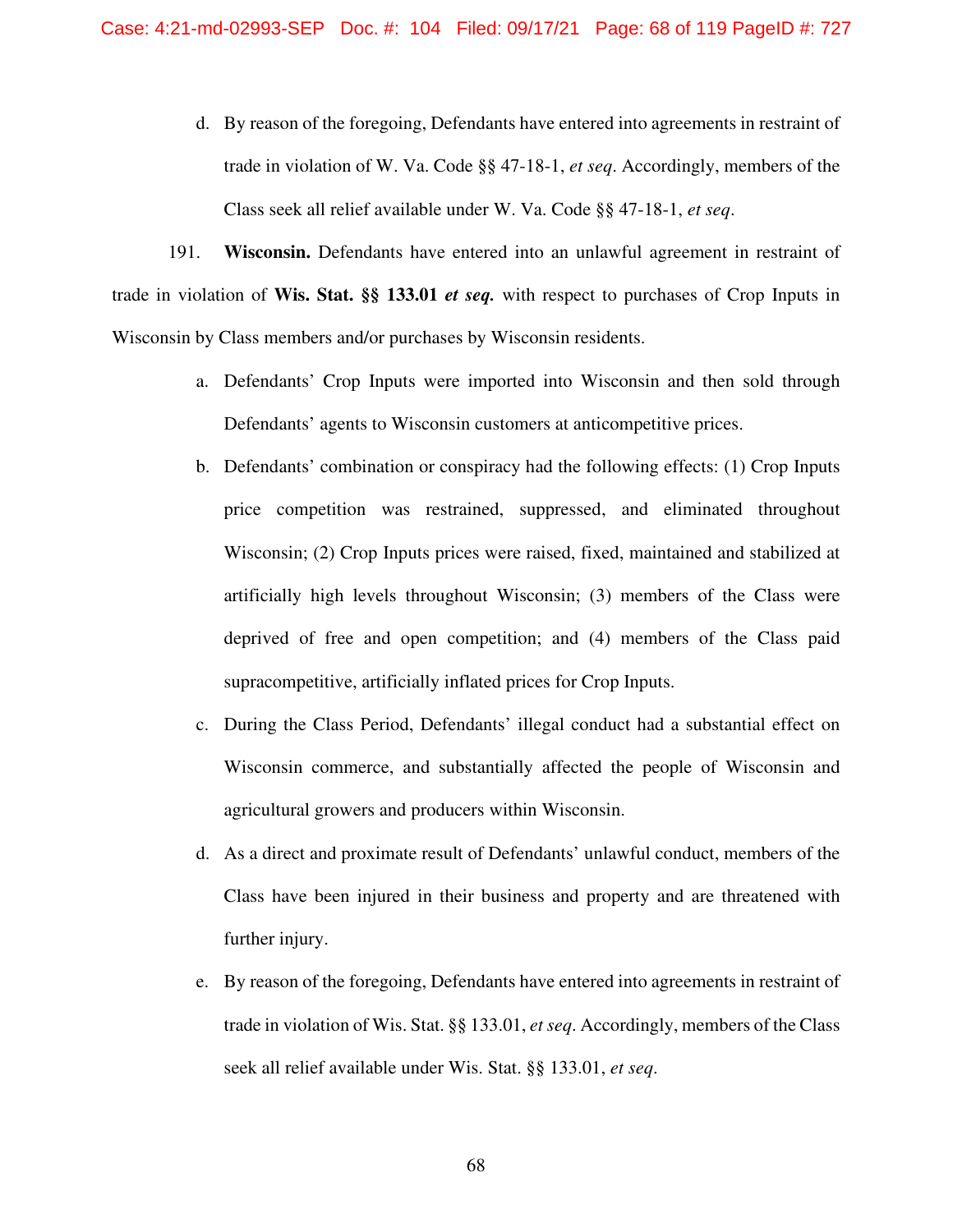## **COUNT III Violation of State Consumer Protection Statutes On Behalf of the Indirect Purchaser and State Law Damages Sub-Class**

192. Plaintiffs incorporate and reallege every allegation in the preceding paragraphs, as though fully set forth herein.

193. As to this count, "the Class" refers to the Indirect Purchaser and State Law Damages Sub-Class.

194. Defendants engaged in unfair competition, or unfair, unconscionable, deceptive, or fraudulent acts or practices in violation of the state consumer protection and unfair competition statutes listed below.

195. **Arizona.** Defendants have engaged in unfair competition or unfair, unconscionable, deceptive or fraudulent acts or practices in violation of **Ariz. Rev. Stat. Ann. §§ 44-1521,** *et seq.*, with respect to purchases of Crop Inputs in Arizona by Class members and/or purchases by Arizona residents.

- a. Defendants knowingly agreed to, and did in fact, act in restraint of trade or commerce by affecting, fixing, controlling, and/or maintaining at non-competitive and artificially inflated levels, the prices at which Crop Inputs were sold, distributed, or obtained in Arizona and took efforts to conceal their agreements from members of the Class.
- b. The aforementioned conduct on the part of the Defendants constituted deceptive or unfair acts or practices in violation of Ariz. Rev. Stat. Ann. § 44-1522(A).
- c. Defendants' unlawful conduct had the following effects: (1) Crop Inputs price competition was restrained, suppressed, and eliminated throughout Arizona; (2) Crop Inputs prices were raised, fixed, maintained, and stabilized at artificially high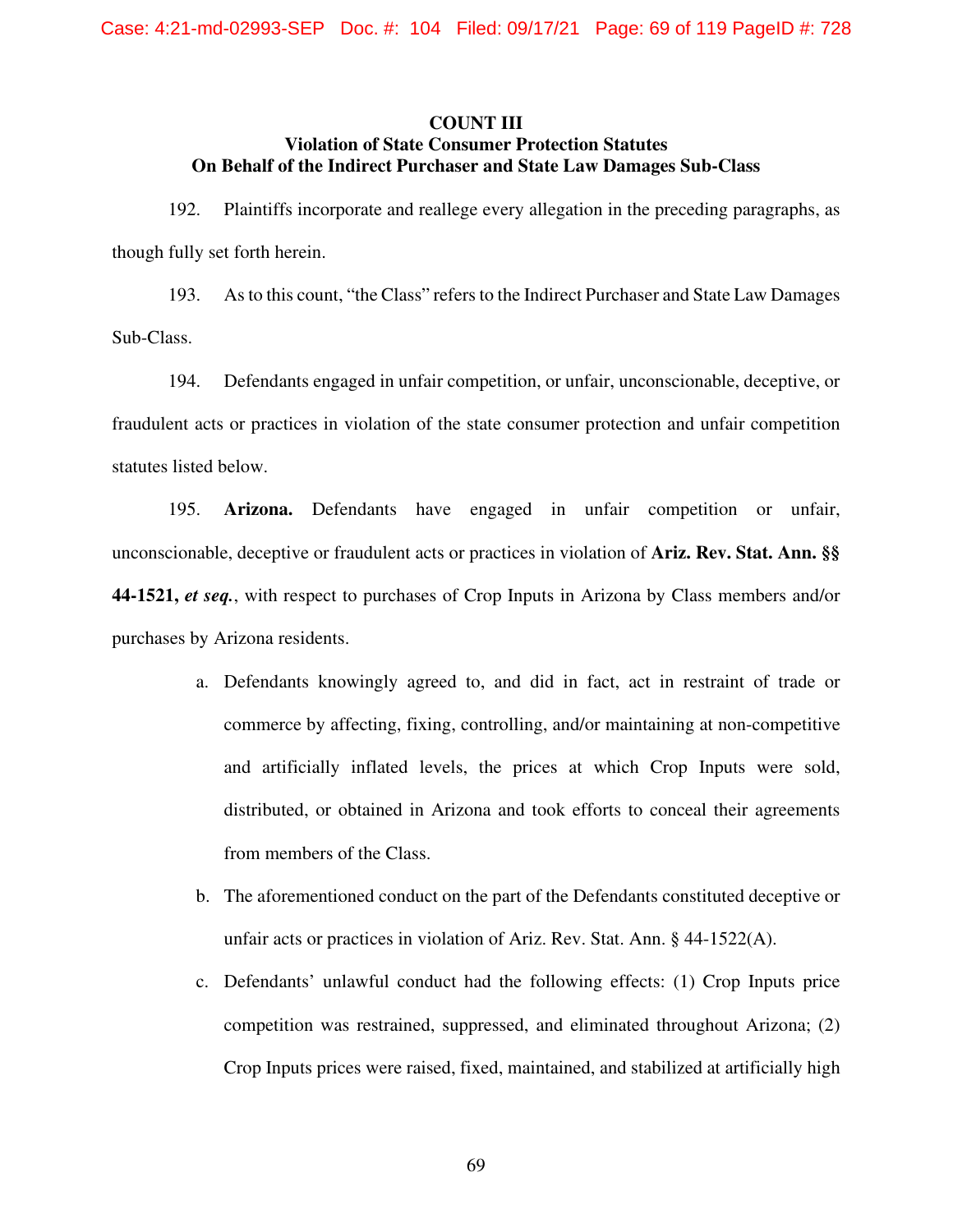levels throughout Arizona; (3) members of the Class were deprived of free and open competition; and (4) members of the Class paid supracompetitive, artificially inflated prices for Crop Inputs.

- d. During the Class Period, Defendants' illegal conduct substantially affected Arizona commerce and consumers.
- e. As a direct and proximate result of the unlawful conduct of Defendants, members of the Class have been injured in their business and property and are threatened with further injury.
- f. Defendants have engaged in unfair competition or unfair or deceptive acts or practices in violation of Ariz. Rev. Stat. Ann. § 44-1522, and, accordingly, members of the Class seek all relief available under that statute.

196. **Arkansas.** Defendants have engaged in unfair competition or unfair, unconscionable, deceptive or fraudulent acts or practices in violation of **Ark. Code §§ 4-88-101,**  *et seq.*, with respect to purchases of Crop Inputs in Arkansas by Class members and/or purchases by Arkansas residents.

- a. Defendants knowingly agreed to, and did in fact, act in restraint of trade or commerce by affecting, fixing, controlling, and/or maintaining at non-competitive and artificially inflated levels, the prices at which Crop Inputs were sold, distributed, or obtained in Arkansas and took efforts to conceal their agreements from members of the Class.
- b. The aforementioned conduct on the part of the Defendants constituted "unconscionable" and "deceptive" acts or practices in violation of Ark. Code Ann.  $§$  4-88-107(a)(10).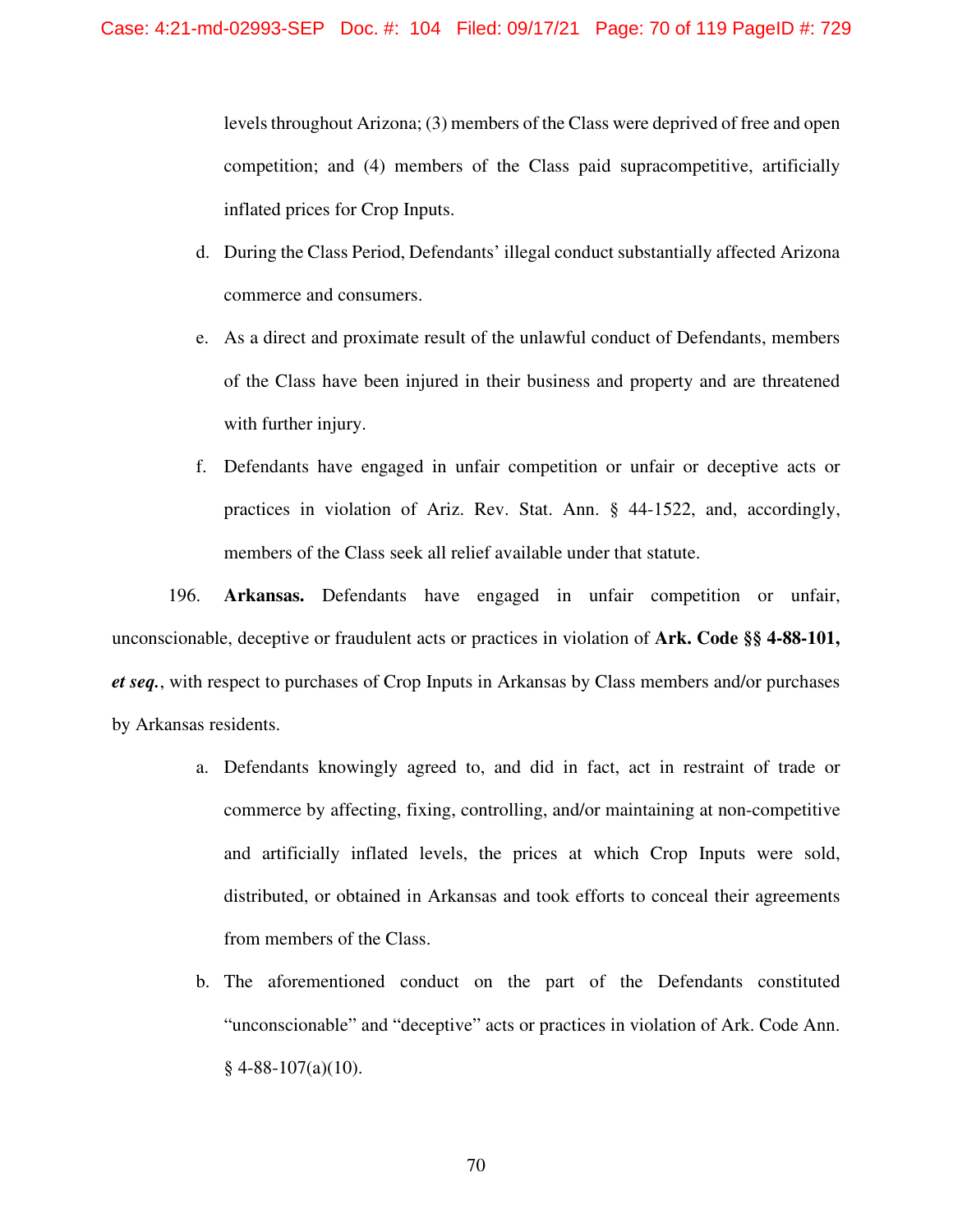- c. Defendants' unlawful conduct had the following effects: (1) Crop Inputs price competition was restrained, suppressed, and eliminated throughout Arkansas; (2) Crop Inputs prices were raised, fixed, maintained, and stabilized at artificially high levels throughout Arkansas; (3) members of the Class were deprived of free and open competition; and (4) members of the Class paid supracompetitive, artificially inflated prices for Crop Inputs.
- d. During the Class Period, Defendants' illegal conduct substantially affected Arkansas commerce and consumers.
- e. As a direct and proximate result of the unlawful conduct of Defendants, members of the Class have been injured in their business and property and are threatened with further injury.
- f. Defendants have engaged in unfair competition or unfair or deceptive acts or practices in violation of Ark. Code Ann.,  $\S$  4-88-107(a)(10) and, accordingly, members of the Class seek all relief available under that statute.

197. **California.** Defendants have engaged in unfair competition or unfair, unconscionable, deceptive or fraudulent acts or practices in violation of **Cal. Bus. & Prof. Code §§ 17200,** *et seq*, with respect to purchases of Crop Inputs in California by Class members and/or purchases by California residents.

> a. During the Class Period, Defendants marketed, sold, or distributed Crop Inputs in California, and committed and continue to commit acts of unfair competition, as defined by Cal. Bus. & Prof. Code §§ 17200, *et seq.*, by engaging in the acts and practices specified above.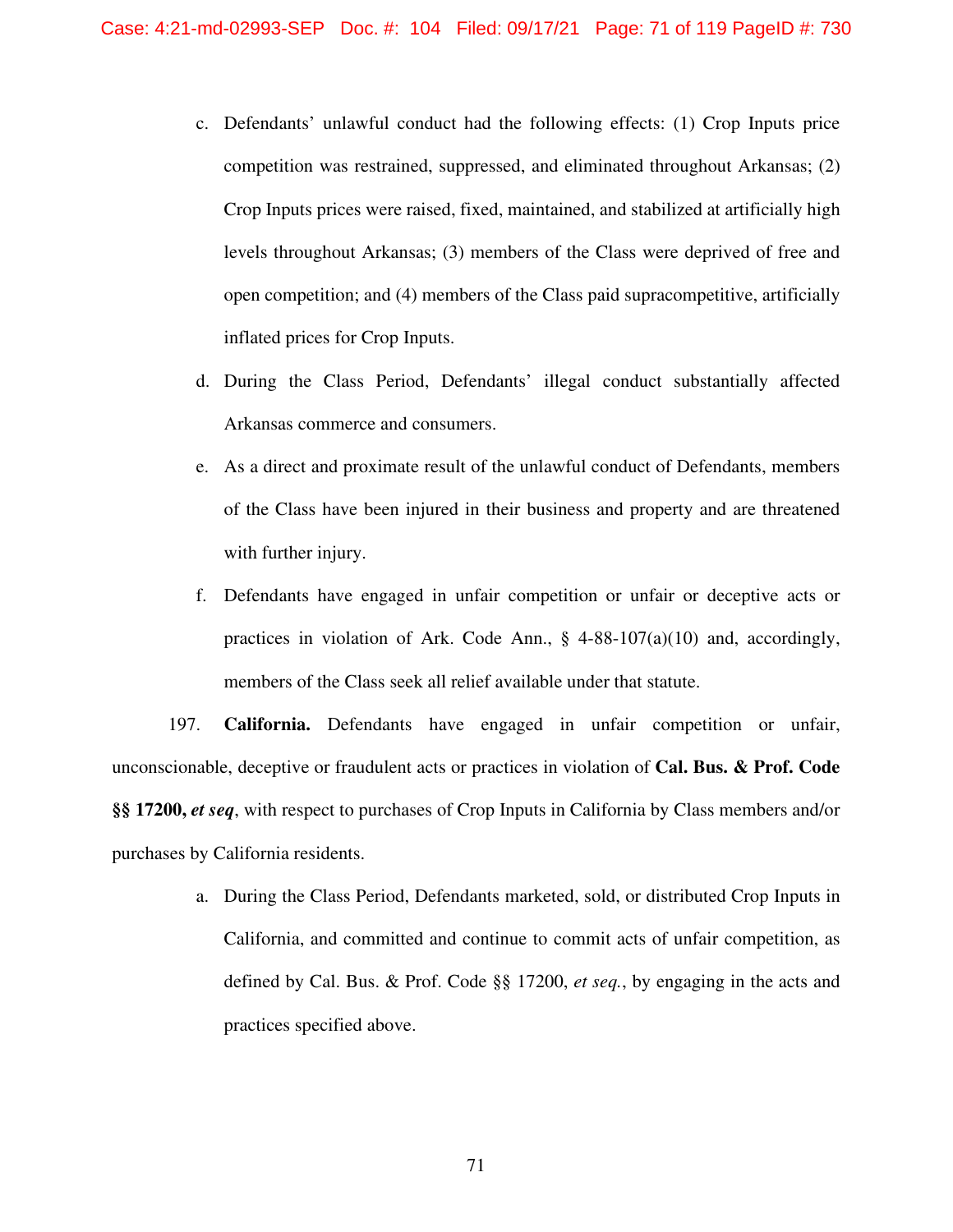- b. This claim is instituted pursuant to Cal. Bus. & Prof. Code §§ 17203 and 17204, to obtain restitution from these Defendants for acts, as alleged herein, that violated Cal. Bus. & Prof. Code § 17200, commonly known as the Unfair Competition Law.
- c. Defendants' conduct as alleged herein violated Cal. Bus. & Prof. Code § 17200. The acts, omissions, misrepresentations, practices and non-disclosures of Defendants, as alleged herein, constituted a common, continuous, and continuing course of conduct of unfair competition by means of unfair, unlawful, and/or fraudulent business acts or practices within the meaning of Cal. Bus. & Prof. Code §§ 17200, *et seq.*, including, but not limited to, the following: (1) the violations of Section 1 of the Sherman Act, as set forth above; (2) the violations of Cal. Bus.  $\&$ Prof. Code § 16720, *et seq.*, set forth above.
- d. Defendants' acts, omissions, misrepresentations, practices, and non-disclosures, as described above, are otherwise unfair, unconscionable, unlawful or fraudulent, whether or not in violation of Cal. Bus. & Prof. Code §§ 16720, *et seq*., and whether or not concerted or independent acts.
- e. Defendants' acts or practices are unfair to consumers of Crop Inputs in the State of California within the meaning of Cal. Bus. & Prof. Code § 17200.
- f. Defendants' acts and practices are fraudulent or deceptive within the meaning of Cal. Bus. & Prof. Code § 17200.
- g. Members of the Class are entitled to full restitution and/or disgorgement of all revenues, earnings, profits, compensation, and benefits that may have been obtained by Defendants as a result of such business acts or practices.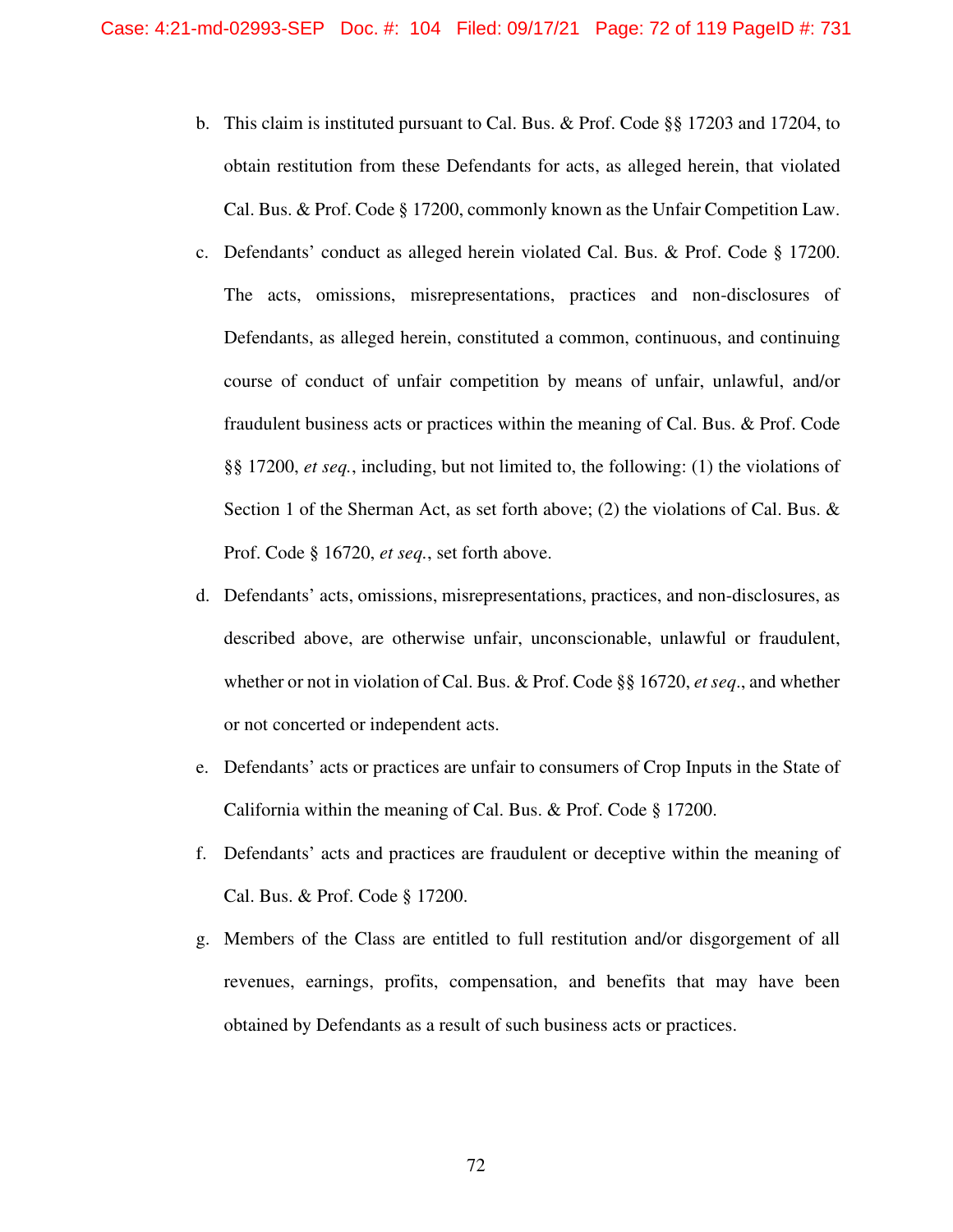- h. The illegal conduct alleged herein is continuing and there is no indication that Defendants will not continue such activity into the future.
- i. The unlawful and unfair business practices of Defendants, each of them, have caused and continue to cause the members of the Class to pay supracompetitive and artificially inflated prices for Crop Inputs. Members of the Class suffered injury in fact and lost money or property as a result of such unfair competition.
- j. The conduct of Defendants as alleged in this Complaint violates Cal. Bus. & Prof. Code § 17200.
- k. As alleged in this Complaint, Defendants have been unjustly enriched as a result of their wrongful conduct and by Defendants' unfair competition. Plaintiffs and the members of the Class are accordingly entitled to equitable relief including restitution and/or disgorgement of all revenues, earnings, profits, compensation, and benefits that may have been obtained by Defendants as a result of such business practices, pursuant to Cal. Bus. & Prof. Code §§ 17203 and 17204.

198. **District of Columbia.** Defendants have engaged in unfair competition or unfair, unconscionable, deceptive or fraudulent acts or practices in violation of **D.C. Code §§ 28-3901,** *et seq.* with respect to purchases of Crop Inputs in D.C. by Class members and/or purchases by D.C. residents.

> a. Defendants agreed to, and did in fact, act in restraint of trade or commerce by affecting, fixing, controlling and/or maintaining, at artificial and/or noncompetitive levels, the prices at which Crop Inputs were sold, distributed or obtained in the District of Columbia.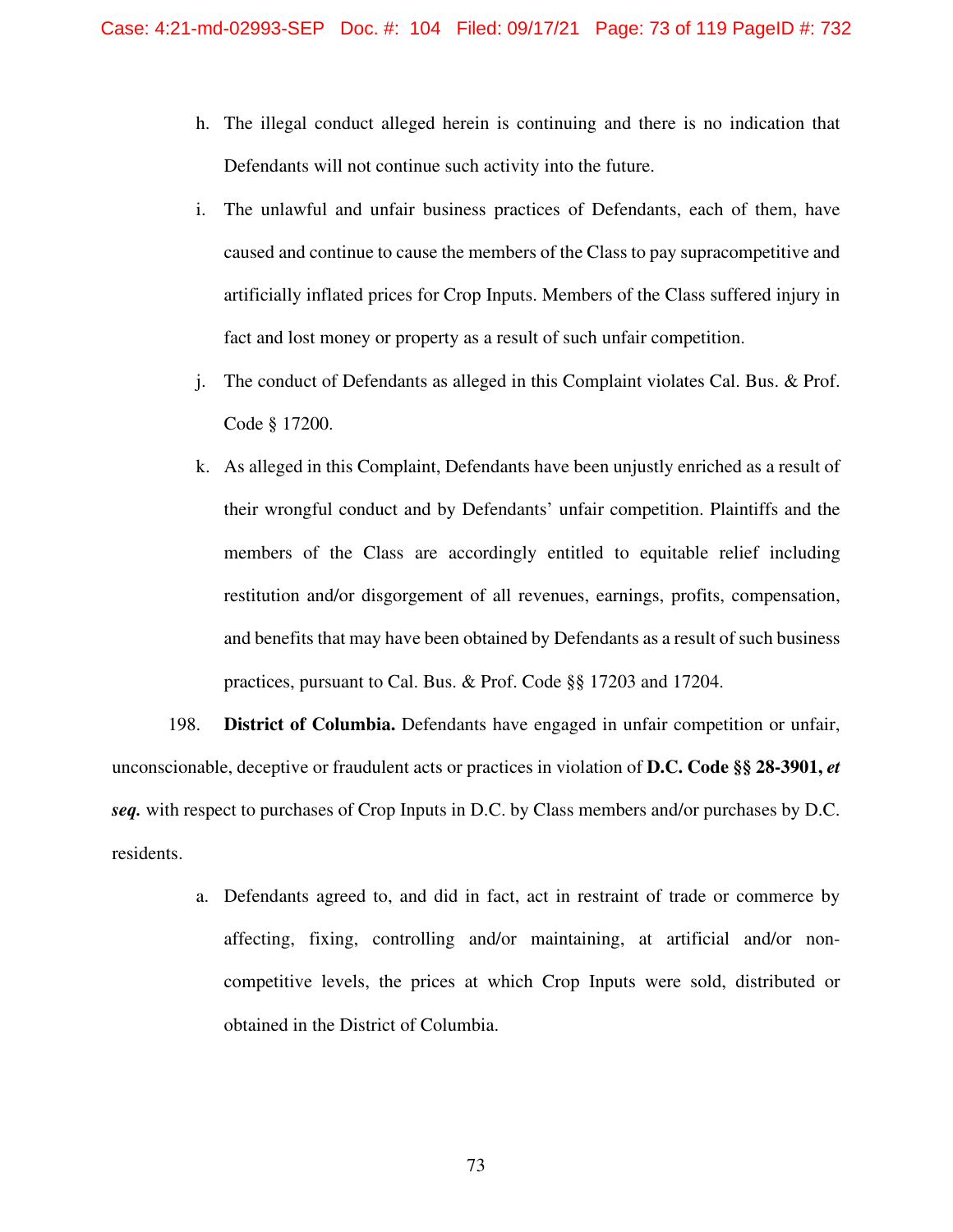- b. The foregoing conduct constitutes "unlawful trade practices," within the meaning of D.C. Code § 28-3904. Members of the Class were not aware of Defendants' price-fixing conspiracy and were therefore unaware that they were being unfairly and illegally overcharged. There was a gross disparity of bargaining power between the parties with respect to the price charged by Defendants for Crop Inputs. Defendants had the sole power to set that price and members of the Class had no power to negotiate a lower price. Moreover, members of the Class lacked any meaningful choice in purchasing Crop Inputs because they were unaware of the unlawful overcharge and there was no alternative source of supply through which members of the Class could avoid the overcharges. Defendants' conduct with regard to sales of Crop Inputs, including their illegal conspiracy to secretly fix the price of Crop Inputs at supracompetitive levels and overcharge consumers, was substantively unconscionable because it was one-sided and unfairly benefited Defendants at the expense of members of the Class. Defendants took grossly unfair advantage of members of the Class. The suppression of competition that has resulted from Defendants' conspiracy has ultimately resulted in unconscionably higher prices for consumers so that there was a gross disparity between the price paid and the value received for Crop Inputs.
- c. Defendants' unlawful conduct had the following effects: (1) Crop Inputs price competition was restrained, suppressed, and eliminated throughout the District of Columbia; (2) Crop Inputs prices were raised, fixed, maintained, and stabilized at artificially high levels throughout the District of Columbia; (3) members of the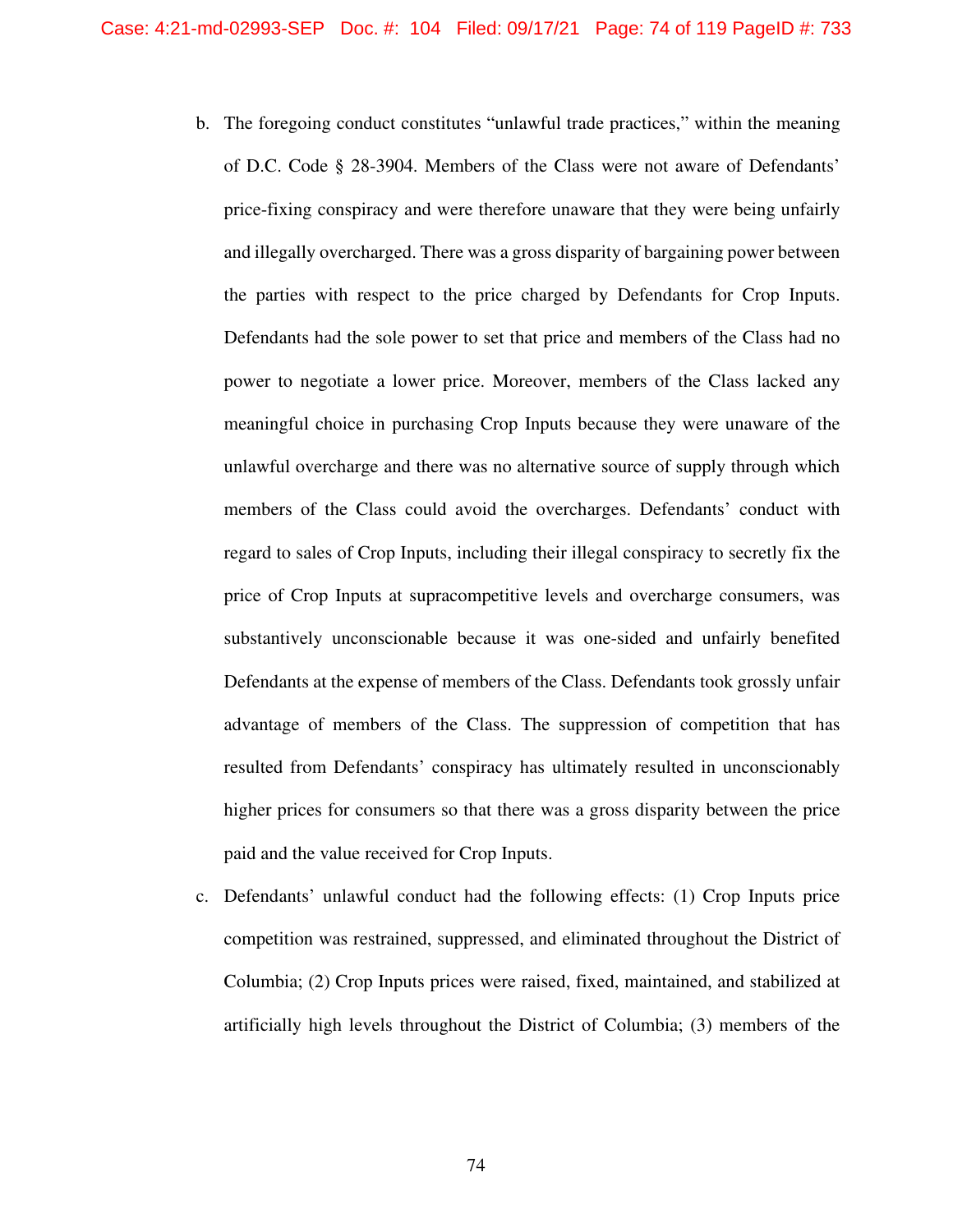Class were deprived of free and open competition; and (4) members of the Class paid supracompetitive, artificially inflated prices for Crop Inputs.

d. As a direct and proximate result of Defendants' unlawful conduct, members of the Class have been injured and are threatened with further injury. Defendants have engaged in unfair competition or unfair or deceptive acts or practices in violation of D.C. Code §§ 28-3901, *et seq.*, and, accordingly, members of the Class seek all relief available under that statute.

199. **Florida.** Defendants have engaged in unfair competition or unfair, unconscionable, deceptive or fraudulent acts or practices in violation of **Fla. Stat. §§ 501.201,** *et seq.*, with respect to purchases of Crop Inputs in Florida by Class members and/or purchases by Florida residents.

- a. Defendants' unlawful conduct had the following effects: (1) Crop Inputs price competition was restrained, suppressed, and eliminated throughout Florida; (2) Crop Inputs prices were raised, fixed, maintained, and stabilized at artificially high levels throughout Florida; (3) members of the Class were deprived of free and open competition; and (4) members of the Class paid supracompetitive, artificially inflated prices for Crop Inputs.
- b. During the Class Period, Defendants' illegal conduct substantially affected Florida commerce and consumers.
- c. As a direct and proximate result of Defendants' unlawful conduct, members of the Class have been injured and are threatened with further injury.
- d. Defendants have engaged in unfair competition or unfair or deceptive acts or practices in violation of Fla. Stat. §§ 501.201, *et seq*., and, accordingly, members of the Class seek all relief available under that statute.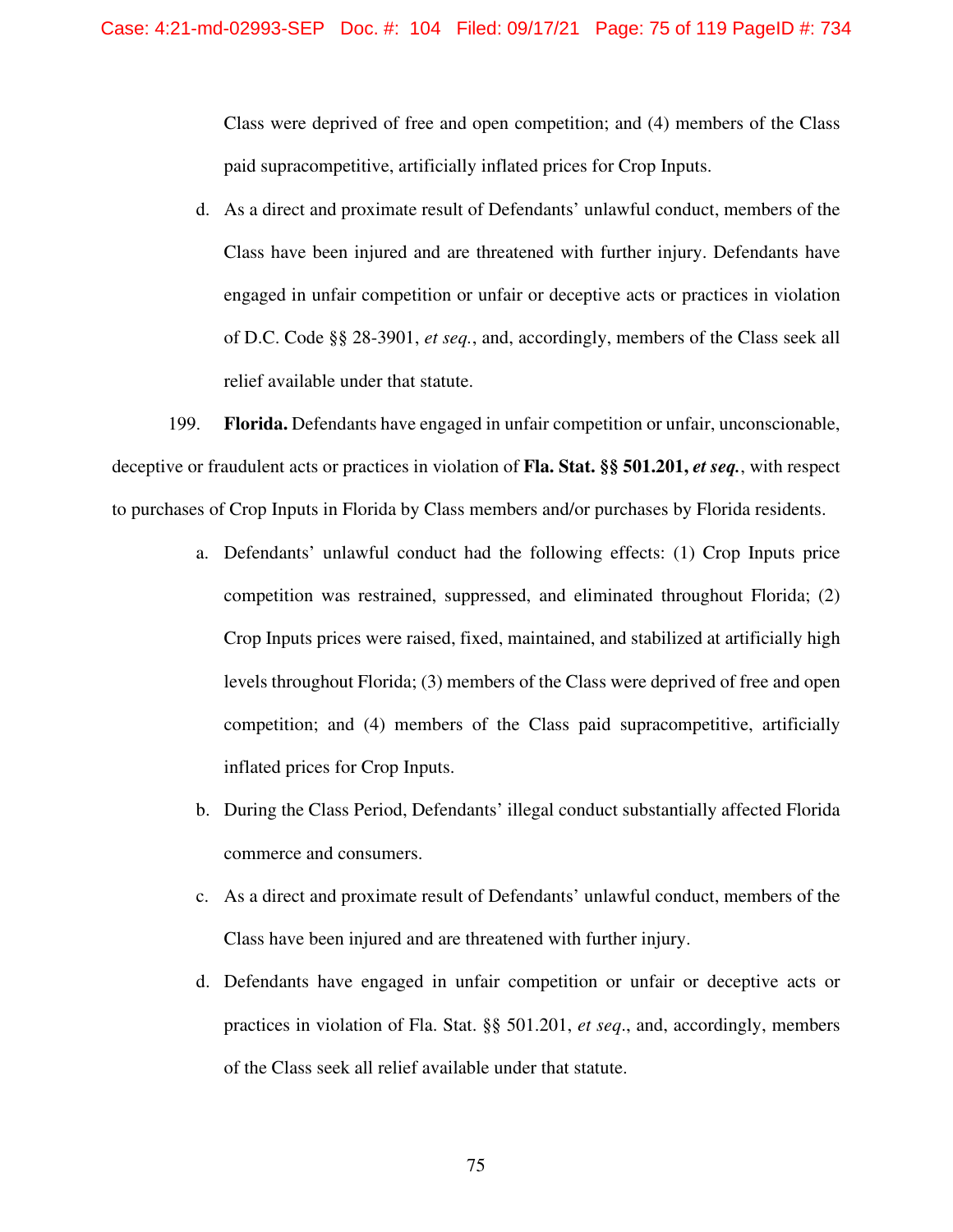200. **Hawaii.** Defendants have engaged in unfair competition or unfair, unconscionable, deceptive or fraudulent acts or practices in violation of **Haw. Rev. Stat. Ann. §§ 480-1,** *et seq.* with respect to purchases of Crop Inputs in Hawaii by Class members and/or purchases by Hawaii residents.

- a. Defendants' unlawful conduct had the following effects: (1) Crop Inputs price competition was restrained, suppressed, and eliminated throughout Hawaii; (2) Crop Inputs prices were raised, fixed, maintained, and stabilized at artificially high levels throughout Hawaii; (3) members of the Class were deprived of free and open competition; and (4) members of the Class paid supra-competitive, artificially inflated prices for Crop Inputs.
- b. During the Class Period, Defendants' illegal conduct substantially affected Hawaii commerce and consumers.
- c. As a direct and proximate result of Defendants' unlawful conduct, members of the Class have been injured and are threatened with further injury.
- d. Defendants have engaged in unfair competition or unfair or deceptive acts or practices in violation of Haw. Rev. Stat. Ann. §§ 480-1, *et seq.*, and, accordingly, members of the Class seek all relief available under that statute.

201. **Illinois.** Defendants have engaged in unfair competition or unfair, unconscionable, deceptive or fraudulent acts or practices in violation of **815 Ill. Comp. Stat. Ann. 505/1,** *et seq.*  with respect to purchases of Crop Inputs in Illinois by Class members and/or purchases by Illinois residents.

> a. Defendants' combination or conspiracy had the following effects: (1) Crop Inputs price competition was restrained, suppressed, and eliminated throughout Illinois;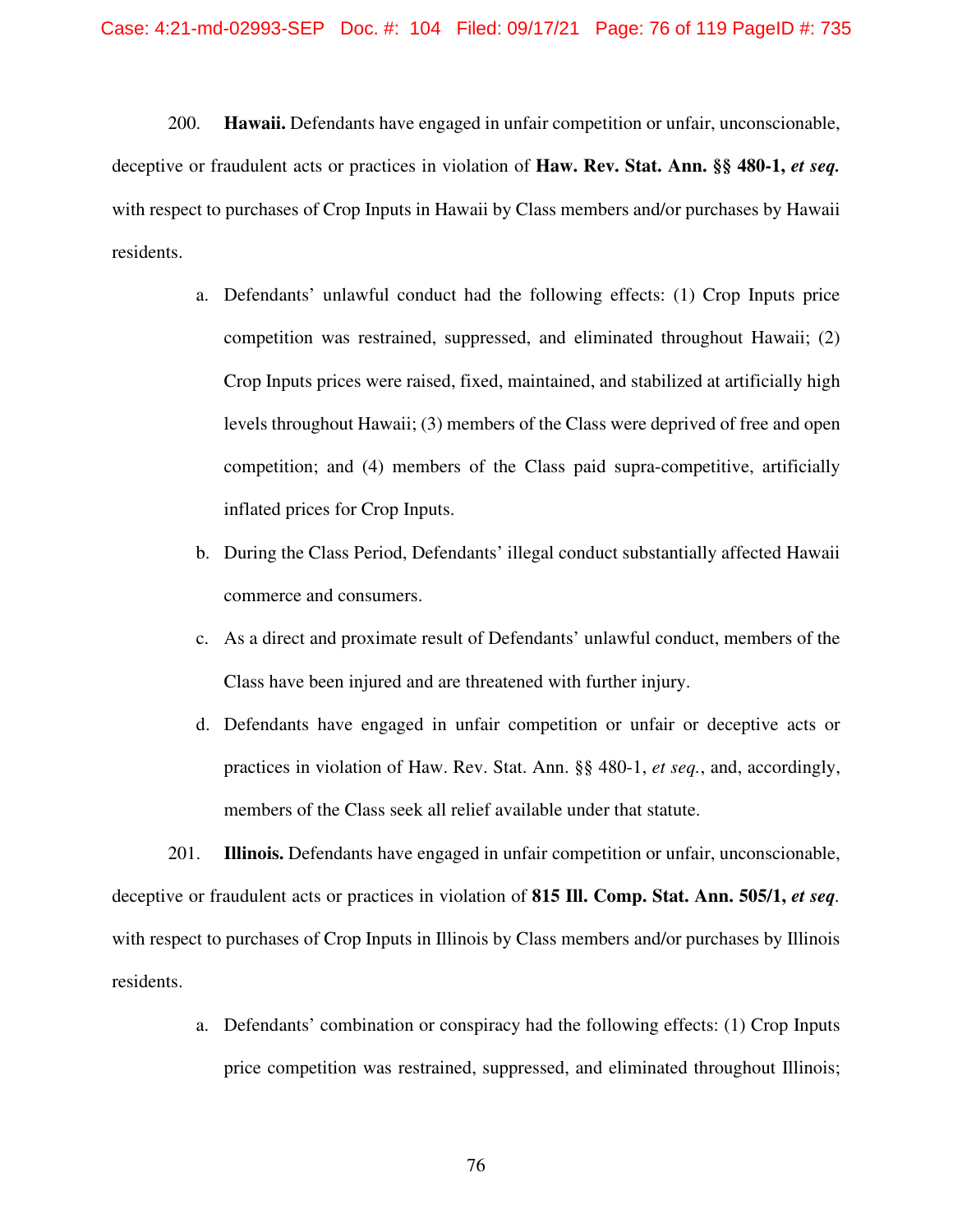(2) Crop Inputs prices were raised, fixed, maintained, and stabilized at artificially high levels throughout Illinois; (3) members of the Class were deprived of free and open competition; and (4) members of the Class paid supracompetitive, artificially inflated prices for Crop Inputs.

- b. During the Class Period, Defendants' illegal conduct had a substantial effect on Illinois commerce.
- c. As a direct and proximate result of Defendants' unlawful conduct, members of the Class have been injured in their business and property and are threatened with further injury.
- d. Defendants have engaged in unfair competition or unfair or deceptive acts or practices in violation of 815 Ill. Comp. Stat. Ann. 505/1, *et seq.,* and, accordingly, members of the Class seek all relief available under that statute.

202. **Kansas.** Defendants have engaged in unfair competition or unfair, unconscionable, deceptive or fraudulent acts or practices in violation of **Kan. Stat. Ann. §§ 50-623,** *et seq.*, with respect to purchases of Crop Inputs in Kansas by Class members and/or purchases by Kansas residents.

> a. Defendants' combination or conspiracy had the following effects: (1) Crop Inputs price competition was restrained, suppressed, and eliminated throughout Kansas; (2) Crop Inputs prices were raised, fixed, maintained, and stabilized at artificially high levels throughout Kansas; (3) members of the Class were deprived of free and open competition; and (4) members of the Class paid supracompetitive, artificially inflated prices for Crop Inputs.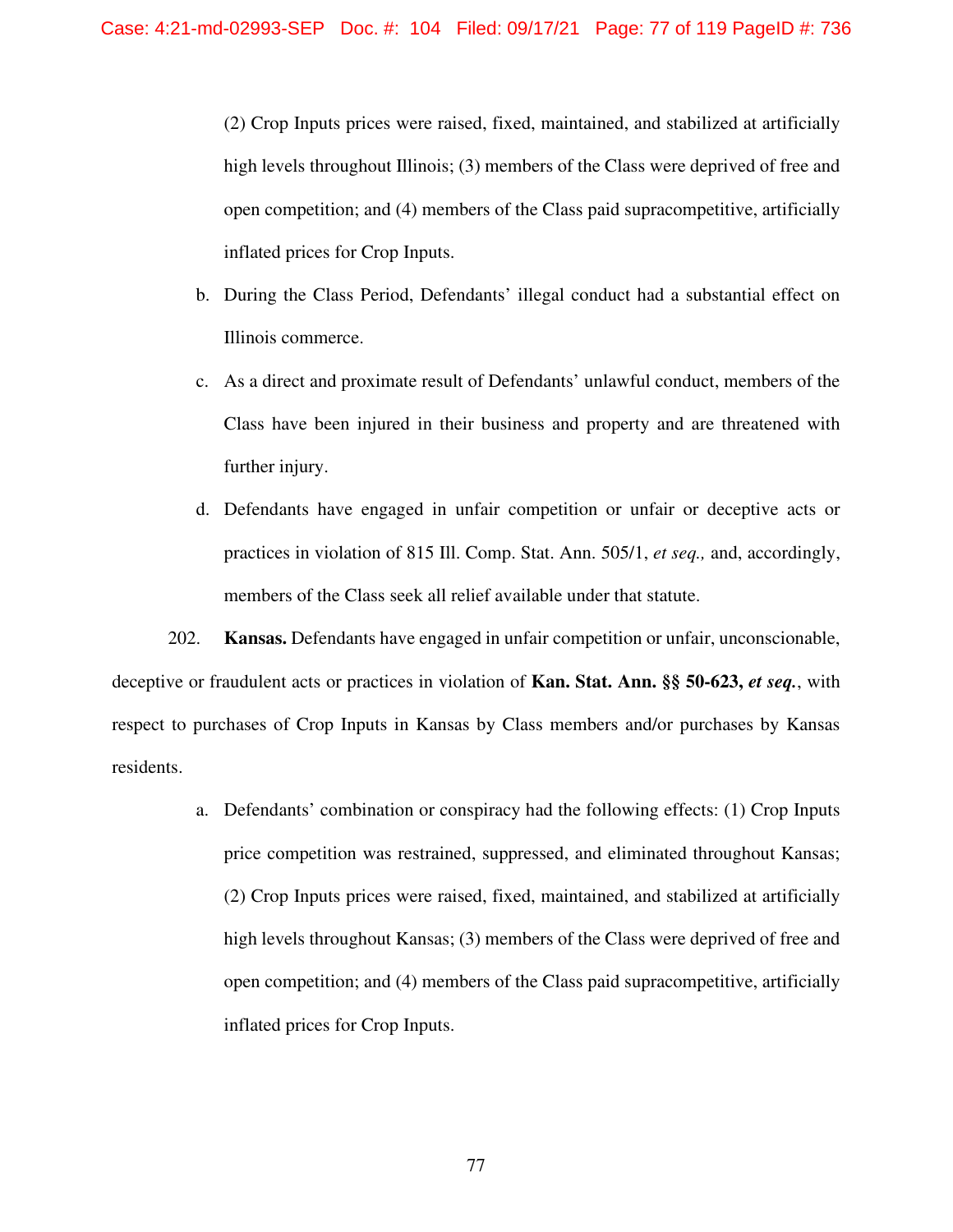- b. During the Class Period, Defendants' illegal conduct had a substantial effect on Kansas commerce.
- c. As a direct and proximate result of Defendants' unlawful conduct, members of the Class have been injured in their business and property and are threatened with further injury.
- d. Defendants have engaged in unfair competition or unfair or deceptive acts or practices in violation of Kan. Stat. Ann. §§ 50-623, *et seq.* and, accordingly, members of the Class seek all relief available under that statute.

203. **Michigan.** Defendants have engaged in unfair competition or unfair, unconscionable, deceptive or fraudulent acts or practices in violation of **Mich. Comp. Laws Ann. §§ 445.901,** *et seq.* with respect to purchases of Crop Inputs in Michigan by Class members and/or purchases by Michigan residents.

- a. Defendants' combination or conspiracy had the following effects: (1) Crop Inputs price competition was restrained, suppressed, and eliminated throughout Michigan; (2) Crop Inputs prices were raised, fixed, maintained, and stabilized at artificially high levels throughout Michigan; (3) members of the Class were deprived of free and open competition; and (4) members of the Class paid supracompetitive, artificially inflated prices for Crop Inputs.
- b. During the Class Period, Defendants' illegal conduct had a substantial effect on Michigan commerce.
- c. As a direct and proximate result of Defendants' unlawful conduct, members of the Class have been injured in their business and property and are threatened with further injury.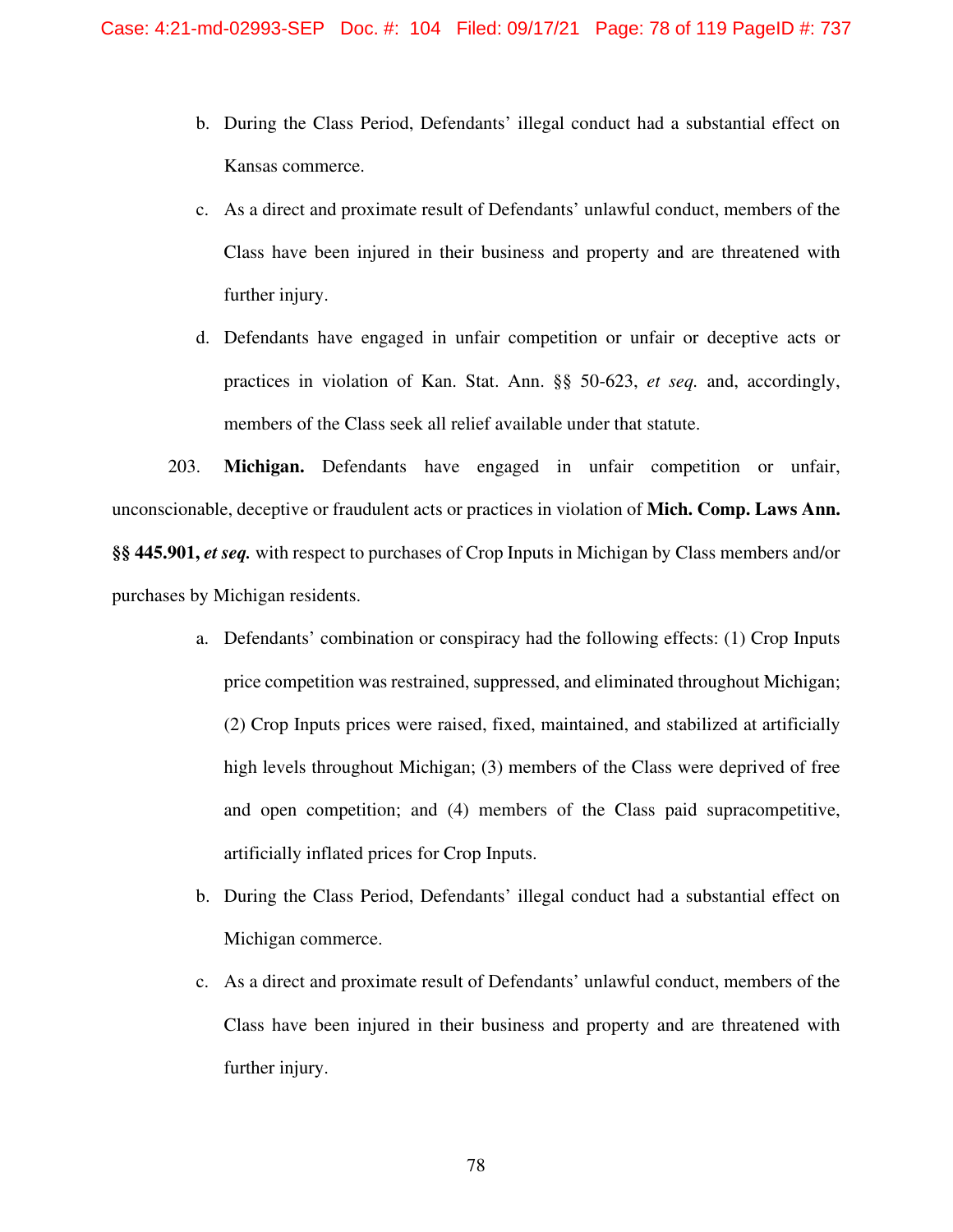d. Defendants have engaged in unfair competition or unfair or deceptive acts or practices in violation of Mich. Comp. Laws Ann. §§ 445.901, *et seq.*, and, accordingly, members of the Class seek all relief available under that statute.

204. **Minnesota.** Defendants have engaged in unfair competition or unfair, unconscionable, deceptive or fraudulent acts or practices in violation of **Minn. Stat. §§ 325F.68,**  *et seq.*, and **Minn. Stat. § 8.31** with respect to purchases of Crop Inputs in Minnesota by Class members and/or purchases by Minnesota residents.

- a. Defendants' combination or conspiracy had the following effects: (1) Crop Inputs price competition was restrained, suppressed, and eliminated throughout Minnesota; (2) Crop Inputs prices were raised, fixed, maintained, and stabilized at artificially high levels throughout Minnesota; (3) members of the Class were deprived of free and open competition; and (4) members of the Class paid supracompetitive, artificially inflated prices for Crop Inputs.
- b. During the Class Period, Defendants' illegal conduct had a substantial effect on Minnesota commerce.
- c. As a direct and proximate result of Defendants' unlawful conduct, members of the Class have been injured in their business and property and are threatened with further injury.
- d. Defendants have engaged in unfair competition or unfair or deceptive acts or practices in violation of Minn. Stat. §§ 325F.68, *et seq.*, and Minn. Stat. § 8.31 and, accordingly, members of the Class seek all relief available under that statute.

205. **Missouri.** Defendants have engaged in unfair competition or unfair, unconscionable, deceptive or fraudulent acts or practices in violation of **Mo. Ann. Stat. §§**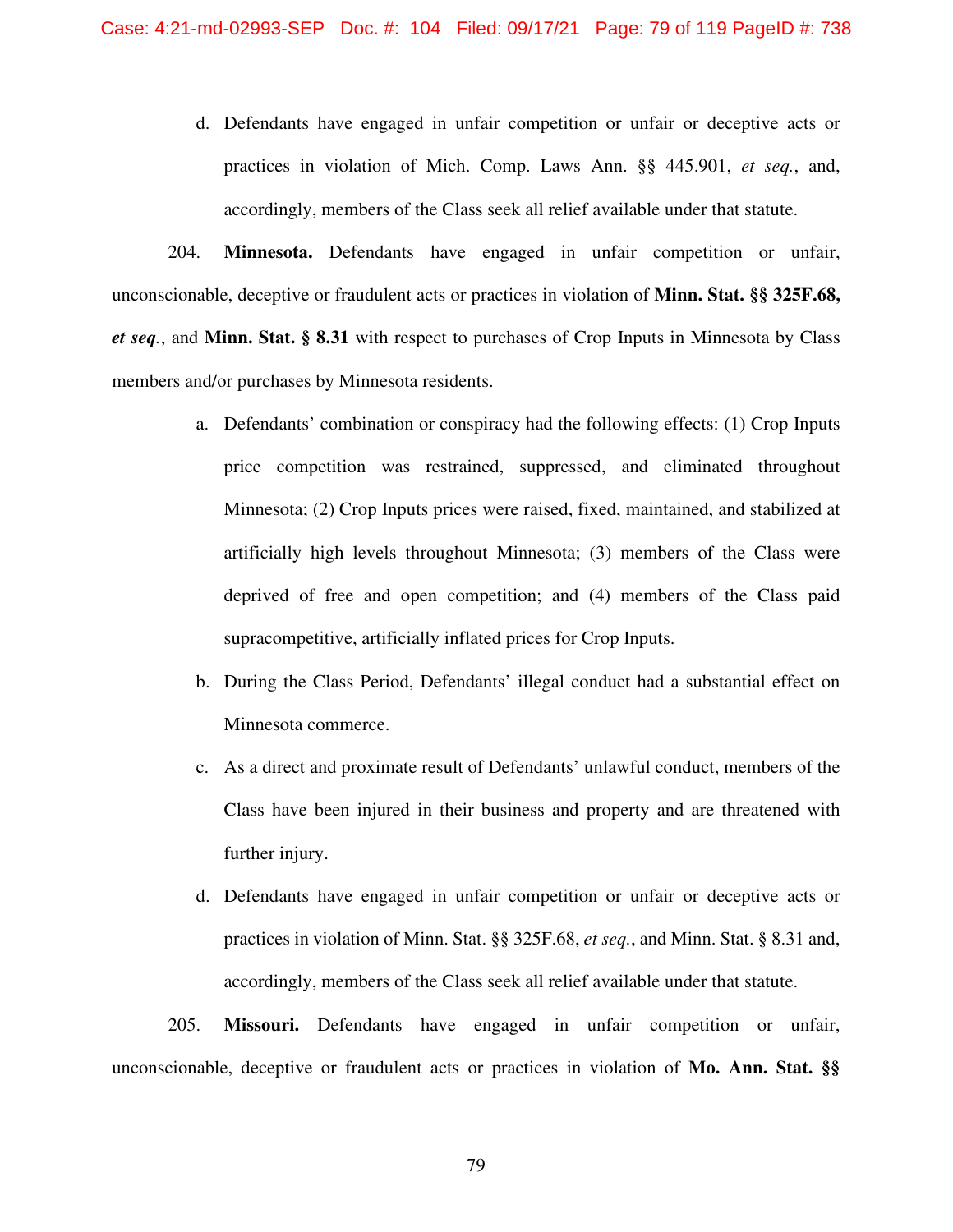**407.010,** *et seq.*, with respect to purchases of Crop Inputs in Missouri by Class members and/or purchases by Missouri residents.

- a. Plaintiffs and the Class purchased Crop Inputs for personal, family, or household purposes.
- b. Defendants engaged in the conduct described herein in connection with the sale of Crop Inputs in trade or commerce in a market that includes Missouri.
- c. Defendants agreed to, and did in fact affect, fix, control, and/or maintain, at artificial and non-competitive levels, the prices at which Crop Inputs were sold, distributed, or obtained in Missouri, which conduct constituted unfair practices in that it was unlawful under federal and state law, violated public policy, was unethical, oppressive and unscrupulous, and caused substantial injury to members of the Class.
- d. Defendants concealed, suppressed, and omitted to disclose material facts to members of the Class concerning Defendants' unlawful activities and artificially inflated prices for Crop Inputs. The concealed, suppressed, and omitted facts would have been important to members of the Class as they related to the cost of Crop Inputs they purchased.
- e. Defendants misrepresented the real cause of price increases and/or the absence of price reductions in Crop Inputs by making public statements that were not in accord with the facts.
- f. Defendants' statements and conduct concerning the price of Crop Inputs were deceptive as they had the tendency or capacity to mislead members of the Class to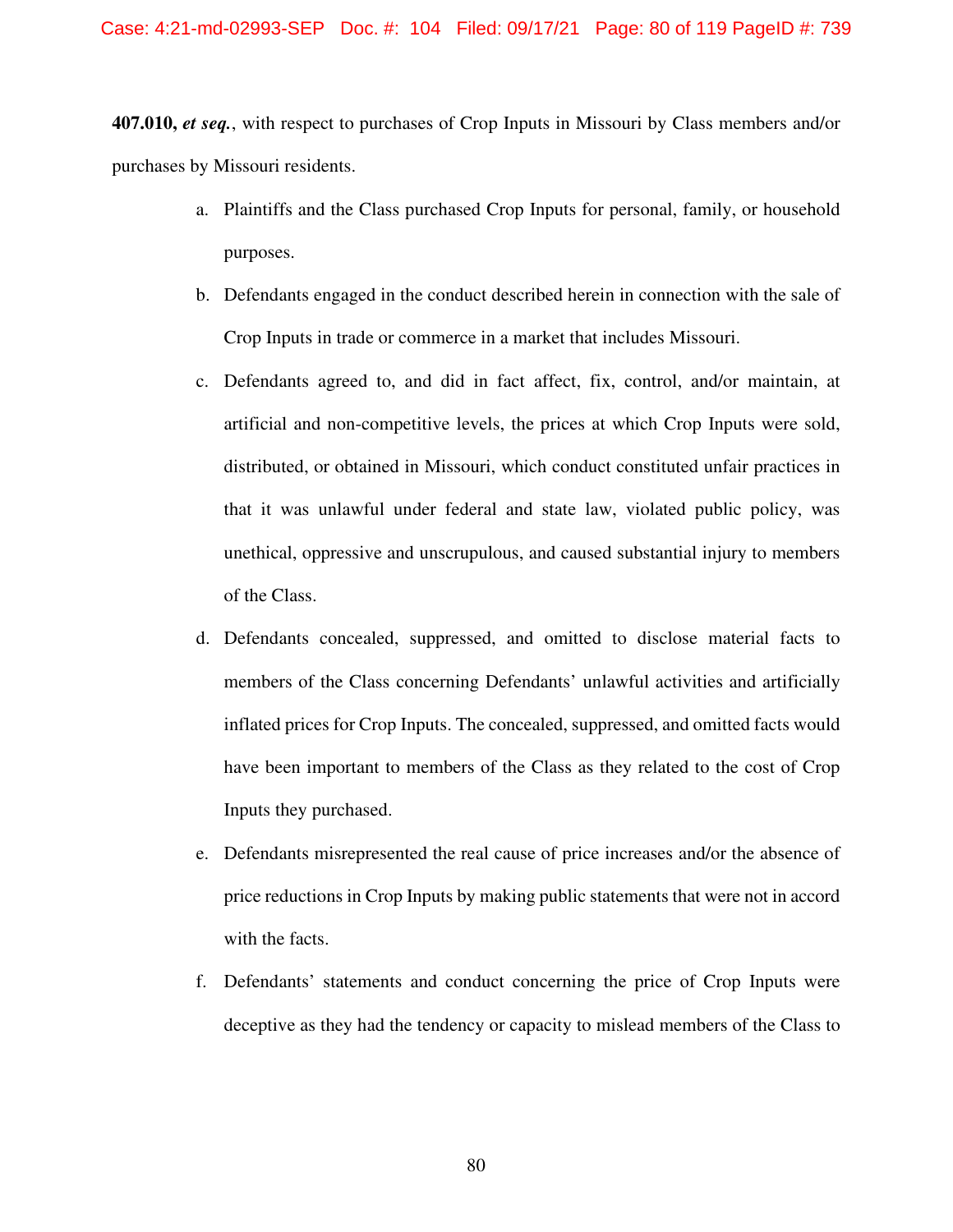believe that they were purchasing Crop Inputs at prices established by a free and fair market.

- g. Defendants' unlawful conduct had the following effects: (1) Crop Inputs price competition was restrained, suppressed, and eliminated throughout Missouri; (2) Crop Inputs prices were raised, fixed, maintained, and stabilized at artificially high levels throughout Missouri; (3) members of the Class were deprived of free and open competition; and (4) members of the Class paid supracompetitive, artificially inflated prices for Crop Inputs.
- h. The foregoing acts and practices constituted unlawful practices in violation of Mo. Ann. Stat. §§ 407.010, *et seq.*
- i. As a direct and proximate result of the above-described unlawful practices, members of the Class suffered ascertainable loss of money or property.
- j. Accordingly, members of the Class seek all relief available under Mo. Ann. Stat. § 407.020, which prohibits "the act, use or employment by any person of any deception, fraud, false pretense, false promise, misrepresentation, unfair practice or the concealment, suppression, or omission of any material fact in connection with the sale or advertisement of any merchandise in trade or commerce…," as further interpreted by Mo. Code Regs. Ann. tit. 15, §§ 60-7.010, *et seq.*, Mo. Code Regs. Ann. tit. 15, §§ 60-8.010, *et seq.*, and Mo. Code Regs. Ann. tit. 15, §§ 60-9.010, *et seq.*, and Mo. Ann. Stat. § 407.025, which provides for the relief sought in this count.

206. **Montana.** Defendants have engaged in unfair competition or unfair, unconscionable, deceptive or fraudulent acts or practices in violation of **Mont. Code §§ 30-14-**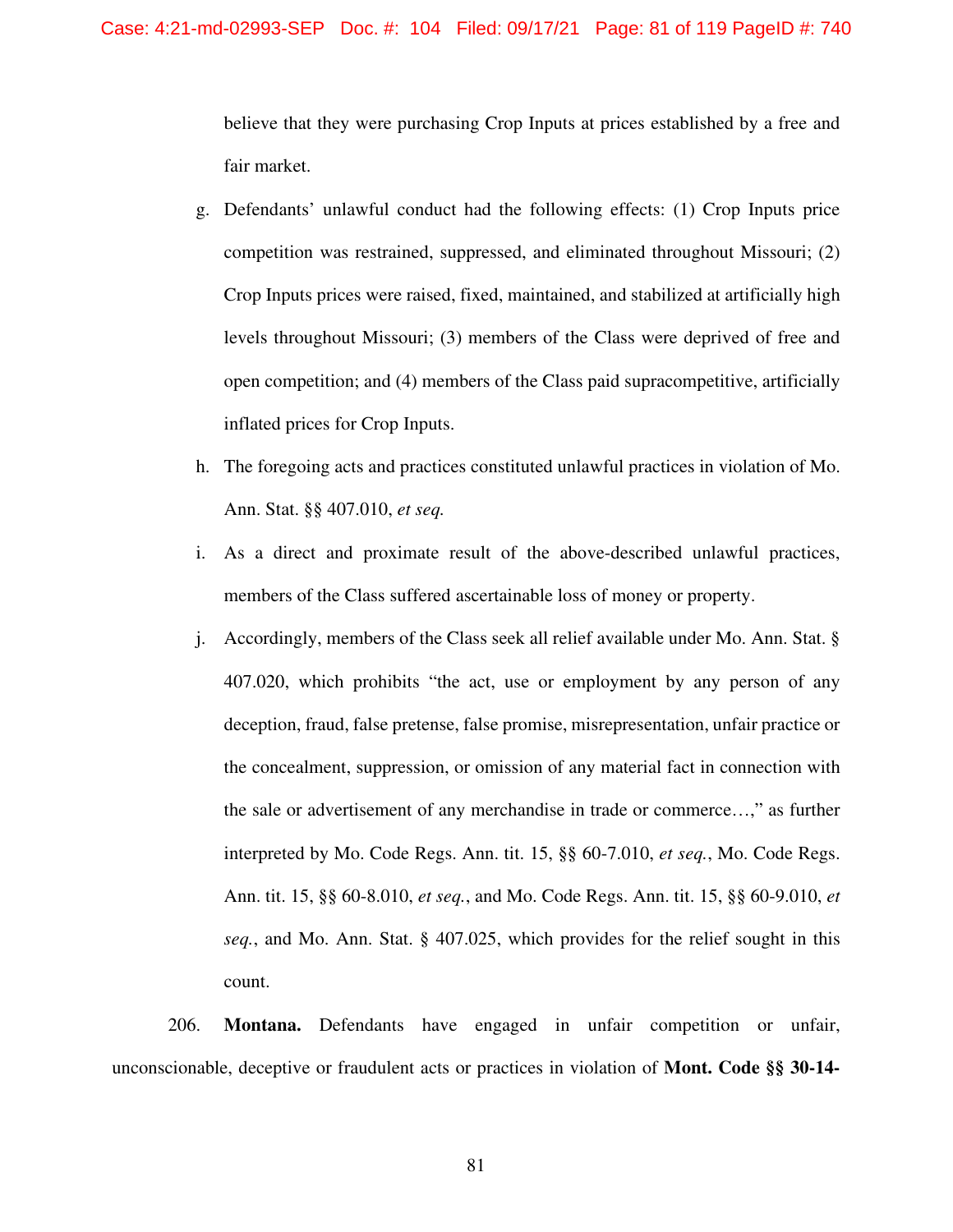### Case: 4:21-md-02993-SEP Doc. #: 104 Filed: 09/17/21 Page: 82 of 119 PageID #: 741

**101,** *et seq.* with respect to purchases of Crop Inputs in Montana by Class members and/or purchases by Montana residents.

- a. Defendants' unlawful conduct had the following effects: (1) Crop Inputs price competition was restrained, suppressed, and eliminated throughout Montana; (2) Crop Inputs prices were raised, fixed, maintained, and stabilized at artificially high levels throughout Montana; (3) members of the Class were deprived of free and open competition; and (4) members of the Class paid supracompetitive, artificially inflated prices for Crop Inputs.
- b. During the Class Period, Defendants' illegal conduct substantially affected Montana commerce and consumers.
- c. As a direct and proximate result of Defendants' unlawful conduct, members of the Class have been injured and are threatened with further injury.
- d. Defendants have engaged in unfair competition or unfair or deceptive acts or practices in violation of Mont. Code, §§ 30-14-101, *et seq*., and, accordingly, members of the Class seek all relief available under that statute.

207. **Nebraska.** Defendants have engaged in unfair competition or unfair, unconscionable, deceptive or fraudulent acts or practices in violation of **Neb. Rev. Stat. Ann. §§ 59-1601,** *et seq*, with respect to purchases of Crop Inputs in Nebraska by Class members and/or purchases by Nebraska residents.

> a. Defendants' combination or conspiracy had the following effects: (1) Crop Inputs price competition was restrained, suppressed, and eliminated throughout Nebraska; (2) Crop Inputs prices were raised, fixed, maintained, and stabilized at artificially high levels throughout Nebraska; (3) members of the Class were deprived of free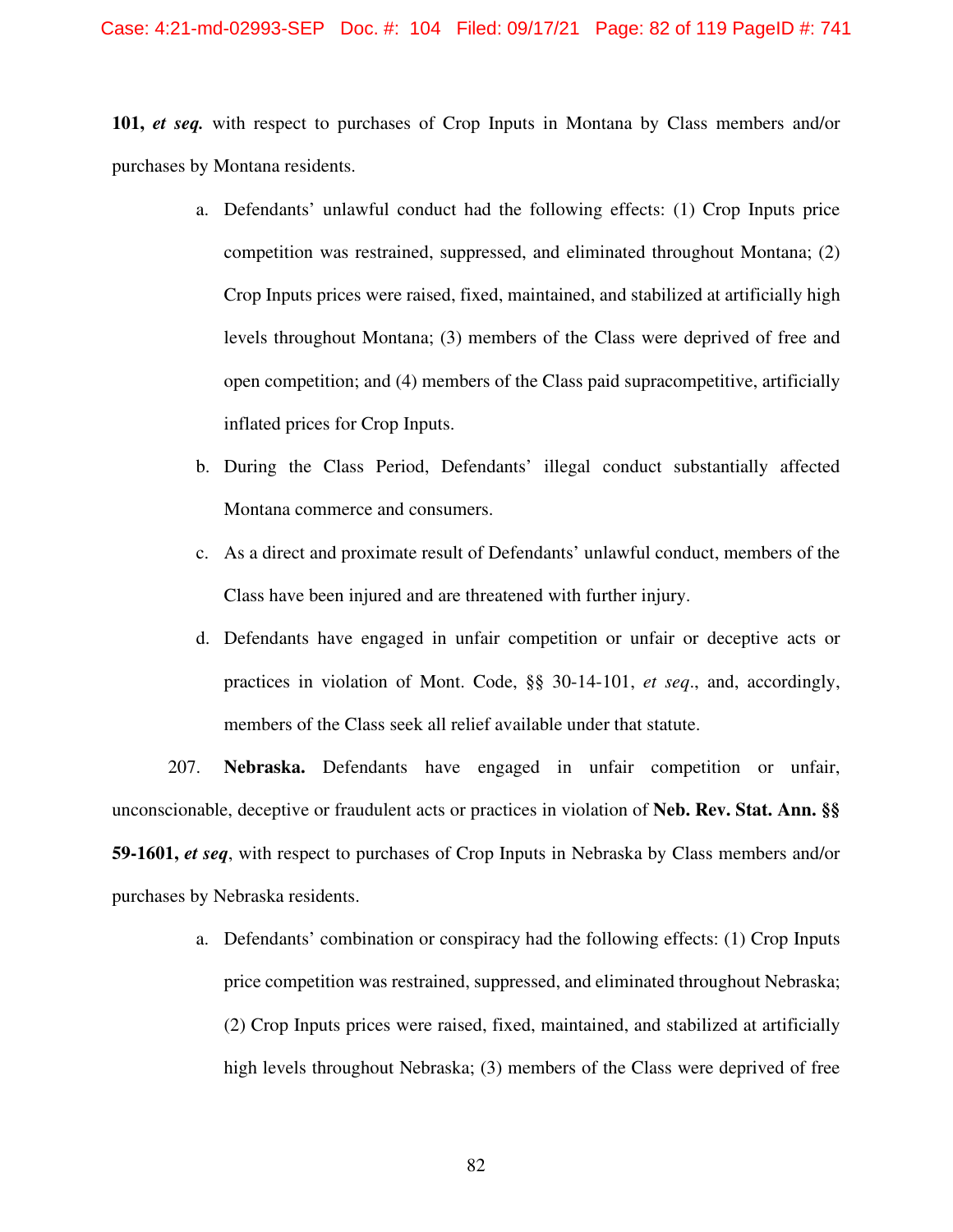and open competition; and (4) members of the Class paid supracompetitive, artificially inflated prices for Crop Inputs.

- b. During the Class Period, Defendants' illegal conduct had a substantial effect on Nebraska commerce.
- c. As a direct and proximate result of Defendants' unlawful conduct, members of the Class have been injured in their business and property and are threatened with further injury.
- d. Defendants have engaged in unfair competition or unfair or deceptive acts or practices in violation of Neb. Rev. Stat. Ann. §§ 59-1601, *et seq.* and, accordingly, members of the Class seek all relief available under that statute.

208. **Nevada.** Defendants have engaged in unfair competition or unfair, unconscionable, deceptive or fraudulent acts or practices in violation of **Nev. Rev. Stat. Ann. §§ 598.0903,** *et seq.* with respect to purchases of Crop Inputs in Nevada by Class members and/or purchases by Nevada residents.

- a. Defendants' combination or conspiracy had the following effects: (1) Crop Inputs price competition was restrained, suppressed, and eliminated throughout Nevada; (2) Crop Inputs prices were raised, fixed, maintained, and stabilized at artificially high levels throughout Nevada; (3) members of the Class were deprived of free and open competition; and (4) members of the Class paid supracompetitive, artificially inflated prices for Crop Inputs.
- b. During the Class Period, Defendants' illegal conduct had a substantial effect on Nevada commerce.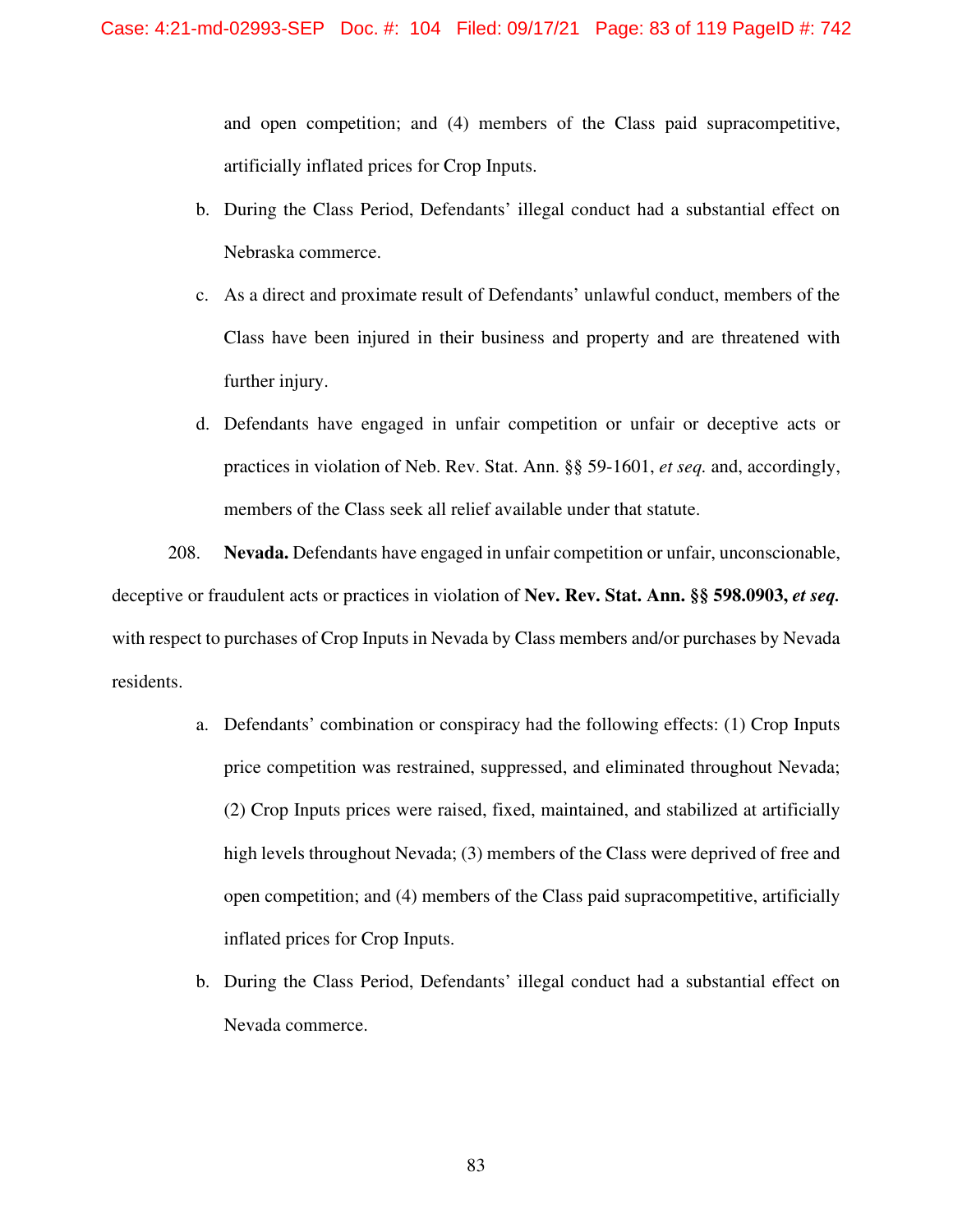- c. As a direct and proximate result of Defendants' unlawful conduct, members of the Class have been injured in their business and property and are threatened with further injury.
- d. Defendants have engaged in unfair competition or unfair or deceptive acts or practices in violation of Nev. Rev. Stat. Ann. §§ 598.0903, *et seq.* and, accordingly, members of the Class seek all relief available under that statute.

209. **New Hampshire.** Defendants have engaged in unfair competition or unfair, unconscionable, deceptive or fraudulent acts or practices in violation of **N.H. Rev. Stat. Ann. §§ 358-A:1,** *et seq.* with respect to purchases of Crop Inputs in New Hampshire by Class members and/or purchases by New Hampshire residents.

- a. Defendants willingly and knowingly agreed to, and did in fact, act in restraint of trade or commerce by affecting, fixing, controlling, and/or maintaining at noncompetitive and artificially inflated levels, the prices at which Crop Inputs were sold, distributed or obtained in New Hampshire and took efforts to conceal their agreements from members of the Class.
- b. The aforementioned conduct on the part of Defendants constituted "unconscionable trade practices," in violation of N.H. Rev. Stat. §§ 358-A:1, *et seq*., in that such conduct, *inter alia*, resulted in a gross disparity between the value received by members of the Class and the prices paid by them for Crop Inputs as set forth in N.H. Rev. Stat. §§ 358-A:1, *et seq*. Members of the Class were not aware of Defendants' price-fixing conspiracy and were therefore unaware that they were being unfairly and illegally overcharged. There was a gross disparity of bargaining power between the parties with respect to the price charged by Defendants for Crop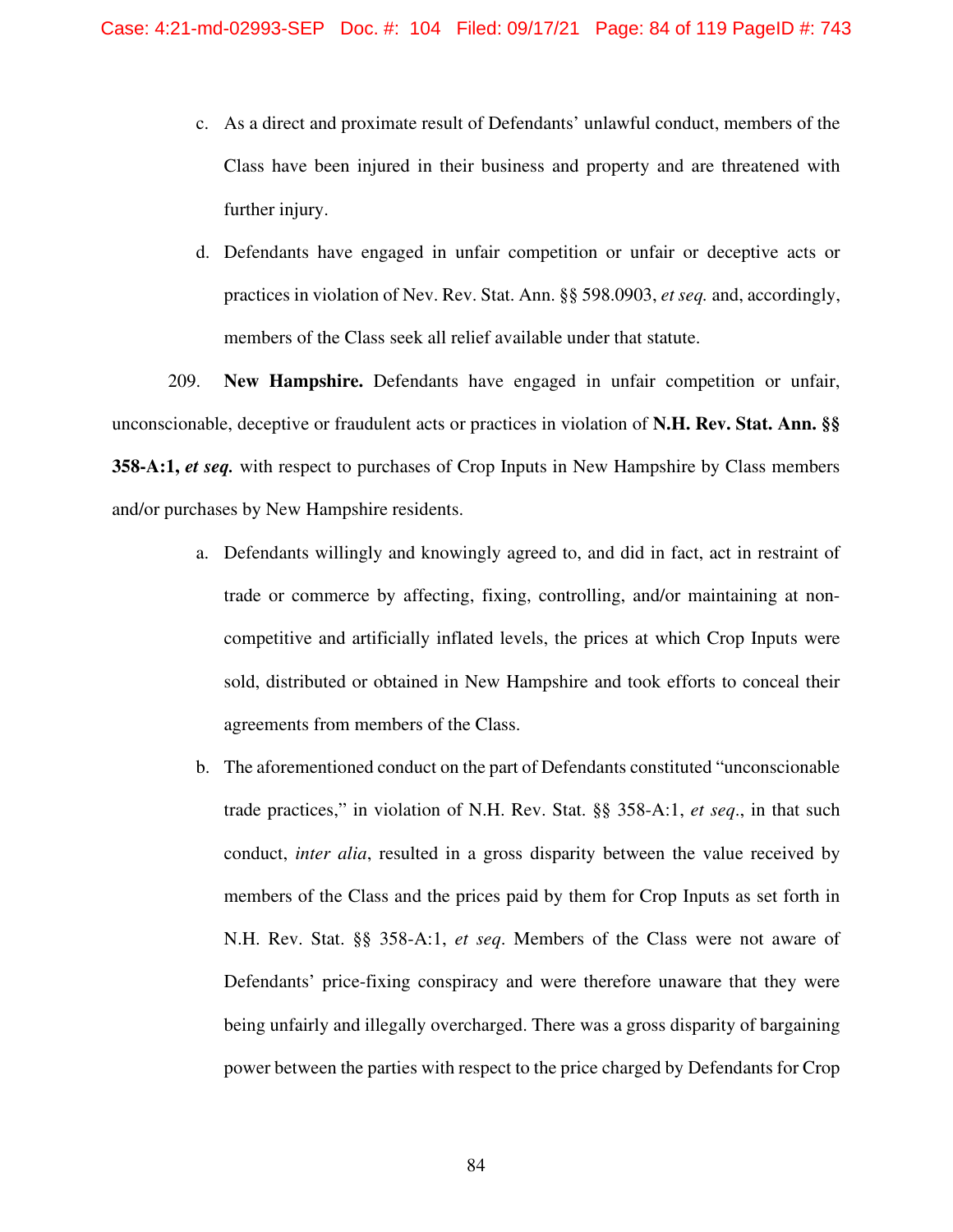Inputs. Defendants had the sole power to set that price and members of the Class had no power to negotiate a lower price. Moreover, members of the Class lacked any meaningful choice in purchasing Crop Inputs because they were unaware of the unlawful overcharge and there was no alternative source of supply through which members of the Class could avoid the overcharges. Defendants' conduct with regard to sales of Crop Inputs, including their illegal conspiracy to secretly fix the price of Crop Inputs at supracompetitive levels and overcharge consumers, was substantively unconscionable because it was one-sided and unfairly benefited Defendants at the expense of members of the Class. Defendants took grossly unfair advantage of members of the Class. The suppression of competition that has resulted from Defendants' conspiracy has ultimately resulted in unconscionably higher prices for consumers so that there was a gross disparity between the price paid and the value received for Crop Inputs.

- c. Defendants' unlawful conduct had the following effects: (1) Crop Inputs price competition was restrained, suppressed, and eliminated throughout New Hampshire; (2) Crop Inputs prices were raised, fixed, maintained, and stabilized at artificially high levels throughout New Hampshire; (3) members of the Class were deprived of free and open competition; and (4) members of the Class paid supracompetitive, artificially inflated prices for Crop Inputs.
- d. During the Class Period, Defendants' illegal conduct substantially affected New Hampshire commerce and consumers.
- e. As a direct and proximate result of the unlawful conduct of Defendants, members of the Class have been injured and are threatened with further injury.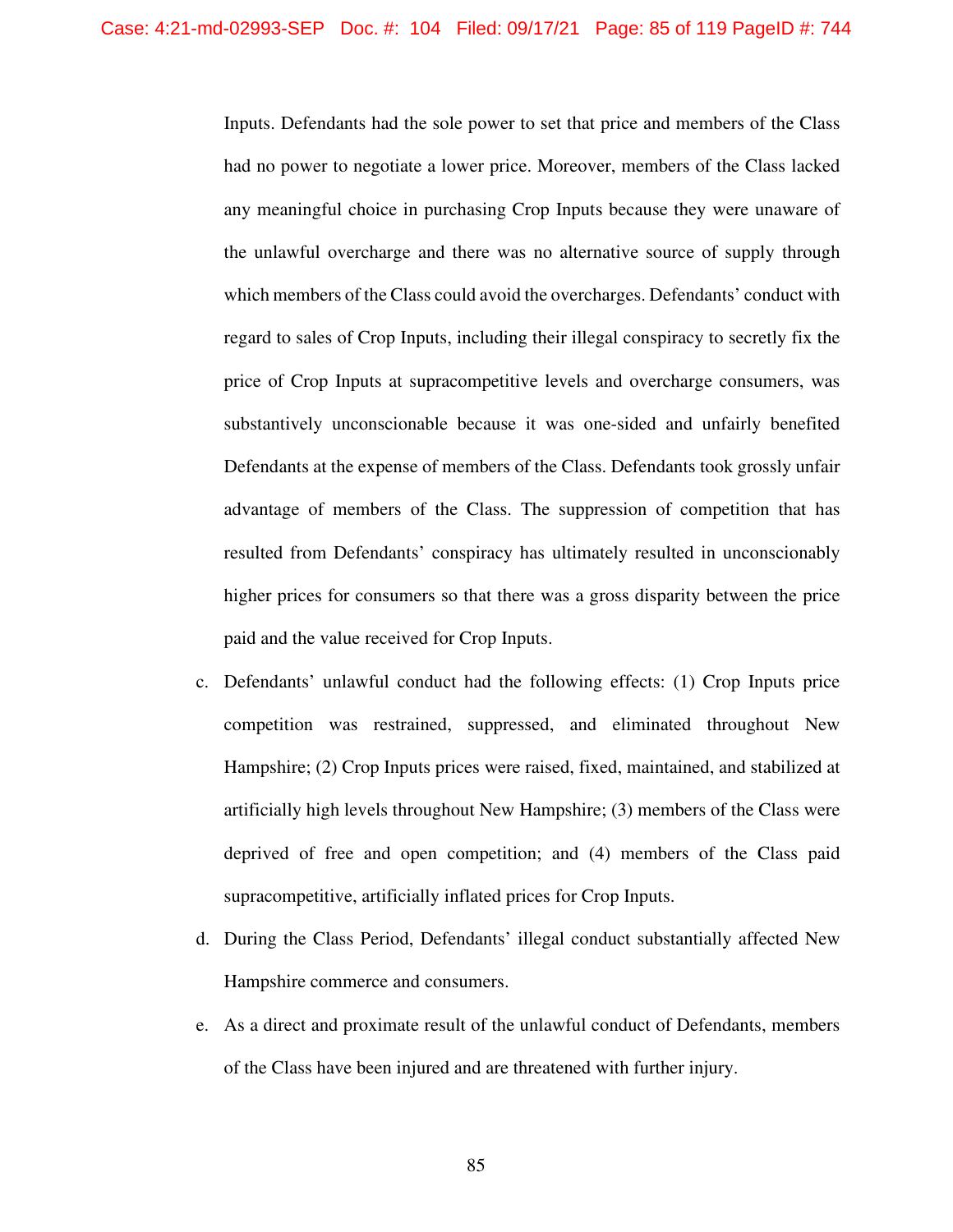f. Defendants have engaged in unfair competition or unfair or deceptive acts or practices in violation of N.H. Rev. Stat. Ann. §§ 358-A:1, *et seq*., and, accordingly, members of the Class seek all relief available under that statute.

210. **New Mexico.** Defendants have engaged in unfair competition or unfair, unconscionable, deceptive or fraudulent acts or practices in violation of **N.M. Stat. Ann. §§ 57- 12-1,** *et seq.* with respect to purchases of Crop Inputs in New Mexico by Class members and/or purchases by New Mexico residents.

- a. Defendants agreed to, and did in fact, act in restraint of trade or commerce by affecting, fixing, controlling, and/or maintaining at non-competitive and artificially inflated levels, the prices at which Crop Inputs were sold, distributed or obtained in New Mexico and took efforts to conceal their agreements from members of the Class.
- b. The aforementioned conduct on the part of Defendants constituted "unconscionable trade practices," in violation of N.M. Stat. Ann. § 57-12-3, in that such conduct, *inter alia*, resulted in a gross disparity between the value received by members of the Class and the prices paid by them for Crop Inputs as set forth in N.M. Stat. Ann. § 57-12-2(E). Members of the Class were not aware of Defendants' price-fixing conspiracy and were therefore unaware that they were being unfairly and illegally overcharged. There was a gross disparity of bargaining power between the parties with respect to the price charged by Defendants for Crop Inputs. Defendants had the sole power to set that price and members of the Class had no power to negotiate a lower price. Moreover, members of the Class lacked any meaningful choice in purchasing Crop Inputs because they were unaware of the unlawful overcharge and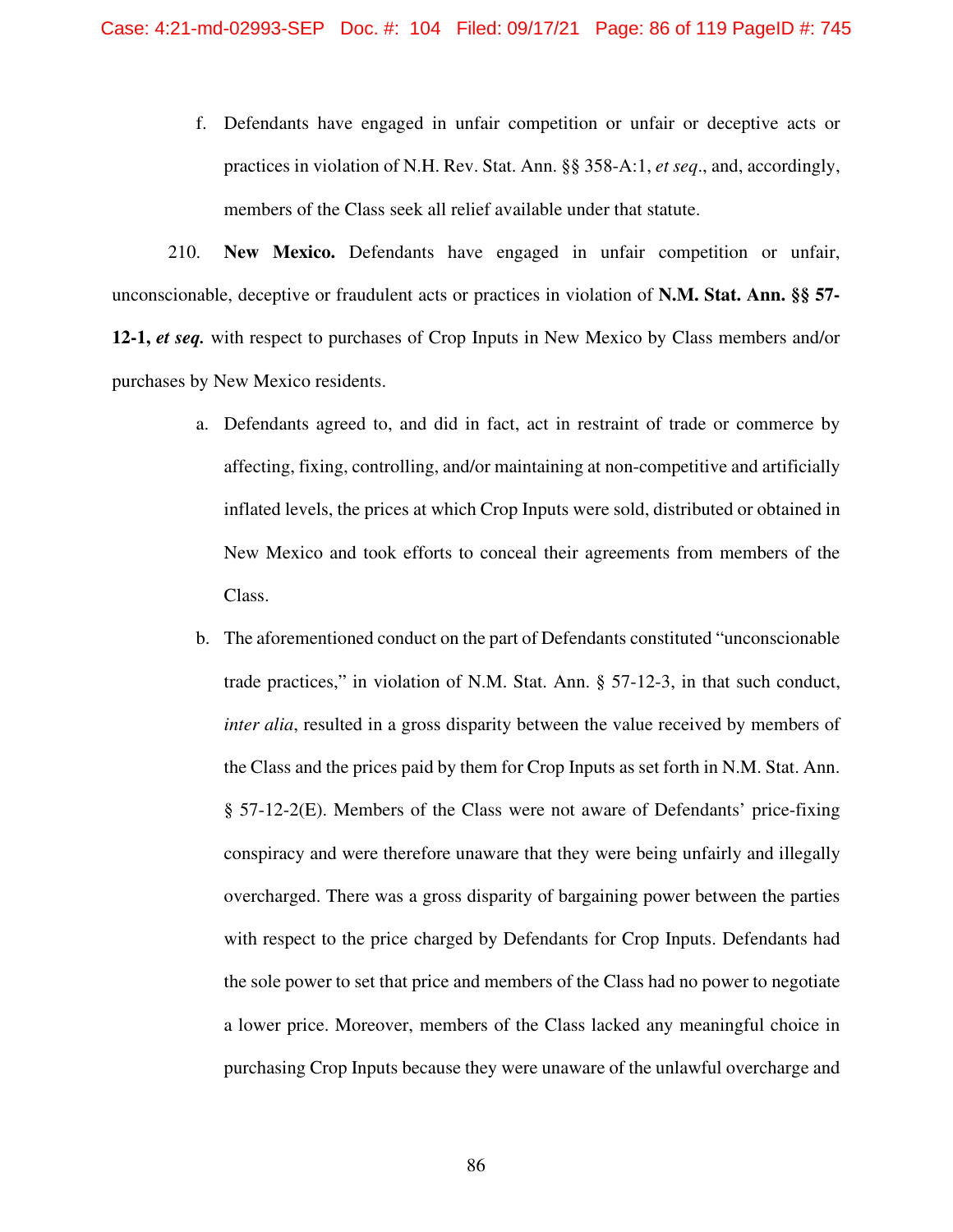there was no alternative source of supply through which members of the Class could avoid the overcharges. Defendants' conduct with regard to sales of Crop Inputs, including their illegal conspiracy to secretly fix the price of Crop Inputs at supracompetitive levels and overcharge consumers, was substantively unconscionable because it was one-sided and unfairly benefited Defendants at the expense of members of the Class. Defendants took grossly unfair advantage of members of the Class. The suppression of competition that has resulted from Defendants' conspiracy has ultimately resulted in unconscionably higher prices for consumers so that there was a gross disparity between the price paid and the value received for Crop Inputs.

- c. Defendants' unlawful conduct had the following effects: (1) Crop Inputs price competition was restrained, suppressed, and eliminated throughout New Mexico; (2) Crop Inputs prices were raised, fixed, maintained, and stabilized at artificially high levels throughout New Mexico; (3) members of the Class were deprived of free and open competition; and (4) members of the Class paid supracompetitive, artificially inflated prices for Crop Inputs.
- d. During the Class Period, Defendants' illegal conduct substantially affected New Mexico commerce and consumers.
- e. As a direct and proximate result of the unlawful conduct of Defendants, members of the Class have been injured and are threatened with further injury.
- f. Defendants have engaged in unfair competition or unfair or deceptive acts or practices in violation of N.M. Stat. Ann. §§ 57-12-1, *et seq.*, and, accordingly, members of the Class seek all relief available under that statute.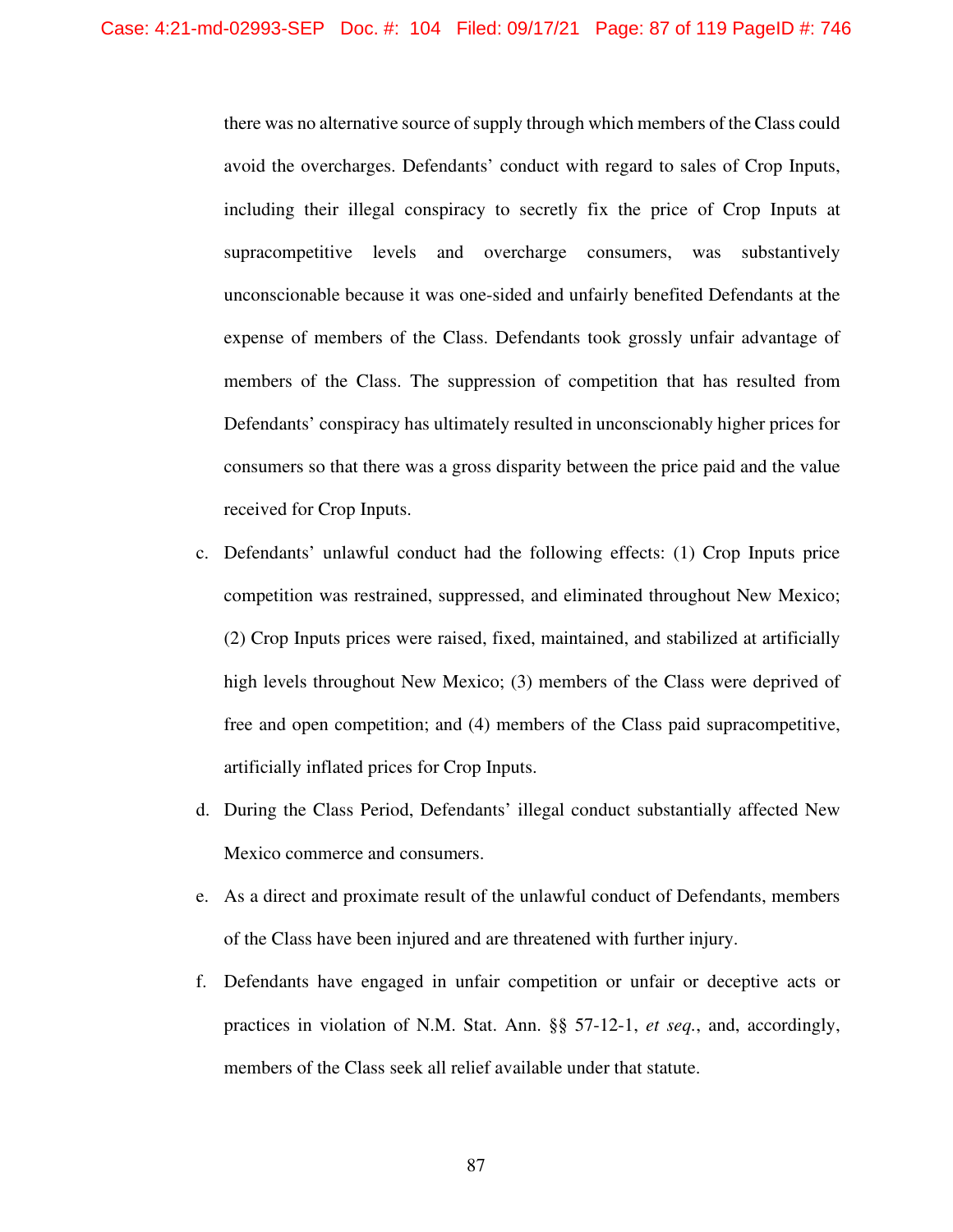211. **New York.** Defendants have engaged in unfair competition or unfair, unconscionable, deceptive or fraudulent acts or practices in violation of **N.Y. Gen. Bus. Law §§ 349,** *et seq.* with respect to purchases of Crop Inputs in New York by Class members and/or purchases by New York residents.

- a. Defendants agreed to, and did in fact, act in restraint of trade or commerce by affecting, fixing, controlling and/or maintaining, at artificial and non-competitive levels, the prices at which Crop Inputs were sold, distributed or obtained in New York and took efforts to conceal their agreements from members of the Class.
- b. Defendants made public statements about the prices of Crop Inputs that Defendants knew would be seen by New York consumers; such statements either omitted material information that rendered the statements that they made materially misleading or affirmatively misrepresented the real cause of price increases for Crop Inputs; and Defendants alone possessed material information that was relevant to consumers but failed to provide the information.
- c. Because of Defendants' unlawful trade practices in the State of New York, New York consumer class members who indirectly purchased Crop Inputs were misled to believe that they were paying a fair price for Crop Inputs or the price increases for Crop Inputs were for valid business reasons; and similarly situated consumers were potentially affected by Defendants' conspiracy.
- d. Defendants knew that their unlawful trade practices with respect to pricing Crop Inputs would have an impact on New York consumers and not just the Defendants' direct customers.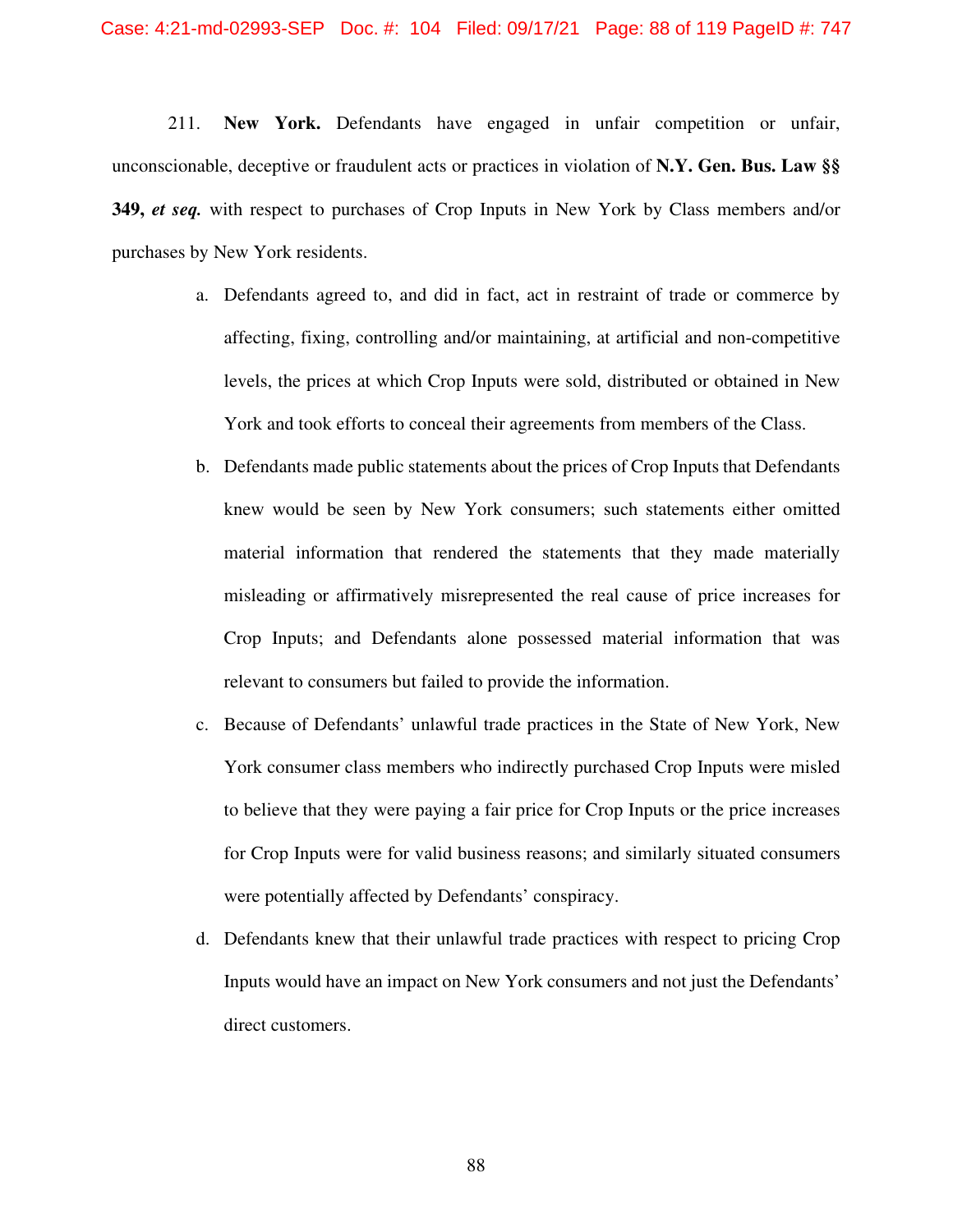- e. Defendants knew that their unlawful trade practices with respect to pricing Crop Inputs would have a broad impact, causing consumer class members who indirectly purchased Crop Inputs to be injured by paying more for Crop Inputs than they would have paid in the absence of Defendants' unlawful trade acts and practices.
- f. The conduct of the Defendants described herein constitutes consumer-oriented deceptive acts or practices within the meaning of N.Y. Gen. Bus. Law § 349, which resulted in consumer injury and broad adverse impact on the public at large, and harmed the public interest of New York State in an honest marketplace in which economic activity is conducted in a competitive manner.
- g. Defendants' unlawful conduct had the following effects: (1) Crop Inputs price competition was restrained, suppressed, and eliminated throughout New York; (2) Crop Inputs prices were raised, fixed, maintained, and stabilized at artificially high levels throughout New York; (3) members of the Class were deprived of free and open competition; and (4) members of the Class paid supracompetitive, artificially inflated prices for Crop Inputs.
- h. During the Class Period, Defendants marketed, sold, or distributed Crop Inputs in New York, and Defendants' illegal conduct substantially affected New York commerce and consumers.
- i. During the Class Period, each of the Defendants named herein, directly, or indirectly and through affiliates they dominated and controlled, manufactured, sold and/or distributed Crop Inputs in New York.
- j. Members of the Class seek all relief available pursuant to N.Y. Gen. Bus. Law § 349(h).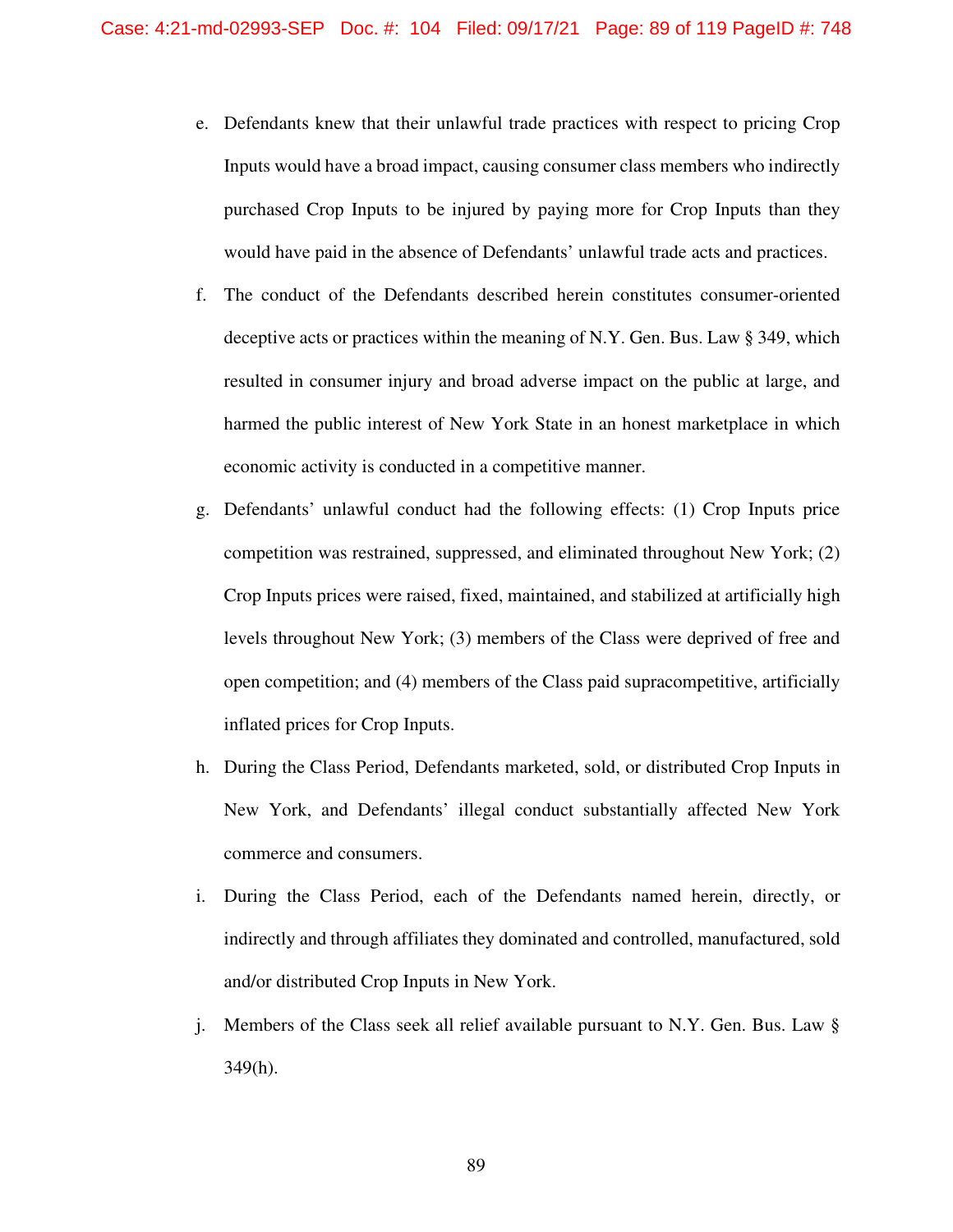212. **North Carolina.** Defendants have engaged in unfair competition or unfair, unconscionable, deceptive or fraudulent acts or practices in violation of **N.C. Gen. Stat. §§ 75- 1.1,** *et seq.* with respect to purchases of Crop Inputs in North Carolina by Class members and/or purchases by North Carolina residents.

- a. Defendants agreed to, and did in fact, act in restraint of trade or commerce by affecting, fixing, controlling and/or maintaining, at artificial and non-competitive levels, the prices at which Crop Inputs were sold, distributed or obtained in North Carolina and took efforts to conceal their agreements from members of the Class.
- b. Defendants' price-fixing conspiracy could not have succeeded absent deceptive conduct by Defendants to cover up their illegal acts. Secrecy was integral to the formation, implementation, and maintenance of Defendants' price-fixing conspiracy. Defendants committed inherently deceptive and self-concealing actions, of which members of the Class could not possibly have been aware. Defendants publicly provided pre-textual and false justifications regarding their price increases. Defendants' public statements concerning the price of Crop Inputs created the illusion of competitive pricing controlled by market forces rather than supracompetitive pricing driven by Defendants' illegal conspiracy. Moreover, Defendants deceptively concealed their unlawful activities by mutually agreeing not to divulge the existence of the conspiracy to outsiders, conducting meetings and conversations in secret, and avoiding the creation of documents which would reveal the antitrust violations.
- c. The conduct of the Defendants described herein constitutes consumer-oriented deceptive acts or practices within the meaning of North Carolina law, which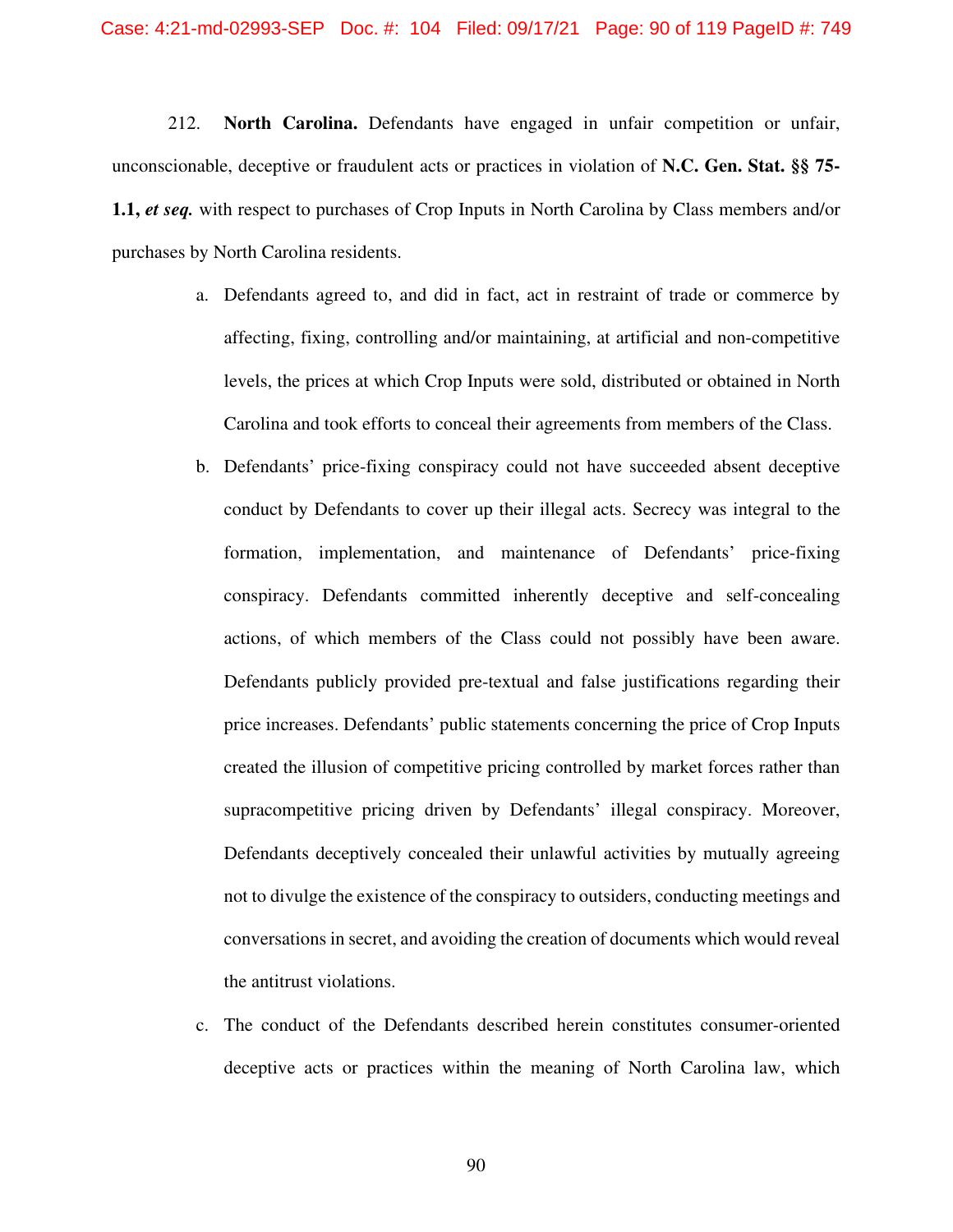resulted in consumer injury and broad adverse impact on the public at large, and harmed the public interest of North Carolina consumers in an honest marketplace in which economic activity is conducted in a competitive manner.

- d. Defendants' unlawful conduct had the following effects: (1) Crop Inputs price competition was restrained, suppressed, and eliminated throughout North Carolina; (2) Crop Inputs prices were raised, fixed, maintained, and stabilized at artificially high levels throughout North Carolina; (3) members of the Class were deprived of free and open competition; and (4) members of the Class paid supracompetitive, artificially inflated prices for Crop Inputs.
- e. During the Class Period, Defendants marketed, sold, or distributed Crop Inputs in North Carolina, and Defendants' illegal conduct substantially affected North Carolina commerce and consumers.
- f. During the Class Period, each of the Defendants named herein, directly, or indirectly and through affiliates they dominated and controlled, manufactured, sold and/or distributed Crop Inputs in North Carolina.
- g. Members of the Class seek actual damages for their injuries caused by these violations in an amount to be determined at trial and are threatened with further injury. Defendants have engaged in unfair competition or unfair or deceptive acts or practices in violation of N.C. Gen. Stat. §§ 75-1.1, *et seq.*, and, accordingly, members of the Class seek all relief available under that statute.

213. **Oregon.** Defendants have engaged in unfair competition or unfair, unconscionable, deceptive or fraudulent acts or practices in violation of **Or. Rev. Stat. §§ 646.605,** *et seq.* with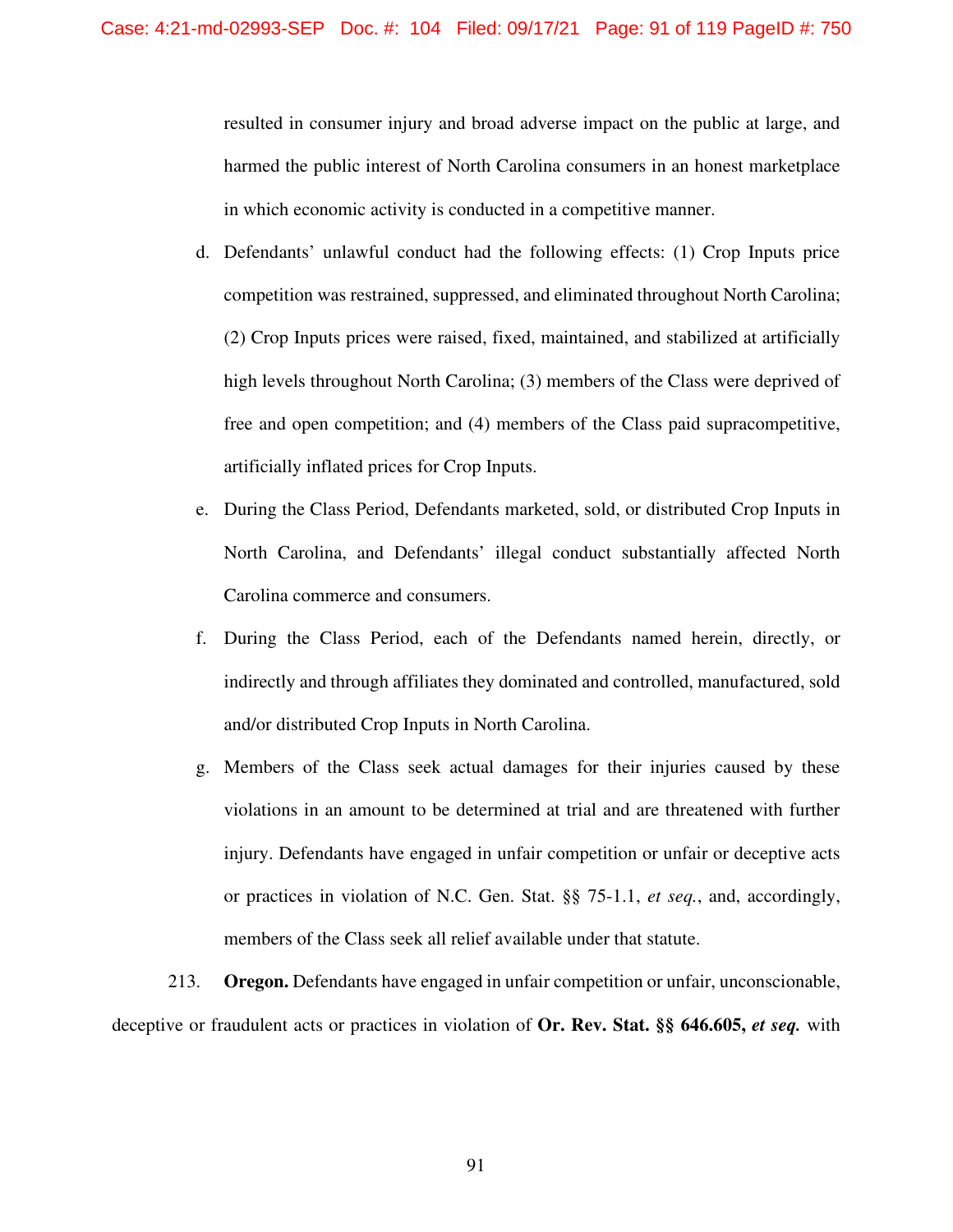## Case: 4:21-md-02993-SEP Doc. #: 104 Filed: 09/17/21 Page: 92 of 119 PageID #: 751

respect to purchases of Crop Inputs in Oregon by Class members and/or purchases by Oregon residents.

- a. Defendants' combination or conspiracy had the following effects: (1) Crop Inputs price competition was restrained, suppressed, and eliminated throughout Oregon; (2) Crop Inputs prices were raised, fixed, maintained, and stabilized at artificially high levels throughout Oregon; (3) members of the Class were deprived of free and open competition; and (4) members of the Class paid supracompetitive, artificially inflated prices for Crop Inputs.
- b. During the Class Period, Defendants' illegal conduct had a substantial effect on Oregon commerce.
- c. As a direct and proximate result of Defendants' unlawful conduct, members of the Class have been injured in their business and property and are threatened with further injury.
- d. Defendants have engaged in unfair competition or unfair or deceptive acts or practices in violation of Or. Rev. Stat. §§ 646.605, *et seq.*, and, accordingly, members of the Class seek all relief available under that statute.

214. **Rhode Island.** Defendants have engaged in unfair competition or unfair, unconscionable, deceptive or fraudulent acts or practices in violation of **6 R.I. Gen. Laws Ann. §§ 6-13.1-1,** *et seq.* with respect to purchases of Crop Inputs in Rhode Island by Class members and/or purchases by Rhode Island residents.

> a. Upon information and belief, one or more members of this Class purchased Crop Inputs for personal, family, or household purposes.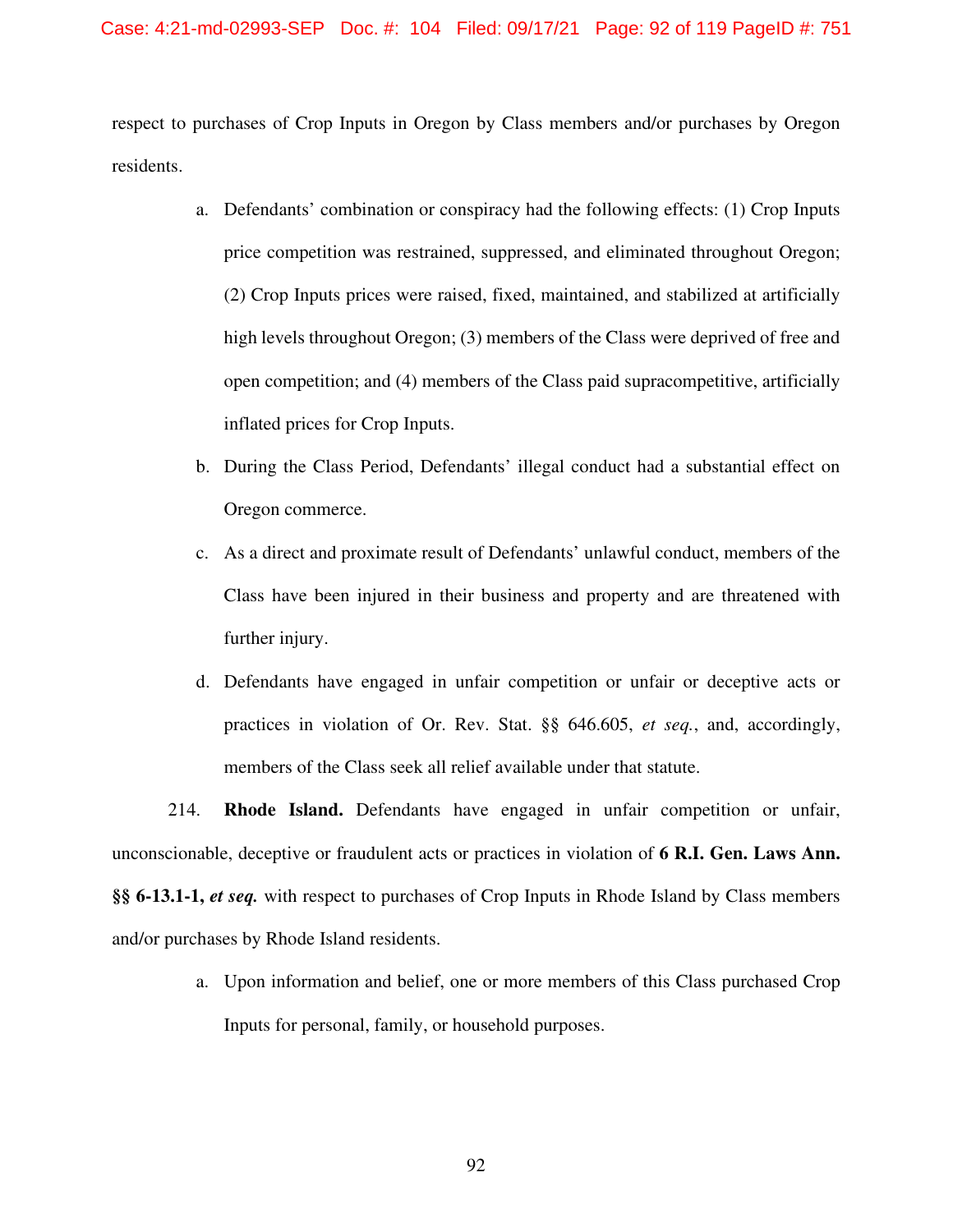- b. Defendants agreed to, and did in fact, act in restraint of trade or commerce in a market that includes Rhode Island, by affecting, fixing, controlling, and/or maintaining, at artificial and non-competitive levels, the prices at which Crop Inputs were sold, distributed, or obtained in Rhode Island.
- c. Defendants deliberately failed to disclose material facts to members of the Class concerning Defendants' unlawful activities and artificially inflated prices for Crop Inputs. Defendants owed a duty to disclose such facts, and considering the relative lack of sophistication of the average, non-business consumer, Defendants breached that duty by their silence. Defendants misrepresented to all consumers during the Class Period that Defendants' Crop Inputs prices were competitive and fair.
- d. Defendants' unlawful conduct had the following effects: (1) Crop Inputs price competition was restrained, suppressed, and eliminated throughout Rhode Island; (2) Crop Inputs prices were raised, fixed, maintained, and stabilized at artificially high levels throughout Rhode Island; (3) members of the Class were deprived of free and open competition; and (4) members of the Class paid supracompetitive, artificially inflated prices for Crop Inputs.
- e. As a direct and proximate result of the Defendants' violations of law, members of the Class suffered an ascertainable loss of money or property as a result of Defendants' use or employment of unconscionable and deceptive commercial practices as set forth above. That loss was caused by Defendants' willful and deceptive conduct, as described herein.
- f. Defendants' deception, including their affirmative misrepresentations and omissions concerning the price of Crop Inputs, likely misled all consumers acting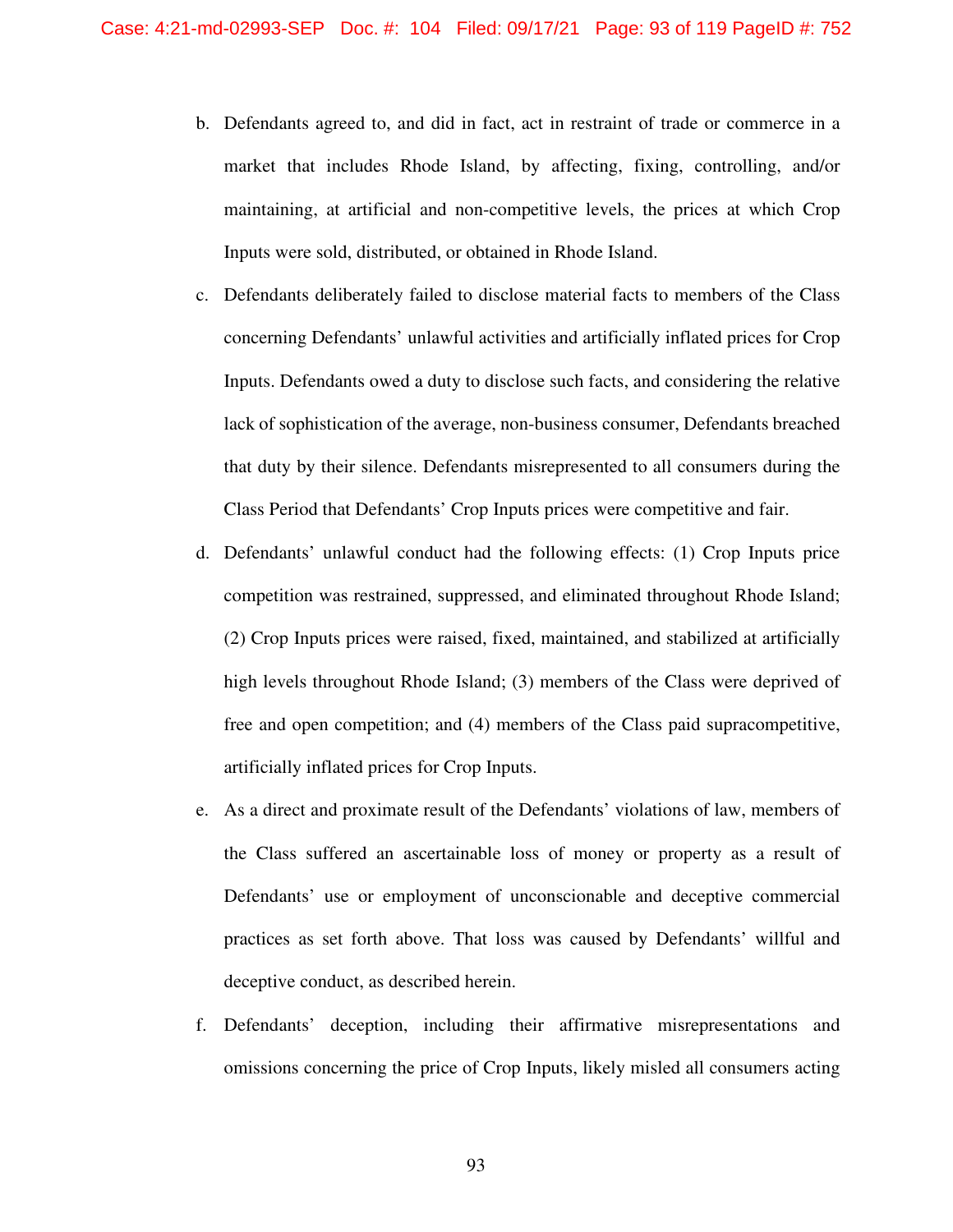reasonably under the circumstances to believe that they were purchasing Crop Inputs at prices set by a free and fair market. Defendants' affirmative misrepresentations and omissions constitute information important to members of the Class as they related to the cost of Crop Inputs they purchased.

g. Defendants have engaged in unfair competition or unfair or deceptive acts or practices in violation of 6 Rhode Island Gen. Laws. Ann. § 6-13.1-1, *et seq.*, and, accordingly, members of the Class seek all relief available under that statute.

215. **South Carolina.** Defendants have engaged in unfair competition or unfair, unconscionable, deceptive or fraudulent acts or practices in violation of **S.C. Code Ann. §§ 39-5- 10,** *et seq.* with respect to purchases of Crop Inputs in South Carolina by Class members and/or purchases by South Carolina residents.

- a. Defendants' combination or conspiracy had the following effects: (1) Crop Inputs price competition was restrained, suppressed, and eliminated throughout South Carolina; (2) Crop Inputs prices were raised, fixed, maintained, and stabilized at artificially high levels throughout South Carolina; (3) members of the Class were deprived of free and open competition; and (4) members of the Class paid supracompetitive, artificially inflated prices for Crop Inputs.
- b. During the Class Period, Defendants' illegal conduct had a substantial effect on South Carolina commerce.
- c. As a direct and proximate result of Defendants' unlawful conduct, members of the Class have been injured in their business and property and are threatened with further injury.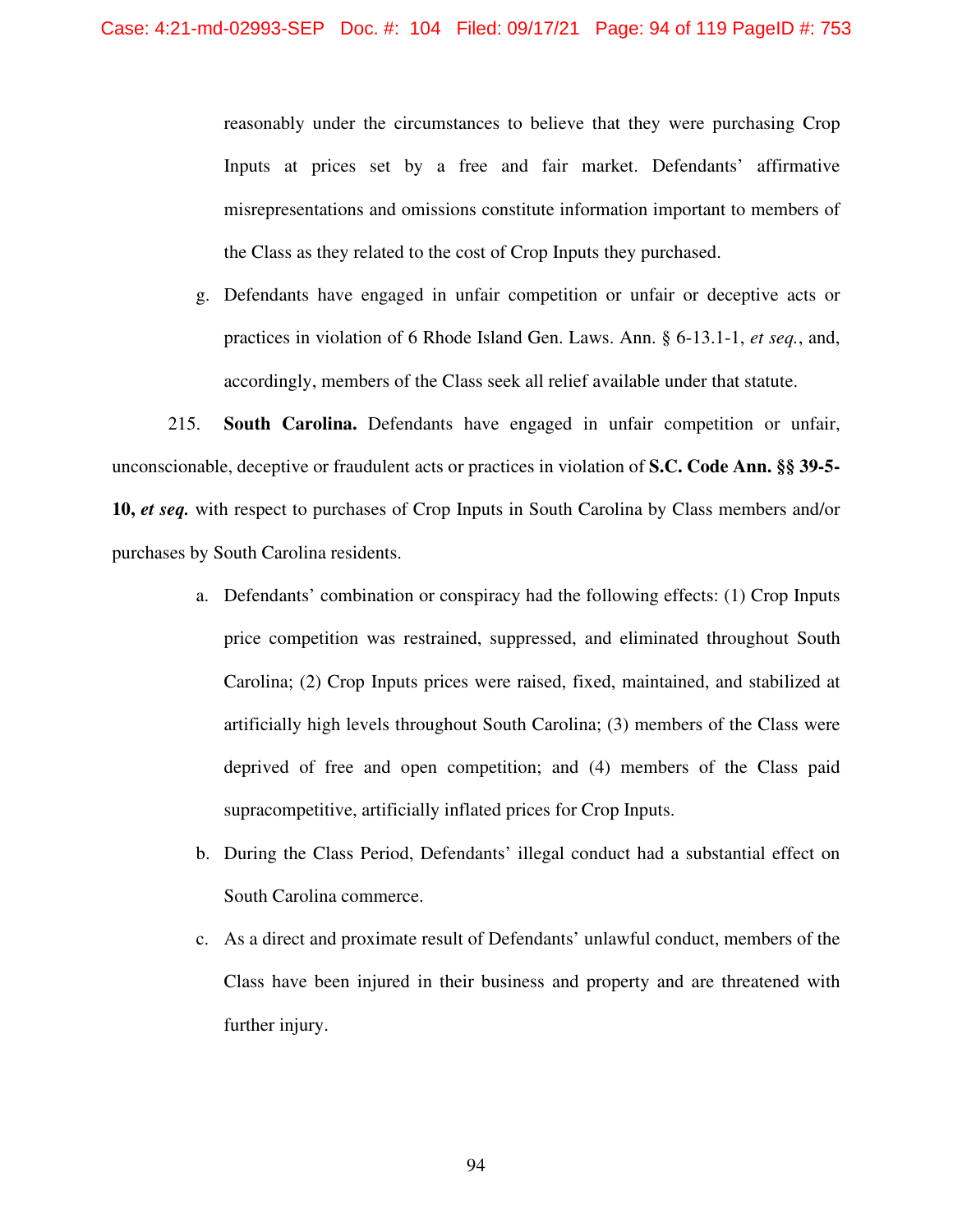d. Defendants have engaged in unfair competition or unfair or deceptive acts or practices in violation of S.C. Code Ann. §§ 39-5-10, *et seq.*, and, accordingly, members of the Class seek all relief available under that statute.

216. **South Dakota.** Defendants have engaged in unfair competition or unfair, unconscionable, deceptive or fraudulent acts or practices in violation of **S.D. Codified Laws § 37- 24-6** with respect to purchases of Crop Inputs in South Dakota by Class members and/or purchases by South Dakota residents.

- a. Defendants' combination or conspiracy had the following effects: (1) Crop Inputs price competition was restrained, suppressed, and eliminated throughout South Dakota; (2) Crop Inputs prices were raised, fixed, maintained, and stabilized at artificially high levels throughout South Dakota; (3) members of the Class were deprived of free and open competition; and (4) members of the Class paid supracompetitive, artificially inflated prices for Crop Inputs.
- b. As described herein, Defendants affirmatively concealed their conspiracy and maintained it through deception.
- c. During the Class Period, Defendants' illegal conduct had a substantial effect on South Dakota commerce.
- d. As a direct and proximate result of Defendants' unlawful conduct, members of the Class have been injured in their business and property and are threatened with further injury.
- e. Defendants have engaged in unfair competition or unfair or deceptive acts or practices in violation of S.D. Codified Laws § 37-24-6, and, accordingly, members of the Class seek all relief available under that statute.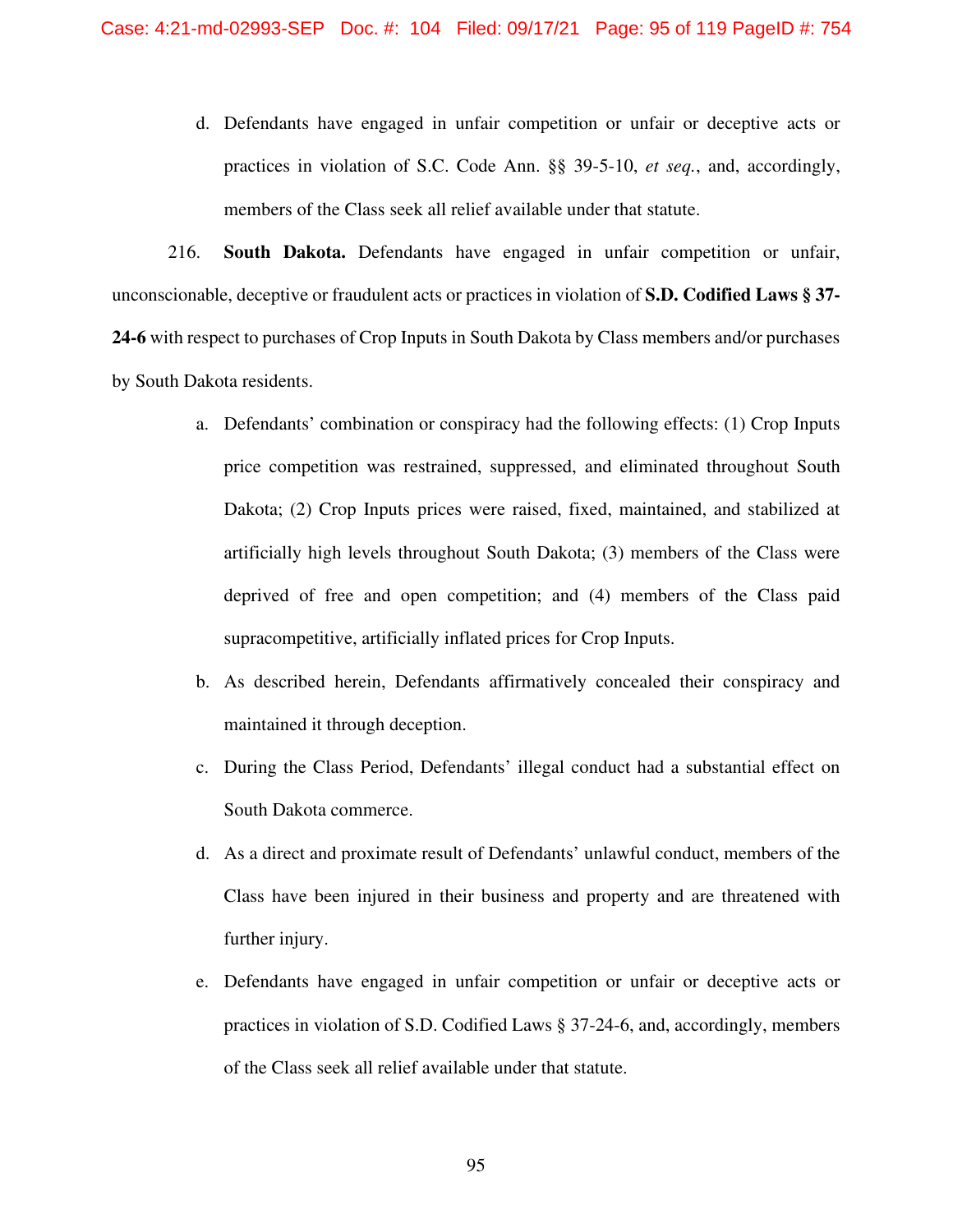217. **Tennessee.** Defendants have engaged in unfair competition or unfair, unconscionable, deceptive or fraudulent acts or practices in violation of **Tenn. Code Ann. §§ 47- 18-101,** *et seq.* with respect to purchases of Crop Inputs in Tennessee by Class members and/or purchases by Tennessee residents.

- a. Defendants' combination or conspiracy had the following effects: (1) Crop Inputs price competition was restrained, suppressed, and eliminated throughout Tennessee; (2) Crop Inputs prices were raised, fixed, maintained, and stabilized at artificially high levels throughout Tennessee; (3) members of the Class were deprived of free and open competition; and (4) members of the Class paid supracompetitive, artificially inflated prices for Crop Inputs.
- b. During the Class Period, Defendants' illegal conduct had a substantial effect on Tennessee commerce.
- c. As a direct and proximate result of Defendants' unlawful conduct, members of the Class have been injured in their business and property and are threatened with further injury.
- d. Defendants have engaged in unfair competition or unfair or deceptive acts or practices in violation of Tenn. Code Ann. §§ 47-18-101, *et seq*, and, accordingly, members of the Class seek all relief available under that statute.

218. **Utah.** Defendants have engaged in unfair competition or unfair, unconscionable, deceptive or fraudulent acts or practices in violation of **Utah Code Ann. §§ 13-11-1,** *et seq.* with respect to purchases of Crop Inputs in Utah by Class members and/or purchases by Utah residents.

> a. Defendants' combination or conspiracy had the following effects: (1) Crop Inputs price competition was restrained, suppressed, and eliminated throughout Utah; (2)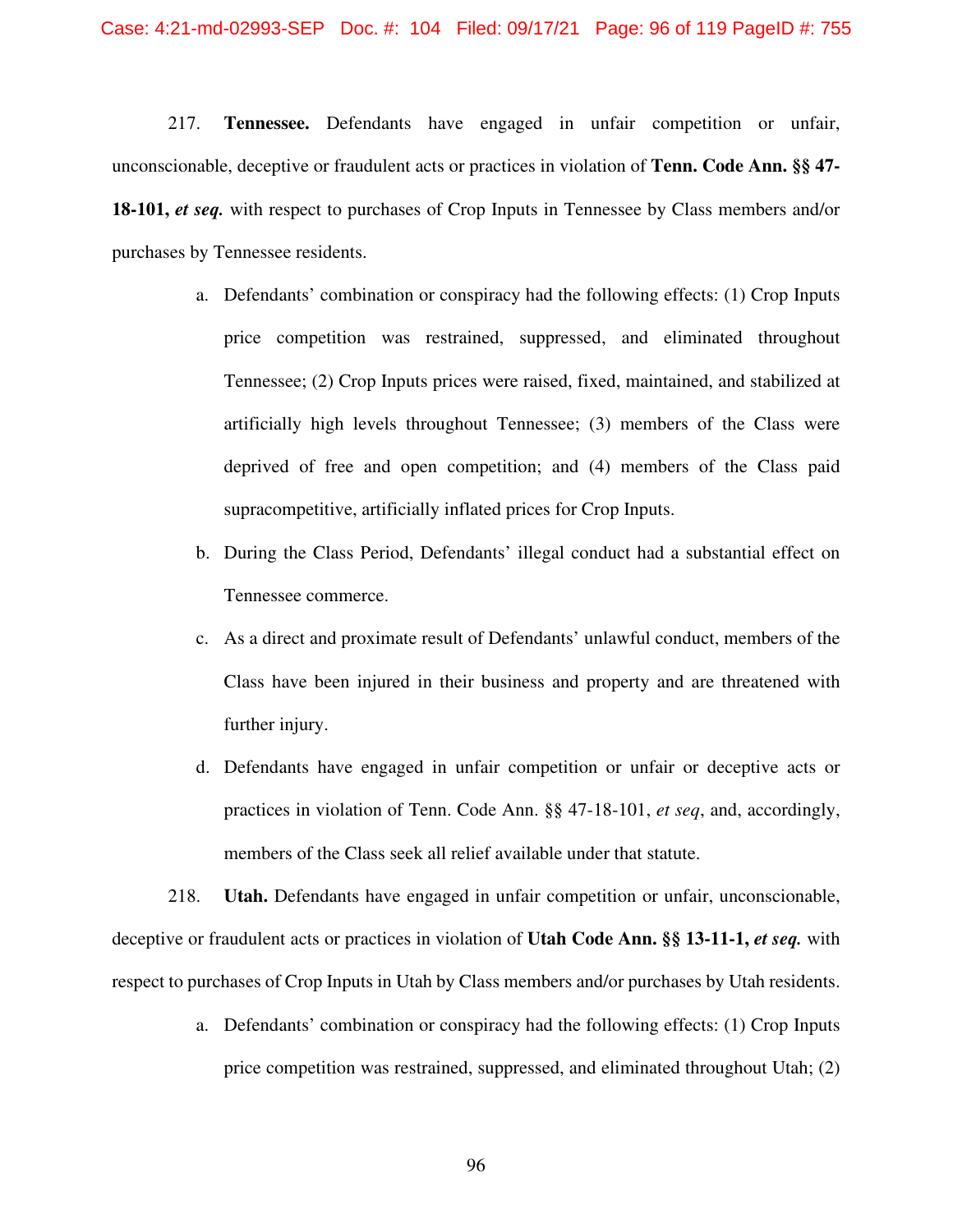Crop Inputs prices were raised, fixed, maintained, and stabilized at artificially high levels throughout Utah; (3) members of the Class were deprived of free and open competition; and (4) members of the Class paid supracompetitive, artificially inflated prices for Crop Inputs.

- b. During the Class Period, Defendants' illegal conduct had a substantial effect on Utah commerce.
- c. As a direct and proximate result of Defendants' unlawful conduct, members of the Class have been injured in their business and property and are threatened with further injury.
- d. Defendants have engaged in unfair competition or unfair or deceptive acts or practices in violation of Utah Code Ann. §§ 13-11-1, *et seq.*, and, accordingly, members of the Class seek all relief available under that statute.

219. **Virginia.** Defendants have engaged in unfair competition or unfair, unconscionable, deceptive or fraudulent acts or practices in violation of **Va. Code Ann. §§ 59.1- 196,** *et seq.* with respect to purchases of Crop Inputs in Virginia by Class members and/or purchases by Virginia residents.

> a. Defendants' combination or conspiracy had the following effects: (1) Crop Inputs price competition was restrained, suppressed, and eliminated throughout Virginia; (2) Crop Inputs prices were raised, fixed, maintained, and stabilized at artificially high levels throughout Virginia; (3) members of the Class were deprived of free and open competition; and (4) members of the Class paid supracompetitive, artificially inflated prices for Crop Inputs.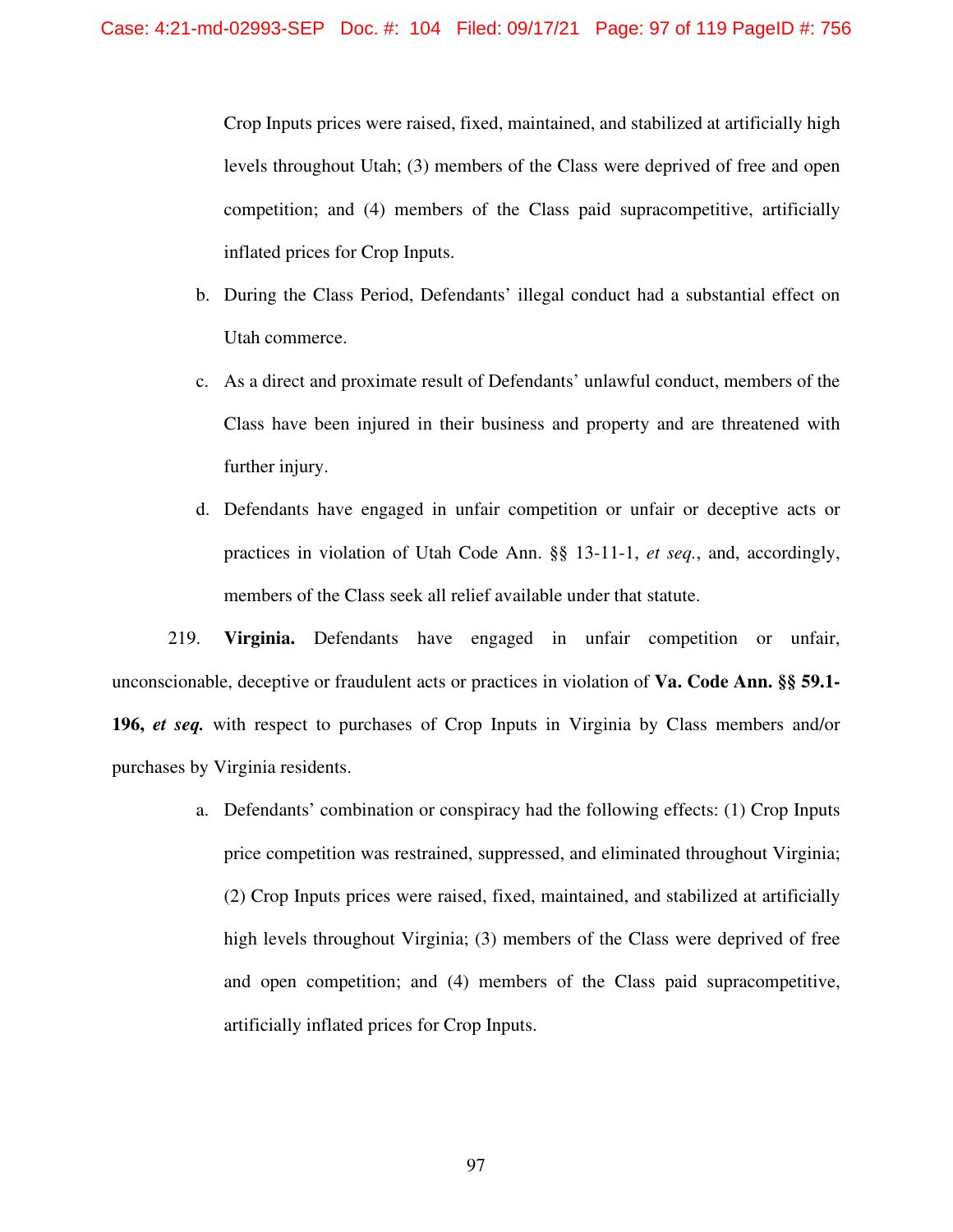- b. During the Class Period, Defendants' illegal conduct had a substantial effect on Virginia commerce.
- c. As a direct and proximate result of Defendants' unlawful conduct, members of the Class have been injured in their business and property and are threatened with further injury.
- d. Defendants have engaged in unfair competition or unfair or deceptive acts or practices in violation of Va. Code Ann. §§ 59.1-196, *et seq*, and, accordingly, members of the Class seek all relief available under that statute.

220. **Vermont.** Defendants have engaged in unfair competition or unfair, unconscionable, deceptive or fraudulent acts or practices in violation of **Vt. Stat. Ann. tit. 9, §§ 2453,** *et seq.* with respect to purchases of Crop Inputs in Vermont by Class members and/or purchases by Vermont residents.

- a. Defendants agreed to, and did in fact, act in restraint of trade or commerce in a market that includes Vermont by affecting, fixing, controlling, and/or maintaining, at artificial and non-competitive levels, the prices at which Crop Inputs were sold, distributed, or obtained in Vermont.
- b. Defendants deliberately failed to disclose material facts to members of the Class concerning their unlawful activities and artificially inflated prices for Crop Inputs. Defendants owed a duty to disclose such facts, and considering the relative lack of sophistication of the average, non-business purchaser, Defendants breached that duty by their silence. Defendants misrepresented to all purchasers during the Class Period that their Crop Inputs prices were competitive and fair.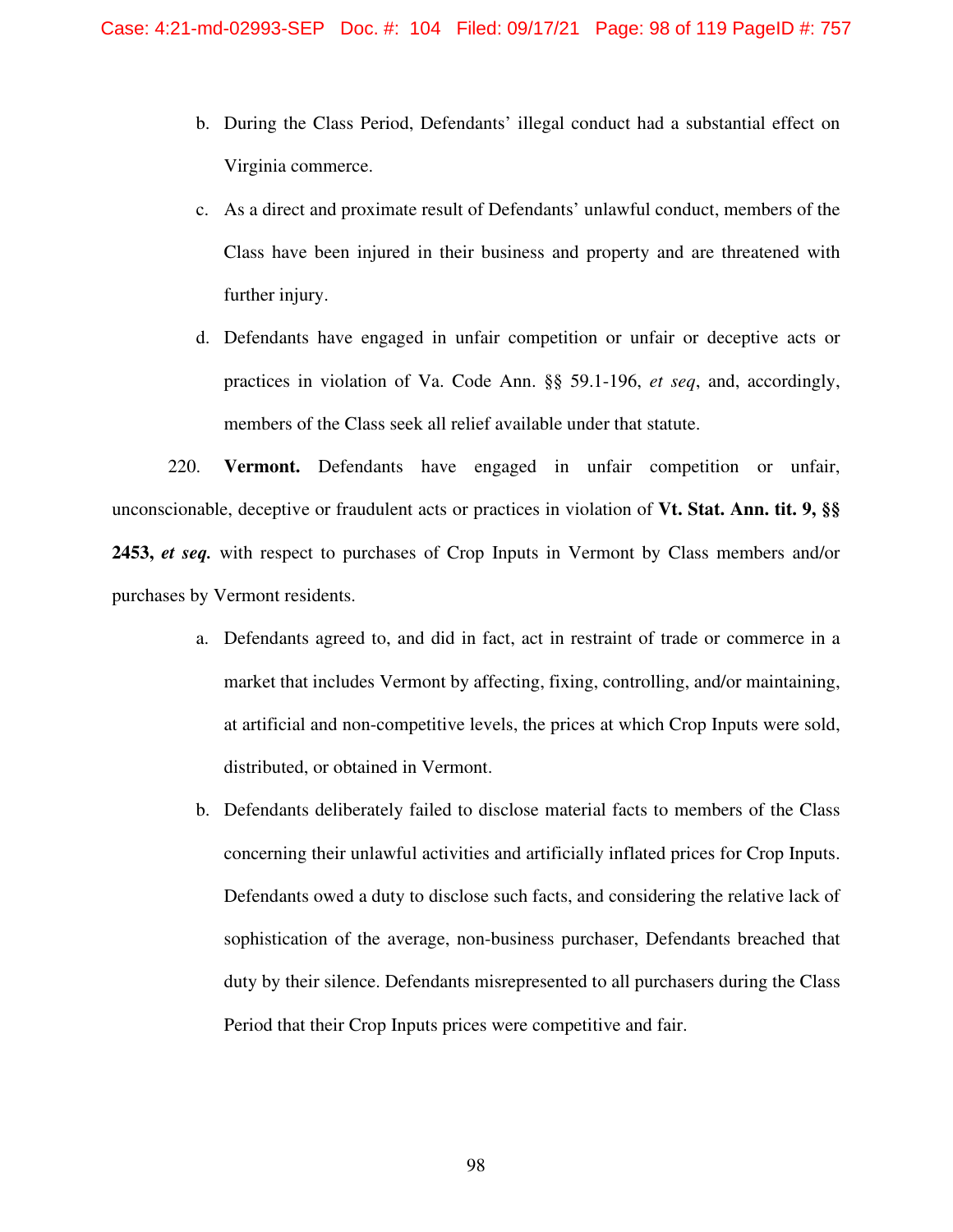- c. Defendants' unlawful conduct had the following effects: (1) Crop Inputs price competition was restrained, suppressed, and eliminated throughout Vermont; (2) Crop Inputs prices were raised, fixed, maintained, and stabilized at artificially high levels throughout Vermont; (3) members of the Class were deprived of free and open competition; and (4) members of the Class paid supracompetitive, artificially inflated prices for Crop Inputs.
- d. As a direct and proximate result of Defendants' violations of law, members of the Class suffered an ascertainable loss of money or property as a result of Defendants' use or employment of unconscionable and deceptive commercial practices as set forth above. That loss was caused by the Defendants' willful and deceptive conduct, as described herein.
- e. Defendants' deception, including their omissions concerning the price of Crop Inputs, likely misled all purchasers acting reasonably under the circumstances to believe that they were purchasing Crop Inputs at prices born by a free and fair market. Defendants' misleading conduct and unconscionable activities constitutes unfair competition or unfair or deceptive acts or practices in violation of Vt. Stat. Ann. tit. 9, §§ 2451, *et seq.*, and, accordingly, members of the Class seek all relief available under that statute.

221. **West Virginia.** Defendants have engaged in unfair competition or unfair, unconscionable, deceptive or fraudulent acts or practices in violation of **W. Va. Code §§ 46A-6- 101,** *et seq.* with respect to purchases of Crop Inputs in West Virginia by Class members and/or purchases by West Virginia residents.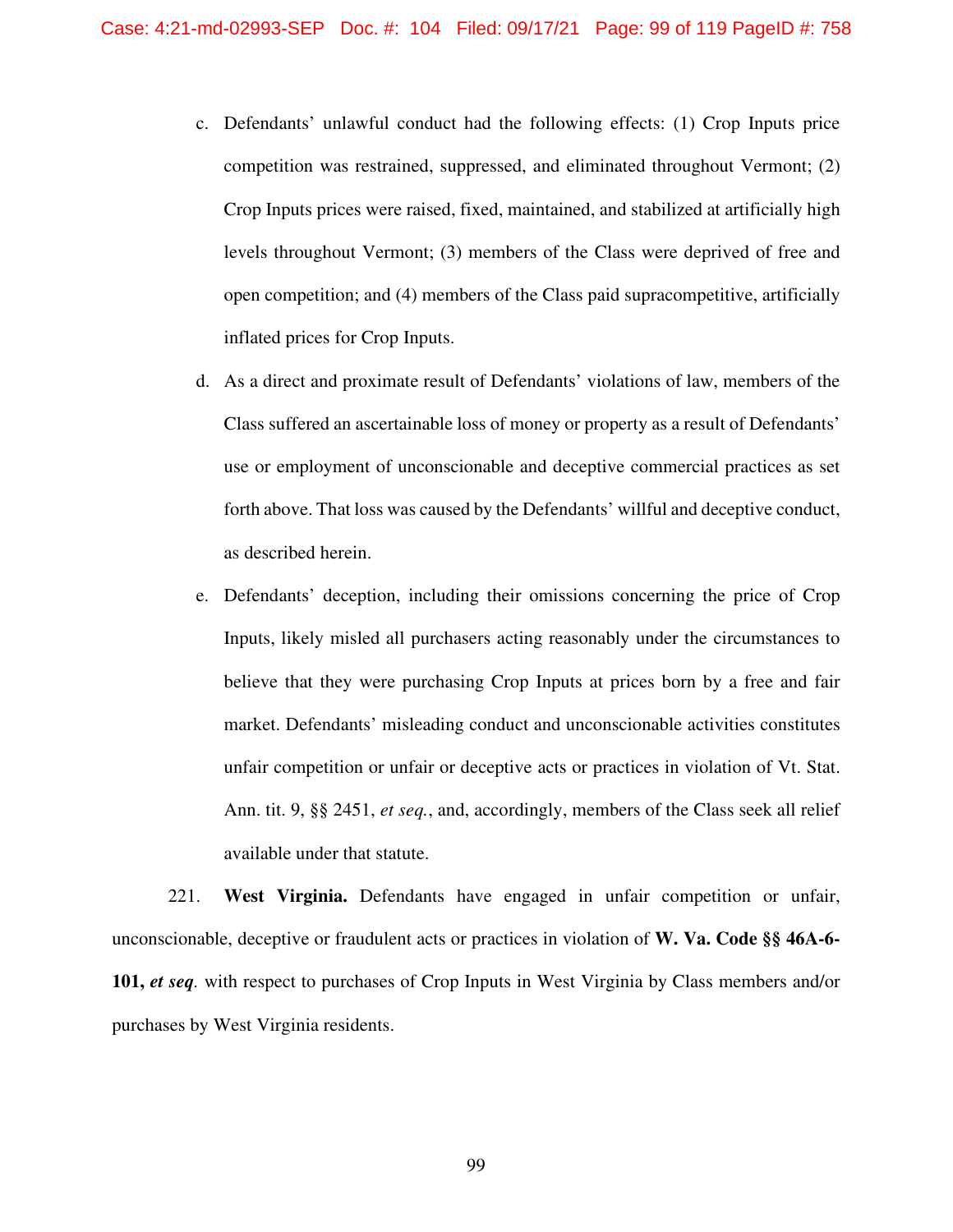- a. Defendants' combination or conspiracy had the following effects: (1) Crop Inputs price competition was restrained, suppressed, and eliminated throughout West Virginia; (2) Crop Inputs prices were raised, fixed, maintained, and stabilized at artificially high levels throughout West Virginia; (3) members of the Class were deprived of free and open competition; and (4) members of the Class paid supracompetitive, artificially inflated prices for Crop Inputs.
- b. During the Class Period, Defendants' illegal conduct had a substantial effect on West Virginia commerce.
- c. As a direct and proximate result of Defendants' unlawful conduct, members of the Class have been injured in their business and property and are threatened with further injury.
- d. Defendants have engaged in unfair competition or unfair or deceptive acts or practices in violation of W. Va. Code §§ 46A-6-101, *et seq.* and, accordingly, members of the Class seek all relief available under that statute.

222. Plaintiffs and members of the Class have been injured in their business and property by reason of Defendants' anticompetitive, unfair, unconscionable, and/or deceptive conduct. Their injury consists of paying higher prices for Crop Inputs than they would have paid in the absence of these violations. This injury is of the type the state consumer protection statutes were designed to prevent and directly results from Defendants' unlawful conduct.

223. On behalf of themselves and the Class, Plaintiffs seek all appropriate relief provided for under the foregoing statutes.

## **COUNT IV**

# **Unjust Enrichment On Behalf of the Indirect Purchaser and State Law Damages Sub-Class**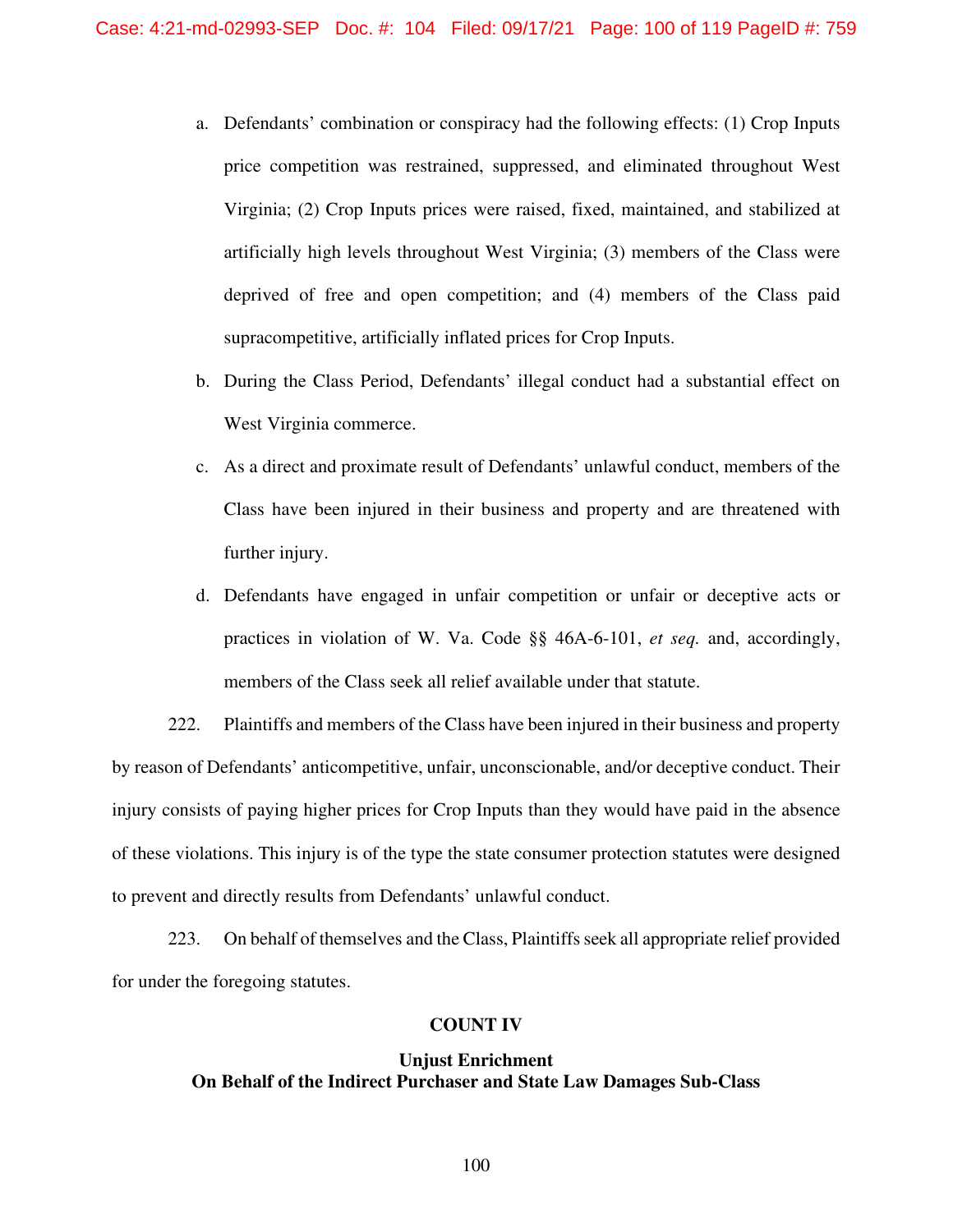224. Plaintiffs incorporate and reallege every allegation in the preceding paragraphs, as though fully set forth herein.

225. As to this count, "the Class" refers to the Indirect Purchaser and State Law Damages Sub-Class.

226. As a result of their unlawful conduct described above, Defendants have and will continue to be unjustly enriched. Defendants have been unjustly enriched by the receipt of, at a minimum, unlawfully inflated prices and unlawful profits on sales of Crop Inputs.

227. Under common law principles of unjust enrichment, Defendants should not be permitted to retain the benefits conferred on them by overpayments by Plaintiffs and members of the classes in the following states: Arizona, California, District of Columbia, Florida, Hawaii, Illinois, Iowa, Kansas, Maine, Massachusetts, Michigan, Minnesota, Mississippi, Missouri, Montana, Nebraska, Nevada, New Hampshire, New Mexico, North Carolina, Oregon, Rhode Island, South Carolina, South Dakota, Tennessee, Utah, West Virginia, and Wisconsin.

## **COUNT V Violations of The Racketeer Influenced and Corrupt Organizations Act under 18 U.S.C. § 1962(c), (d) On Behalf of the Nationwide Class**

228. Plaintiffs incorporate and reallege every allegation in the preceding paragraphs, as though fully set forth herein.

229. As to this count, "the Class" refers to the Nationwide Class.

230. At all relevant times, Defendants have been "persons" under 18 U.S.C. § 1961(3).

231. Section 1962(c) makes it "unlawful for any person employed by or associated with any enterprise engaged in, or the activities of which affect, interstate or foreign commerce, to conduct or participate, directly or indirectly, in the conduct of such enterprise's affairs through a pattern of racketeering activity." 18 U.S.C. § 1962(c).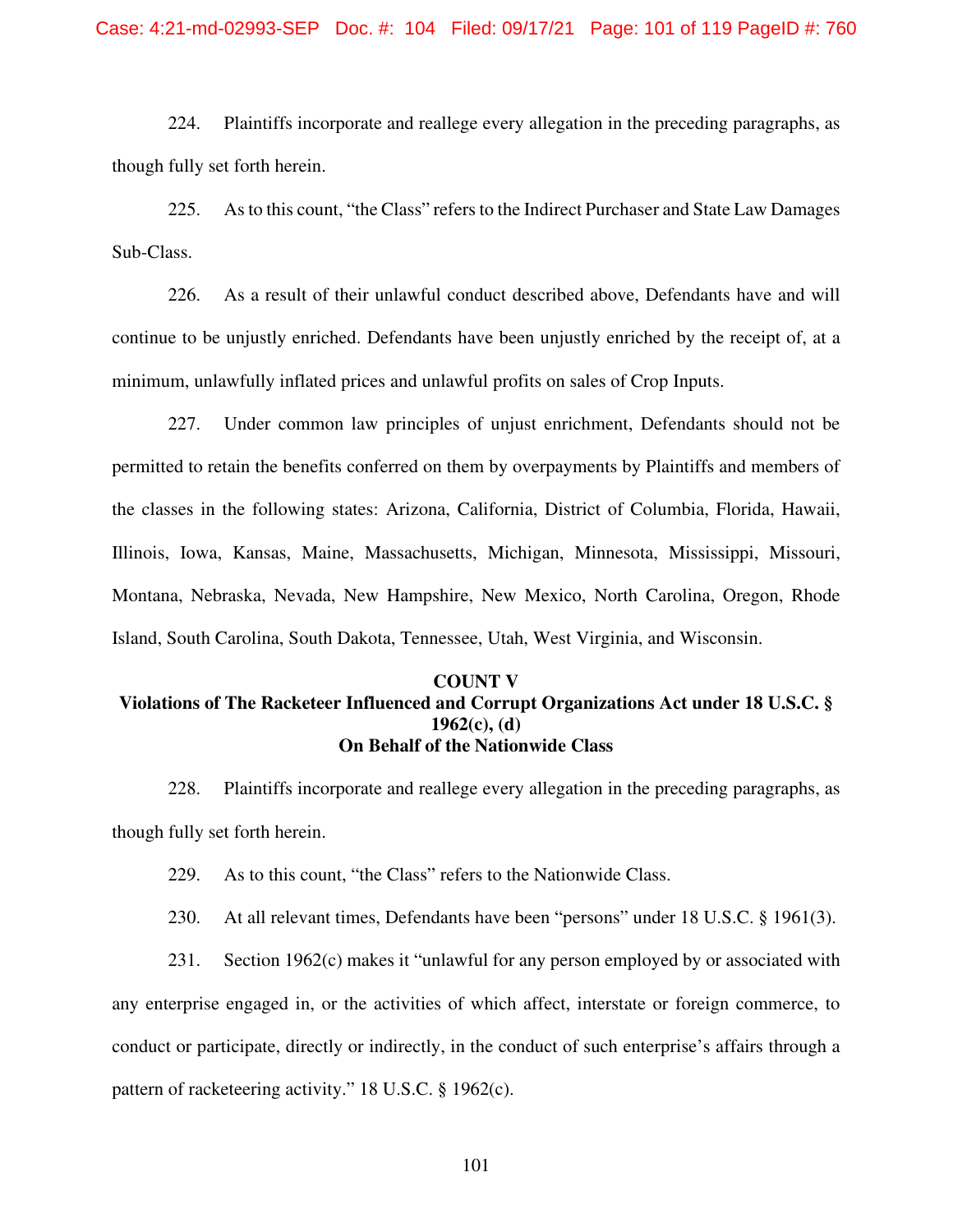232. Section 1962(d) makes it unlawful for "any person to conspire to violate," among other provisions, Section 1962(c). See 18 U.S.C. § 1962(d).

233. From at least 2016 to the present, Defendants have worked to manipulate the Crop Input market by blocking access by FBN and other ecommerce Crop Inputs sales platforms to Crop Inputs by working together as an association-in-fact enterprise. These entities all participated directly or indirectly in a scheme to block electronic platforms from access to Crop Inputs by agreeing not to sell products to these platforms, including FBN, and misrepresenting the reasons for that decision (the "Crop Input Market Manipulation Enterprise"). Through the Crop Inputs Market Manipulation Enterprise, Defendants obtained illegal profits.

234. As a direct and proximate result of their fraudulent scheme and common course of conduct, Defendants have illegally extracted billions of dollars from Plaintiffs and the Class. As explained in detail below, Defendants' years-long misconduct violated RICO Sections § 1962(c) and (d).

235. At all relevant times, Defendants operated as an association-in-fact enterprise, which was formed for the purpose of engaging in a fraudulent scheme to block electronic platforms from access to Crop Inputs by agreeing not to sell products to these platforms, including FBN, and misrepresenting the reasons for that decision.

236. Each Defendant operated or managed the affairs of an enterprise, the Crop Inputs Market Manipulation Enterprise, through a pattern of racketeering activity in violation of 18 U.S.C. § 1962(c).

## **A. Essential Purpose of the Enterprise Was the Scheme to Defraud.**

237. At all relevant times, the Crop Inputs Market Manipulation Enterprise: (a) had an existence separate and distinct from each of the Defendants; (b) was separate and distinct from the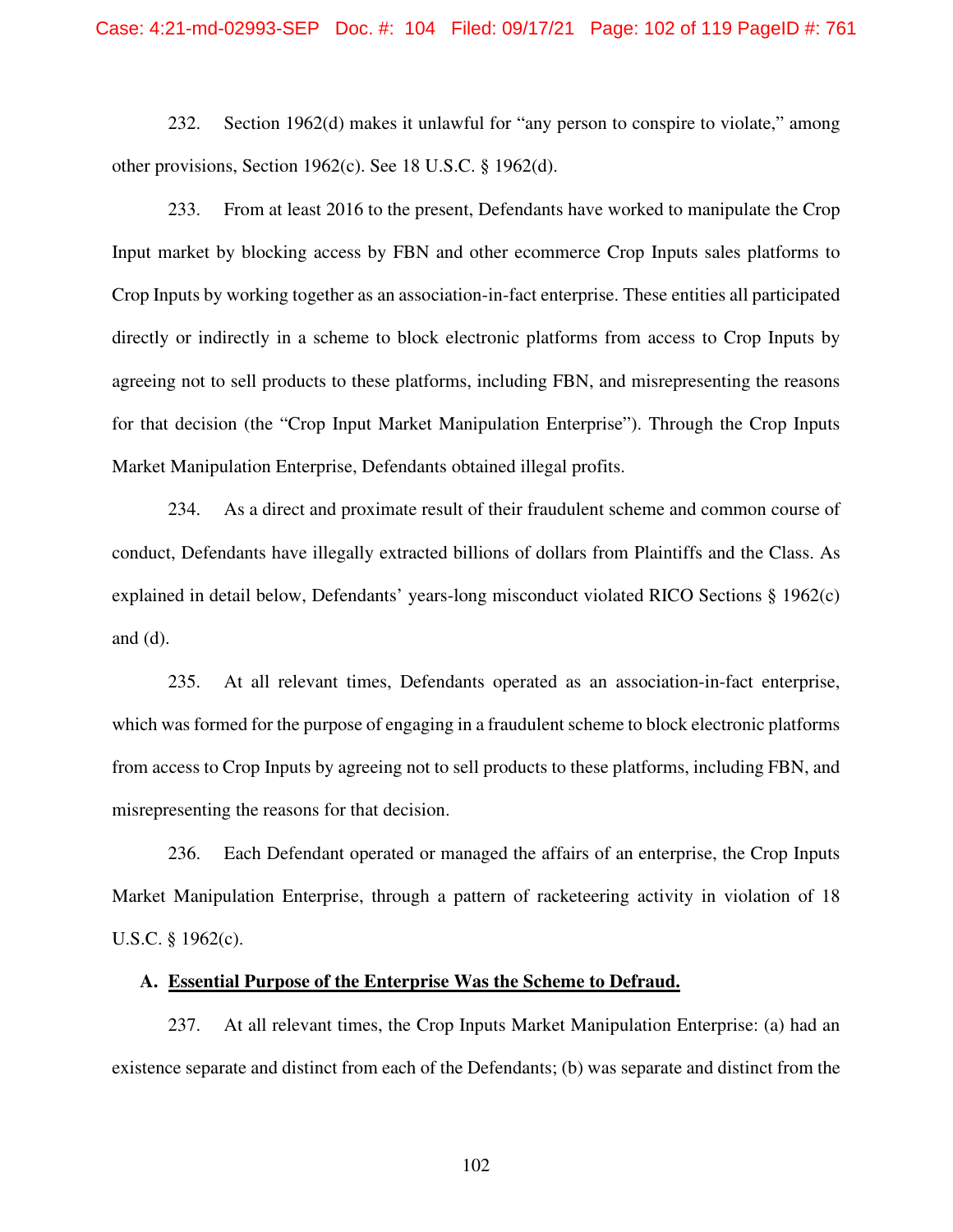pattern of racketeering in which Defendants engaged; and (c) was an ongoing and continuing organization consisting of legal entities, including the Manufacturer Defendants, the Wholesaler Defendants, the Retailer Defendants, and other entities and individuals associated for the common purpose of blocking electronic platforms, including FBN, from access to Crop Inputs by agreeing not to sell products to them and misrepresenting the reasons for that decision.

238. Defendants dominate all levels of the Crop Inputs market. Through a coordinated enterprise in which they all participated, either directly or indirectly, Defendants have established a secretive supply-chain process using authorized licenses, commissions, rebates, and incentives to keep Crop Input prices inflated at supra-competitive levels and deny farmers access to relevant market information. This opaque Crop Input market prevents farmers from comparison shopping, making better-informed purchasing decisions, and discovering deceptive seed relabeling practices. Defendants also seek to control and capitalize on farmers' data through the development of farm management platforms.

239. Defendants had a strong motive to conspire to preserve their opaque market structure. If electronic platforms publicly published price lists for specific Crop Inputs, then the Manufacturer, Wholesaler, and Retailer Defendants could no longer keep prices confidential and charge inflated prices for identical Crop Inputs and/or maintain price opacity through seed relabeling and bundling.

240. The Retailer Defendants and the Wholesaler Defendants knew that to retain their market positions and maintain their profit margins, they had to exclude electronic platforms from the market, so they conspired to cut off the platforms' product supply. Because the Manufacturer Defendants rely on the Retailer and Wholesaler Defendants to recommend and sell the Manufacturer Defendants' products to farmers, the Retailer and Wholesaler Defendants had to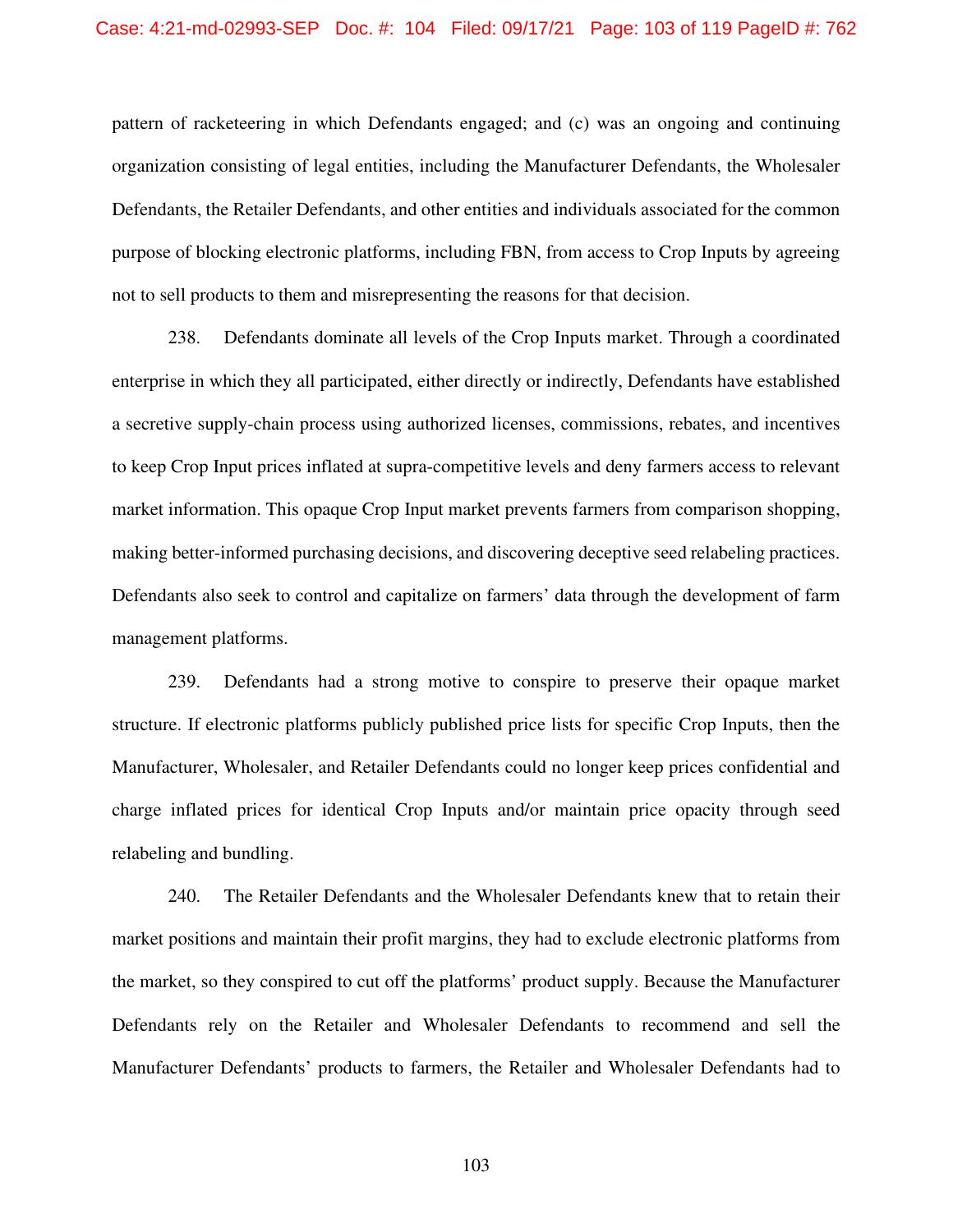### Case: 4:21-md-02993-SEP Doc. #: 104 Filed: 09/17/21 Page: 104 of 119 PageID #: 763

convince the Manufacturer Defendants to agree not to supply FBN and other platforms to make the boycott effective.

241. Each member of the Crop Inputs Market Manipulation Enterprise shared in the financial windfall generated by the enterprise, and each member shared in the common purpose of forcing farmers to purchase Crop Inputs at supra-competitive prices.

242. FBN threatened the Defendants' dominant market position and control over Crop Inputs pricing. As a result, rather than compete fairly with FBN, Defendants conspired to block its access to Crop Inputs by engaging in a group boycott. For instance, the Manufacturer, Wholesaler, and Retailer Defendants repeatedly blocked FBN's access to Crop Inputs by agreeing among themselves not to sell products to FBN.

243. Given the structure of the Crop Inputs industry with the necessary relationships between manufacturers, wholesalers, and retailers, an effective boycott of electronic platforms would not have been feasible absent coordination and cooperation among Defendants. Absent an agreement among themselves, Defendants' actions were against their independent economic selfinterests.

244. The Crop Inputs Market Manipulation Enterprise engaged in, and its activities affected interstate and foreign commerce, because it involved commercial activities across state and national boundaries, such as the marketing, promotion, advertisement and sale or lease of the Crop Inputs throughout the country, and the receipt of monies from the sale of the same.

245. Within the Crop Inputs Market Manipulation Enterprise, there was a common communication network by which co-conspirators shared information using the interstate mails and wires on a regular basis.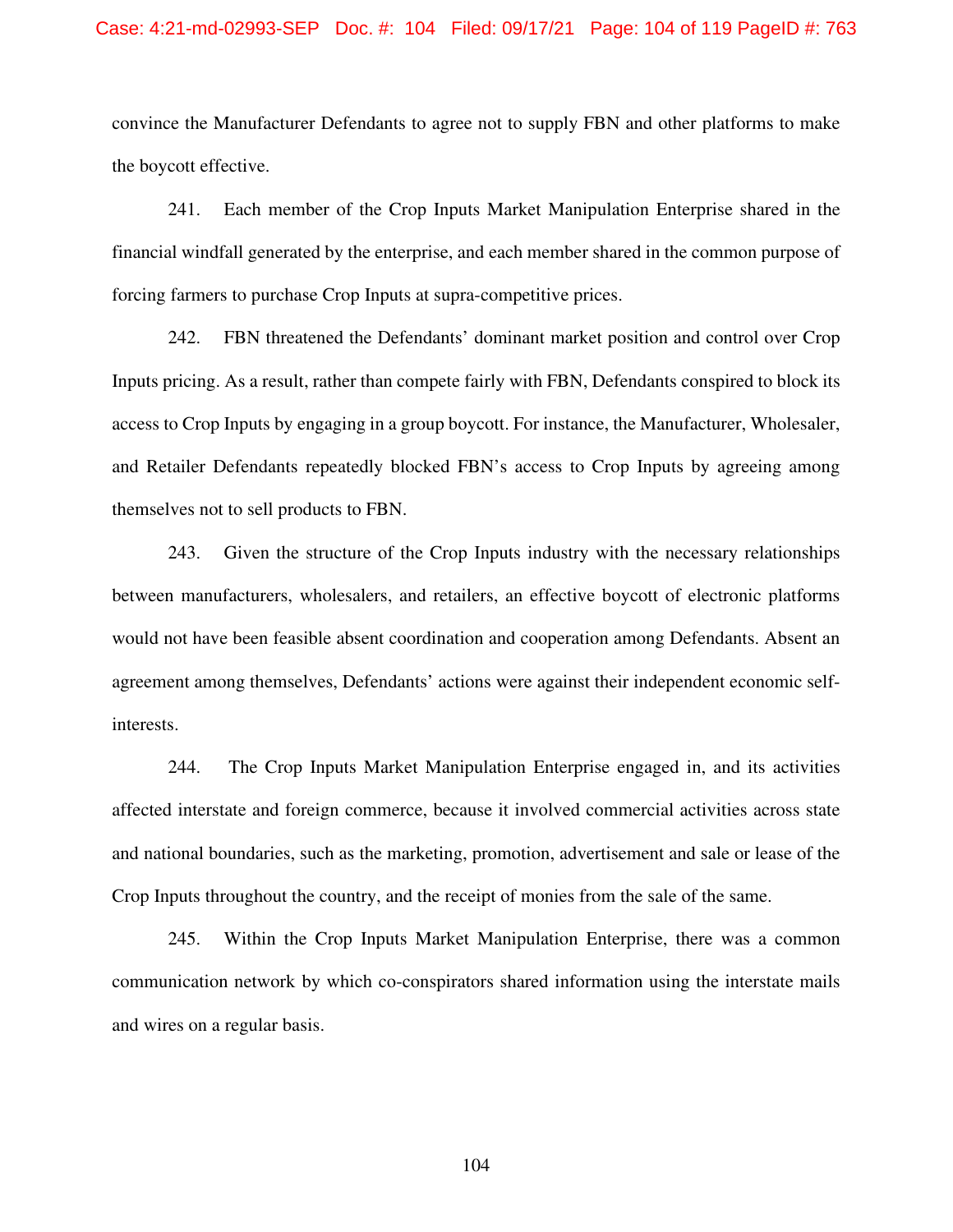246. Each member of the Crop Inputs Market Manipulation Enterprise had a systematic linkage to the others through corporate ties, contractual relationships, financial ties, and continuing coordination of activities.

247. Through the Crop Inputs Market Manipulation Enterprise, Defendants functioned as a continuing unit with the common purpose of furthering the illegal scheme and their common purposes of blocking electronic platforms, including FBN, from accessing Crop Inputs by agreeing not to sell products to these platforms and misrepresenting the reasons for that decision.

248. The ordinary business of Defendants is to engage in the manufacture, distribution, and sale of Crop Inputs. It is not part of their routine business to engage in acts of mail and wire fraud to block farmer access to alternative market participants and misrepresent the reasons for these decisions.

249. While Defendants participated in, and are members of, the enterprise, they have a separate existence from the enterprise, including distinct legal statuses, different offices and roles, bank accounts, officers, directors, employees, individual personhood, reporting requirements, and financial statements.

250. Defendants directed and controlled the ongoing organization necessary to implement the scheme at meetings and through communications of which Plaintiffs cannot fully know at present, because such information lies in the exclusive control of Defendants.

251. This enterprise has continued for over four years (since at least as early as 2016), and the enterprise (and pattern of racketeering) are ongoing and open-ended.

# **B. The Participation of Defendants in the Crop Inputs Market Manipulation Enterprise.**

252. Upon information and belief, Defendants are, and have been, in regular and constant communication regarding the Crop Inputs market.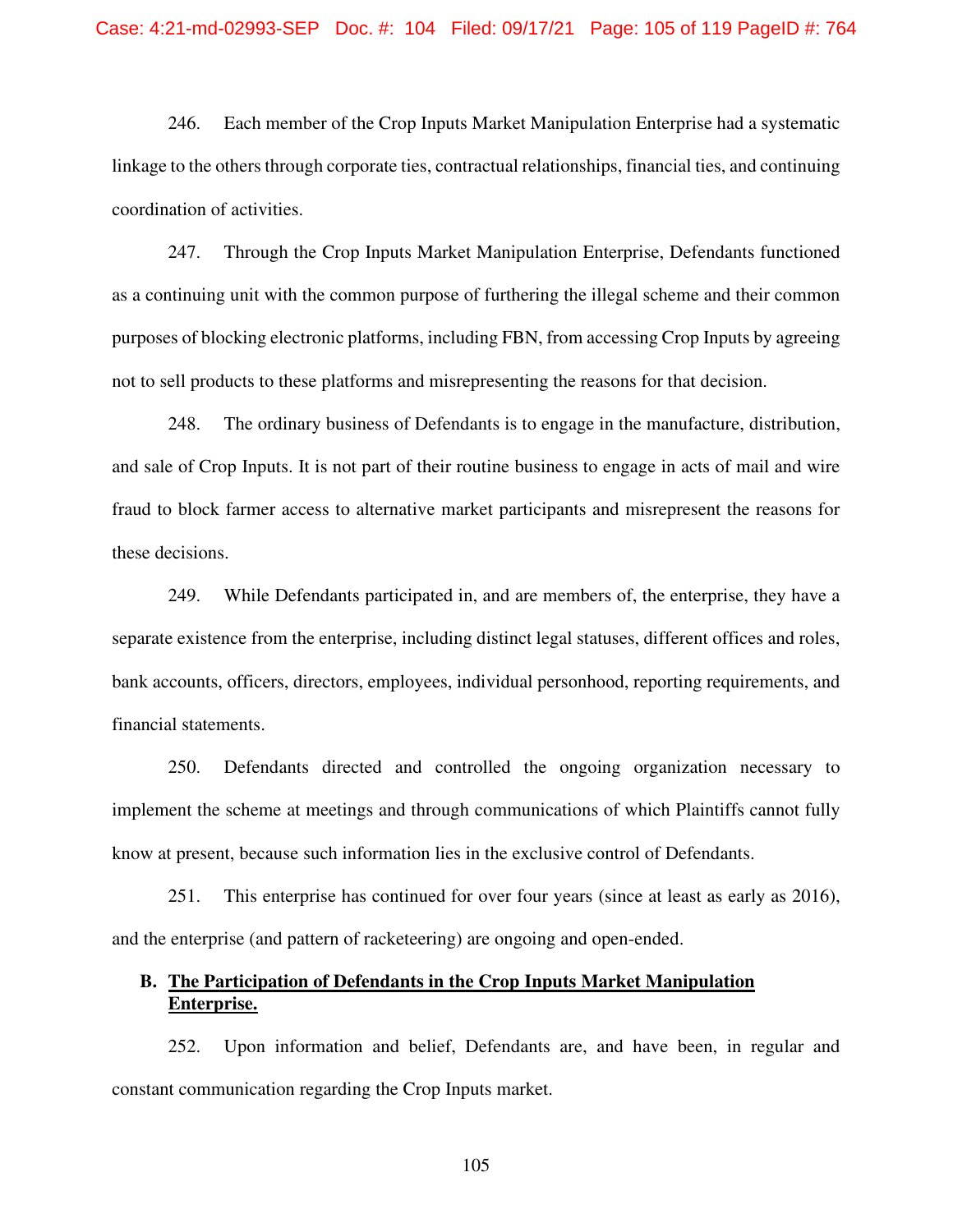### Case: 4:21-md-02993-SEP Doc. #: 104 Filed: 09/17/21 Page: 106 of 119 PageID #: 765

253. Upon information and belief, Defendants were all deeply involved in the Crop Inputs Market Manipulation Enterprise.

254. The Crop Inputs Market Manipulation Enterprise depended upon Defendants working together in shared concert to block new electronic platforms from accessing Crop Inputs and thus trapping farmers into higher-priced purchases in the inefficient and opaque Crop Inputs market. None of the Defendants could have individually pulled off this scheme to defraud. Given the structure of the Crop Inputs industry with the necessary relationships between the manufacturers, wholesalers, and retailers, an effective boycott of new electronic platforms would not have been feasible or possible absent coordination and cooperation among Defendants. The scheme was strengthened by the fact that these major industry players used their prestige and logos to mislead others into believing their misrepresentations about FBN's business model and their decision not to sell to FBN were legitimate.

255. Defendants have multiple networks for inter-firm communications to form and maintain the Crop Market Manipulation Enterprise through trade association participation and to use their trade industry associations to push their false narratives about FBN and Defendants' refusal to sell to FBN.

256. One major coordination hub is CropLife America, a trade association that comprises major Crop Inputs manufacturers, wholesalers, and retailers. CropLife's Board of Directors is chaired by an executive from one of the Manufacturer Defendants—currently BASF's Paul Rea and previously Corteva's Suzanne Wasson. For the 2016 to 2019 term, CropLife's Board of Directors also included executives from Defendants Bayer, Growmark, Tenkoz, and Simplot. The Board of Directors exclusively comprises representatives from large Crop Inputs manufacturers, distributors, and retailers, making it an ideal vehicle for collusion.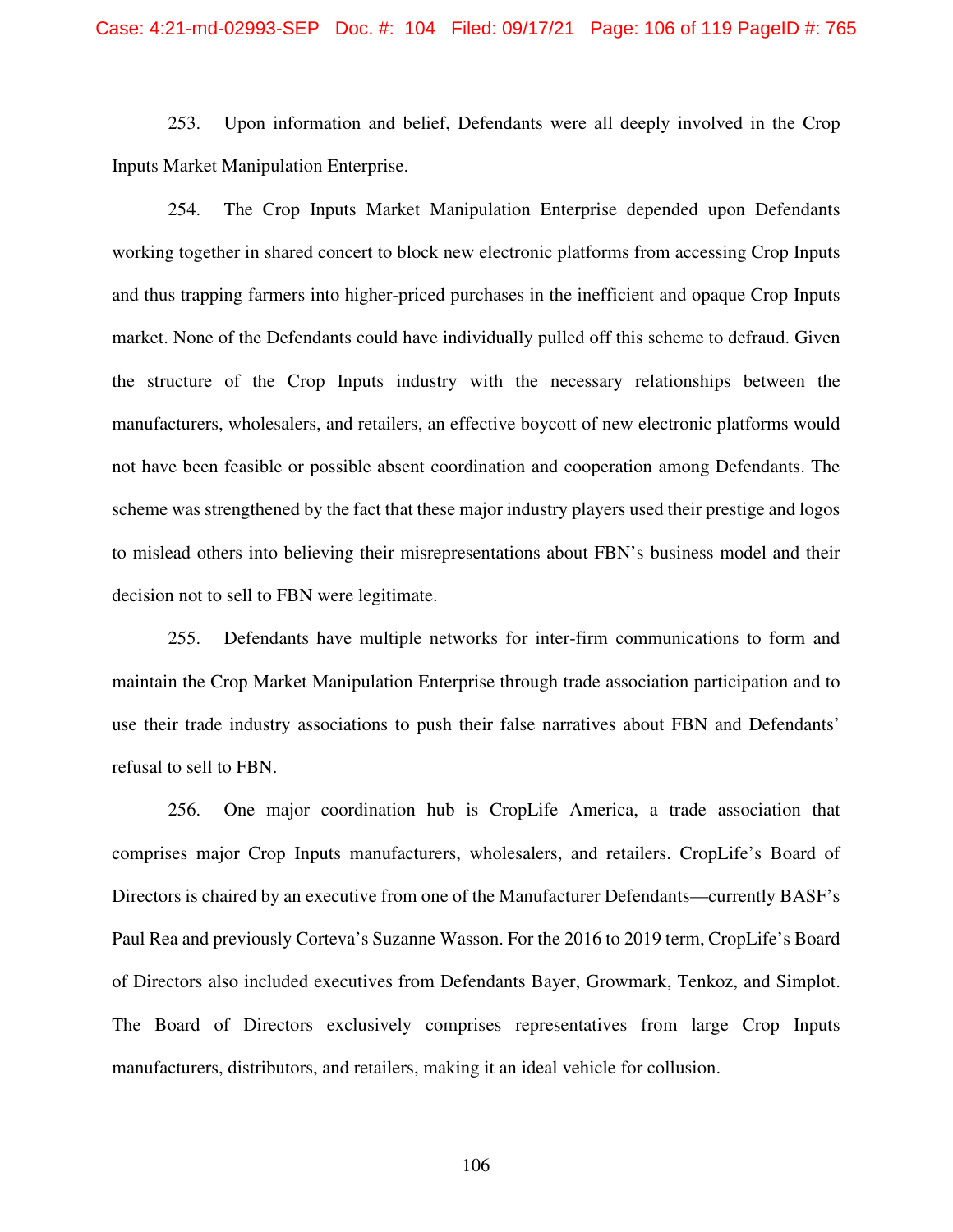257. The CEO of CropLife America, Chris Novak, has also echoed and amplified the fearmongering of its Defendant members. To the press, Novak has stated that it is "beginning to hear stories and we're looking for data on counterfeit ag products sold online. It's a major concern that speaks to farmer loss, quality control and lost sales for the industry." However, Novak does not substantiate the "stories" of any concerns with FBN.

258. The Agricultural Retailers Association ("ARA") hosts an annual in-person industry conference every year, which is attended by representatives from all major Crop Inputs retailers, as well as representatives from each Defendant. These industry conferences provide ample opportunity for Defendants to not only agree among themselves how to block electronic platforms from emerging, but also to coordinate with the other levels of the distribution chain. In fact, as noted above, the threat posed by FBN was the primary discussion topic at the PACE Advisory Council's 2017 annual meeting.

259. The coordination through the Crop Inputs Market Manipulation Enterprise to block sales to FBN by Defendants was also not the first time Defendants had worked together to stop similar competition. Prior to 2016, manufacturers and the distribution channel partners recognized the threat from transparent, electronic platforms and worked together to block the threat when XSAg.com entered the market. Similarly, in 2018, Defendants continued to work together through the Crop Input Market Manipulation Enterprise to counter an additional threat: FBN's entrance into the Canadian market. While many Defendants had initially agreed to continue their supply of FBN's Canadian retailer, a coordinated campaign through the Crop Input Market Manipulation Enterprise kicked in including through communications over the wires. The boycott was swift and covered the vast majority of the Crop Input market.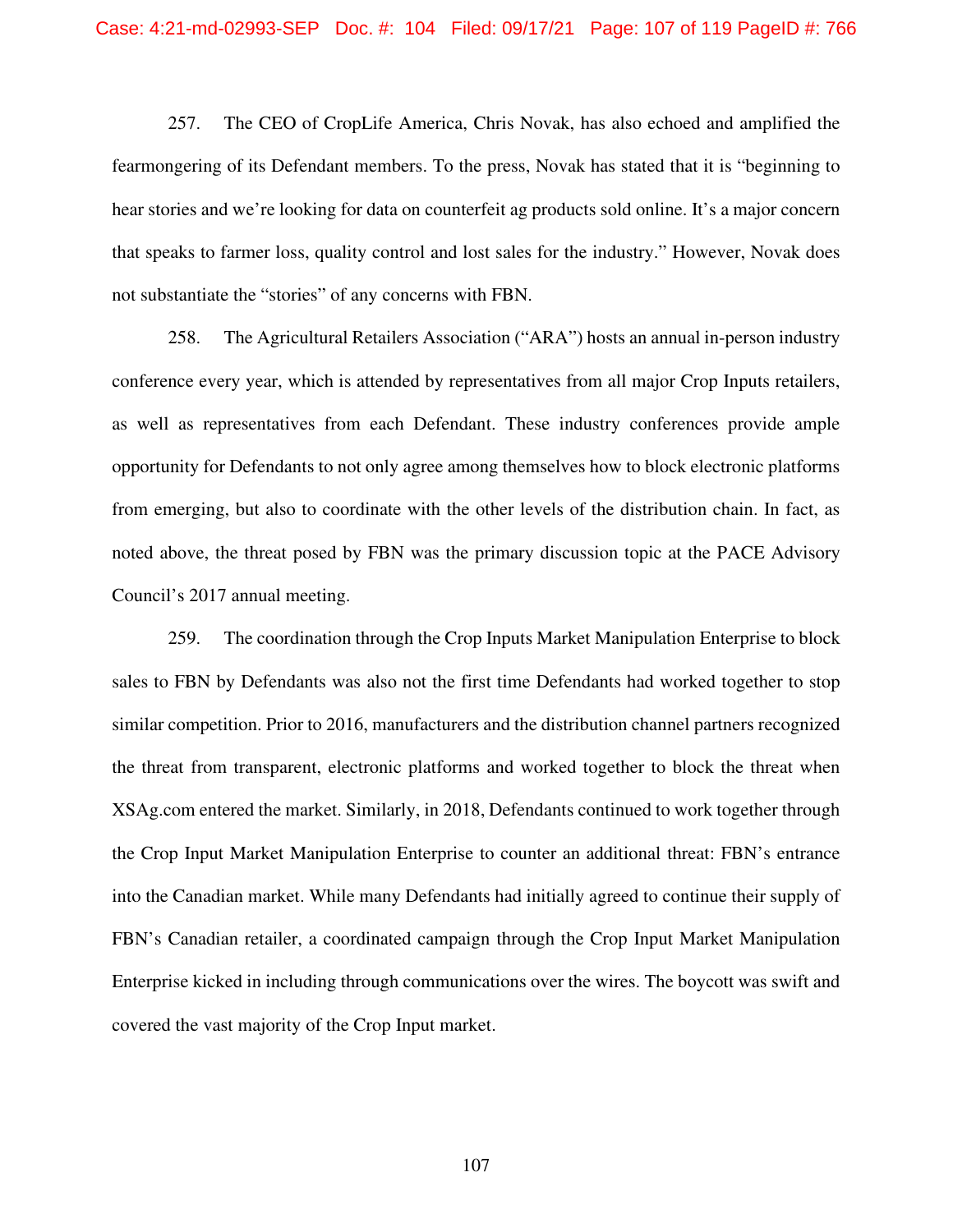260. Given the structure of the Crop Inputs industry with the necessary relationships between manufacturers, wholesalers, and retailers, an effective boycott of electronic platforms would not have been feasible absent actual coordination and cooperation among Defendants. The boycott would only work if each Manufacturer Defendant agreed to the plan; otherwise, the Manufacturer Defendant that broke from the boycott could have established itself as the primary supplier to electronic platforms and grown its customer base by operating a new distribution channel for its Crop Inputs, taking market share from its rival manufacturers.

261. Defendants are in the regular business of making, distributing, and selling Crop Inputs. It is not routine for them to engage in fraudulent activities or to engage in a pattern of mail and wire fraud.

262. Defendants have worked together on the scheme to defraud in shared concert since at least 2016, when FBN attempted to enter the Crop Input market.

#### **C. The Pattern of Racketeering: Mail Fraud and Wire Fraud**

263. To carry out the scheme to defraud, Defendants knowingly participated, directly or indirectly, and conducted the affairs of the Crop Inputs Market Manipulation Enterprise through a pattern of racketeering activity within the meaning of 18 U.S.C. §§ 1961(1), 1961(5) and 1962(c), and which employed the use of the mail and wire facilities, in violation of 18 U.S.C. § 1341 (mail fraud) and § 1343 (wire fraud).

264. The predicate acts of racketeering (18 U.S.C. § 1961(1)) engaged in by Defendants include, but are not limited to:

> a. Mail Fraud: Defendants violated 18 U.S.C. § 1341 by engaging in an unlawful scheme to defraud involving false pretenses, misrepresentations, promises, half-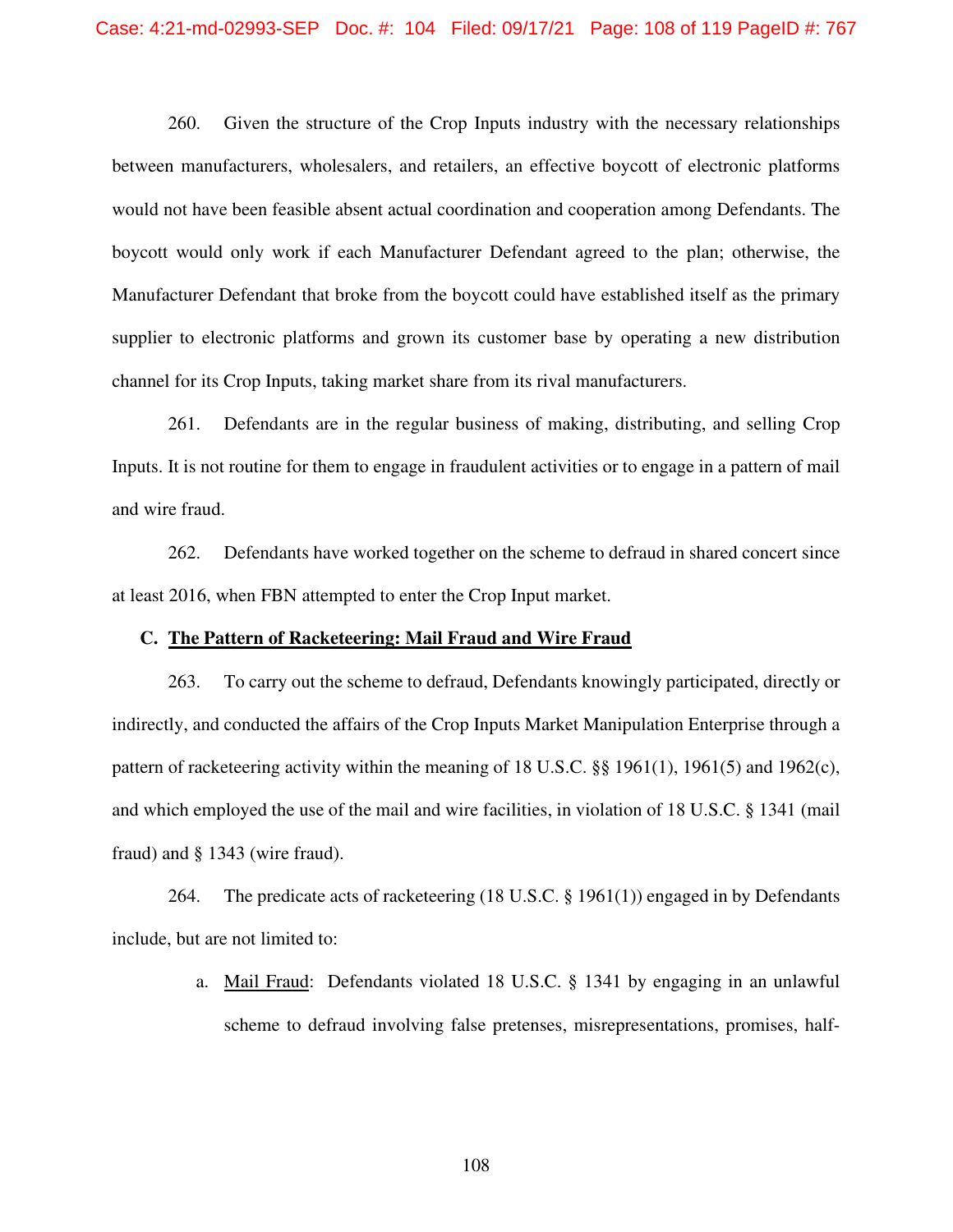truths, and omissions. In furtherance of this scheme, Defendants used the mails in the following ways, among others:

- Defendants shipped, or caused to ship, via interstate mail Crop Inputs to wholesalers, retailers, and farmer, and others that were distributed and purchased based on Defendants' market manipulation to exclude FBN.
- **Defendants used the mails in furtherance of their scheme to defraud and, in fact,** could not have accomplished their scheme to defraud without using the mails to ship Crop Inputs nationwide to victims in all fifty states.
- b. Wire Fraud: Defendants violated 18 U.S.C. § 1343 by engaging in an unlawful scheme to defraud involving false pretenses, misrepresentations, promises, halftruths, and omissions. In furtherance of this scheme, Defendants used the interstate wires.
	- Defendants communicated with farmers via wire to provide false pretenses, misrepresentations, promises, half-truths, omissions, and lulling statements about FBN and their illicit boycott. For example:
		- o Upon learning about FBN's 2016 entry into the U.S. market as an electronic Crop Inputs sales platform, CHS officials distributed a letter to farmers attempting to discourage them from using FBN, falsely claiming that although an electronic platform like FBN would be able to offer the same products at cheaper prices, "FBN just does it with little overhead and without returning any profits to you the farmer, while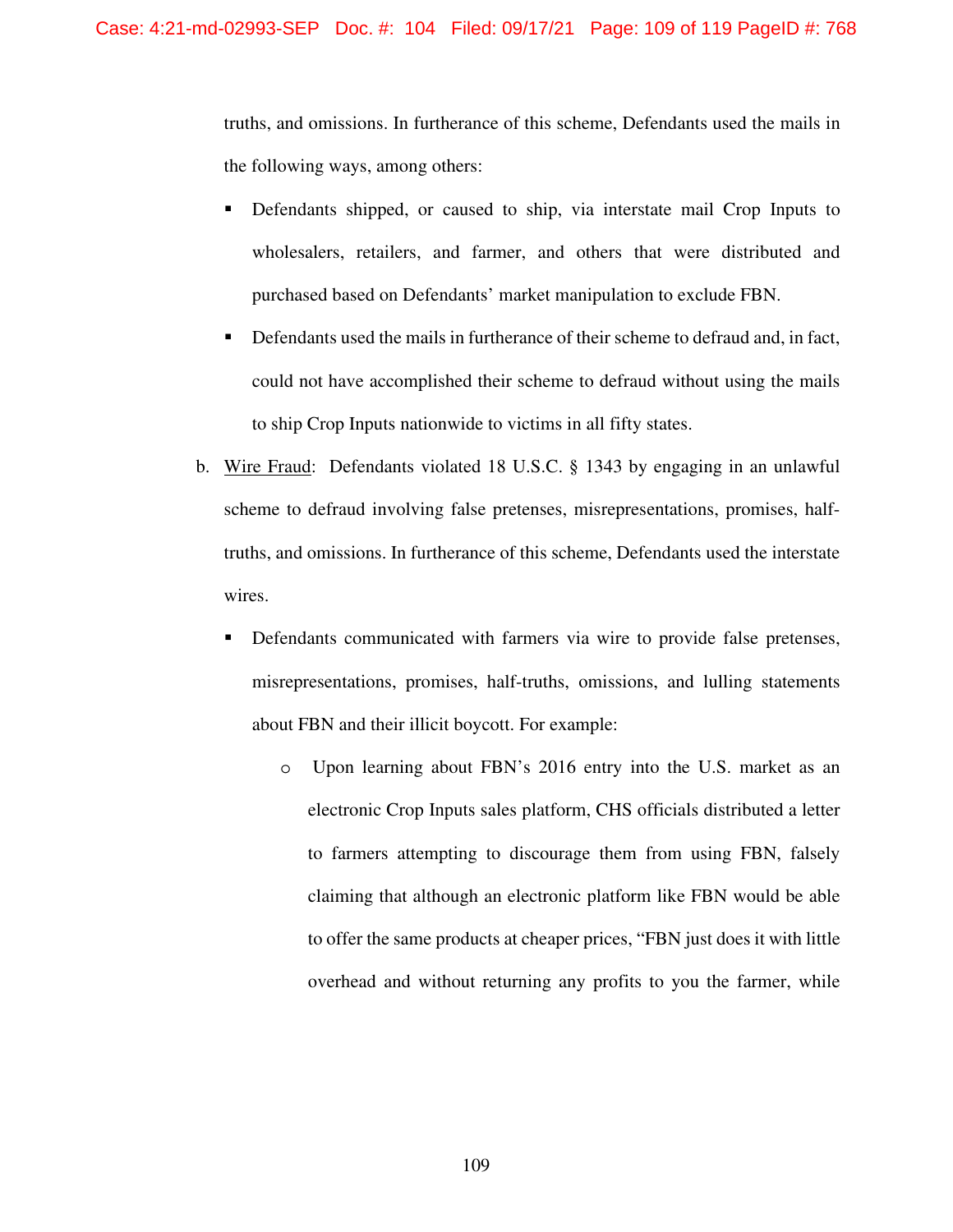lining the pockets of investors and big data companies like Google."<sup>32</sup>

- o In fall 2018, after Syngenta's Head of Crop Protection Sales in the U.S. learned that a small number of branded Crop Inputs had been sold on electronic platforms in violation of Defendants' boycott, he falsely claimed in an interview presumably conducted over the wires that electronic platforms would deliver counterfeit products. He further stated that "[w]hen online entities acquire products from sources other than authorized dealers or contracted distributors, you'd better question and be concerned about the quality."<sup>33</sup>
- o In its attempts to pressure all sellers to participate in the boycott of FBN, Syngenta's Head of U.S. Crop Protection Sales falsely justified its audit initiative by stating in a letter sent to vendors in March 2018: "We have concerns about product integrity, stewardship, and regulatory compliance" and that products sold on FBN could be unreliable. $34$
- o On March 31, 2018, Defendant Federated sent an email message over the wires pressuring its manufacturing partners not to partner with FBN: "How our key manufacturing partners decide to engage with this business will be closely observed by us and likely all of our traditional

<sup>32</sup> Jacob Bunge, "Tech Startup, Trying to Be Amazon for Farms, Runs into Ag Giants," *The Wall Street Journal* (Aug. 30, 2020), https://www.wsj.com/articles/tech-startup-trying-to-be-amazonfor-farms-runs-into-ag-giants-11598811850 (last visited Sept. 16, 2021).

<sup>33</sup> Chris Bennett, "Amazon, Walmart? Farming's Wild Scramble For Online Ag Retail," *The Daily Scoop* (Nov. 5, 2018), https://www.thedailyscoop.com/news/retail-business/amazon-walmartfarmings-wild-scramble-online-ag-retail-0 (last visited Sept. 16, 2021).

<sup>34</sup> Jacob Bunge, "Tech Startup, Trying to Be Amazon for Farms, Runs into Ag Giants," *The Wall Street Journal* (Aug. 30, 2020), https://www.wsj.com/articles/tech-startup-trying-to-be-amazonfor-farms-runs-into-ag-giants-11598811850 (last visited Sept. 16, 2021).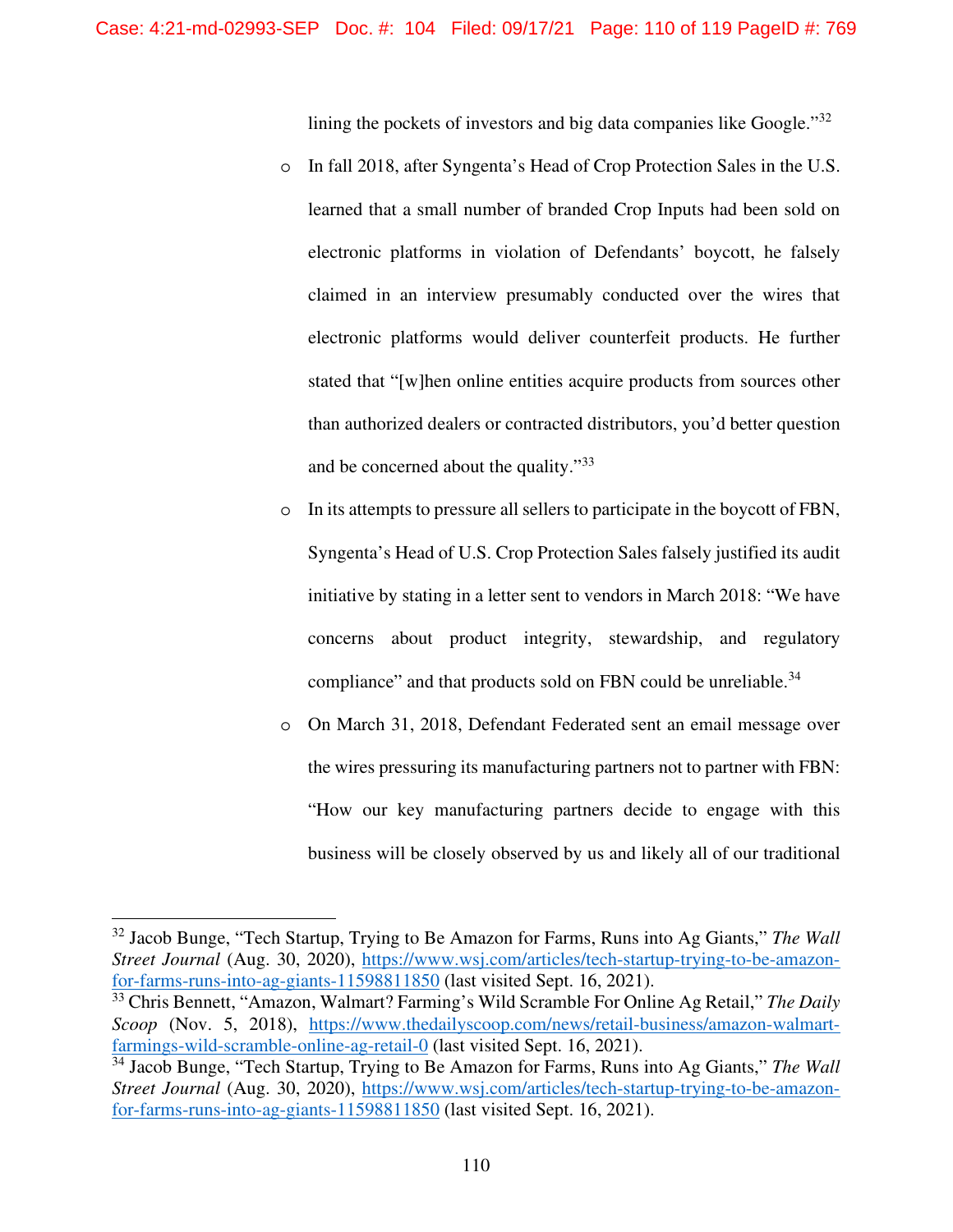retailing peers across Western Canada." Other market participants have confirmed that this email was also circulated outside of Federated to one or more other industry participants.

- o In announcing its decision not to deal with FBN in Canada, Univar, using the wires, distributed talking points on April 6, 2018, about its decision and urged team members to share these talking points with retailers: "FBN is a data company that wants to collect and aggregate data to eventually sell for a profit to companies that will use the data to make farmers grow us food for nothing . . . If anyone thinks socialism is going to feed the world[,] just call Russia first and see how that worked out." Univar further criticized FBN's business model of bringing market transparency to farmers, declaring that "[m]argin compression is not the way to a brighter future and that is all FBN is currently offering." These talking points were also shared over the wires with its manufacturer suppliers on the same day.
- **Defendants used the interstate wires to receive and process payments from their** illicit sales of the Crop Inputs based on a scheme to defraud to block electronic platforms from access to Crop Inputs by agreeing not to sell products to these platforms, including FBN, and misrepresenting the reasons for that decision.

265. In doing so, Defendants have deceived and cheated farmers out of substantial sums for the last several years.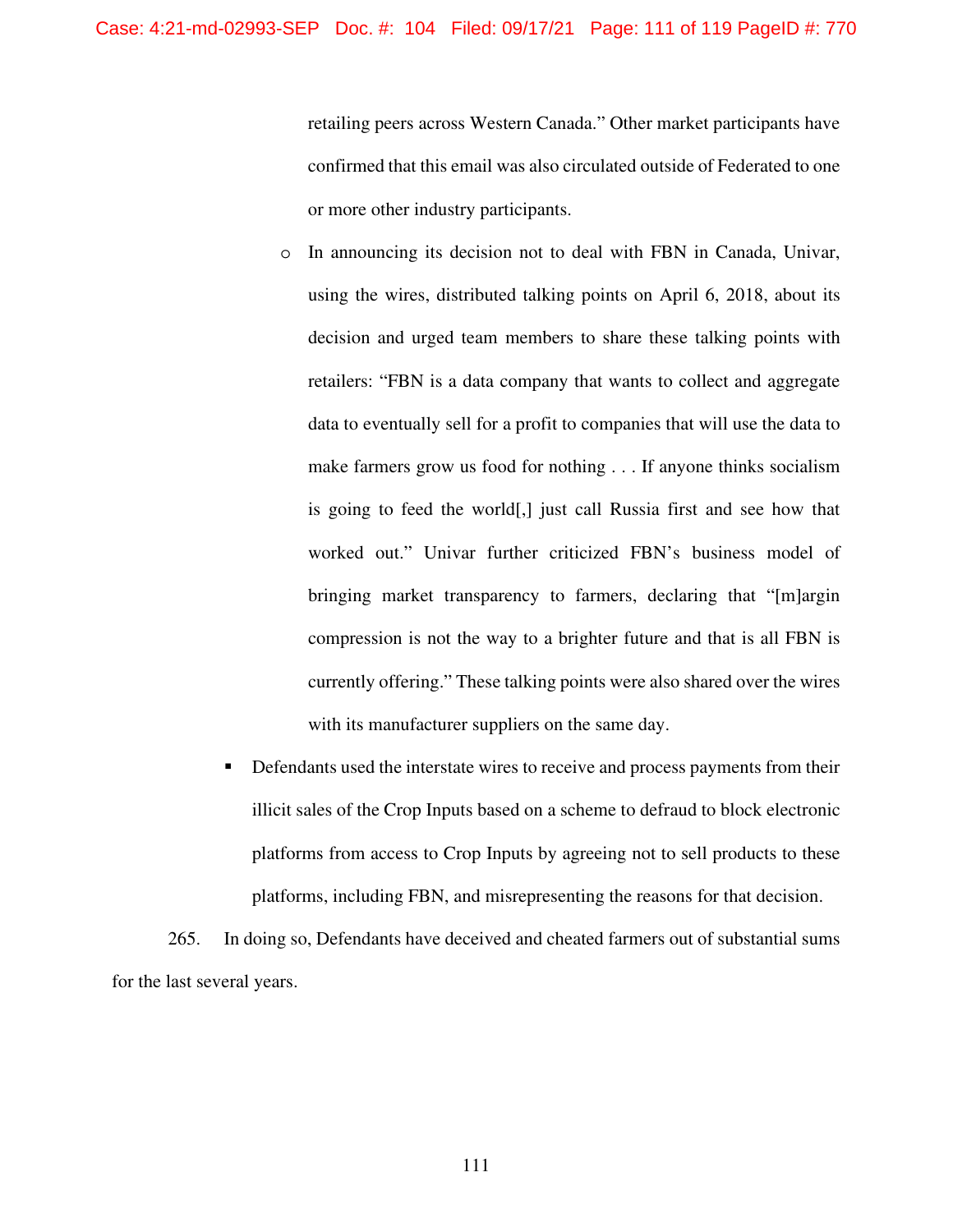266. This pattern of racketeering is open-ended and remains ongoing. Only by pursuing this lawsuit and financially punishing Defendants will the pattern of racketeering at issue here finally cease.

267. The predicate acts are all related because they were all done in furtherance of the same overall goal and common purpose of the RICO enterprise: to force farmers to pay supracompetitive prices for Crop Inputs by blocking FBN (and dissuading others) from participating in the Crop Input market and bringing increased transparency to farmers.

#### **D. Causation and Damages**

268. Because it forces farmers to remain in an inefficient and opaque Crop Inputs market, the Crop Inputs Market Manipulation Enterprise directly caused farmers to pay more for Crop Inputs than they would have but for Defendants' wrongful conduct. There is a direct and straight line from the scheme to defraud to the damages suffered.

269. There are no intervening steps or causes that could have prevented or altered or even interfered with the Crop Inputs Market Manipulation Enterprise.

270. All purchasers of the Crop Inputs purchased Crop Inputs in reasonable reliance upon the representations that the marketplace was functioning efficiently and in accordance with the law.

271. The exact purchase history of consumers, at the level of the individual consumer, is available from Retailer Defendants, other retailers, and other relevant data sources, so there is no real risk that the class will include any class members who were not harmed by Crop Inputs Market Manipulation Enterprise. The class will include those who purchased the Crop Inputs during the time of the market manipulation.

112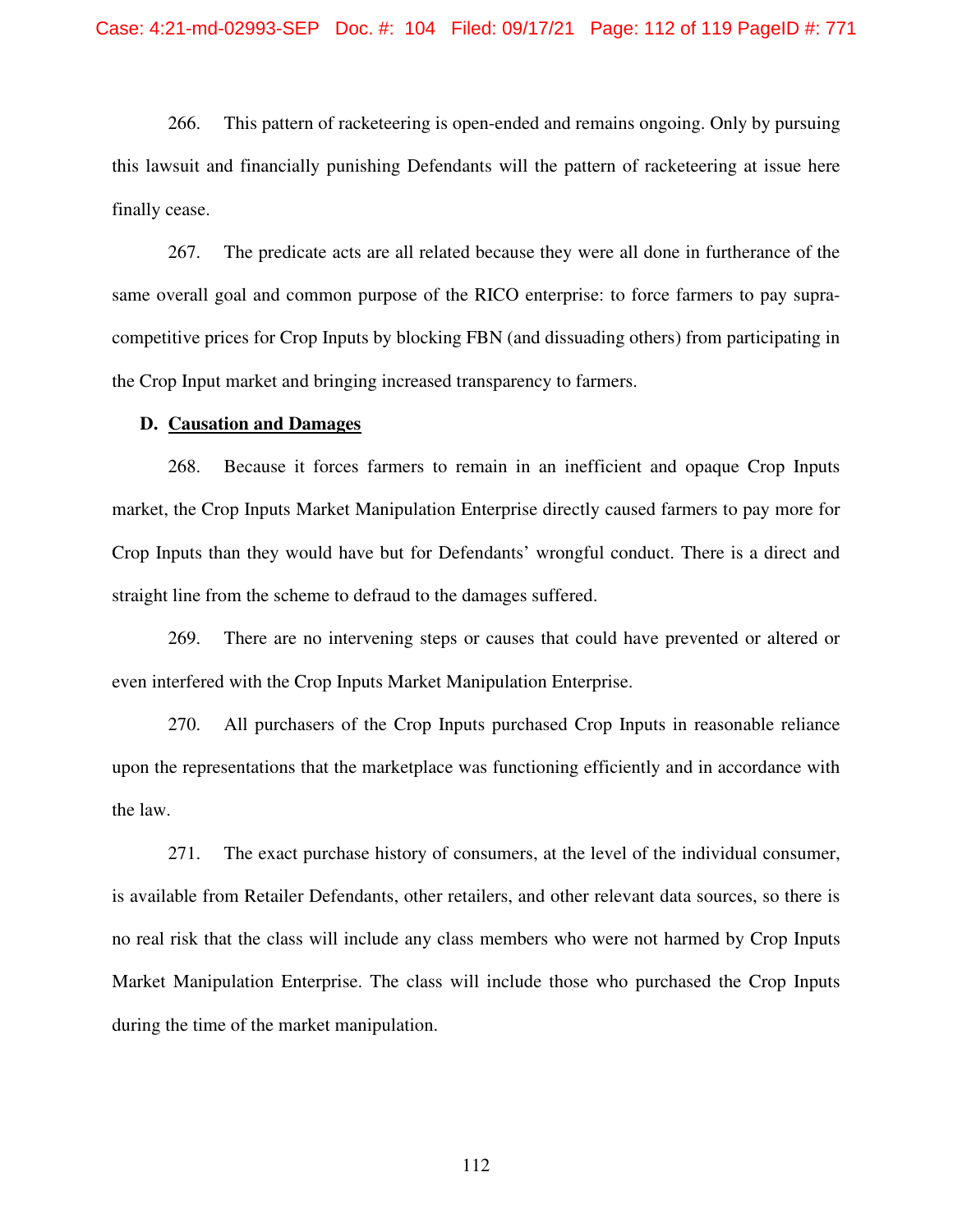272. By reason of and because of the conduct of Defendants, Plaintiffs and Class members have been injured in their property through higher costs, less choice, and/or fewer innovative products or services. Plaintiffs and Class Members are forced to pay more for Crop Inputs than they otherwise would have, have lost choices, and have lost the opportunity to purchase new and innovative products and services.

273. The violations of 18 U.S.C. § 1962(c) and (d) by Defendants have directly and proximately caused injuries and damages to Plaintiffs and Class members, and Plaintiffs and Class members are entitled to bring this action for three times their actual damages, as well as costs and reasonable attorneys' fees pursuant to 18 U.S.C. § 1964(a) and (c).

#### **PRAYER FOR RELIEF**

**WHEREFORE**, Plaintiffs, on behalf of themselves and the Class and sub-classes of all others so similarly situated, respectfully request judgment against Defendants as follows:

A. That the Court determines that this action may be maintained as a class action under Rule  $23(a)$ ,  $(b)(2)$  and  $(b)(3)$  of the Federal Rules of Civil Procedure, appoint Plaintiffs as Class and Sub-Class Representatives and their counsel of record as Class Counsel, and direct that notice of this action, as provided by Rule  $23(c)(2)$  of the Federal Rules of Civil Procedure, be given to the Class and sub-classes, once certified;

B. That the unlawful conduct, conspiracy, or combination alleged herein be adjudged and decreed:

- 1. An unreasonable restraint of trade or commerce in violation of Section 1 of the Sherman Act, 15 U.S.C. § 1;
- 2. A *per se* violation of Section 1 of the Sherman Act, 15 U.S.C. § 1;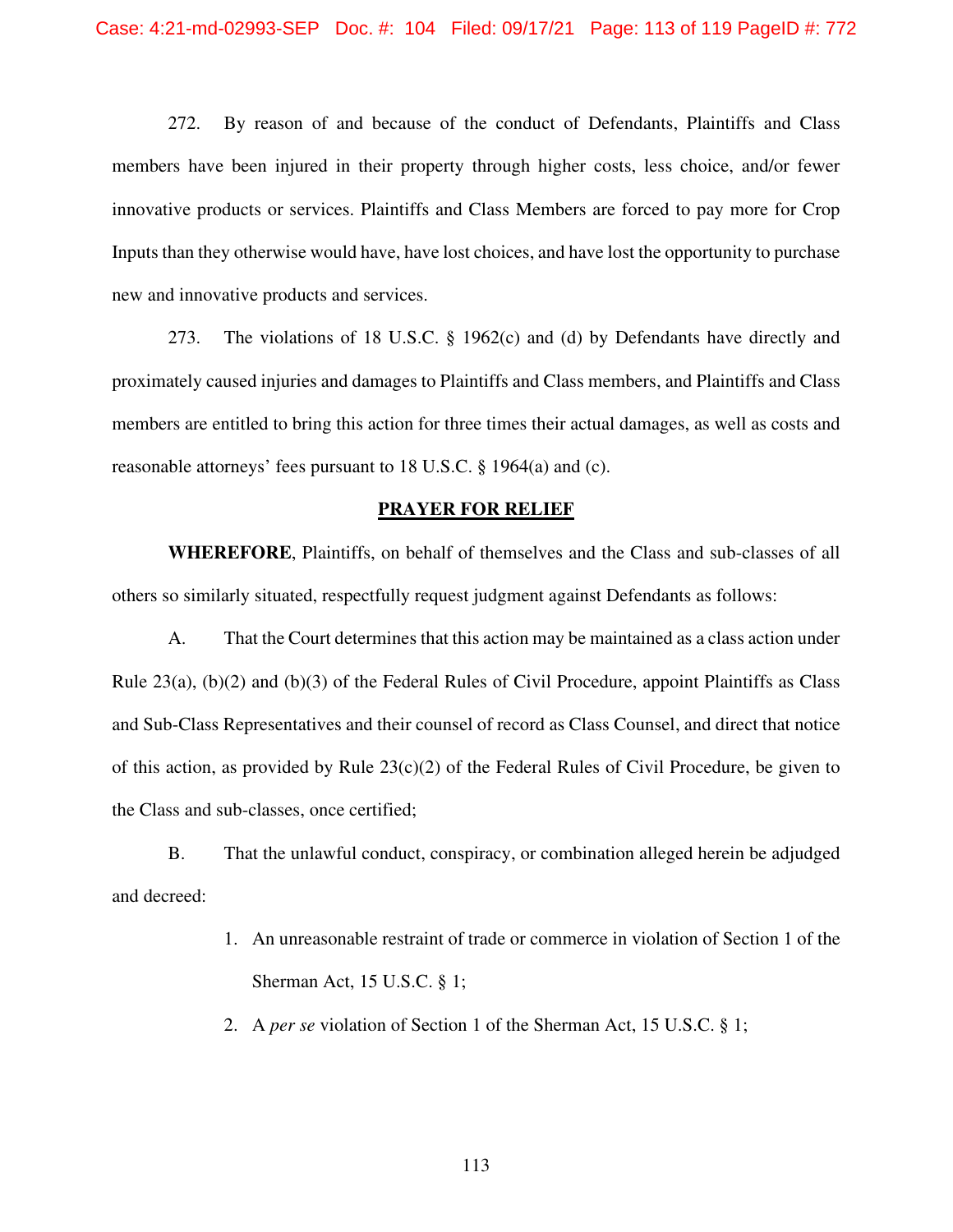- 3. An unlawful combination, trust, agreement, understanding, and/or concert of action in violation of the state antitrust and unfair competition and consumer protection laws as set forth herein; and
- 4. Acts of unjust enrichment by Defendants as set forth herein.

C. That Plaintiffs and members of the Class and sub-classes recover damages, to the maximum extent allowed under the applicable federal and state laws, and that a joint and several judgments in favor of Plaintiffs and the members of the Class and sub-classes be entered against Defendants in an amount to be trebled to the extent such laws permit;

D. Defendants, their affiliates, successors, transferees, assignees and other officers, directors, partners, agents and employees thereof, and all other persons acting or claiming to act on their behalf or in concert with them, be permanently enjoined and restrained from in any manner continuing, maintaining or renewing the conduct, conspiracy, or combination alleged herein, or from entering into any other conspiracy or combination having a similar purpose or effect, and from adopting or following any practice, plan, program, or device having a similar purpose or effect;

E. Defendants, their affiliates, successors, transferees, assignees and other officers, directors, partners, agents and employees thereof, and all other persons acting or claiming to act on their behalf or in concert with them, be permanently enjoined and restrained from in any manner continuing, maintaining, or renewing the sharing of highly sensitive competitive information;

- F. That for the alleged RICO violations:
	- 1. This Court determine that all Defendants have conspired to acquire and maintain an interest in, and/or conspired to acquire and maintain control of, a

114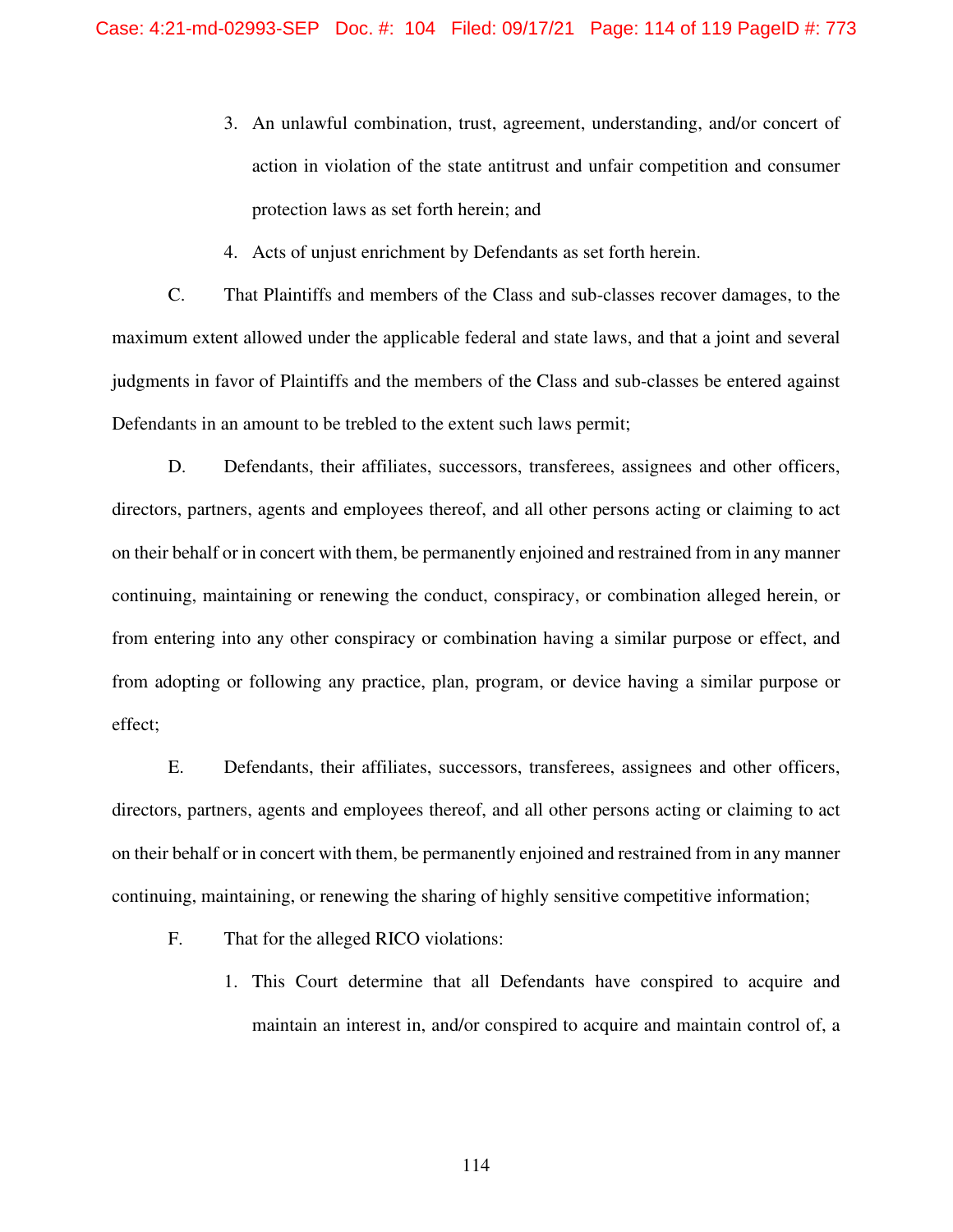RICO enterprise engaged in a pattern of racketeering activity in violation of 18 U.S.C. §§ 1961(1), 1961(5) and 1962(c);

- 2. This Court find that all Defendants have conspired to conduct and participate in said RICO enterprise through a pattern of racketeering activity in violation of 18 U.S.C. §§ 1962(c) and (d);
- 3. For an award of trebled damages as consistent with 18 U.S.C. §§ 1964(a) and (c), compensatory and actual damages, reasonable attorneys' fees, prejudgment interest, post-interest, costs and an award that this Court deems just and proper.

G. Plaintiffs and the members of the Class and sub-classes be awarded pre- and postjudgment interest as provided by law, and that such interest be awarded at the highest legal rate from and after the date of service of the Complaint;

H. Plaintiffs and the members of the Class and sub-classes recover their costs of suit, including reasonable attorneys' fees, as provided by law; and

I. Plaintiffs and the members of the Class and sub-classes have such other and further relief as the case may require and the Court deem just and proper.

#### **JURY TRIAL DEMAND**

Plaintiffs demand a trial by jury, pursuant to Rule 38(b) of the Federal Rules of Civil Procedure, on all issues so triable.

Dated: September 17, 2021 **Respectfully submitted**,

*s/ Derek Y. Brandt* **MCCUNE WRIGHT AREVALO, LLP**  Derek Y. Brandt (6228895 IL) Leigh M. Perica (6316856 IL) Connor P. Lemire (704702 MA) 231 N. Main Street, Suite 20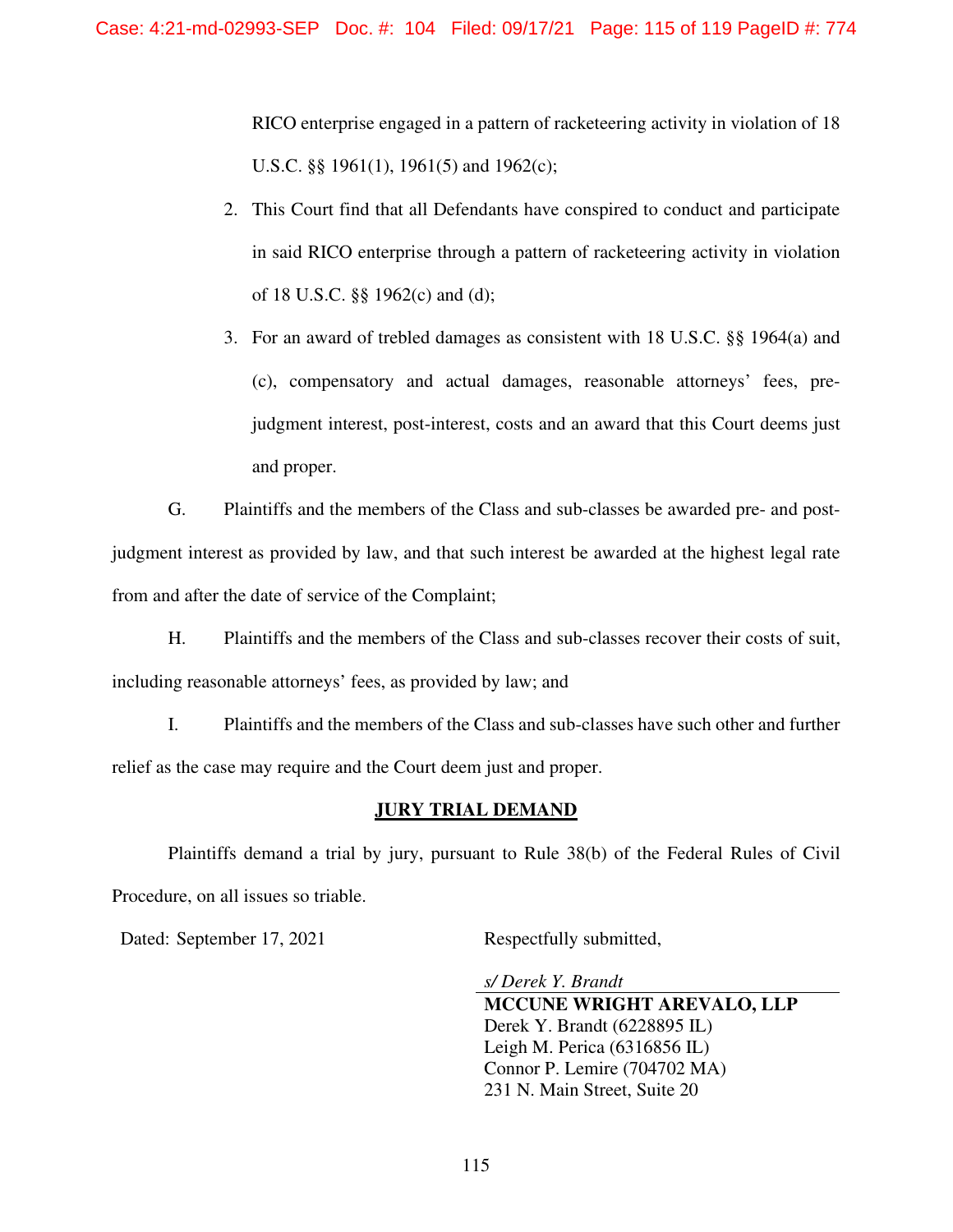Edwardsville, IL 62025 Telephone: (618) 307-6116 dyb@mccunewright.com lmp@mccunewright.com cpl@mccunewright.com

#### *Plaintiffs' Liaison Counsel*

*s/ W. Joseph Bruckner (w/consent) s/ Michelle Looby (w/consent)*

**LOCKRIDGE GRINDAL NAUEN P.L.L.P.** 

W. Joseph Bruckner (0147758 MN) Rebecca A. Peterson (241858 MN) Robert K. Shelquist (21310x MN) Brian D. Clark (0390069 MN) Craig S. Davis (0148192 MN) 100 Washington Avenue So., Suite 2200 Minneapolis, MN 55401 Telephone: (612) 339-6900 Facsimile: (612) 339-0981 wjbruckner@locklaw.com rapeterson@locklaw.com rkshelquist@locklaw.com bdclark@locklaw.com csdavis@locklaw.com

 **GUSTAFSON GLUEK PLLC**  Dan Gustafson (202241 MN) Michelle Looby (0388166 MN) Daniel C. Hedlund (258337 MN) Daniel J. Nordin (0392393 MN) Canadian Pacific Plaza 120 South Sixth Street, Suite 2600 Minneapolis, MN 55402 Telephone: (612) 333-8844 dgustafson@gustafsongluek.com mlooby@gustafsongluek.com dhedlund@gustafsongluek.com dnordin@gustafsongluek.com

*s/ Sterling Aldridge (w/consent)*

**BARRETT LAW GROUP, P.A.**  John W. "Don" Barrett (2063 MS) Sterling Aldridge (104277 MS) Katherine Barrett Riley (99109 MS) David McMullan, Jr. (8494 MS) P.O. Box 927 404 Court Square North Lexington, MS 39095 Telephone: (662) 834-2488 Facsimile: (662) 834-2628 dbarrett@barrettlawgroup.com sstarns@barrettlawgroup.com kbriley@barrettlawgroup.com dmcmullan@barrettlawgroup.com

#### *Plaintiffs' Interim Co-Lead Class Counsel*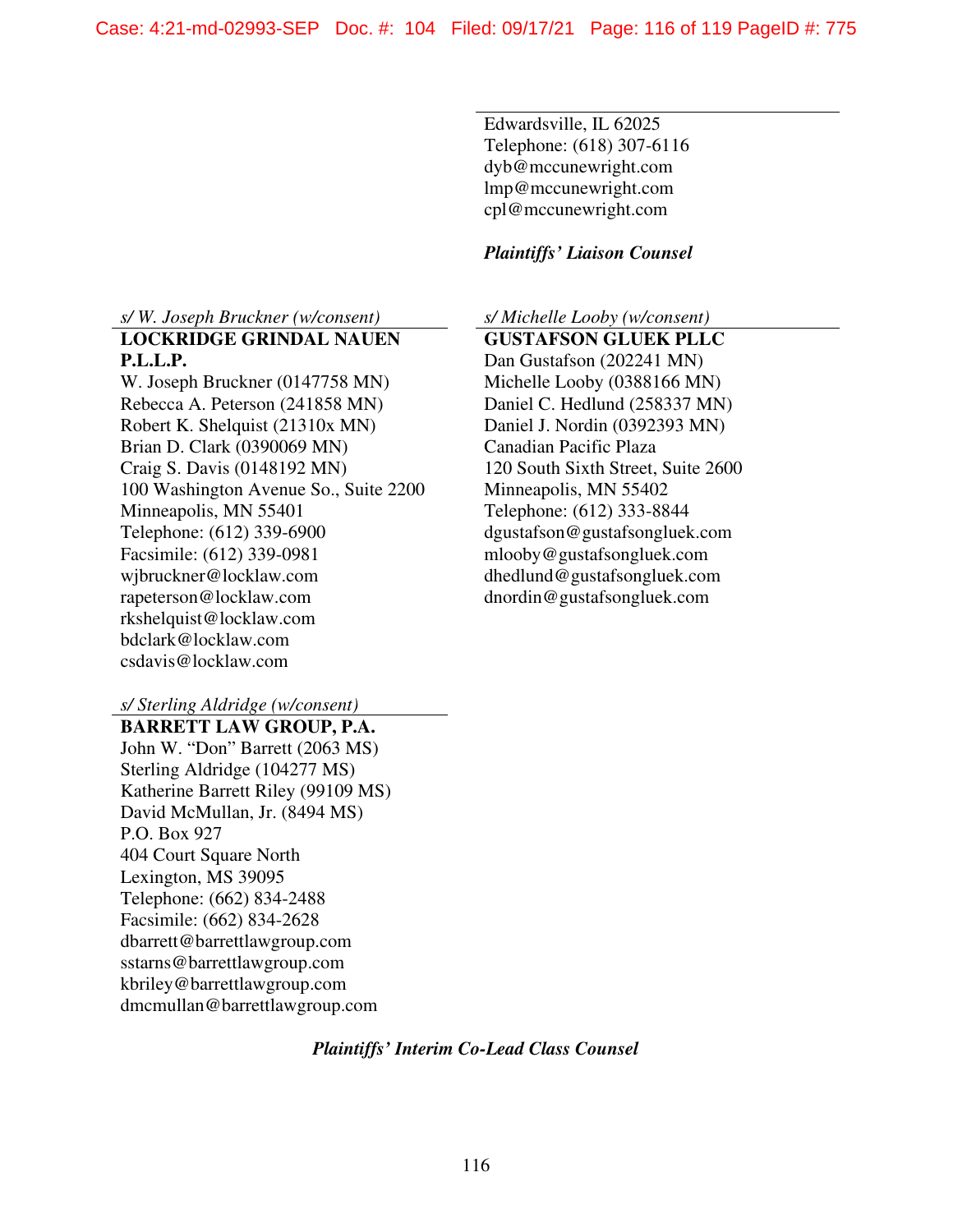## **COTCHETT, PITRE & MCCARTHY, LLP**

Adam Zapala (245748 CA) Elizabeth Castillo (280502 CA) Karin B. Swope (24015 WA) James G.B. Dallal (277826 CA) Reid W. Gaa (330141 CA) 840 Malcom Road, Suite 200 Burlingame, CA 94010 Telephone: (650) 697-6000 azapala@cpmlegal.com ecastillo@cpmlegal.com kswope@cpmlegal.com jdallal@cpmlegal.com rgaa@cpmlegal.com

#### **EDELSON LECHTZIN LLP**

Marc Edelson (51834 PA) Sati Gibson (90316 PA) 3 Terry Drive, Suite 205 Newton, PA 18940 Telephone: (215) 867-2399 Medelson@edelson-law.com sgibson@edelson-law.com

# **HELLMUTH & JOHNSON PLLC**

Michael R. Cashman (206945 MN) Anne T. Regan (0333852 MN) Nathan D. Prosser (0329745 MN) 8050 West 78th Street Edina, MN 55439 Telephone: (952) 941-4005 Facsimile: (952) 941-2337 mcashman@hjlawfirm.com aregan@hjlawfirm.com nprosser@hjlawfirm.com

## **PAUL LLP**

Richard M. Paul III (44233 MO) Ashlea G. Schwarz (60102 MO) 601 Walnut Street, Suite 300 Kansas City, MO 64106 Telephone: (816) 984-8100 Facsimile: (816) 984-8108 Rick@PaulLLP.com Ashlea@PaulLLP.com

## **SHARP LAW LLP**

Ruth Anne French-Hodson (65461 MO) Rex. A. Sharp (51205 KS) Isaac L. Diel (39503 MO) Gregory M. Bentz (33369 MO)

#### **LABATON SUCHAROW**

Gregory S. Asciolla (2635241 NY) Karin E. Garvey (2997831 NY) Jonathan S. Crevier (5592753 NY) 140 Broadway New York, NY 10005 Telephone: (212) 907-0700 gasciolla@labaton.com kgarvey@labaton.com jcrevier@labaton.com

## **REINHARDT WENDORF & BLANCHFIELD**

Mark Reinhardt (90530 MN) Garrett D. Blanchfield (209855 MN) Roberta A. Yard (322295 MN) 332 Minnesota Street, Suite W1050 St. Paul, MN 55101 Telephone: (651) 287-2100 Facsimile: (651) 287-2103 m.reinhardt@rwblawfirm.com g.blanchfield@rwblawfirm.com r.yard@rwblawfirm.com

## **SPECTOR, ROSEMAN & KODROFF, PC**

William G. Caldes (00062-1995 NJ; 75842 PA) Icee N. Etheridge (20256-2016 NJ; 322630 PA)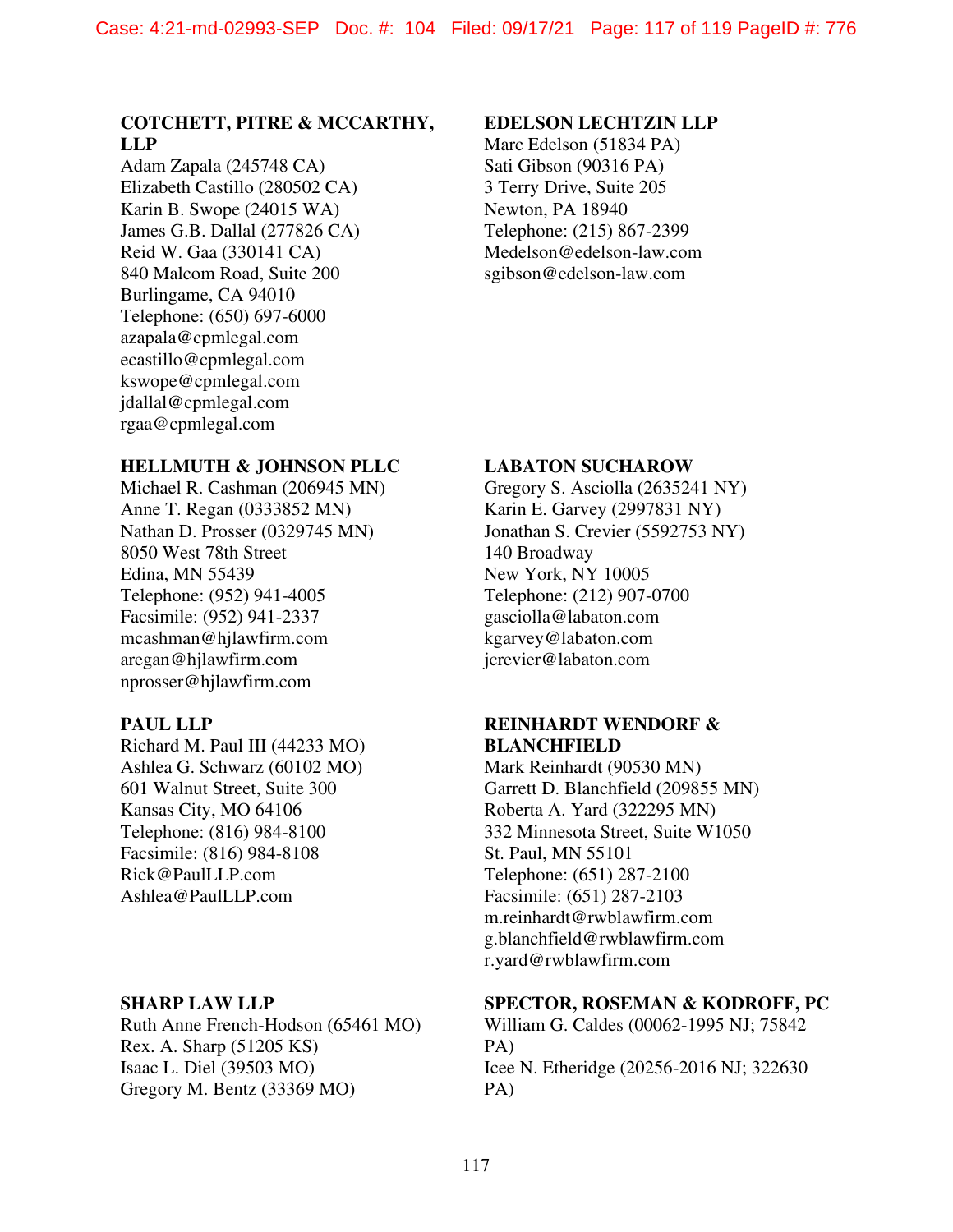4820 West 75th Street Prairie Village, KS 66208 Telephone: (913) 901-0505 rsharp@midwest-law.com rafrenchhodson@midwest-law.com idiel@midwest-law.com gbentz@midwest-law.com

#### **TAUS, CEBULASH & LANDAU LLP**

Archana Tamoshunas (3065661 NY) Brett Cebulash (2612190 NY) Kevin Landau (2835668 NY) Evan Rosin (5255153 NY) 80 Maiden Lane, Suite 1204 New York, NY 10038 Telephone: (212) 931-0704 atamoshunas@tcllaw.com bcebulash@tcllaw.com klandau@tcllaw.com erosin@tcllaw.com

Jeffrey J. Corrigan (03078-1999 NJ; 2372654 PA) Jeffrey L. Spector (03375-2007 NJ; 207208 PA) 2001 Market Street, Suite 3420 Philadelphia, PA 19103 Telephone: (215) 496-0300 Facsimile: (215) 496-6611 bcaldes@srkattorneys.com ietheridge@srkattorneys.com jcorrigan@srkattorneys.com jspector@srkattorneys.com

#### **ZIMMERMAN REED**

David M. Cialkowski (306526 MN) Brian C. Gudmundson (336695 MN) Alyssa J. Leary (397552 MN) 1100 IDS Center, 80 S. 8th Street Minneapolis, MN 55402 Telephone: (612) 341-0400 David.cialkowski@zimmreed.com Brian.gudmundson@zimmreed.com Alyssa.leary@zimmreed.com

Hart Robinovitch (240515 MN) 14646 N. Kierland Blvd., Suite 145 Scottsdale, AZ 85254 Telephone: (480) 348-6415 Hart.robinovitch@zimmreed.com

## *Plaintiffs' Executive Committee*